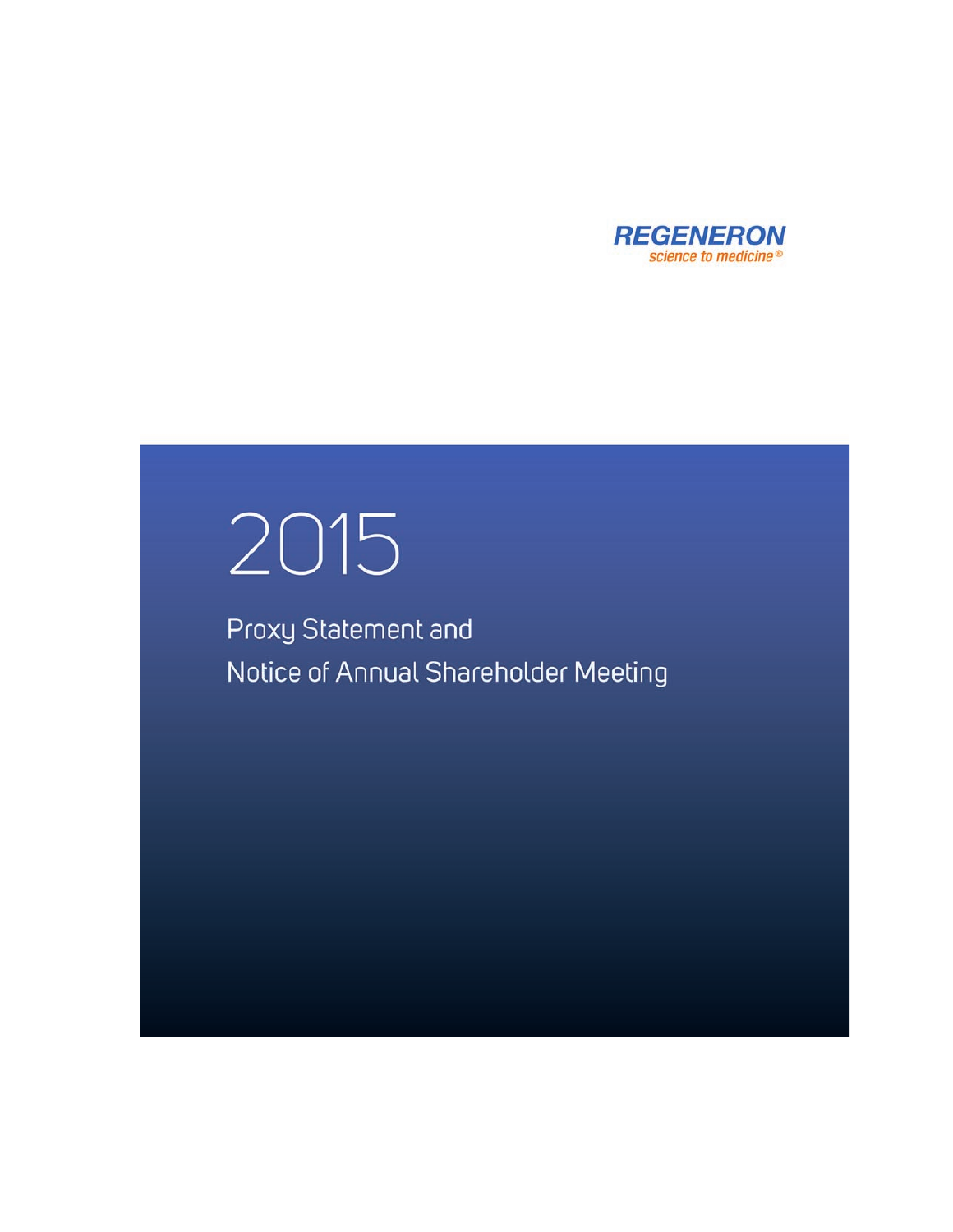

April 21, 2015

Dear Fellow Shareholders:

It is my pleasure to invite you to attend the 2015 Annual Meeting of Shareholders of Regeneron Pharmaceuticals, Inc. to be held on Friday, June 12, 2015 at 10:30 a.m., Eastern Time, at the Westchester Marriott Hotel, 670 White Plains Road, Tarrytown, New York 10591.

This year we are again using the ''Notice and Access'' method of providing proxy materials to you via the Internet. We believe that this process provides you with a convenient and quick way to access your proxy materials and vote your shares, while allowing us to reduce the costs of printing and distributing the proxy materials and conserve resources. On or about April 27, 2015, we will mail to our shareholders a Notice of Internet Availability of Proxy Materials containing instructions on how to access our proxy statement and our 2014 annual report and vote via the Internet. The Notice also contains instructions on how to receive a paper copy of the proxy materials and our 2014 annual report. Similar to last year, our proxy materials are presented in an enhanced format, with a Proxy Summary and an expanded Compensation Discussion and Analysis, which we hope will make your review of these materials easier.

One of the priorities of the board of directors and Company management is ensuring robust outreach and engagement with our shareholders. Over the last year, we have spent a significant amount of time speaking with some of our shareholders about executive compensation and corporate governance. These discussions were valuable because they allowed us to receive direct feedback from our shareholders and consider how we can improve. As a result of these discussions, we have implemented several changes to our executive compensation program and continued the implementation of our existing compensation and governance initiatives. We encourage you to read the Compensation Discussion and Analysis section of the proxy statement beginning on page 36 for details of our executive compensation program and these recent changes and initiatives.

Each of the Notice of Internet Availability of Proxy Materials that will be mailed and the Notice of Annual Meeting of Shareholders and proxy statement contained herein identifies the items we plan to address at the Annual Meeting. At the Annual Meeting, we will also present a brief report on the Company and our business and give you the opportunity to ask questions.

Your vote is important. Whether or not you plan to attend the Annual Meeting, you can cast your vote via the Internet or by telephone, or, if you receive paper copies of the proxy materials, by completing the accompanying proxy and returning it in the prepaid envelope provided. If you attend the Annual Meeting, you may vote in person if you wish, even if you previously submitted a proxy.

I look forward to seeing you on June 12th.

Sincerely,

P. Roy Vagelos, M.D. *Chairman of the Board of Directors*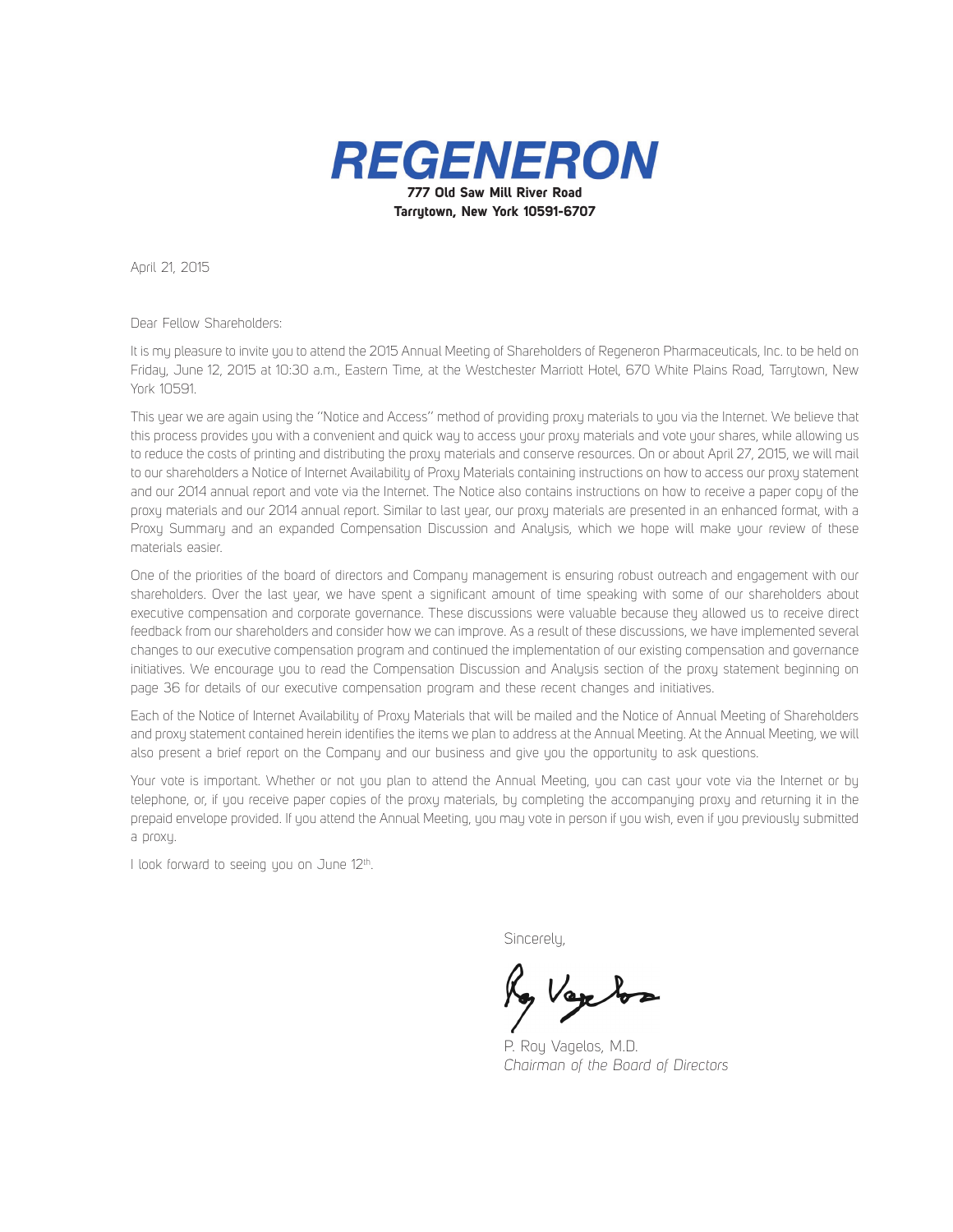### **REGENERON PHARMACEUTICALS, INC.**

**777 Old Saw Mill River Road Tarrytown, New York 10591-6707**

### **NOTICE OF ANNUAL MEETING OF SHAREHOLDERS**

The 2015 Annual Meeting of Shareholders of Regeneron Pharmaceuticals, Inc. (the ''Company'') will be held on Friday, June 12, 2015, commencing at 10:30 a.m., Eastern Time, at the Westchester Marriott Hotel, 670 White Plains Road, Tarrytown, New York, for the following purposes:

- (1) to elect four Class III directors for a term of three years;
- (2) to ratify the appointment of PricewaterhouseCoopers LLP as the Company's independent registered public accounting firm for the fiscal year ending December 31, 2015;
- (3) to approve the Regeneron Pharmaceuticals, Inc. Cash Incentive Bonus Plan;
- (4) to approve an amendment to the Company's certificate of incorporation to increase the number of authorized shares of capital stock and common stock;
- (5) if properly presented, to vote on a nonbinding shareholder proposal relating to proxy access; and
- (6) to act upon such other matters as may properly come before the meeting and any adjournment(s) or postponement(s) thereof.

The board of directors has fixed the close of business on April 16, 2015 as the record date for determining shareholders entitled to notice of, and to vote at, the Annual Meeting and at any adjournment(s) or postponement(s) thereof.

Pursuant to the rules of the Securities and Exchange Commission, we have elected to provide access to our proxy materials over the Internet. Accordingly, we will mail, beginning on or about April 27, 2015, a Notice of Internet Availability of Proxy Materials to our shareholders of record and beneficial owners as of the record date. As of the date of mailing of the Notice of Internet Availability of Proxy Materials, all shareholders and beneficial owners will have the ability to access all of the proxy materials on a website referenced in the Notice of Internet Availability of Proxy Materials.

The Notice of Internet Availability of Proxy Materials also contains a toll-free telephone number, an e-mail address, and a website where shareholders can request a paper or electronic copy of the proxy statement, our 2014 annual report, and/or a form of proxy relating to the Annual Meeting. These materials are available free of charge. The Notice also contains information on how to access and vote the form of proxy.

As Authorized by the Board of Directors,

Joy Spo

Joseph J. LaRosa *Senior Vice President, General Counsel and Secretary*

April 21, 2015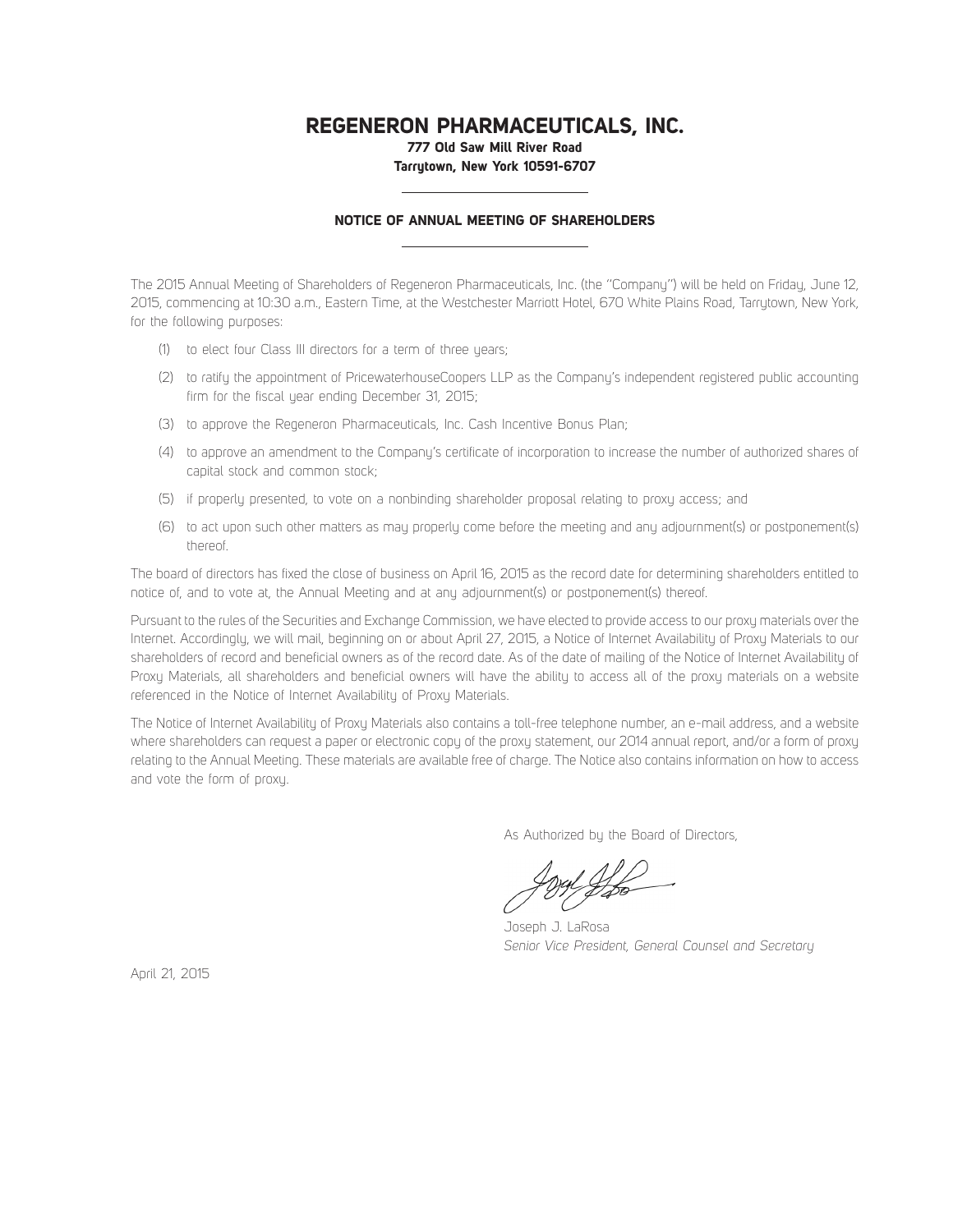# **REGENERON PHARMACEUTICALS, INC.**

### **PROXY STATEMENT**

# Table of Contents

| <b>Table of Contents</b>                                                                                                                                                                                                       | ÷              |
|--------------------------------------------------------------------------------------------------------------------------------------------------------------------------------------------------------------------------------|----------------|
| <b>Proxy Summary</b>                                                                                                                                                                                                           | 1              |
| General Information about the Meeting                                                                                                                                                                                          | $\overline{7}$ |
| Proposal No. 1: Election of Directors                                                                                                                                                                                          | 11             |
|                                                                                                                                                                                                                                | 16             |
|                                                                                                                                                                                                                                | 16             |
|                                                                                                                                                                                                                                | 16             |
| Shareholder Rights to Remove Directors for Cause and to Call Special Shareholder Meeting                                                                                                                                       | 17             |
|                                                                                                                                                                                                                                | 17             |
|                                                                                                                                                                                                                                | 17             |
|                                                                                                                                                                                                                                | 19             |
|                                                                                                                                                                                                                                | 20             |
| Board Leadership and Role in Risk Oversight (and accommodation of the control of the Core of the Core of the C                                                                                                                 | 20             |
|                                                                                                                                                                                                                                | 20             |
| Executive Compensation Processes and Procedures; Role of Compensation Consultants                                                                                                                                              | 20<br>21       |
|                                                                                                                                                                                                                                |                |
|                                                                                                                                                                                                                                | 24             |
| Security Ownership of Certain Beneficial Owners and Management [11] [11] Security Ownership of Certain Beneficial Owners and Management [11] Juneau Andrew Pressure and Analyze Security And Security Analyze Security Analyze | 26             |
|                                                                                                                                                                                                                                | 30             |
| Certain Relationships and Related Transactions (and accommodation of the contract of the contract of the contract of the contract of the contract of the contract of the contract of the contract of the contract of the contr | 31             |
|                                                                                                                                                                                                                                | 31             |
|                                                                                                                                                                                                                                | 31             |
| Proposal No. 2: Ratification of Appointment of Independent Registered Public Accounting Firm                                                                                                                                   | 34             |
|                                                                                                                                                                                                                                | 34             |
|                                                                                                                                                                                                                                | 35             |
| <b>Executive Compensation</b><br><u> 1989 - Johann Stoff, amerikansk politiker (* 1908)</u>                                                                                                                                    | 36             |
|                                                                                                                                                                                                                                | 36             |
|                                                                                                                                                                                                                                | 36             |
|                                                                                                                                                                                                                                | 36             |
|                                                                                                                                                                                                                                | 38             |
|                                                                                                                                                                                                                                | 39             |
|                                                                                                                                                                                                                                | 41             |
|                                                                                                                                                                                                                                | 41             |
| Shareholder Alignment (and account account of the control of the control of the control of the control of the c                                                                                                                | 42             |
|                                                                                                                                                                                                                                | 45             |
| Market Competitiveness and Employee Retention (and accommodation of the control of the Retention of Arthur Comp                                                                                                                | 47             |

18FEB201522184560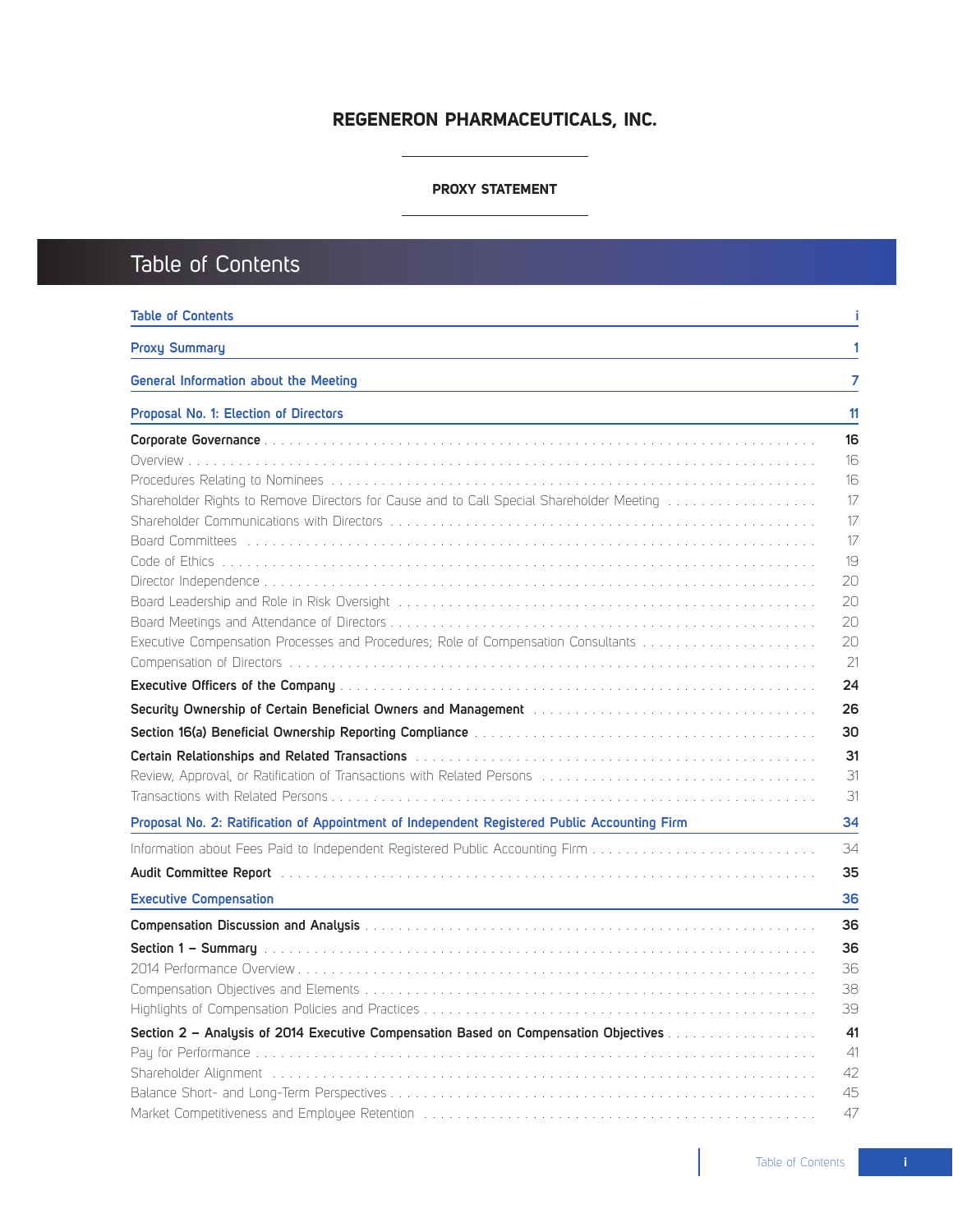| 49<br>49<br>50<br>50<br>51<br>51<br>52<br>52<br>Section 4 – Elements of Executive Compensation entertainment and the section of the section of the section of<br>52<br>52<br>54<br>56<br>57<br>Potential Severance Benefits (and accommodation of the contract of the contract of the contract of the contract of the contract of the contract of the contract of the contract of the contract of the contract of the contrac<br>58<br>58<br>59<br>Grants of Plan-Based Awards (and account of the contract of the contract of the contract of the contract of the<br>61<br>62<br>64<br>64<br>Post-Employment Compensation (1999) (1999) (1999) (1999) (1999) (1999) (1999) (1999) (1999) (1999) (1999) (1999) (1999) (1999) (1999) (1999) (1999) (1999) (1999) (1999) (1999) (1999) (1999) (1999) (1999) (1999) (1999) (199<br>Additional Equity Compensation Information (and accompany of the control of the control of the control of the control of the control of the control of the control of the control of the control of the control of the control<br>68<br>68<br>68<br>Corporate Governance Aspects of the Regeneron Pharmaceuticals, Inc. 2014 Long-Term Incentive Plan<br>69<br>Proposal No. 3: Approval of the Regeneron Pharmaceuticals, Inc. Cash Incentive Bonus Plan<br>70<br>70<br>70<br>72<br>72<br>Proposal No. 4: Approval of an Amendment to the Company's Certificate of Incorporation to Increase the<br>Number of Authorized Shares of Capital Stock and Common Stock<br>73<br>Proposal No. 5: Nonbinding Shareholder Proposal Relating to Proxy Access<br>75<br><b>Other Matters</b><br>77<br>Appendix A: Note Regarding Forward-Looking Statements and Non-GAAP Financial Measures;<br>Reconciliation of GAAP Net Income to Non-GAAP Net Income (Unaudited)<br>$A-1$<br>Appendix B: Regeneron Pharmaceuticals, Inc. Cash Incentive Bonus Plan<br>$B-1$ | Section 3 - Executive Compensation Process and Considerations Active Activities and Activities and Section 1 | 49    |
|--------------------------------------------------------------------------------------------------------------------------------------------------------------------------------------------------------------------------------------------------------------------------------------------------------------------------------------------------------------------------------------------------------------------------------------------------------------------------------------------------------------------------------------------------------------------------------------------------------------------------------------------------------------------------------------------------------------------------------------------------------------------------------------------------------------------------------------------------------------------------------------------------------------------------------------------------------------------------------------------------------------------------------------------------------------------------------------------------------------------------------------------------------------------------------------------------------------------------------------------------------------------------------------------------------------------------------------------------------------------------------------------------------------------------------------------------------------------------------------------------------------------------------------------------------------------------------------------------------------------------------------------------------------------------------------------------------------------------------------------------------------------------------------------------------------------------------------------------------------------------------------|--------------------------------------------------------------------------------------------------------------|-------|
|                                                                                                                                                                                                                                                                                                                                                                                                                                                                                                                                                                                                                                                                                                                                                                                                                                                                                                                                                                                                                                                                                                                                                                                                                                                                                                                                                                                                                                                                                                                                                                                                                                                                                                                                                                                                                                                                                      |                                                                                                              |       |
|                                                                                                                                                                                                                                                                                                                                                                                                                                                                                                                                                                                                                                                                                                                                                                                                                                                                                                                                                                                                                                                                                                                                                                                                                                                                                                                                                                                                                                                                                                                                                                                                                                                                                                                                                                                                                                                                                      |                                                                                                              |       |
|                                                                                                                                                                                                                                                                                                                                                                                                                                                                                                                                                                                                                                                                                                                                                                                                                                                                                                                                                                                                                                                                                                                                                                                                                                                                                                                                                                                                                                                                                                                                                                                                                                                                                                                                                                                                                                                                                      |                                                                                                              |       |
|                                                                                                                                                                                                                                                                                                                                                                                                                                                                                                                                                                                                                                                                                                                                                                                                                                                                                                                                                                                                                                                                                                                                                                                                                                                                                                                                                                                                                                                                                                                                                                                                                                                                                                                                                                                                                                                                                      |                                                                                                              |       |
|                                                                                                                                                                                                                                                                                                                                                                                                                                                                                                                                                                                                                                                                                                                                                                                                                                                                                                                                                                                                                                                                                                                                                                                                                                                                                                                                                                                                                                                                                                                                                                                                                                                                                                                                                                                                                                                                                      |                                                                                                              |       |
|                                                                                                                                                                                                                                                                                                                                                                                                                                                                                                                                                                                                                                                                                                                                                                                                                                                                                                                                                                                                                                                                                                                                                                                                                                                                                                                                                                                                                                                                                                                                                                                                                                                                                                                                                                                                                                                                                      |                                                                                                              |       |
|                                                                                                                                                                                                                                                                                                                                                                                                                                                                                                                                                                                                                                                                                                                                                                                                                                                                                                                                                                                                                                                                                                                                                                                                                                                                                                                                                                                                                                                                                                                                                                                                                                                                                                                                                                                                                                                                                      |                                                                                                              |       |
|                                                                                                                                                                                                                                                                                                                                                                                                                                                                                                                                                                                                                                                                                                                                                                                                                                                                                                                                                                                                                                                                                                                                                                                                                                                                                                                                                                                                                                                                                                                                                                                                                                                                                                                                                                                                                                                                                      |                                                                                                              |       |
|                                                                                                                                                                                                                                                                                                                                                                                                                                                                                                                                                                                                                                                                                                                                                                                                                                                                                                                                                                                                                                                                                                                                                                                                                                                                                                                                                                                                                                                                                                                                                                                                                                                                                                                                                                                                                                                                                      |                                                                                                              |       |
|                                                                                                                                                                                                                                                                                                                                                                                                                                                                                                                                                                                                                                                                                                                                                                                                                                                                                                                                                                                                                                                                                                                                                                                                                                                                                                                                                                                                                                                                                                                                                                                                                                                                                                                                                                                                                                                                                      |                                                                                                              |       |
|                                                                                                                                                                                                                                                                                                                                                                                                                                                                                                                                                                                                                                                                                                                                                                                                                                                                                                                                                                                                                                                                                                                                                                                                                                                                                                                                                                                                                                                                                                                                                                                                                                                                                                                                                                                                                                                                                      |                                                                                                              |       |
|                                                                                                                                                                                                                                                                                                                                                                                                                                                                                                                                                                                                                                                                                                                                                                                                                                                                                                                                                                                                                                                                                                                                                                                                                                                                                                                                                                                                                                                                                                                                                                                                                                                                                                                                                                                                                                                                                      |                                                                                                              |       |
|                                                                                                                                                                                                                                                                                                                                                                                                                                                                                                                                                                                                                                                                                                                                                                                                                                                                                                                                                                                                                                                                                                                                                                                                                                                                                                                                                                                                                                                                                                                                                                                                                                                                                                                                                                                                                                                                                      |                                                                                                              |       |
|                                                                                                                                                                                                                                                                                                                                                                                                                                                                                                                                                                                                                                                                                                                                                                                                                                                                                                                                                                                                                                                                                                                                                                                                                                                                                                                                                                                                                                                                                                                                                                                                                                                                                                                                                                                                                                                                                      |                                                                                                              |       |
|                                                                                                                                                                                                                                                                                                                                                                                                                                                                                                                                                                                                                                                                                                                                                                                                                                                                                                                                                                                                                                                                                                                                                                                                                                                                                                                                                                                                                                                                                                                                                                                                                                                                                                                                                                                                                                                                                      |                                                                                                              |       |
|                                                                                                                                                                                                                                                                                                                                                                                                                                                                                                                                                                                                                                                                                                                                                                                                                                                                                                                                                                                                                                                                                                                                                                                                                                                                                                                                                                                                                                                                                                                                                                                                                                                                                                                                                                                                                                                                                      |                                                                                                              |       |
|                                                                                                                                                                                                                                                                                                                                                                                                                                                                                                                                                                                                                                                                                                                                                                                                                                                                                                                                                                                                                                                                                                                                                                                                                                                                                                                                                                                                                                                                                                                                                                                                                                                                                                                                                                                                                                                                                      |                                                                                                              |       |
|                                                                                                                                                                                                                                                                                                                                                                                                                                                                                                                                                                                                                                                                                                                                                                                                                                                                                                                                                                                                                                                                                                                                                                                                                                                                                                                                                                                                                                                                                                                                                                                                                                                                                                                                                                                                                                                                                      |                                                                                                              |       |
|                                                                                                                                                                                                                                                                                                                                                                                                                                                                                                                                                                                                                                                                                                                                                                                                                                                                                                                                                                                                                                                                                                                                                                                                                                                                                                                                                                                                                                                                                                                                                                                                                                                                                                                                                                                                                                                                                      |                                                                                                              |       |
|                                                                                                                                                                                                                                                                                                                                                                                                                                                                                                                                                                                                                                                                                                                                                                                                                                                                                                                                                                                                                                                                                                                                                                                                                                                                                                                                                                                                                                                                                                                                                                                                                                                                                                                                                                                                                                                                                      |                                                                                                              |       |
|                                                                                                                                                                                                                                                                                                                                                                                                                                                                                                                                                                                                                                                                                                                                                                                                                                                                                                                                                                                                                                                                                                                                                                                                                                                                                                                                                                                                                                                                                                                                                                                                                                                                                                                                                                                                                                                                                      |                                                                                                              |       |
|                                                                                                                                                                                                                                                                                                                                                                                                                                                                                                                                                                                                                                                                                                                                                                                                                                                                                                                                                                                                                                                                                                                                                                                                                                                                                                                                                                                                                                                                                                                                                                                                                                                                                                                                                                                                                                                                                      |                                                                                                              |       |
|                                                                                                                                                                                                                                                                                                                                                                                                                                                                                                                                                                                                                                                                                                                                                                                                                                                                                                                                                                                                                                                                                                                                                                                                                                                                                                                                                                                                                                                                                                                                                                                                                                                                                                                                                                                                                                                                                      |                                                                                                              |       |
|                                                                                                                                                                                                                                                                                                                                                                                                                                                                                                                                                                                                                                                                                                                                                                                                                                                                                                                                                                                                                                                                                                                                                                                                                                                                                                                                                                                                                                                                                                                                                                                                                                                                                                                                                                                                                                                                                      |                                                                                                              |       |
|                                                                                                                                                                                                                                                                                                                                                                                                                                                                                                                                                                                                                                                                                                                                                                                                                                                                                                                                                                                                                                                                                                                                                                                                                                                                                                                                                                                                                                                                                                                                                                                                                                                                                                                                                                                                                                                                                      |                                                                                                              |       |
|                                                                                                                                                                                                                                                                                                                                                                                                                                                                                                                                                                                                                                                                                                                                                                                                                                                                                                                                                                                                                                                                                                                                                                                                                                                                                                                                                                                                                                                                                                                                                                                                                                                                                                                                                                                                                                                                                      |                                                                                                              |       |
|                                                                                                                                                                                                                                                                                                                                                                                                                                                                                                                                                                                                                                                                                                                                                                                                                                                                                                                                                                                                                                                                                                                                                                                                                                                                                                                                                                                                                                                                                                                                                                                                                                                                                                                                                                                                                                                                                      |                                                                                                              |       |
|                                                                                                                                                                                                                                                                                                                                                                                                                                                                                                                                                                                                                                                                                                                                                                                                                                                                                                                                                                                                                                                                                                                                                                                                                                                                                                                                                                                                                                                                                                                                                                                                                                                                                                                                                                                                                                                                                      |                                                                                                              |       |
|                                                                                                                                                                                                                                                                                                                                                                                                                                                                                                                                                                                                                                                                                                                                                                                                                                                                                                                                                                                                                                                                                                                                                                                                                                                                                                                                                                                                                                                                                                                                                                                                                                                                                                                                                                                                                                                                                      |                                                                                                              |       |
|                                                                                                                                                                                                                                                                                                                                                                                                                                                                                                                                                                                                                                                                                                                                                                                                                                                                                                                                                                                                                                                                                                                                                                                                                                                                                                                                                                                                                                                                                                                                                                                                                                                                                                                                                                                                                                                                                      |                                                                                                              |       |
|                                                                                                                                                                                                                                                                                                                                                                                                                                                                                                                                                                                                                                                                                                                                                                                                                                                                                                                                                                                                                                                                                                                                                                                                                                                                                                                                                                                                                                                                                                                                                                                                                                                                                                                                                                                                                                                                                      |                                                                                                              |       |
|                                                                                                                                                                                                                                                                                                                                                                                                                                                                                                                                                                                                                                                                                                                                                                                                                                                                                                                                                                                                                                                                                                                                                                                                                                                                                                                                                                                                                                                                                                                                                                                                                                                                                                                                                                                                                                                                                      |                                                                                                              |       |
|                                                                                                                                                                                                                                                                                                                                                                                                                                                                                                                                                                                                                                                                                                                                                                                                                                                                                                                                                                                                                                                                                                                                                                                                                                                                                                                                                                                                                                                                                                                                                                                                                                                                                                                                                                                                                                                                                      |                                                                                                              |       |
|                                                                                                                                                                                                                                                                                                                                                                                                                                                                                                                                                                                                                                                                                                                                                                                                                                                                                                                                                                                                                                                                                                                                                                                                                                                                                                                                                                                                                                                                                                                                                                                                                                                                                                                                                                                                                                                                                      |                                                                                                              |       |
|                                                                                                                                                                                                                                                                                                                                                                                                                                                                                                                                                                                                                                                                                                                                                                                                                                                                                                                                                                                                                                                                                                                                                                                                                                                                                                                                                                                                                                                                                                                                                                                                                                                                                                                                                                                                                                                                                      |                                                                                                              |       |
|                                                                                                                                                                                                                                                                                                                                                                                                                                                                                                                                                                                                                                                                                                                                                                                                                                                                                                                                                                                                                                                                                                                                                                                                                                                                                                                                                                                                                                                                                                                                                                                                                                                                                                                                                                                                                                                                                      |                                                                                                              |       |
|                                                                                                                                                                                                                                                                                                                                                                                                                                                                                                                                                                                                                                                                                                                                                                                                                                                                                                                                                                                                                                                                                                                                                                                                                                                                                                                                                                                                                                                                                                                                                                                                                                                                                                                                                                                                                                                                                      | Appendix C: Certificate of Amendment of the Certificate of Incorporation of Regeneron Pharmaceuticals, Inc.  | $C-1$ |

### Note Regarding Forward-Looking Statements and Non-GAAP Financial Measures

See Appendix A for important information regarding forward-looking statements and financial measures not calculated in accordance with U.S. Generally Accepted Accounting Principles contained in this proxy statement.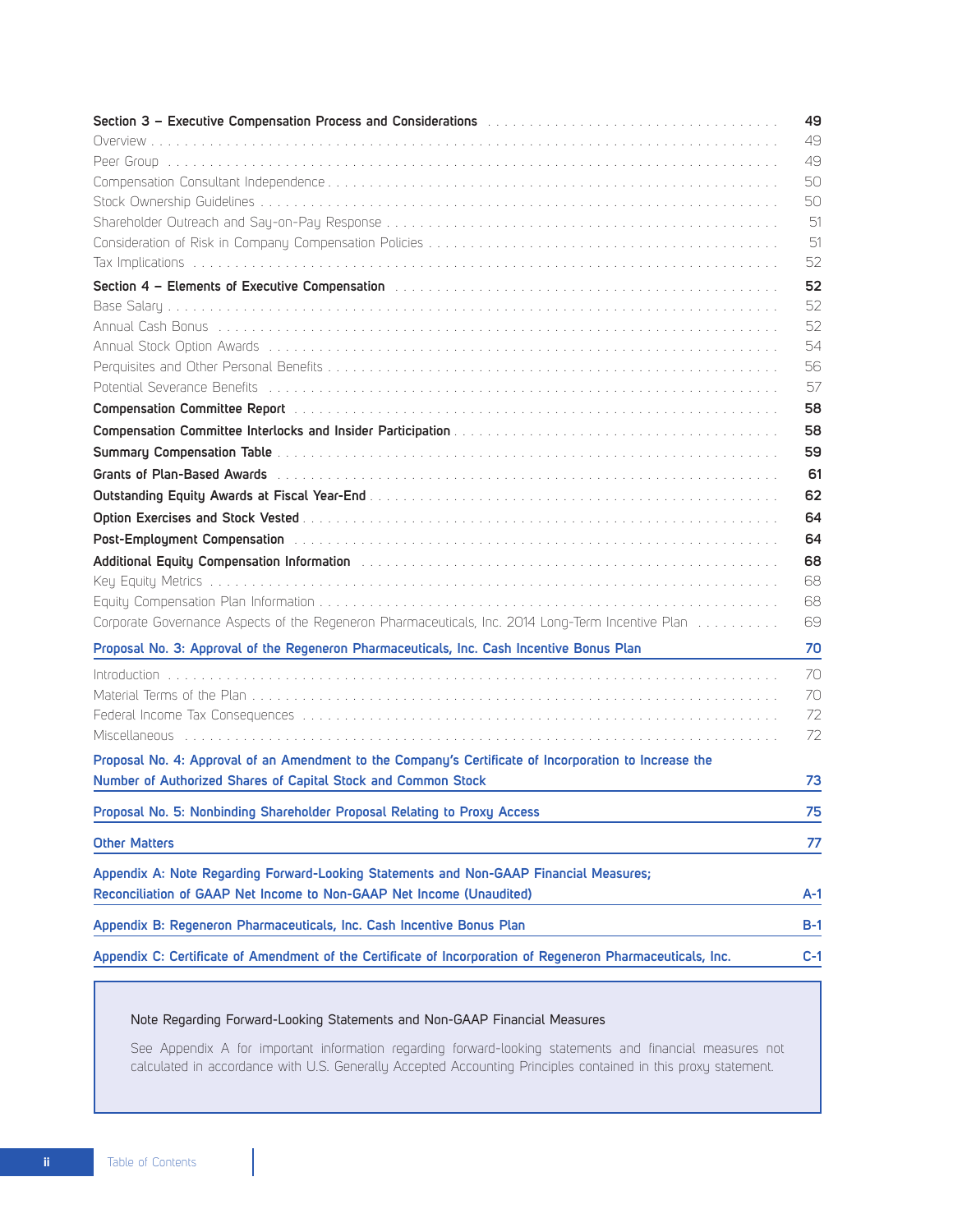# Proxy Summary

more detail elsewhere in this proxy statement. This summary Meeting" on page 7 for more information) does not contain all of the information you should consider, and we urge you to read the entire proxy statement carefully before voting.

The summary below highlights information that is described in **General Information** (see ''General Information about the

18FEB201522184560

| Date:        | June 12, 2015                                                                |
|--------------|------------------------------------------------------------------------------|
| Time         | 10:30 a.m., Eastern Time                                                     |
| Place:       | Westchester Marriott Hotel, 670 White Plains Road, Tarrytown, New York 10591 |
| Record Date: | April 16, 2015                                                               |

### **Meeting Agenda**

| <b>Matter</b> |                                                                                                                                                                                 | <b>Board Vote Recommendation</b> |
|---------------|---------------------------------------------------------------------------------------------------------------------------------------------------------------------------------|----------------------------------|
|               | Election of four Class III directors for a term of three years                                                                                                                  | For each director nominee        |
|               | Ratification of the appointment of PricewaterhouseCoopers LLP as the Company's<br>independent registered public accounting firm for the fiscal year ending<br>December 31, 2015 | For                              |
| 3.            | Approval of the Regeneron Pharmaceuticals, Inc. Cash Incentive Bonus Plan                                                                                                       | For                              |
| 4.            | Approval of an amendment to the Company's certificate of incorporation to<br>increase the number of authorized shares of capital stock and common stock                         | For                              |
| 5.            | Nonbinding shareholder proposal relating to proxy access                                                                                                                        | Anainst                          |

Proposal No. 1 - Our Director Nominees (see "Proposal No. 1: Election of Directors" on page 11 for more information)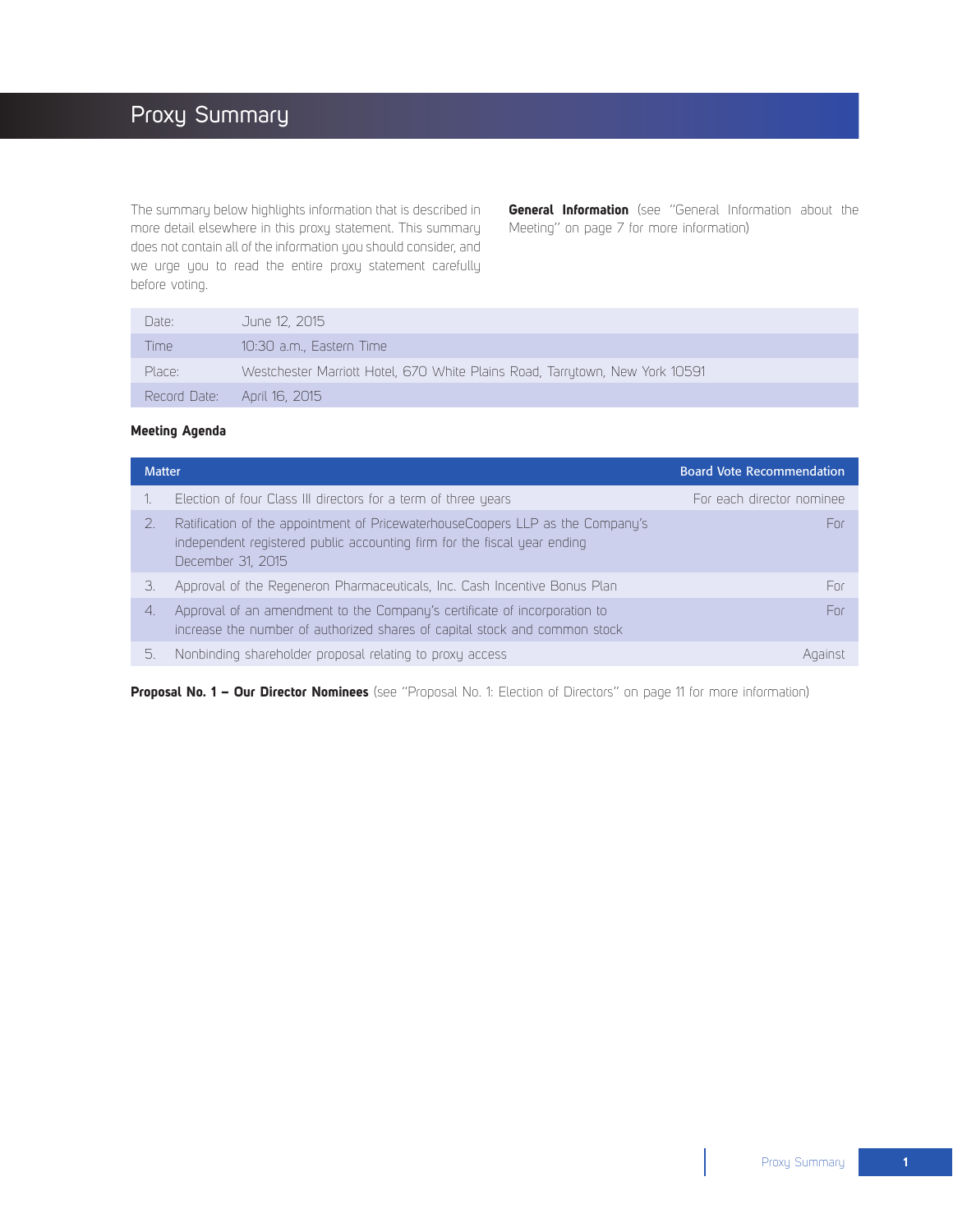The following individuals have been nominated for election at the 2015 Annual Meeting:

| <b>Director</b><br><b>Class</b> | <b>Name</b>                              | Age <sup>*</sup> | <b>Director</b><br><b>Since</b> | Occupation                                                                                                                             | Independent           | Committee<br><b>Memberships</b>                              |
|---------------------------------|------------------------------------------|------------------|---------------------------------|----------------------------------------------------------------------------------------------------------------------------------------|-----------------------|--------------------------------------------------------------|
|                                 | Class III Charles A. Baker               | 82               | 1989                            | Former Chairman, President,<br>and Chief Executive Officer<br>of The Liposome                                                          | مما                   | Audit Committee<br>Compensation Committee                    |
|                                 |                                          |                  |                                 | Company, Inc.                                                                                                                          |                       |                                                              |
|                                 | Class III Arthur F. Ryan                 | 72               | 2003                            | Former Chairman of the<br>Board and Chief Executive                                                                                    | $\blacktriangleright$ | Audit Committee                                              |
|                                 |                                          |                  |                                 | Officer of Prudential<br>Financial, Inc.                                                                                               |                       | Corporate Governance and<br>Compliance Committee             |
|                                 | Class III George L. Sing                 | 65               | 1988                            | Managing Director of Lancet<br>Capital                                                                                                 | $\sqrt{ }$            | Audit Committee (Chairman)                                   |
|                                 |                                          |                  |                                 |                                                                                                                                        |                       | Compensation Committee                                       |
|                                 | Class III Marc Tessier-Lavigne,<br>Ph.D. | 55               | 2011                            | President of The Rockefeller<br>University and Carson<br>Family Professor and head<br>of the Laboratory of Brain<br>Development at The | مما                   | Compensation Committee<br>(Chairman)<br>Technology Committee |
|                                 |                                          |                  |                                 | Rockefeller University                                                                                                                 |                       |                                                              |

As of April 16, 2015. **\***

least 75% of the aggregate of all 2014 meetings of the board of page 16 for more information) directors and each committee on which he or she served.

Each director nominee is a current director and attended at **Corporate Governance** (see ''Corporate Governance'' on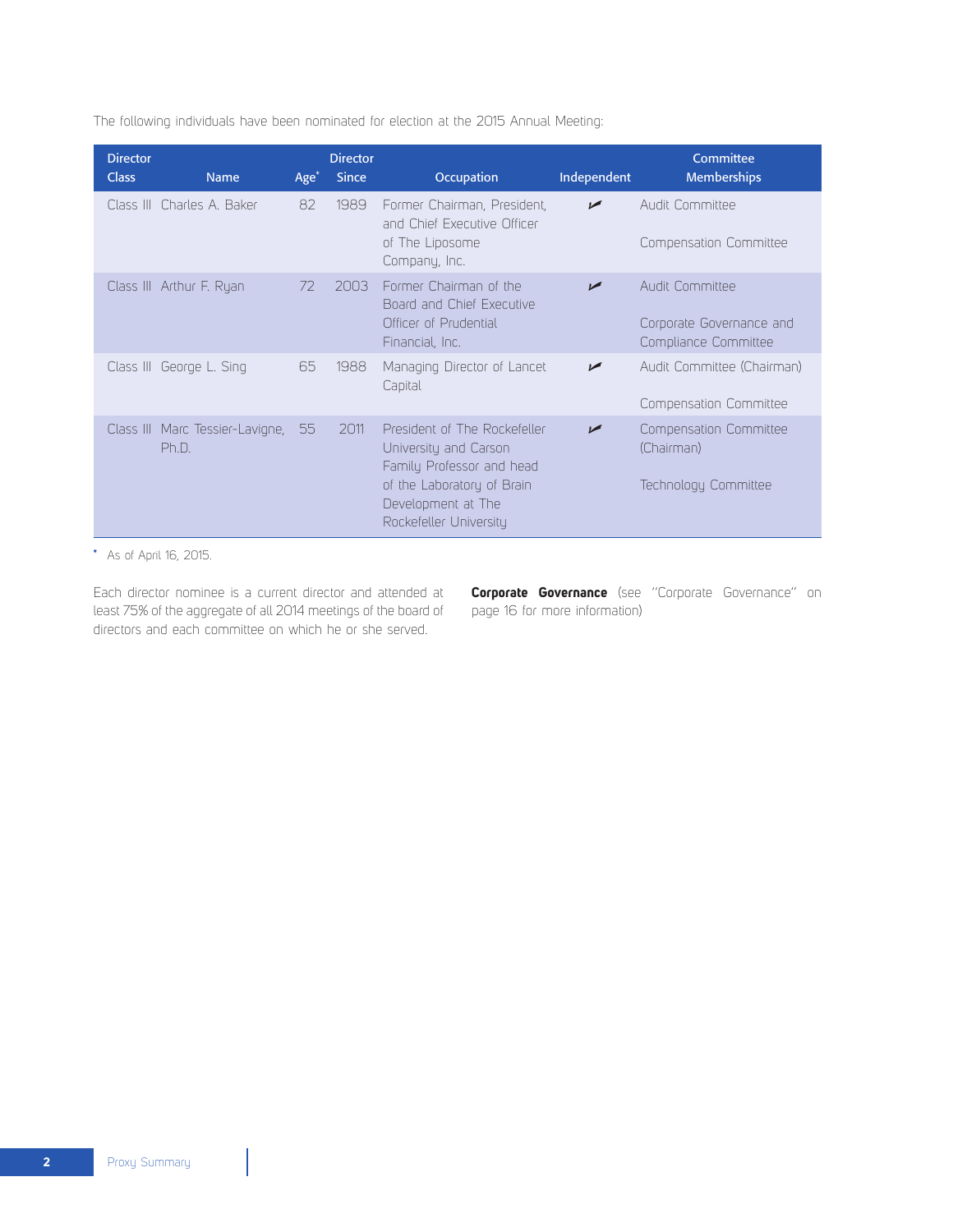Regeneron is committed to good corporate governance, which management, and helps build trust in the Company. The folwe believe promotes the long-term interests of shareholders. I lowing chart summarizes key information regarding our strengthens the accountability of the board of directors and corporate governance.

| Board and Other Governance Information                                                   | $2015*$ |
|------------------------------------------------------------------------------------------|---------|
| Size of Board                                                                            | 12      |
| Number of Independent Directors                                                          | 9       |
| Separate Chairman and Chief Executive Officer                                            | مما     |
| Director Resignation Policy                                                              | مما     |
| Number of Meetings of the Board of Directors Held in 2014                                |         |
| Independent Directors Meet in Executive Sessions Without Management Present              | مما     |
| Code of Business Conduct and Ethics Applicable to All Employees, Officers, and Directors |         |
| Annual Board and Committee Self-Evaluations                                              |         |
| Stock Ownership Guidelines for Directors and Senior Executives                           |         |
| Active Shareholder Engagement                                                            |         |
| Shareholder Right to Remove Directors for Cause                                          | حما     |
| Shareholder Right to Call Special Shareholder Meeting                                    |         |

As of April 16, 2015. **\***

# (see ''Proposal No. 2: Ratification of Appointment of Principles; see Appendix A for a definition of non-GAAP net

Independent Registered Public Accounting Firm'' on page 34 income and a reconciliation of non-GAAP net income to for more information) net income);

We ask that our shareholders ratify the appointment of December 31, 2014 and 2013. The state of the United States; in the United States;

|                | 2014        | 2013        |
|----------------|-------------|-------------|
| Audit Fees     | \$1.567.493 | \$1,298,800 |
| All Other Fees | 4.812       | 1.800       |
| Total Fees     | \$1.572.305 | \$1,300,600 |

**2014 Performance Overview** (see "Executive Compensation –<br>
Compensation Discussion and Analysis – Section 1 –<br>
SARIL-RA-MOBILITY trial (Phase 3 clinical trial in adult<br>
patients with active rheumatoid arthritis who were i

- 48% growth in EYLEA® global net product sales as com-
- 
- 26% growth in non-GAAP net income as compared to 2013

**Proposal No. 2 - Ratification of PricewaterhouseCoopers LLP** in accordance with U.S. Generally Accepted Accounting

- PricewaterhouseCoopers LLP as the Company's independent approval of EYLEA® for the treatment of diabetic macular registered public accounting firm for 2015. Below is a summary edema in the United States and in the European Union and of fees related to services provided to the Company by regulatory approval of EYLEA® for the treatment of retinal PricewaterhouseCoopers LLP for the years ended vein occlusion, including macular edema following branch • advances in our EYLEA® franchise, including regulatory
	- positive Phase 3 data for PRALUENT™ from nine ODYSSEY studies (global Phase 3 program for PRALUENT™) and filing<br>of applications for regulatory approval of PRALUENT™ for lowering LDL-cholesterol in the United States and the European Union;
	- positive Phase 3 data for sarilymab from the
- 2014 was another extraordinary year for Regeneron. Our key extraordinary the straordinary of the sequence of the straordinary of the straordinary of the straordinary of the straordinary of the straordinary of thase 2b), an 48% growth in EYLEA® global net product sales as com- designation to dupilumab by the U.S. Food and Drug<br>Administration (the "EDA") for the treatment of adults with Administration (the "FDA") for the treatment of adults with 34% growth in our total revenues as compared to 2013; moderate-to-severe atopic dermatitis who are not ade-• quately controlled with topical prescription therapy and/or 26% growth in non-GAAP net income as compared to 2013 for whom these treatments are not deemed appropriate; (non-GAAP net income is not a measure calculated • positive data for dupilumab in atopic dermatitis (Phase 2b),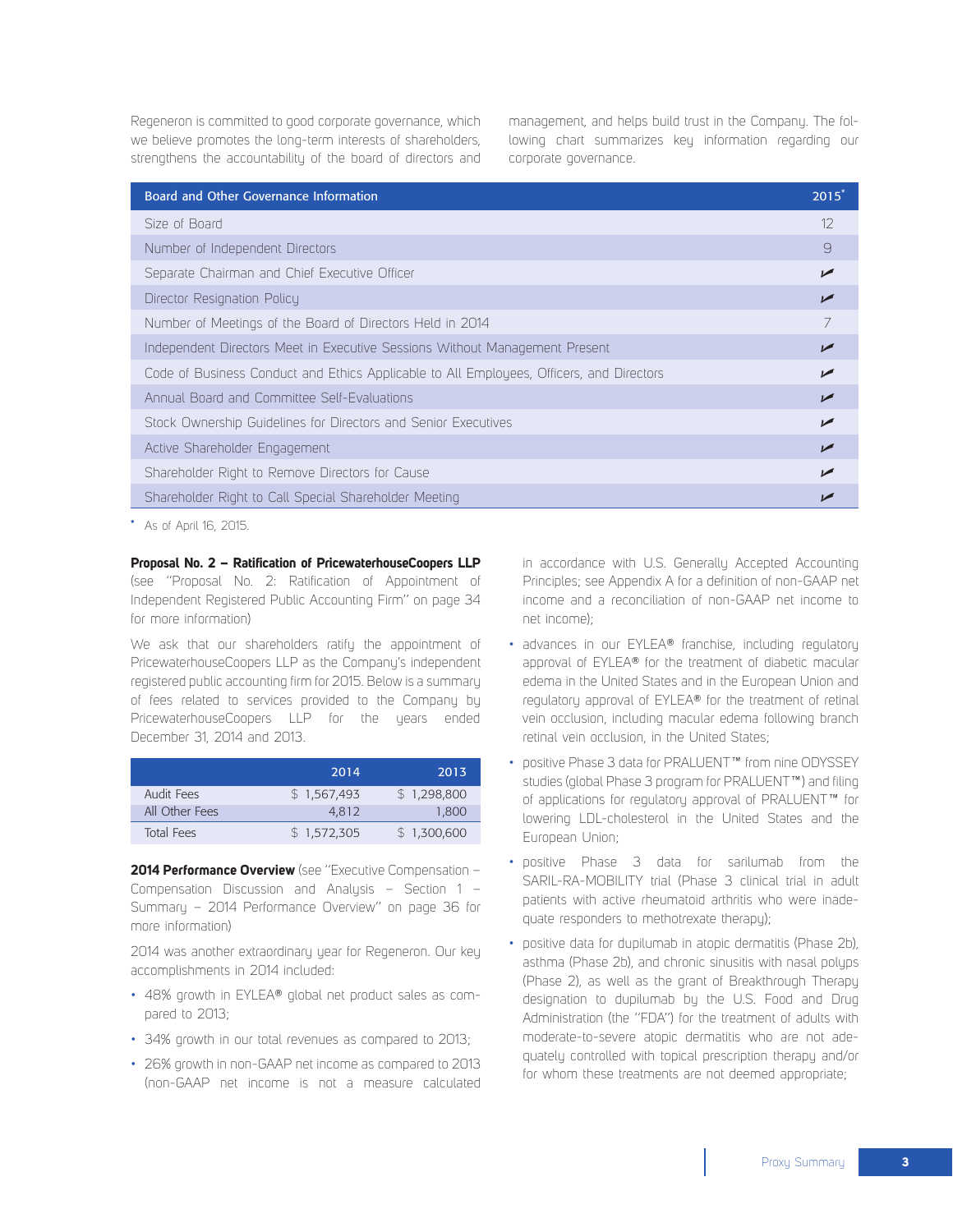- continued growth of our clinical development pipeline, which Committee used to obtain a general understanding of current includes 15 fully-human monoclonal antibody product can- compensation practices and to assess overall competitivedidates that were in clinical development as of December 31, mess of our compensation program). This emphasis on per-2014, based on the Company's *VelocImmune* technology; formance-based and long-term compensation has been a
- significant progress with the construction of a new manufac-
- 

respectively. This shareholder return places our common stock attributable to the increases in the grant date fair value of his in the 89<sup>th</sup>, 98<sup>th</sup>, and 99<sup>th</sup> percentile, respectively, of all NASin the 89th, 98th, and 99th percentile, respectively, or all NAS- stock option awards (as determined according to the Black-<br>DAQ-listed companies with a market capitalization greater scholes model for valuing stock options

page 36 for more information) compensation in the last five years were significantly below

The main objectives of our executive compensation program<br>are to pay for performance; closely align the interests of share-<br>holders and management; strike an appropriate balance<br>between short- and long-term perspectives; a

the average total direct 2014 compensation of the other compensation of our Chief Executive Officer and the average Life Sciences Survey (which we and the Compensation employee turnover of approximately 6%, which compares

significant progress with the construction of a new manufac-<br>turing facility in Limerick, Ireland and increasing headcount tion, including prior to the significant appreciation in the price<br>on a year-over-year basis by app

- December 31, 2014; and **As a result of our emphasis on stock options** as a key compensation component, the compensation of our Chief fully operational status of the Regeneron Genetics Executive Officer in 2014 and over the last five years was Center LLC. • closely aligned with the performance of our common stock Our strong performance is reflected in the appreciation of our<br>stock price, which increased 49%, 640%, and 1597% over the<br>one-, three-, and five-year periods ended December 31, 2014,<br>our Chief Executive Officer's component our-Chief Executive-Officer's compensation were principally DAQ-listed companies with a market capitalization greater Scholes model for valuing stock options), which reflect the than \$5 billion in those periods. significant appreciation of our stock price. In addition, per-**Executive Compensation** (see "Executive Compensation" on centage increases in our Chief Executive Officer's total direct We believe that the leadership of the current executive team<br>has been instrumental to our success in 2014 and prior years,<br>and that an executive compensation program that attracts,<br>motivates, and helps retain key executive
- These objectives were reflected in our 2014 compensation  $75<sup>th</sup>$  percentile of the companies included in the 2014 Rad-<br>decisions in a number of ways, including the following:<br>ford Global Life Sciences Survey, Mbile ap ford Global Life Sciences Survey. While annual grants of Consistent with our executive compensation philosophy, the stock options continue to be an important part of our com-• compensation of our Chief Executive Officer and the other pensation strategy, in 2014 the Compensation Committee Named Officers in 2014 consisted primarily of performance- reduced the number of shares underlying the annual stock based compensation and long-term incentives. In total, per- option awards to the Named Officers by an average of 16% formance-based compensation (2014 cash bonus and stock compared to 2013 (without giving effect to a grant to our option awards) accounted for 97% and 95% of the total Chief Financial Officer, who did not receive an annual stock direct 2014 compensation of our Chief Executive Officer and option award in 2013 because he joined the Company in the average total direct 2014 compensation of the other September 2013). This decrease constituted the secon Named Officers, respectively. In addition, an overwhelming consecutive double-digit percentage decrease in the annual portion (92% and 91%, respectively) of the total direct 2014 grant of stock options to our Named Officers, in each case total direct 2014 compensation of the other Named Officers formance. In reducing the size of 2014 annual stock option was delivered through long-term incentives (stock option awards to executives, the Compensation Committee sought awards). In 2014, our executive compensation program had to reduce the potential dilutive impact of new equity awards a higher proportion of both performance-based and without adversely affecting the competitiveness of our execlong-term compensation relative to total direct compensa- utive compensation program or undermining the long-term tion with respect to both our Chief Executive Officer and the incentives provided by the Company's compensation proother Named Officers than such compensation paid on aver- gram. We believe that this has helped us to successfully age by the companies included in the 2014 Radford Global manage employee attrition, as evidenced by our 2014 • As a percentage of the total basic shares outstanding (a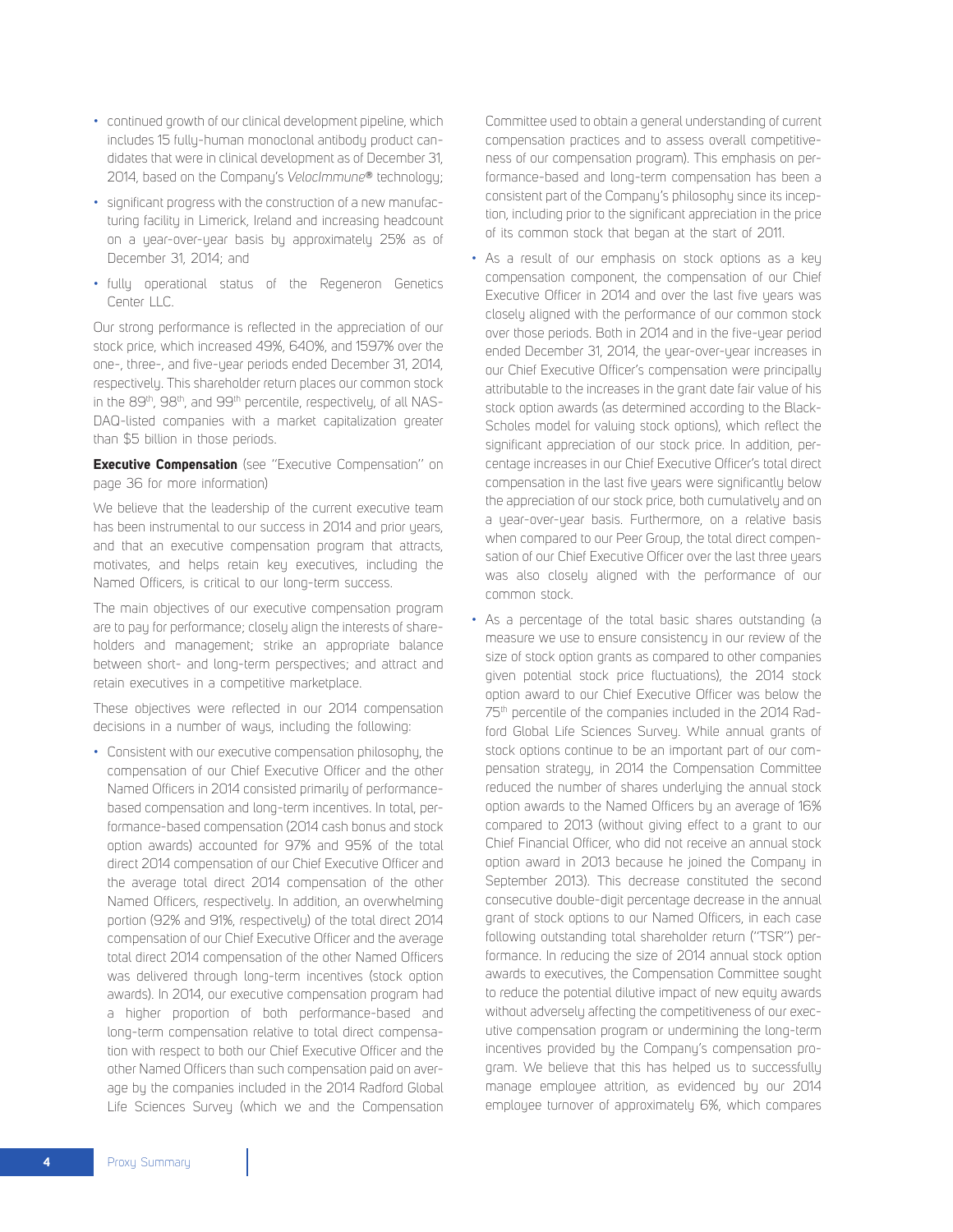mately 16% for the biotechnology sector based on the Fourth our directors and employees;

In addition, we have compensation policies and practices arrangements for the Named Officers; designed to enhance governance of our executive compensa-<br>tion program and to further our compensation objectives.<br>These policies and practices include:<br>Regeneron in contracts, compensatory plans, or other

- the engagement and use of an independent compensation
- agreement with our Chief Executive Officer or any amend- stock ownership guidelines for our senior executives ment thereto, which is expressly exempted); and directors; •
- transparent equity granting process and practices; • limited perquisites;
- policy regarding recoupment or reduction of incentive com-
- favorably to the average employee turnover of approxi- prohibition against hedging and pledging of our securities by
- Quarter 2014 Radford Global Life Sciences Trends Report. no "single trigger" change-in-control severance or vesting
- arrangements with the Company's executive officers, includconsultant by the Compensation Committee; including the Named Officers (other than the existing employment • policy against including excise tax gross-up provisions with
	-
- policy regarding recoupment or reduction of incentive com-  $\bullet$  Compensation Committee and non-employee director over-<br>pensation that is applicable to officers, including the Named sight of our compensation program; and
- Officers, and other specified employees; entitled to the prudent management of compensation-related risks.

### *Shareholder Engagement*

bers of our management as well as the Chairman of the each case following outstanding TSR performance. Compensation Committee have spent a significant amount<br>of time speaking with some of our key shareholders about<br>executive compensation and corporate governance. As part<br>of our engagement effort, we discussed these issues w executive officers and Sanofi. Following these discussions, we have implemented several changes to our executive gross-up provisions with respect to payments contingent compensation program and continued the implementation upon a change in control of Regeneron in contracts, comof our existing compensation and governance initiatives, pensatory plans, or other arrangements with the Comincluding the following: pany's executive officers, including the Named Officers

Named Officers by an average of 16% compared to the  $\cdot$  We have provided additional information regarding comconsecutive double-digit percentage decrease in the • Similar to the reduction in annual stock option awards

Since the 2014 Annual Shareholder Meeting, senior mem- annual grant of stock options to our Named Officers, in

- We have eliminated certain perquisites of our Chief Exec-
- Similar to the reduction in annual stock option awards<br>implemented in 2013, we reduced the number of shares<br>underlying the 2014 annual stock option awards to the we expressly exempted). • We have adopted a policy against including excise tax
- prior year (without giving effect to a grant to our Chief pensation decisions and our compensation philosophy in Financial Officer, who did not receive an annual stock the Compensation Discussion and Analysis section of this option award in 2013 because he joined the Company in proxy statement to better communicate to our sharehold-September 2013). This decrease constituted the second ers what drives compensation decisions at Regeneron. •

**Proposal No. 3 - Approval of the Regeneron** employees. The Plan would permit the payment of bonuses

We are asking our shareholders to approve the new Regeneron<br>
Pharmaceuticals, Inc. Cash Incentive Bonus Plan which, if<br>
approved, may be utilized to govern the award and payment of<br>
certain cash bonuses to our executive of

**Pharmaceuticals, Inc. Cash Incentive Bonus Plan** (see "Proposal that may qualify as "performance-based" compensation No. 3: Approval of the Regeneron Pharmaceuticals, Inc. Cash within the meaning of Section 162(m) of the Internal Revenue Incentive Bonus Plan'' on page 70 for more information) Code of 1986, as amended (the ''Internal Revenue Code''). If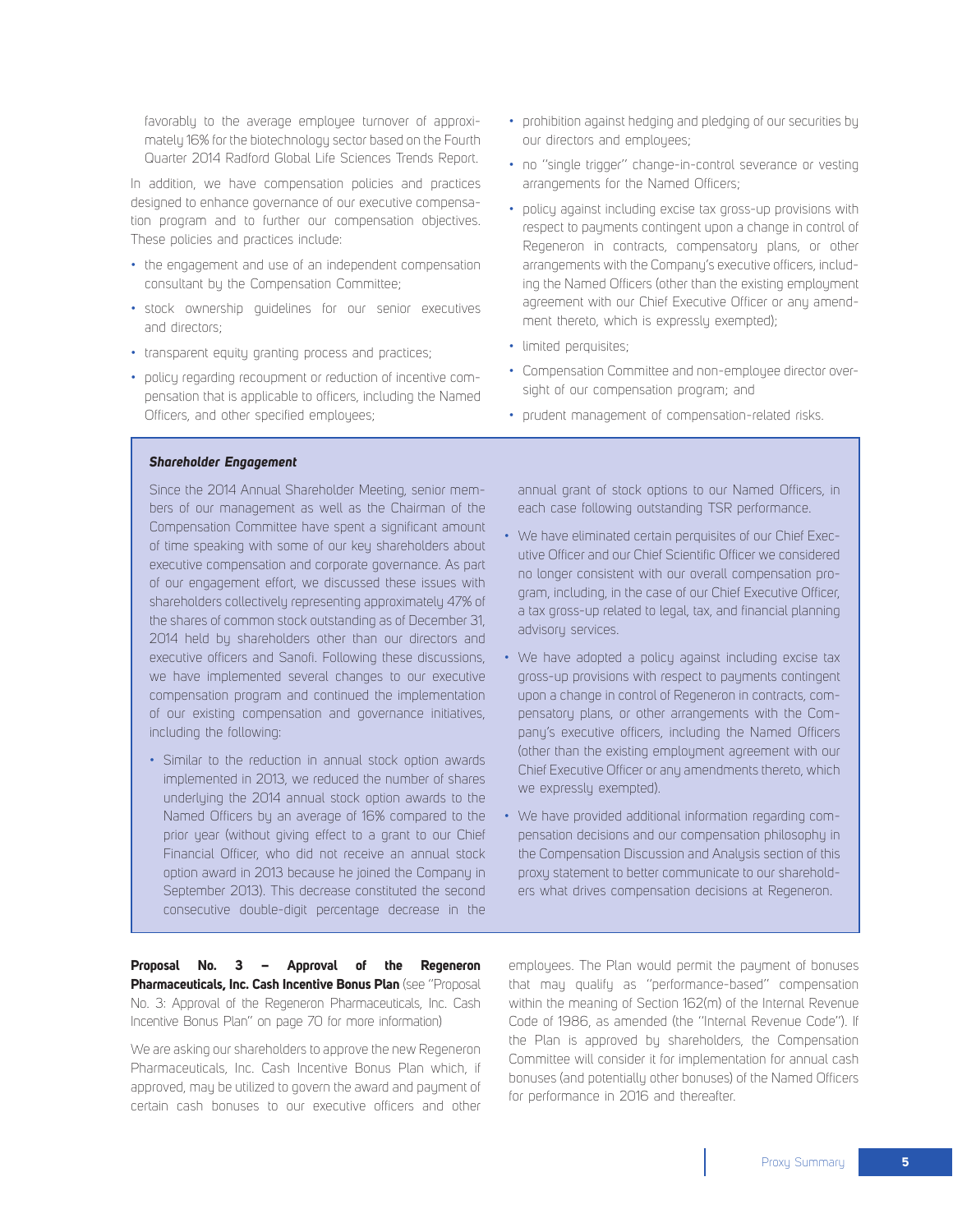**Proposal No. 4 – Approval of an Amendment to the Com-** (from 60,000,000 to 160,000,000) was approved by **pany's Certificate of Incorporation to Increase the Number of** Regeneron shareholders in December 2001. Given prior utili-**Authorized Shares of Capital Stock and Common Stock** (see zation of authorized shares and the time elapsed since the ''Proposal No. 4: Approval of an Amendment to the Company's most recent increase, the board of directors believes it prudent Certificate of Incorporation to Increase the Number of Author- to implement this increase primarily to give the Company ized Shares of Capital Stock and Common Stock" on page 73 appropriate flexibility to issue shares for future corporate needs. for more information) **Proposal No. 5 – Nonbinding Shareholder Proposal Relating**

the Company's certificate of incorporation to increase the num- holder Proposal Relating to Proxy Access'' on page 75 for ber of authorized shares of capital stock of the Company from more information) 230,000,000 to 390,000,000 shares and the number of<br>
\$0.001 per shares of common stock of the Company, par value<br>
\$0.001 per share, from 160,000,000 to 320,000,000<br>
Shares. The proposed amendment would not affect the<br>
40,0 stock currently issued and outstanding. The most recent increase in the number of authorized shares of common stock

We are asking our shareholders to approve an amendment to **to Proxy Access** (see ''Proposal No. 5: Nonbinding Share-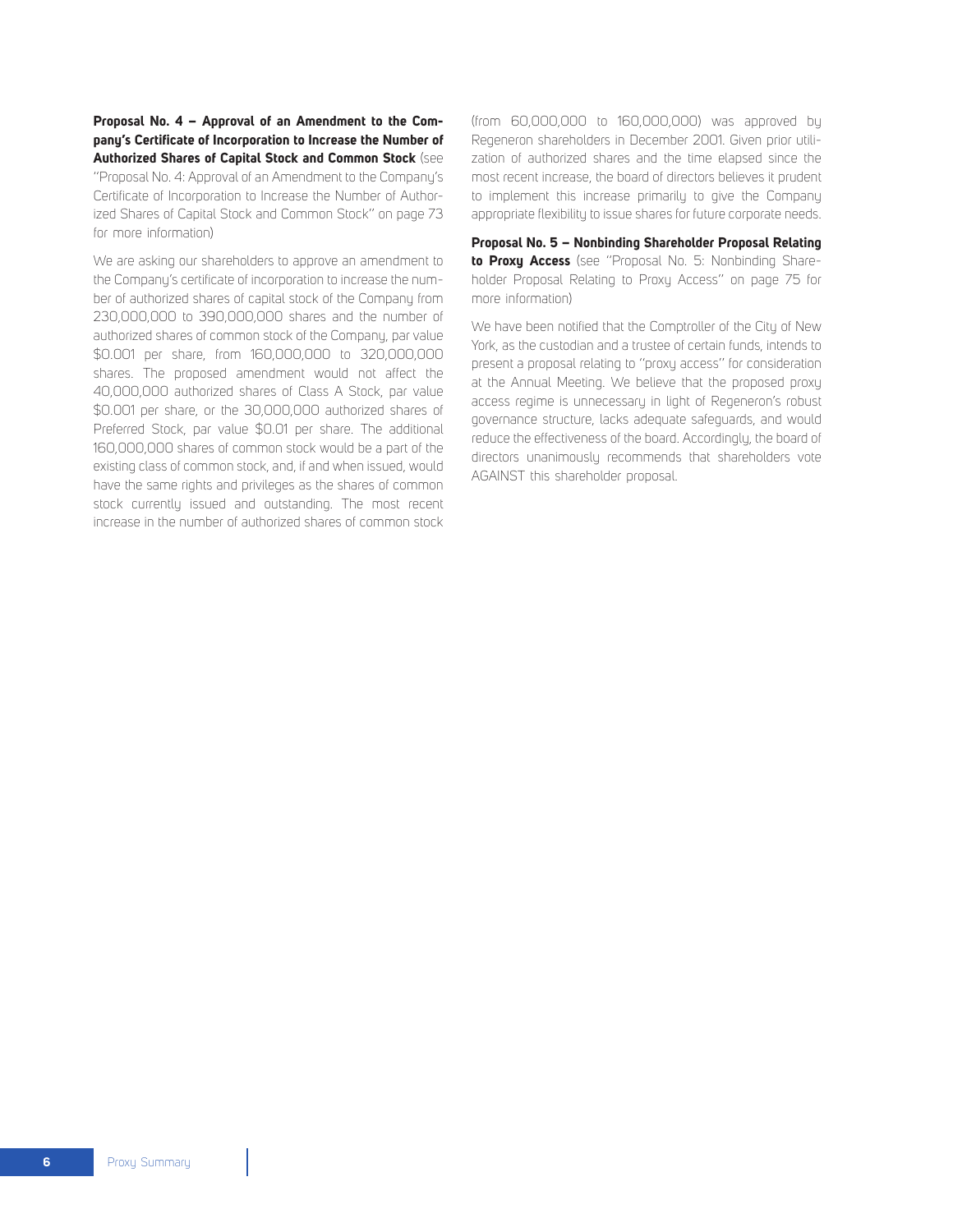### **REGENERON PHARMACEUTICALS, INC. 777 Old Saw Mill River Road Tarrytown, New York 10591-6707**

April 21, 2015

18FEB201522184560

### **PROXY STATEMENT**

# General Information about the Meeting

### Where and when will the 2015 Annual Meeting be held? shareholders who have previously asked to receive paper cop-

The 2015 Annual Meeting of Shareholders of Regeneron<br>Pharmaceuticals, Inc. ("Regeneron," "Company," "we," "us,"<br>and "our") is scheduled for June 12, 2015, commencing at<br>10:30 a.m., Eastern Time, at the Westchester Marriott 670 White Plains Road, Tarrytown, New York 10591. If you are **Can you vote your shares by filling out and returning** planning to attend the meeting, directions to this location are **the Notice?** available on our website at *www.regeneron.com*.

and Exchange Commission (the ''SEC'') permit us to furnish **Why did we send you the Notice?** proxy materials, including this proxy statement and our Annual Report on Form 10-K for the fiscal year ended December 31, We sent you the Notice regarding this proxy statement<br>2014 filed with the SEC on February 12, 2015 (the "2014 Annual because Regeneron's board of directors is aski 2014 filed with the SEC on February 12, 2015 (the ''2014 Annual because Regeneron's board of directors is asking (technically Report''), to our shareholders by providing access to such docu- called soliciting) holders of the Company's common stock, par ments on the Internet instead of mailing printed copies. Most value \$0.001 per share (''common stock''), and Class A stock, shareholders received a Notice of Internet Availability of Proxy par value \$0.001 per share (''Class A stock''), to provide proxies<br>Materials (the ''Notice'') and will not receive printed conjes of the to be voted at our 2 Materials (the "Notice") and will not receive printed copies of the to be voted at our 2015 Annual Meeting of Shareholders<br>The Notice will be any adjournment(s) or postponement(s) of the meeting. proxy materials unless they request them. The Notice will be mailed beginning on or about April 27, 2015. The Notice includes **Who is entitled to vote at the Annual Meeting?** instructions on how you may access and review all of our proxy materials via the Internet. The Notice also includes instructions<br>on how you may vote your shares. If you would like to receive a<br>paper or electronic copy of our proxy materials, you should<br>follow the instructions in the N als. Any request to receive proxy materials by mail or e-mail will common stock and 1,971,868 shares of Class A stock were<br>
remain in effect until you revoke it.

Shareholders who previously elected to access the proxy **What are you being asked to vote on?** materials over the Internet will not receive a notice in the mail about the Internet availability of the proxy materials. Instead, we are asking you to vote on:<br>these shareholders should have received an e-mail with links to the proxy materials and the proxy voting website. In addition,

No. The Notice identifies the items to be voted on at the Annual Why did you receive a notice in the mail regarding the Meeting, but you cannot vote by marking the Notice and **Internet availability of proxy materials instead of a paper** returning it. The Notice provides instructions on how to vote by **copy of the proxy materials? Internet, by requesting and returning a paper proxy card, or by requesting and returning a paper proxy card, or by** submitting a ballot in person at the meeting. The ''Notice and Access'' rules of the United States Securities

issued and outstanding. The common stock and the Class A Why didn't you receive a notice in the mail about the stock vote together on all matters as a single class, with the<br> **Internet availability of the proxy materials?**<br>
Class A stock being entitled to ten votes per share.

(Proposal No. 1); • election of four Class III directors for a term of three years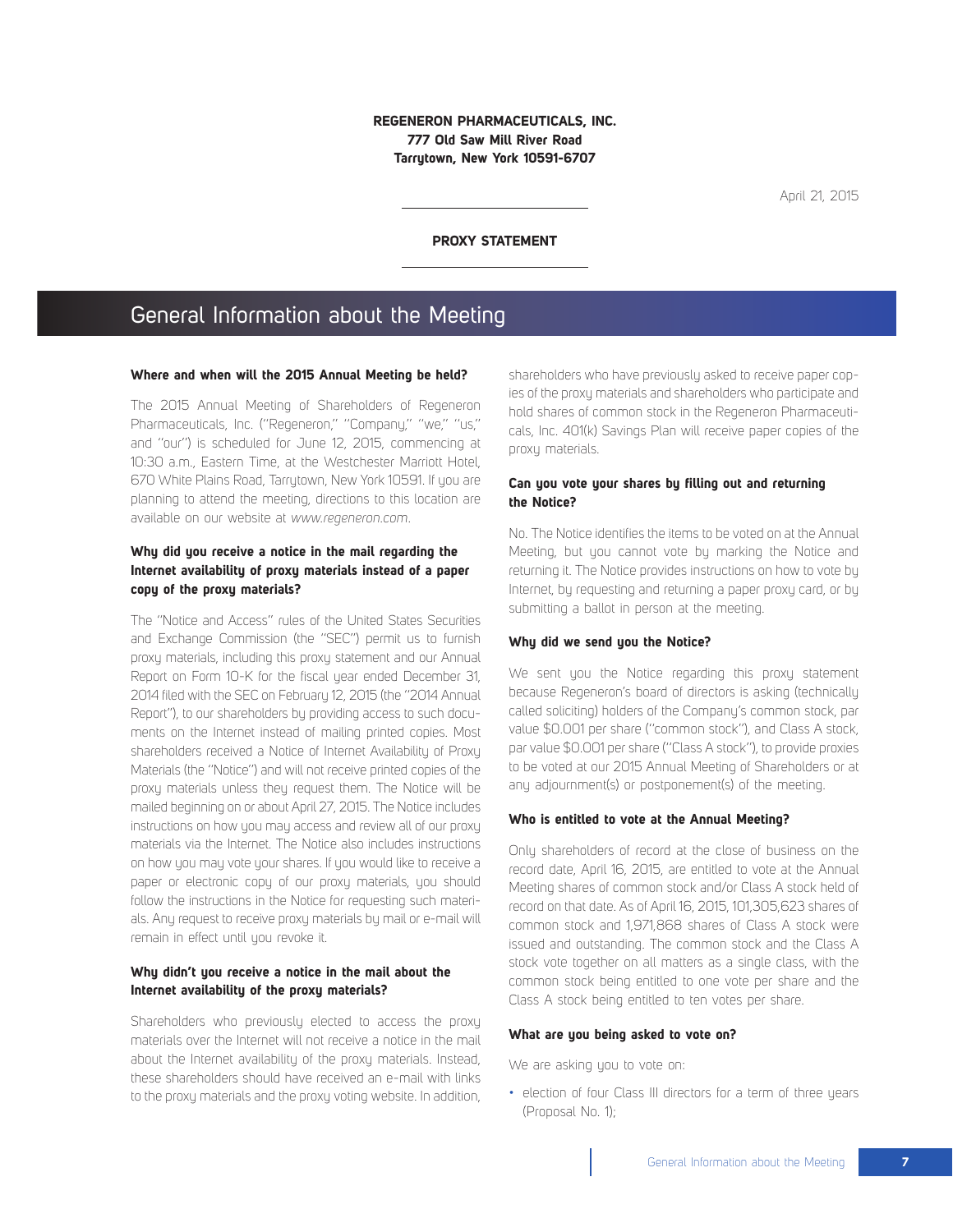- ratification of the appointment of PricewaterhouseCoopers LLP
- you received. You may vote via the Internet through 11:59 p.m., approval of the Regeneron Pharmaceuticals, Inc. Cash Eastern Time, on June 11, 2015. Incentive Bonus Plan (Proposal No. 3); •
- approval of an amendment to the Company's certificate of
- if properly presented, a nonbinding shareholder proposal

### **What are the board's recommendations?**

- instruction form and returning it in the envelope provided. **FOR** election of each of the four nominated Class III directors (Proposal No. 1); **How are proxies voted?**
- FOR ratification of the appointment of PricewaterhouseCoopers LLP
- FOR approval of the Regeneron Pharmaceuticals, Inc. Cash
- FOR approval of an amendment to the Company's certificate
- relating to proxy access (Proposal No. 5). vote your shares in their discretion. • **AGAINST** approval of a nonbinding shareholder proposal

In person. If you are a shareholder of record, you may vote in The presence at the Annual Meeting, in person or by proxy, of person at the Annual Meeting. The Company will give you a the holders as of the record date of shares of common stock ballot when you arrive. If you are a beneficial owner of shares and Class A stock having a majority of the voting power of all held in the name of your bank, broker, or other nominee, or in shares of common stock and Class A stock outstanding on the ''street name'', to vote in person at the Annual Meeting you record date will constitute a quorum for the transaction of must obtain from your nominee and bring to the meeting a business at the Annual Meeting. Shares held as of the record ''legal proxy'' authorizing you to vote such shares held as of the date by holders who are present or represented by proxy at the record date. We recommend you vote by proxy even if you Annual Meeting but who have abstained from voting or have plan to attend the meeting. So long as you meet the applicable not voted with respect to some or all of such shares on any requirements, you can always change your vote at the meet- proposal to be voted on at the Annual Meeting will be counted ing. Instructions on voting by proxy are included below. as present for purposes of establishing a quorum.

Via the Internet. You may vote by proxy via the Internet by as the Company's independent registered public accounting visiting *www.proxyvote.com.* You will need the 12 digit control firm for the fiscal year ending December 31, 2015 (Proposal number included on the Notice or, if you received a paper copy No. 2); https://www.materials.jp/solid proxy materials, the proxy card or voting instruction form

Via telephone. If you received printed copies of the proxy incorporation to increase the number of authorized shares of materials, you may vote by proxy via telephone by calling the capital stock and common stock (Proposal No. 4); and toll free number found on the proxy card or the voting instrucif properly presented, a nonbinding shareholder proposal tion form. You will need the 12 digit control number<br>relating to proxy access (Proposal No. 5). the proxy card or voting instruction form. You may vote via<br>telephone

*By mail.* If you received printed copies of the proxy materials, The board of directors recommends that you vote: you may vote by proxy by completing the proxy card or voting

as the Company's independent registered public accounting the set of the individuals named as your proxy will<br>firm for 2015 (Proposal No. 2);<br>qour shares as you have directed. If you submit a proxy, but no indication is given as to how to vote your shares as to a Incentive Bonus Plan (Proposal No. 3); example and the proposal, your shares will be voted in the manner recom-**FOR** approval of an amendment to the Company's certificate of incorporation to increase the number of authorized shares of incorporation to increase the number of authorized shares of capital stock and common stock (Propo Meeting, the persons named and designated as proxies will

### **How can you vote? What constitutes a quorum?**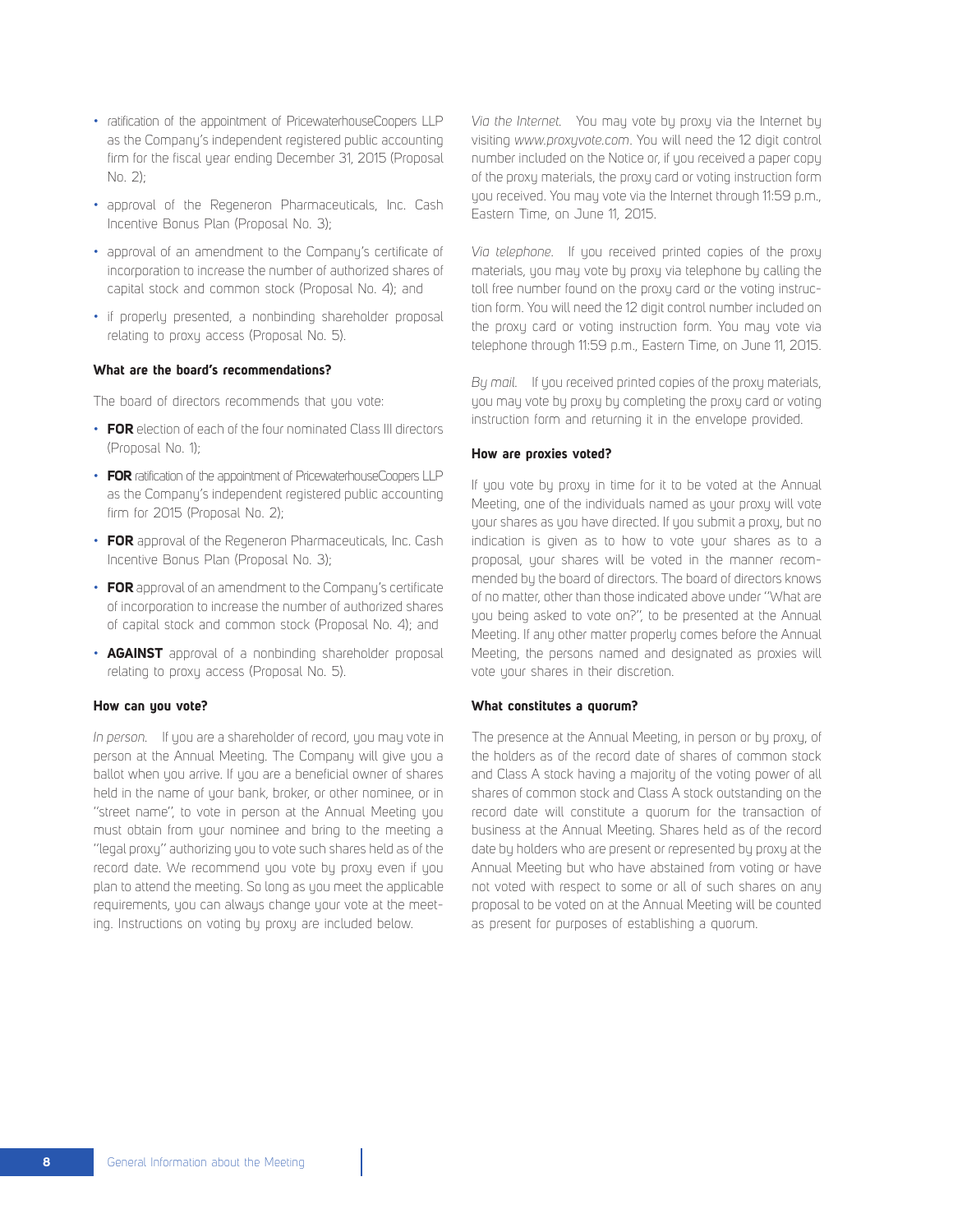### **What vote is required to approve each proposal?**

The following table summarizes the voting requirements applicable to the proposals to be voted on at the Annual Meeting:

| Proposal                                                                                                                                                                                                                                                                                                                                                                                                                                                                                                                                                                             | <b>Vote Required</b>                                                                                                                   | <b>Effect</b> of<br>Abstentions <sup>*</sup>                | <b>Broker Discretionary</b><br>Voting Allowed?+                                                     |
|--------------------------------------------------------------------------------------------------------------------------------------------------------------------------------------------------------------------------------------------------------------------------------------------------------------------------------------------------------------------------------------------------------------------------------------------------------------------------------------------------------------------------------------------------------------------------------------|----------------------------------------------------------------------------------------------------------------------------------------|-------------------------------------------------------------|-----------------------------------------------------------------------------------------------------|
| Proposal No. 1: Election<br>Plurality of the votes cast. In<br>accordance with our director<br>of Directors<br>resignation policy, an<br>incumbent director who fails to<br>receive more "for" votes than<br>"withhold" votes in an<br>uncontested election will be<br>required to tender his or her<br>resignation to the Chairman of<br>the board of directors for<br>consideration by the Corporate<br>Governance and Compliance<br>Committee, as further<br>described under "Corporate<br>Governance - New<br>Governance Initiatives -<br>Director Resignation<br>Policy" below. |                                                                                                                                        | Not applicable                                              | $No$ — brokers without voting<br>instructions will not be able to<br>vote on this proposal          |
| Proposal No. 2: Ratification of<br>the Appointment of<br>PricewaterhouseCoopers LLP                                                                                                                                                                                                                                                                                                                                                                                                                                                                                                  | Majority of the votes cast                                                                                                             | No effect $-$ not considered<br>votes cast on this proposal | Yes - brokers without voting<br>instructions will have<br>discretionary voting authority<br>to vote |
| Proposal No. 3: Approval of<br>the Regeneron<br>Pharmaceuticals, Inc. Cash<br>Incentive Bonus Plan                                                                                                                                                                                                                                                                                                                                                                                                                                                                                   | Majority of the votes cast                                                                                                             | No effect - not considered<br>votes cast on this proposal   | $No$ — brokers without voting<br>instructions will not be able to<br>vote on this proposal          |
| Proposal No. 4: Approval of an<br>Amendment to the Company's<br>Certificate of Incorporation to<br>Increase the Number of<br>Authorized Shares of Capital<br>Stock and Common Stock                                                                                                                                                                                                                                                                                                                                                                                                  | Majority of all outstanding<br>shares entitled to vote thereon                                                                         | Same effect as an<br>"AGAINST" vote                         | $No$ — brokers without voting<br>instructions will not be able to<br>vote on this proposal          |
| Proposal No. 5: Nonbinding<br>Shareholder Proposal Relating<br>to Proxy Access                                                                                                                                                                                                                                                                                                                                                                                                                                                                                                       | Nonbinding proposal. We will<br>consider the matter approved if<br>it receives the affirmative vote<br>of a majority of the votes cast | No effect $-$ not considered<br>votes cast on this proposal | $No$ — brokers without voting<br>instructions will not be able to<br>vote on this proposal          |

As noted above, abstentions will be counted as present for purposes of establishing a quorum at the Annual Meeting. **\***

Only relevant if you are the beneficial owner of shares held in ''street name.'' If you are a shareholder of record and you do not cast your vote, **+** no votes will be cast on your behalf on any of the items of business at the Annual Meeting.

may provide voting instructions to Fidelity Management Trust receives voting instructions from other participants in the plan.<br>Company, the plan's trustee, (1) through the Internet at *www.proxyvote.com* by 11:59 p.m., Eastern Time, on June 9,

**If you are a Regeneron employee or former employee,** 2015, (2) by calling 1-800-690-6903 by 11:59 p.m., Eastern **how do you vote shares in the Company Stock Fund in** Time, on June 9, 2015, or (3) by returning your completed **your 401(k) account? proxy card by mail. The trustee will vote your shares in accor-**If you participate and hold shares of common stock in the<br>Regeneron Pharmaceuticals, Inc. 401(k) Savings Plan, you<br>may provide voting instructions to Fidelity Management Trust<br>may provide voting instructions to Fidelity Ma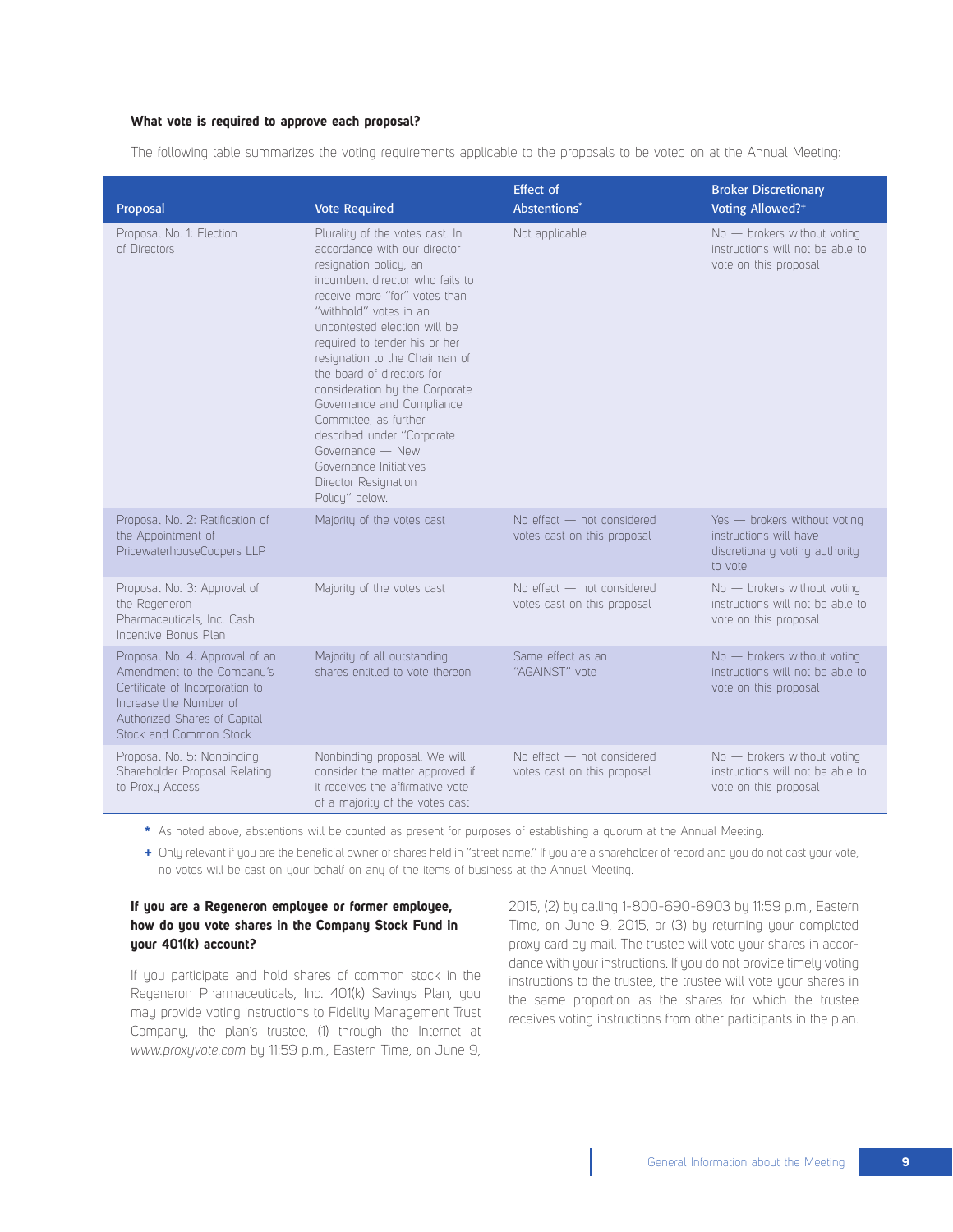time before the proxy is exercised. If you voted by proxy elec- telephone by officers, directors, and other employees of the tronically through the Internet or by telephone as described Company and by employees of the Company's transfer agent, above, you may simply vote again at a later date using the American Stock Transfer & Trust Company, LLC (''AST''), and same procedures, in which case the later submitted proxy will employees of Broadridge Financial Solutions, Inc. be recorded and the earlier vote revoked. If you submitted your (''Broadridge''). We will reimburse AST, Broadridge, and our proxy by mail, you must (i) file with the Secretary of the Com- banks, brokers, and other custodians, nominees, and fiduciaries pany, at or before the taking of the vote at the Annual Meeting, for their respective reasonable costs in the preparation and a written notice of revocation bearing a later date than the mailing of proxy materials to shareholders. In addition, we have proxy you previously submitted or (ii) duly execute a later dated engaged Innisfree M&A Incorporated to assist in the solicitation proxy relating to the same shares and deliver it to the Secretary of proxies and provide related advice and informational support, of the Company or other designee before the taking of the vote for a services fee and the reimbursement of customary disat the Annual Meeting. Attendance at the Annual Meeting will bursements that are not expected to exceed \$25,000 in the not have the effect of revoking a proxy unless you give written aggregate. We will bear all costs of the solicitation of proxies. notice of revocation to the Secretary of the Company before the<br>proxy is exercised or you vote by written ballot at the Annual<br>Meeting. If you hold your shares through a broker, bank, or<br>other nominee in "street name," you or follow the instructions in the voting instruction form used by the firm that holds your shares to revoke your proxy.

### **Can you change your vote or revoke your proxy? Who solicits proxies and bears the cost of solicitation?**

Yes. You may change your vote or revoke your proxy at any Solicitation of proxies may be made by mail, in person, or by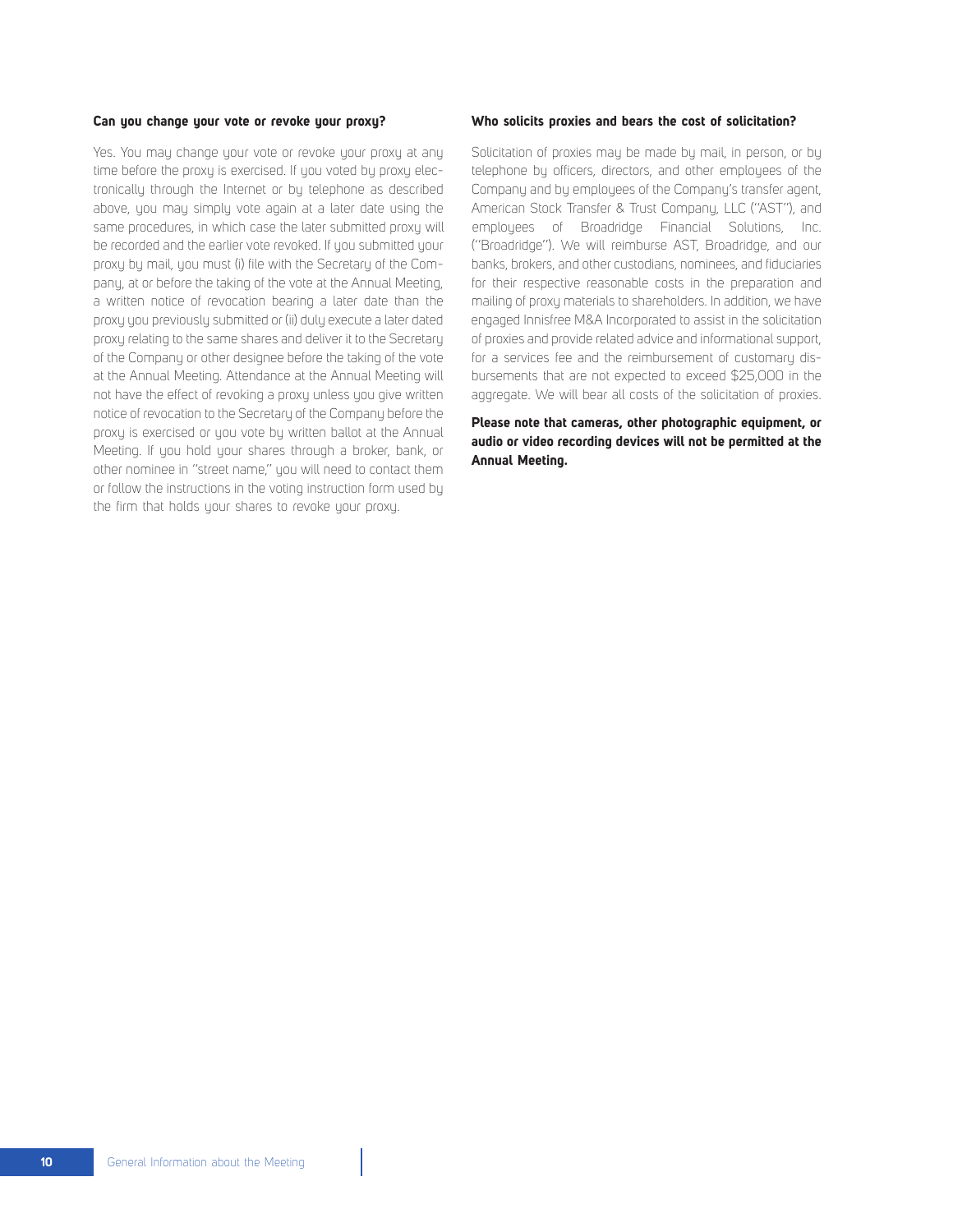# Proposal No. 1: Election of Directors

board of directors is divided into three classes, denominated Ph.D. as Class III Directors for a three-year term expiring at the Class I, Class II, and Class III, with members of each class 2018 Annual Meeting. holding office for staggered three-year terms. There are cur-<br>rently four members in each class. The respective terms of the<br>directors expire (in all cases, subject to the election and qualifi-<br>cation of their successors a

- The terms of the Class III Directors expire at the 2015
- ated is a parent, subsidiary, or affiliate of the Company. The terms of the Class I Directors expire at the 2016 Annual •
- 

The board of directors, upon the recommendation of the Corporate Governance and Compliance Committee, has nominated for election at the 2015 Annual Meeting Charles A. Baker,

Pursuant to the Company's Certificate of Incorporation, the Arthur F. Ryan, George L. Sing, and Marc Tessier-Lavigne,

18FEB201522184560

porations or other organizations referred to below with which a Annual Meeting; director has been or is currently employed or otherwise associ-

Meeting; and **The board of directors unanimously recommends a vote FOR** - The terms of the Class II Directors expire at the 2017 **the election of Charles A. Baker, Arthur F. Ryan, George L.**<br>Sing, and Marc Tessier-Lavigne, Ph.D. as Class III Directors<br>for a three-year term expiring at the 2018

### Nominees for Class III Directors for Election at the 2015 Annual Meeting for a Term Expiring at the 2018 Annual Meeting



### **Charles A. Baker**

CHARLES A. BAKER, 82, has been a Director of the Company since February 1989. In September 2000, Mr. Baker retired as Chairman, President, and Chief Executive Officer of The Liposome Company, Inc., a biopharmaceutical company, a position he had held since December 1989. During his career, Mr. Baker served in a senior management capacity in various other pharmaceutical companies, including tenures as Group Vice President, Squibb Corporation (now Bristol-Myers Squibb Company) and President, Squibb International, and various senior executive positions at Abbott Laboratories and Pfizer Inc. From 1994 to 2013, Director since: 1989 Mr. Baker served as a member of the board of directors of Progenics Pharmaceuticals, Inc., a<br>Age: 82 Autobarmaceutical company Mr. Baker's substantial commercial experience gained from Age: 82 biopharmaceutical company. Mr. Baker's substantial commercial experience gained from leadership roles at biopharmaceutical and pharmaceutical companies, his extensive industry knowledge, his having overseen the approval, manufacture, and marketing of pharmaceutical products throughout the world and having led a biotechnology company to sustained profitability, and his significant understanding of the Company led the board to conclude that Mr. Baker should serve as a director.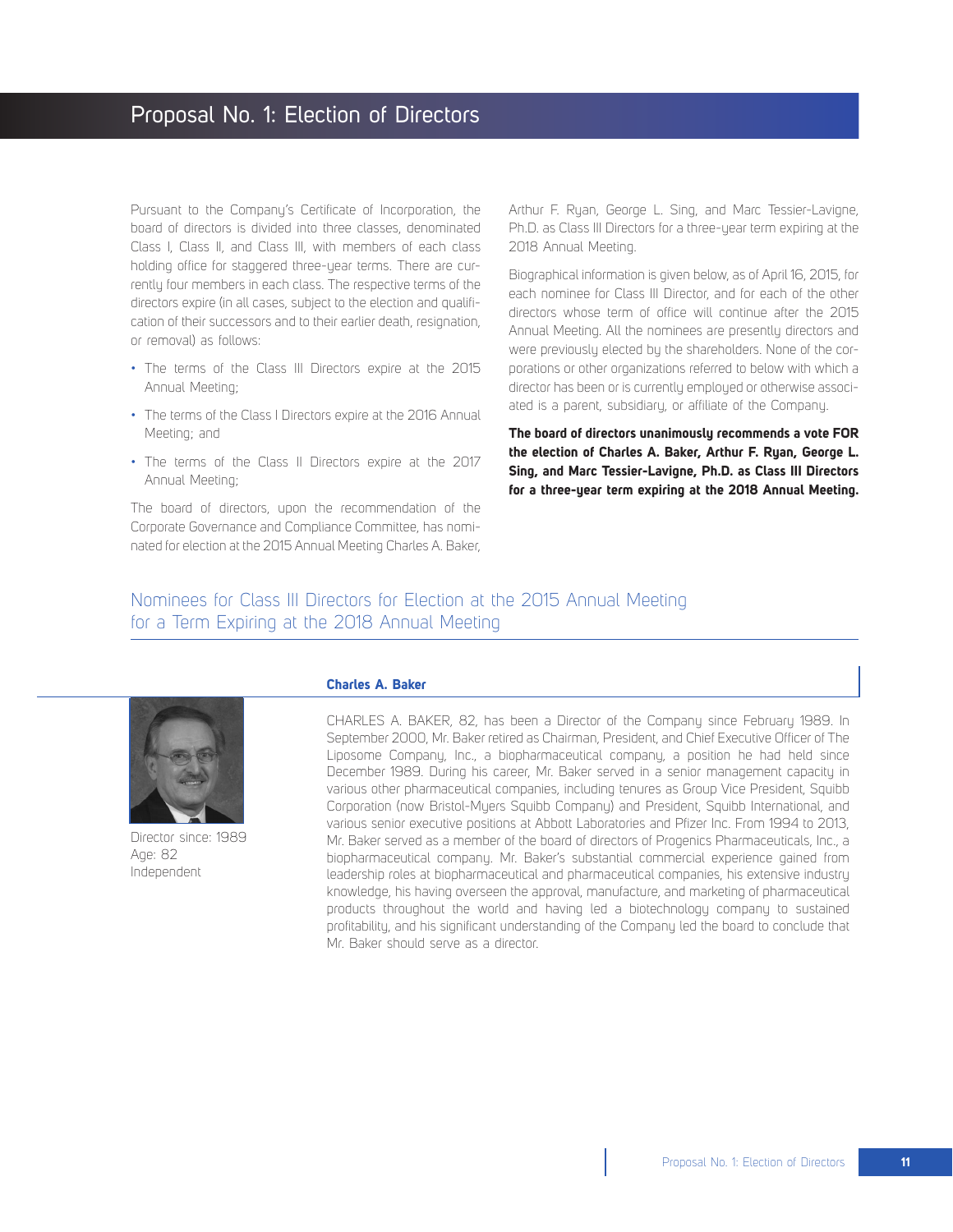### **Arthur F. Ryan**



ARTHUR F. RYAN, 72, has been a Director of the Company since January 2003. In 2008, Mr. Ryan retired as the Chairman of the Board of Prudential Financial, Inc., one of the largest diversified financial institutions in the world. He served as Chief Executive Officer of Prudential until December 2007. Prior to joining Prudential in December 1994, Mr. Ryan served as President and Chief Operating Officer of Chase Manhattan Bank since 1990. Mr. Ryan managed Chase's worldwide retail bank between 1984 and 1990. From 2008 to 2013, Mr. Ryan served as a non-executive director of the Royal Bank of Scotland Group plc. Since Director since: 2003 April 2009, Mr. Ryan has served as a director of Citizens Financial Group, Inc., a retail bank<br>Age: 72 Age: 72 holding company that became publicly traded in September 2014, and currently serves as its<br>Independent load director chair of the Compensation and Human Resources Committee, and a member of lead director, chair of the Compensation and Human Resources Committee, and a member of the Nominating and Corporate Governance Committee. Mr. Ryan's substantial leadership experience as a chief executive officer of leading companies in the banking and insurance industries, and his extensive business experience and financial expertise, led the board to conclude that Mr. Ryan should serve as a director.

### **George L. Sing**

GEORGE L. SING, 65, has been a Director of the Company since January 1988. Since 1998, he has been a Managing Director of Lancet Capital, a venture capital investment firm in the healthcare field. From January 2004 to April 2015, Mr. Sing served as Chief Executive Officer of Stemnion, Inc., a bio-medical company in the regenerative medicine field. Mr. Sing's extensive healthcare and financial expertise as a healthcare venture capital investor and biomedical company chief executive officer, his executive leadership experience, and his substantial knowledge of the Company led the board to conclude that Mr. Sing should serve as

### **Marc Tessier-Lavigne, Ph.D.**

MARC TESSIER-LAVIGNE, Ph.D., 55, has been a Director of the Company since November 2011. Dr. Tessier-Lavigne has been the President of The Rockefeller University since March 2011 and is a Carson Family Professor and head of the Laboratory of Brain Development at The Rockefeller University. Previously, he served as Executive Vice President and Chief Scientific Officer at Genentech, Inc., which he joined in 2003. He was a professor at Stanford University from 2001 to 2003 and at the University of California, San Francisco from 1991 to 2001. Dr. Tessier-Lavigne is a member of the National Academy of Sciences, the Institute of Director since: 2011 Medicine, and a fellow of the Royal Societies of the United Kingdom and Canada. Dr. Tessier-<br>Age: 55 Age: 55 Lavigne is a member of the Board of Directors of Pfizer Inc., Agios Pharmaceuticals, Inc., and Juno Therapeutics, Inc. Dr. Tessier-Lavigne's distinguished scientific and academic background, and his significant industry experience, including experience in senior scientific leadership roles at a leading biopharmaceutical company, led the board to conclude that Dr. Tessier-Lavigne should serve as a director.



Director since: 1988 a director. Age: 65 Independent

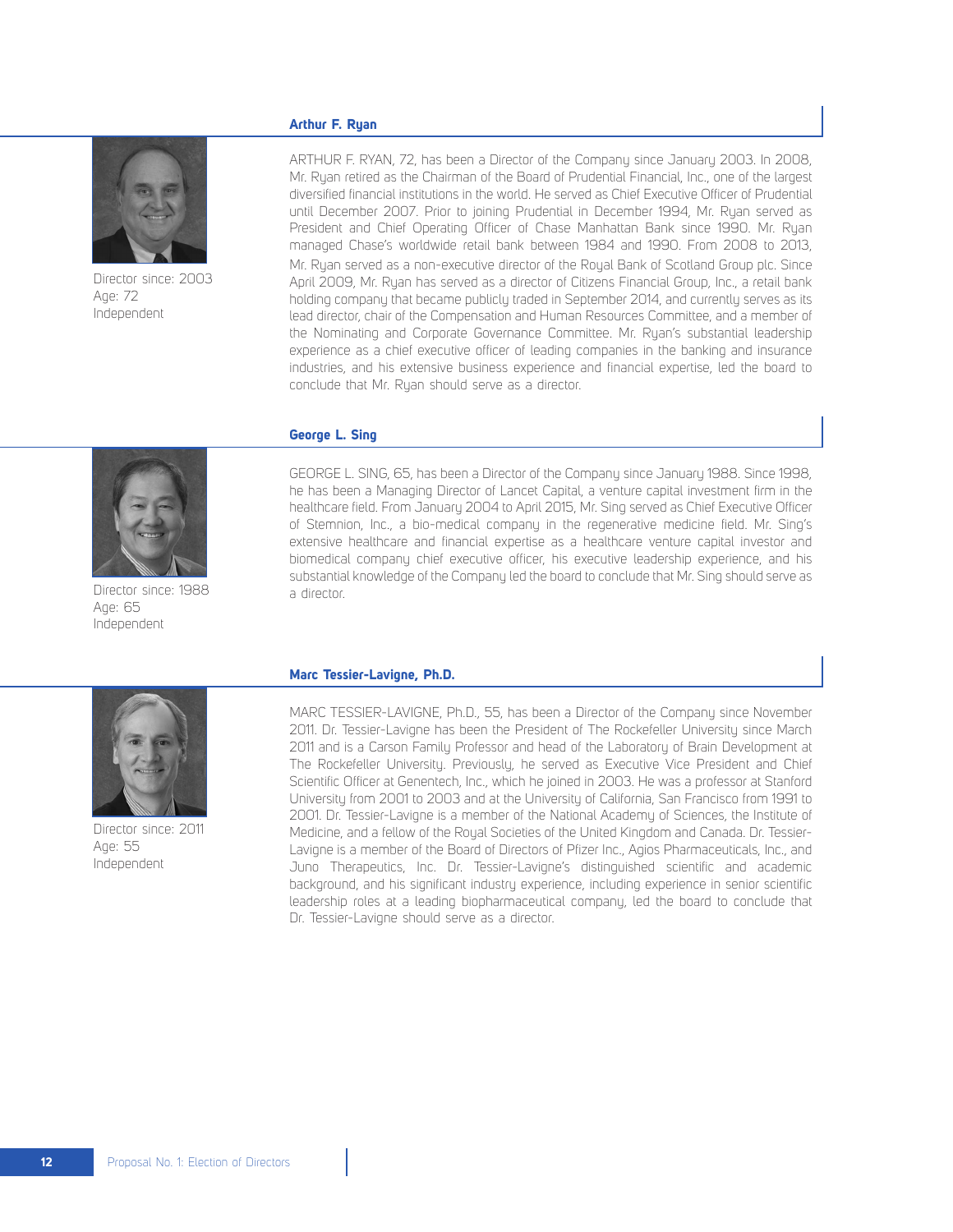

### **Michael S. Brown, M.D.**

MICHAEL S. BROWN, M.D., 74, has been a Director of the Company since June 1991. Dr. Brown holds the Distinguished Chair in Biomedical Sciences, a position he has held since 1989, is a Regental Professor of Molecular Genetics and Internal Medicine, and the Director of the Jonsson Center for Molecular Genetics, at The University of Texas Southwestern Medical Center at Dallas, positions he has held since 1985. Drs. Brown and Goldstein jointly received the Nobel Prize for Physiology or Medicine in 1985 and the U.S. National Medal of Science in 1988. Dr. Brown is a member of the National Academy of Sciences, the Institute of Medicine, Director since: 1991 and Foreign Member of the Royal Society (London). Dr. Brown retired as a member of the Royal Society (London). Dr. Brown retired as a member of the Royal Society (London). Age: 74 board of directors of Pfizer Inc. in 2012. Dr. Brown's distinguished scientific and academic background, including his receipt of the Nobel Prize for Physiology or Medicine in 1985, and his significant industry experience gained through his service on the board of directors of the Company and of a leading pharmaceutical company, led to the board to conclude that Dr. Brown should serve as a director.

### **Robert A. Ingram**



ROBERT A. INGRAM, 72, has been a Director of the Company since April 2014. Mr. Ingram has been a General Partner in Hatteras Venture Partners, a venture capital firm that invests in early stage life science companies, since 2007. Mr. Ingram served as a strategic advisor to the Chief Executive Officer of GlaxoSmithKline plc from January 2010 to December 2012. He previously served as Vice Chairman, Pharmaceuticals, GlaxoSmithKline plc, from 2003 through 2009, and as its Chief Operating Officer and President of Pharmaceutical Operations from January 2001 through January 2003. Mr. Ingram has served on the board of directors of Director since: 2014 Valeant Pharmaceuticals International, Inc. (or its corporate predecessor) since 2003, serving Age: 72 as its Chairman of the Board from 2006 to 2008, when he became its lead director. He was<br>Independent analogouse and chairman of the Board of Valeant from December 2010 until March 2011, after again named Chairman of the Board of Valeant from December 2010 until March 2011, after which he was again appointed lead director. Mr. Ingram has also been a director of Cree, Inc., since 2008, serving as its lead director since October 2011, and a director of Edwards Lifesciences Corporation since 2003, currently serving on its Compensation and Governance Committee. Mr. Ingram was Chairman of OSI Pharmaceuticals, Inc., until 2010, and of Elan Corporation, until 2013, and a director of Lowe's Companies, Inc., until 2011, Pharmaceutical Product Development Inc., until 2011, and Allergan Inc., until 2012. Mr. Ingram's experience as a seasoned executive and corporate director with extensive knowledge of highly regulated pharmaceutical and medical device companies, as well as his in-depth knowledge and understanding of the regulatory environment and governmental processes, led to the board's decision to nominate Mr. Ingram for election to the board.

### **Leonard S. Schleifer, M.D., Ph.D.**



LEONARD S. SCHLEIFER, M.D., Ph.D., 62, co-founded the Company in 1988, has been a Director and its President and Chief Executive Officer since its inception, and served as Chairman of the Board from 1990 through 1994. Dr. Schleifer is a licensed physician and is certified in Neurology by the American Board of Psychiatry and Neurology. With more than 25 years of experience as Chief Executive Officer of the Company, Dr. Schleifer brings to the board an incomparable knowledge of the Company, significant leadership experience, and an in-depth understanding of the complex research, drug development, and business issues Director since: 1988 facing companies in the biopharmaceutical industry. Dr. Schleifer's significant industry and<br>Age: 62 and the board to readership experience as well as his extensive knowledge of the Company led the boa leadership experience, as well as his extensive knowledge of the Company, led the board to conclude that Dr. Schleifer should serve as a director.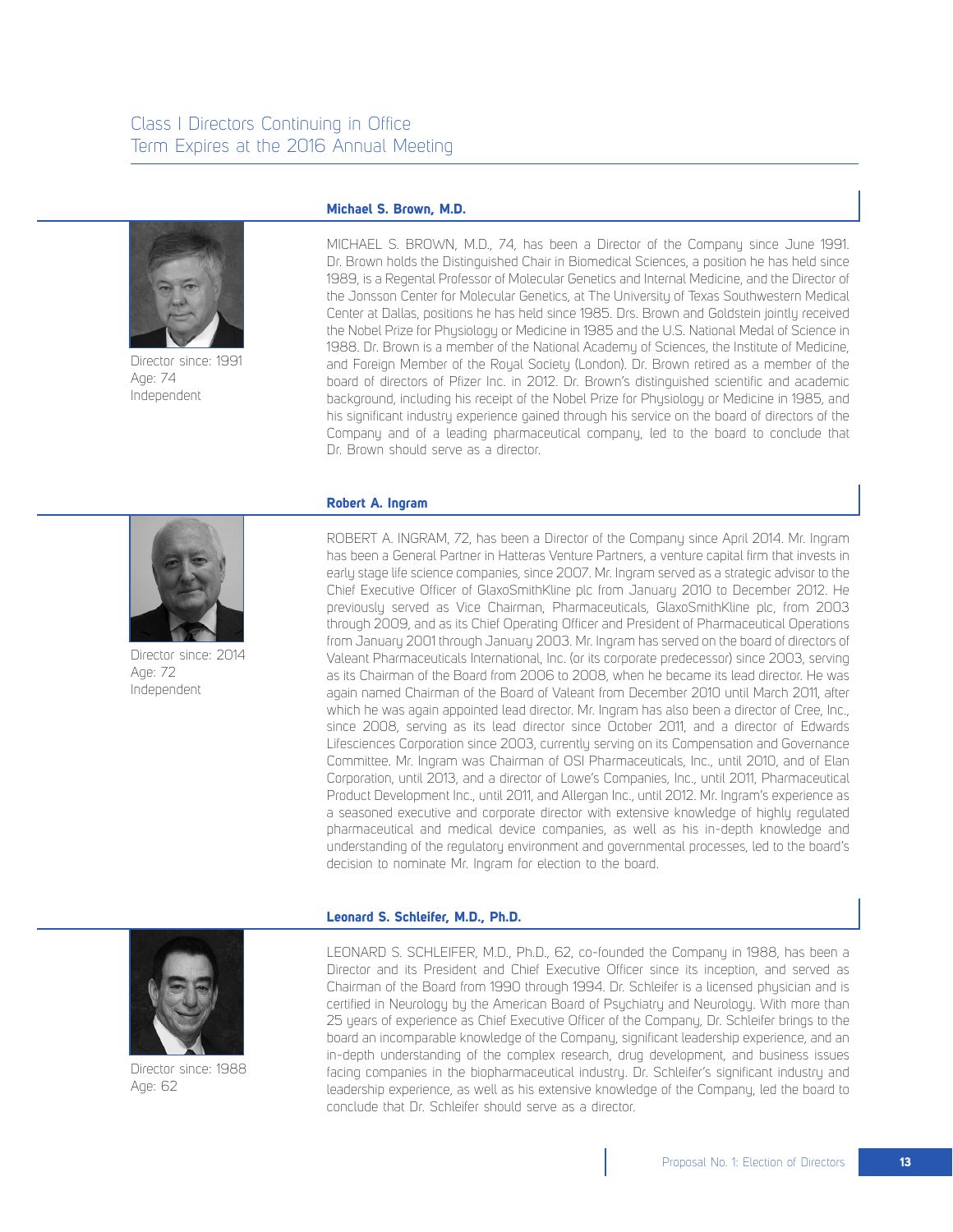### **George D. Yancopoulos, M.D., Ph.D.**



GEORGE D. YANCOPOULOS, M.D., Ph.D., 55, joined the Company in 1989 as its Founding Scientist and is currently President, Regeneron Laboratories and Chief Scientific Officer. While holding leadership positions, Dr. Yancopoulos headed the Company's laboratories and science organization since joining the Company and, in 1998, was named the Company's first Chief Scientific Officer. Dr. Yancopoulos joined the board in 2001. He received his M.D. and Ph.D. from Columbia University. Dr. Yancopoulos was the 11th most highly cited scientist in the world in the 1990s, and in 2004 he was elected to be a member of the National Academy of Director since: 2001 Sciences. Dr. Yancopoulos, together with key members of his team, is a principal inventor and<br>Age: 55 developer of the Company's three EDA-approved drugs. EVI EA® (affibercent) Injection developer of the Company's three FDA-approved drugs, EYLEA® (aflibercept) Injection, ZALTRAP<sup>®</sup> (ziv-aflibercept) Injection for Intravenous Infusion, and ARCALYST<sup>®</sup> (rilonacept) Injection for Subcutaneous Use, as well as of its foundation technologies, including the TRAP technology, *VelociGene*, and *VelocImmune*. As one of the few members of the National Academy of Sciences from industry and as an author of a substantial number of scientific publications, Dr. Yancopoulos has a distinguished record of scientific expertise. Dr. Yancopoulos also brings to the board his experience in leading and managing a complex research and development organization and his in-depth knowledge of the Company's technologies and research and development programs. Dr. Yancopoulos's significant industry and scientific experience, as well as his extensive knowledge of the Company, led the board to conclude that Dr. Yancopoulos should serve as a director.

### Class II Directors Continuing in Office Term Expires at the 2017 Annual Meeting



### **Alfred G. Gilman, M.D., Ph.D.**

ALFRED G. GILMAN, M.D., Ph.D., 73, a co-founder of the Company, has been a non-employee Director of the Company since July 1990. Dr. Gilman is a Regental Professor Emeritus of Pharmacology at The University of Texas Southwestern Medical Center at Dallas. He was the chief scientific officer of the Cancer Prevention and Research Institute of Texas from 2009 to 2012. He previously served as executive vice president for academic affairs and provost of The University of Texas Southwestern Medical Center at Dallas, dean of The University of Texas Southwestern Medical School, and professor of pharmacology at The Director since: 1990 University of Texas Southwestern Medical Center. Dr. Gilman is a member of the National Age: 73 Age: 73 Academy of Sciences, and he received the Nobel Prize for Physiology or Medicine in 1994. He is one of the inaugural fellows of the American Association of Cancer Research. Dr. Gilman's distinguished scientific and academic background, including his receipt of the Nobel Prize for Physiology or Medicine in 1994, and his leadership positions at the Cancer Prevention and Research Institute of Texas, The University of Texas Southwestern Medical Center at Dallas, and The University of Texas Southwestern Medical School, together with his extensive experience as a director of the Company and of a leading pharmaceutical company, led to the board's decision to nominate Dr. Gilman for reelection to the board.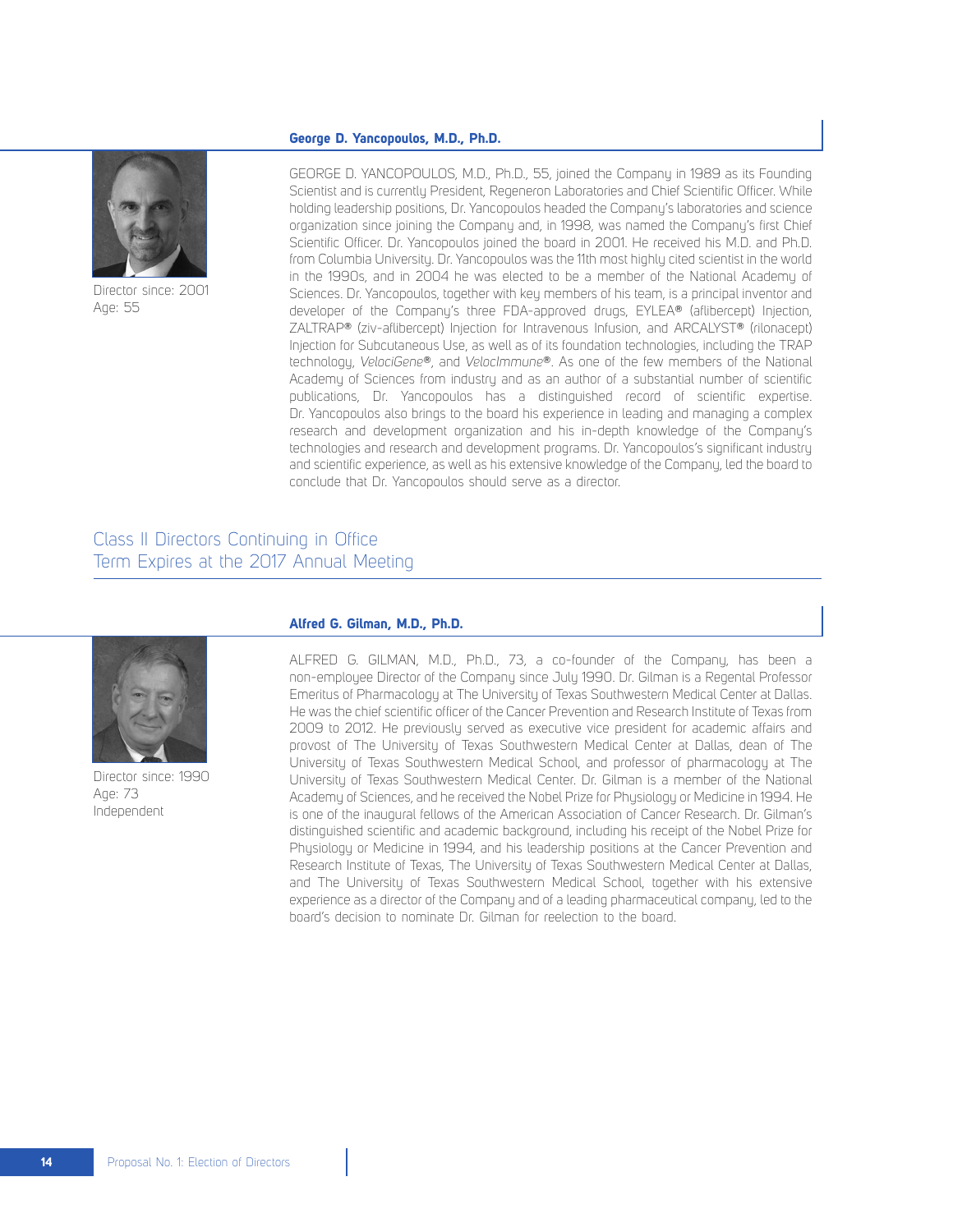### **Joseph L. Goldstein, M.D.**



JOSEPH L. GOLDSTEIN, M.D., 74, has been a Director of the Company since June 1991. Dr. Goldstein has been a Professor of Molecular Genetics and Internal Medicine and the Chairman of the Department of Molecular Genetics at The University of Texas Southwestern Medical Center at Dallas since 1977. Dr. Goldstein is a member of the National Academy of Sciences, the Institute of Medicine, and the Royal Society (London). He also serves on the Boards of Trustees of The Rockefeller University and the Howard Hughes Medical Institute. Drs. Goldstein and Brown jointly received the Nobel Prize for Physiology or Medicine in 1985 Director since: 1991 and the U.S. National Medal of Science in 1988. Dr. Goldstein's extensive research experience,<br>Age: 74 bis distinguished scientific and academic credentials, including his receipt of the Nobel Prize Age: 74 his distinguished scientific and academic credentials, including his receipt of the Nobel Prize (Arist<br>Andependent for Phusiplogu or Medicine in 1985, and his substantial understanding of the Company gained for Physiology or Medicine in 1985, and his substantial understanding of the Company gained through his service as a director since 1991, led to the board's decision to nominate Dr. Goldstein for reelection to the board.

### **Christine A. Poon**



CHRISTINE A. POON, 62, has been a director of the Company since November 2010. Ms. Poon is a Professor in the Department of Management and Human Resources at The Max M. Fisher College of Business at The Ohio State University, where she served as Dean and the John W. Berry, Sr. Chair in Business from 2009 to 2014. Prior to joining Fisher, Ms. Poon spent eight years at Johnson & Johnson, most recently as vice chairman and worldwide chairman of pharmaceuticals. At Johnson & Johnson, she served on the company's board of directors and executive committee and was responsible for managing the pharmaceutical Director since: 2010 businesses of the company. Prior to joining Johnson & Johnson, Ms. Poon spent 15 years at<br>Age: 62 Bristol-Muers Squibb Company, a global pharmaceutical company, where she held senior Age: 62 Bristol-Myers Squibb Company, a global pharmaceutical company, where she held senior leadership positions including president of international medicines and president of medical devices. Ms. Poon serves on the boards of directors of Prudential Financial, Inc. and The Sherwin-Williams Company and the Supervisory Board of Royal Philips Electronics. Ms. Poon's extensive expertise in domestic and international business operations, including sales and marketing and commercial operations, and her deep strategic and operational knowledge of the pharmaceutical industry, led to the board's decision to nominate Ms. Poon for reelection to the board.

### **P. Roy Vagelos, M.D.**



P. ROY VAGELOS, M.D., 85, has been Chairman of the Board of the Company since January 1995. Prior to joining Regeneron, Dr. Vagelos was Chairman of the Board and Chief Executive Officer of Merck & Co., Inc., a global pharmaceutical company. He joined Merck in 1975, became a director in 1984, President and Chief Executive Officer in 1985, and Chairman in 1986. Dr. Vagelos retired from all positions with Merck in 1994. Dr. Vagelos served on the board of directors of Theravance, Inc. through April 2010. During his tenure as Chairman of the Company and previously as Chairman and Chief Executive Officer of Merck, Dr. Vagelos Director since: 1995 developed an extensive understanding of the complex business, operational, scientific,<br>Age: 85 developed and commercial issues facing the pharmaceutical industry. Dr. Vagelos's tenure regulatory, and commercial issues facing the pharmaceutical industry. Dr. Vagelos's tenure and experience with the Company and Merck, his extensive knowledge of the pharmaceutical industry, his substantial leadership experience, and his significant understanding of the Company led to the board's decision to nominate Dr. Vagelos for reelection to the board.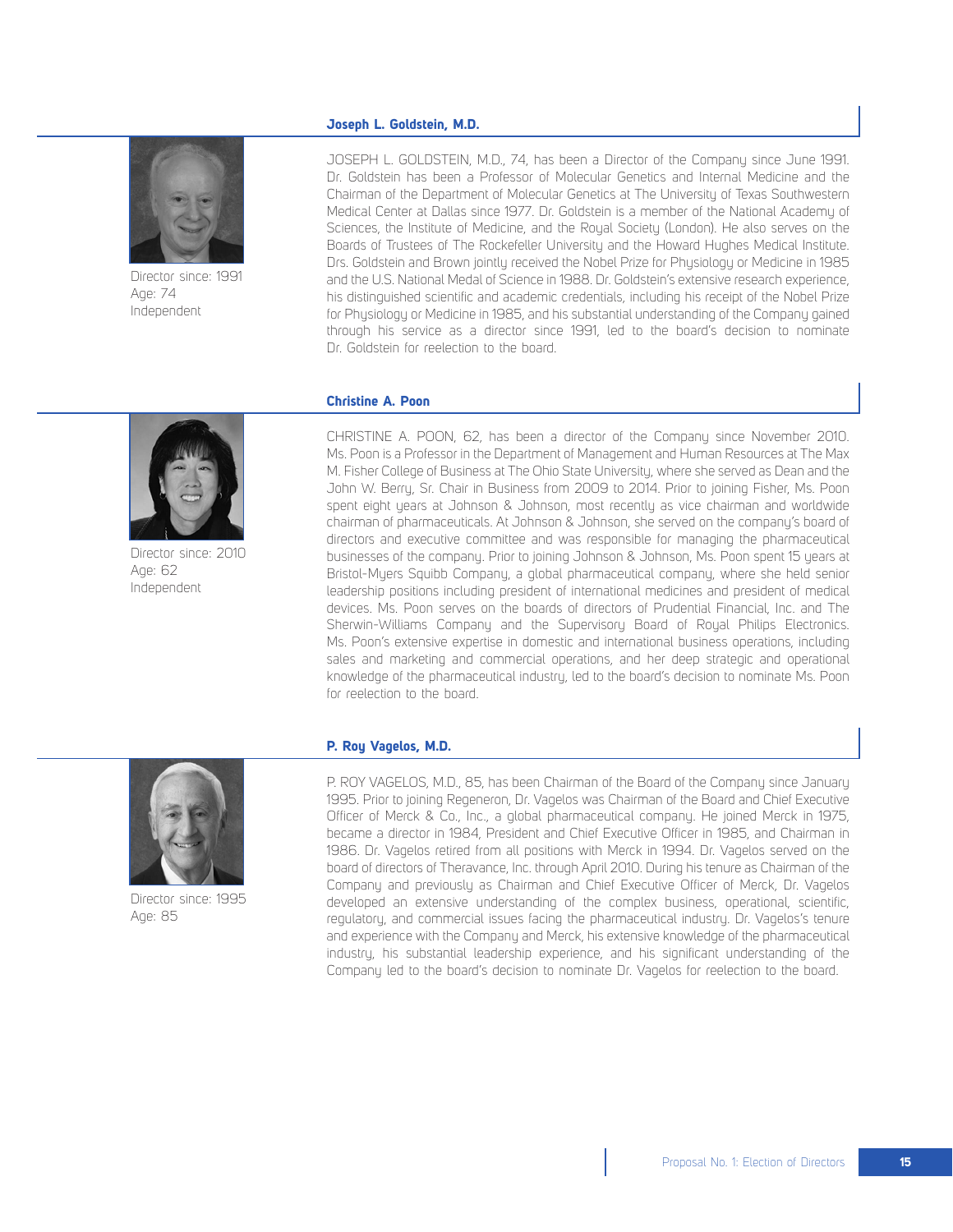# Corporate Governance

strengthens the accountability of the board of directors

**Overview Company** and management, and helps build trust in the Company. The following chart summarizes key information regarding our cor- Regeneron is committed to good corporate governance, which porate governance. we believe promotes the long-term interests of shareholders,

18FEB201522184096

| Board and Other Governance Information                                                   | 2015' |
|------------------------------------------------------------------------------------------|-------|
| Size of Board                                                                            | 12    |
| Number of Independent Directors                                                          | 9     |
| Separate Chairman and Chief Executive Officer                                            |       |
| Director Resignation Policy                                                              |       |
| Number of Meetings of the Board of Directors Held in 2014                                |       |
| Independent Directors Meet in Executive Sessions Without Management Present              |       |
| Code of Business Conduct and Ethics Applicable to All Employees, Officers, and Directors |       |
| Annual Board and Committee Self-Evaluations                                              |       |
| Stock Ownership Guidelines for Directors and Senior Executives                           | مما   |
| Active Shareholder Engagement                                                            |       |
| Shareholder Right to Remove Directors for Cause                                          |       |
| Shareholder Right to Call Special Shareholder Meeting                                    |       |

\* As of April 16, 2015.

the Corporate Governance and Compliance Committee consid- expertise, experience, and viewpoints of the Corporation ers. In the Corporation ers factors such as whether or not a potential candidate fulfill its duties and res ers factors such as whether or not a potential candidate: (1) possesses relevant expertise; (2) brings skills and experi-<br>ence complementary to those of the other members of the the oxpire the Caracate Cavarages and Compliance Commit ence complementary to those of the other members of the<br>board; (3) has sufficient time to devote to the affairs of the<br>Company; (4) has demonstrated excellence in his or her field;<br>(5) has the ability to exercise sound bus ground and experience, including with respect to race, age, and<br>gender; and (8) such other factors as the Corporate Govern-<br>and applicable listing standards of the NASDAQ Stock Market LLC,<br>and applicable listing standards

Candidates for director are reviewed in the context of the cur-<br>
The Corporate Governance and Compliance Committee may<br>
rent composition of the board of directors, the operating<br>
requirements of the Company, and the long-t

**Procedures Relating to Nominees shareholders. In conducting the assessment, the Committee** The Corporate Governance and Compliance Committee will<br>considers the individual's independence, experience, skills,<br>consider a nominee for election to the board of directors rec-<br>commended by a shareholder of record if the In considering potential candidates for the board of directors, tors, will provide the board with the requisite diversity of skills,<br>the Corporate Governance and Compliance Committee consid-expertise, experience, and viewp

if necessary.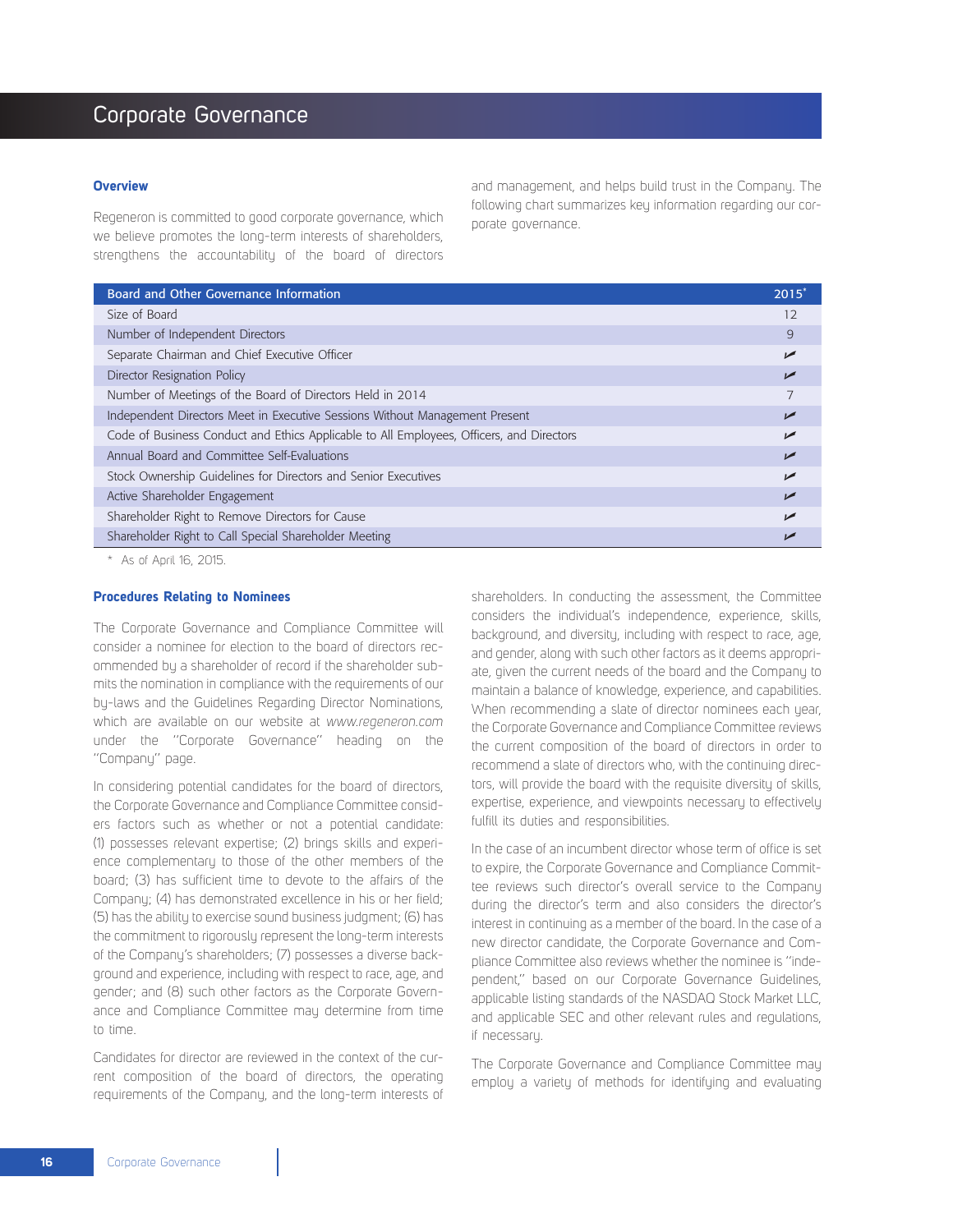nominees for the board of directors. The Corporate Governance promotions of a product or service, or patently offensive mateand Compliance Committee may consider candidates rial will be forwarded promptly to the addressee. In the case of recommended by other directors, management, search firms, communications to the board or any individual director or shareholders, or other sources. When conducting searches for group or committee of directors, the Corporate Secretary will new directors, the Corporate Governance and Compliance make sufficient copies of the contents to send to such director Committee will take reasonable steps to include diverse or each director who is a member of the group or committee to candidates in the pool of nominees and any search firm will which the envelope is addressed. affirmatively be instructed to seek to include diverse candidates. Candidates recommended by shareholders will be **Board Committees**

ing on the ''Company'' page. The Company has established a process for shareholders to send communications to the members of the board of directors. Shareholders may send such communications by mail addressed to the full board, a specific member or members of the board, or a particular committee of the board, at 777 Old Saw Mill River Road, Tarrytown, New York 10591-6707, Attention: Corporate Secretary. All such communications will be opened by our Corporate Secretary for the sole purpose of determining whether the contents represent a message to our directors. Any contents that are not in the nature of advertising,

evaluated on the same basis as candidates recommended by<br>our directors or management or by third party search firms<br>or other sources. Candidates may be evaluated at regular or<br>special meetings of the Corporate Governance a **Shareholder Rights to Remove Directors for Cause and to** independent directors. The Corporate Governance and **Compliance Committee** is responsible for reviewing and rec-<br>Call Special Shareholder Meeting **Call Special Shar** Regeneron's charter documents give shareholders the rights to our board of directors and for overseeing all aspects of the (i) remove directors for cause by an affirmative vote of at least Company's compliance program other than financial compli-80% of the outstanding shares of all classes of capital stock ance. The board also has a standing Technology Committee. entitled to vote for directors; and (ii) call a special shareholder The board has adopted charters for the Audit Committee, meeting upon the written request of at least 25% of the total Compensation Committee, Corporate Governance and number of votes entitled to be cast by shareholders. Compliance Committee, and Technology Committee, current copies of which are available on our website at **Shareholder Communications with Directors** *www.regeneron.com* under the "Corporate Governance" head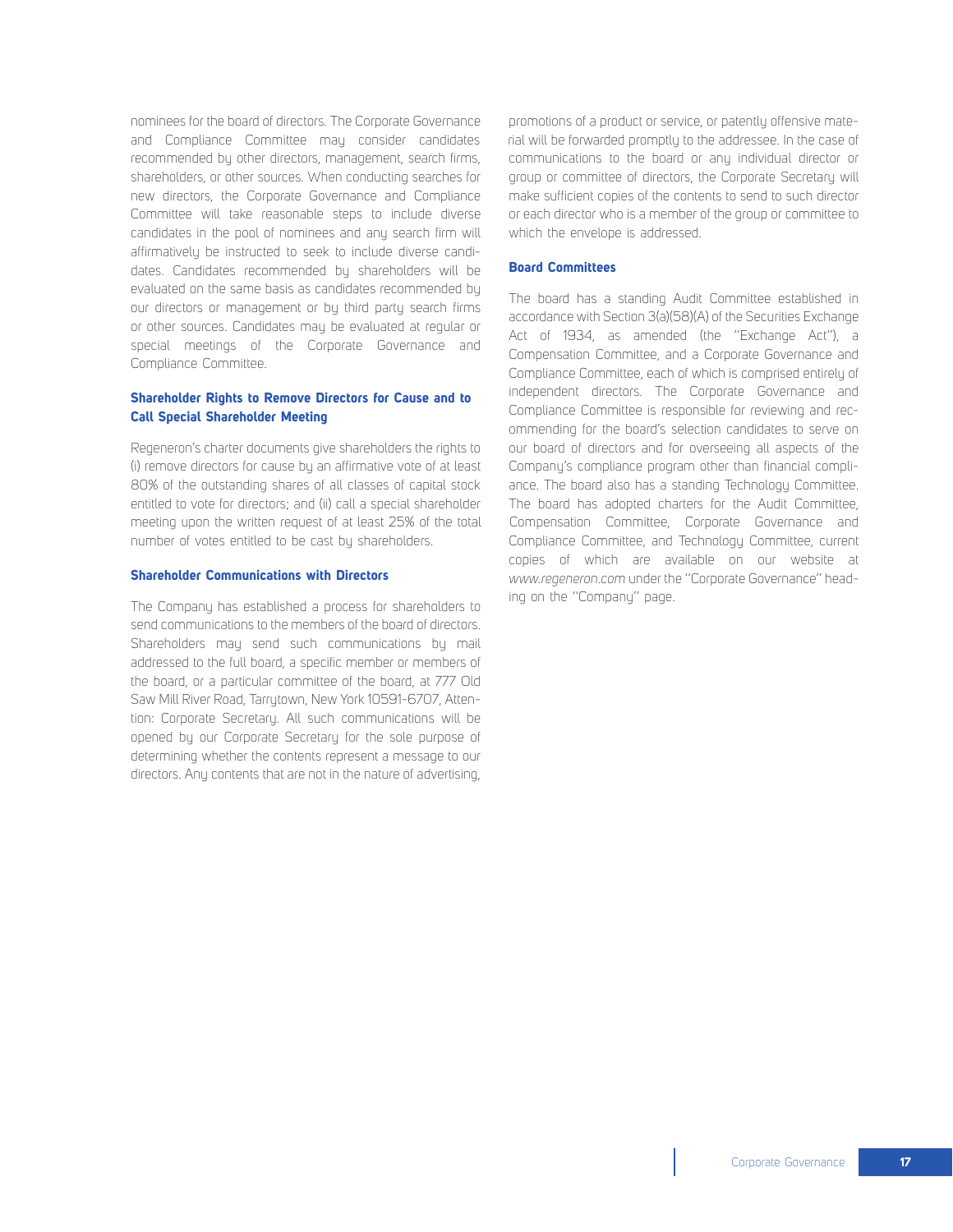and number of meetings of each board committee during 2014. tee, and Robert A. Ingram was elected as a member of the Effective April 4, 2014, Eric M. Shooter, Ph.D. retired as a board of directors and the Compensation Committee.

We show below information on the membership, key functions, member of the board of directors and the Technology Commit-

|                                                                                |                                                                                                                                                                                                                                                                                                                              | Number of<br><b>Meetings</b> |
|--------------------------------------------------------------------------------|------------------------------------------------------------------------------------------------------------------------------------------------------------------------------------------------------------------------------------------------------------------------------------------------------------------------------|------------------------------|
| Name of Committee and Members                                                  | Key Functions of the Committee                                                                                                                                                                                                                                                                                               | <b>Held in 2014</b>          |
| <b>AUDIT</b><br>George L. Sing, Chairman<br>Charles A. Baker<br>Arthur F. Ryan | • Select the independent registered public accounting<br>firm, review and approve its engagement letter, and<br>monitor its independence and performance.                                                                                                                                                                    | 10 <sup>1</sup>              |
|                                                                                | • Review the overall scope and plans for the annual<br>audit by the independent registered public accounting<br>firm.                                                                                                                                                                                                        |                              |
|                                                                                | • Approve performance of non-audit services by the<br>independent registered public accounting firm and<br>evaluate the performance and independence of the<br>independent registered public accounting firm.                                                                                                                |                              |
|                                                                                | • Review and approve the Company's periodic financial<br>statements and the results of the year-end audit.                                                                                                                                                                                                                   |                              |
|                                                                                | • Review and discuss the adequacy and effectiveness<br>of the Company's accounting and internal control<br>policies and procedures.                                                                                                                                                                                          |                              |
|                                                                                | • Evaluate the internal audit process for establishing the<br>annual audit plan; review and approve the<br>appointment and replacement of the Company's Chief<br>Audit Executive, if applicable, and any outside entities<br>providing internal audit services and evaluate their<br>performance on an annual basis.         |                              |
|                                                                                | • Review the independent registered public accounting<br>firm's recommendations concerning the Company's<br>financial practices and procedures.                                                                                                                                                                              |                              |
|                                                                                | • Establish procedures for the receipt, retention, and<br>treatment of complaints received by the Company<br>regarding accounting, internal accounting controls, or<br>auditing matters and for the confidential, anonymous<br>submission by employees of concerns regarding<br>questionable accounting or auditing matters. |                              |
|                                                                                | • Review and approve any related person transaction.                                                                                                                                                                                                                                                                         |                              |
|                                                                                | • Prepare an annual report of the Audit Committee for<br>inclusion in the proxy statement and annually<br>evaluate the Audit Committee Charter.                                                                                                                                                                              |                              |
|                                                                                | • Oversee the Company's risk management program.                                                                                                                                                                                                                                                                             |                              |
|                                                                                | • Discuss with management the Company's major<br>financial risk exposures and the steps management<br>has taken to monitor and control such exposures.                                                                                                                                                                       |                              |
|                                                                                |                                                                                                                                                                                                                                                                                                                              |                              |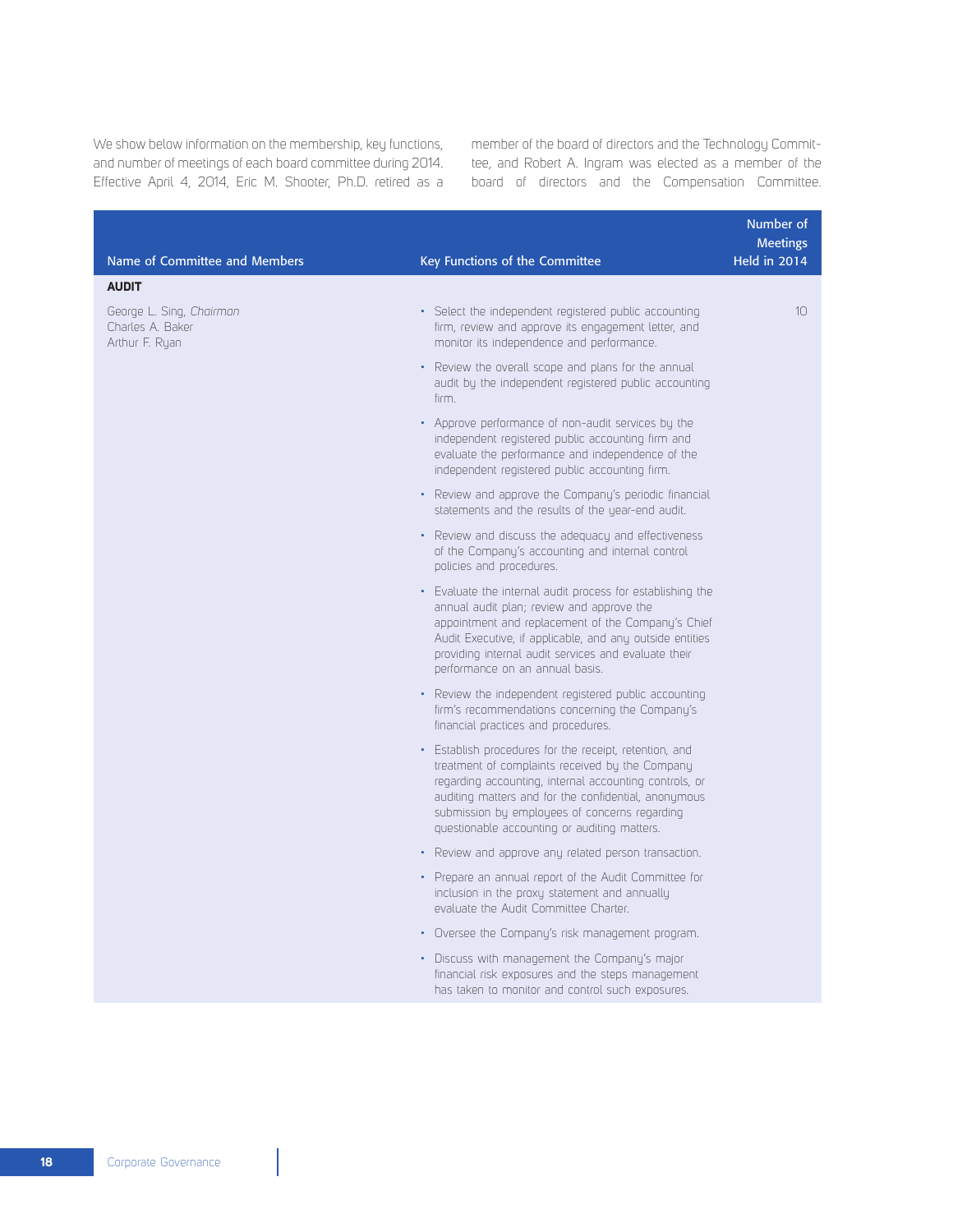| Name of Committee and Members                                                                                                                                                                           | Key Functions of the Committee                                                                                                                                                                                         | Number of<br><b>Meetings</b><br><b>Held in 2014</b> |
|---------------------------------------------------------------------------------------------------------------------------------------------------------------------------------------------------------|------------------------------------------------------------------------------------------------------------------------------------------------------------------------------------------------------------------------|-----------------------------------------------------|
| <b>COMPENSATION</b>                                                                                                                                                                                     |                                                                                                                                                                                                                        |                                                     |
| Marc Tessier-Lavigne, Ph.D., Chairman<br>Charles A. Baker                                                                                                                                               | • Evaluate the performance of the Chief Executive<br>Officer and other executive officers of the Company.                                                                                                              | 10 <sup>1</sup>                                     |
| Joseph L. Goldstein, M.D.<br>Robert A. Ingram (starting April 4, 2014)<br>Christine A. Poon                                                                                                             | • Approve the total compensation budget for all<br>Company employees.                                                                                                                                                  |                                                     |
| George L. Sing                                                                                                                                                                                          | • Oversee the Company's compensation and benefit<br>philosophy and programs generally.                                                                                                                                 |                                                     |
|                                                                                                                                                                                                         | • Review and approve annually the corporate goals and<br>objectives applicable to the compensation of the Chief<br>Executive Officer and the goals and objectives of the<br>Company's executive compensation programs. |                                                     |
|                                                                                                                                                                                                         | • Prepare an annual report of the Compensation<br>Committee for inclusion in the proxy statement.                                                                                                                      |                                                     |
|                                                                                                                                                                                                         | • Review and approve the Compensation Discussion<br>and Analysis to be included in the Company's<br>proxy statement.                                                                                                   |                                                     |
| <b>CORPORATE GOVERNANCE AND COMPLIANCE</b>                                                                                                                                                              |                                                                                                                                                                                                                        |                                                     |
| Alfred G. Gilman, M.D., Ph.D., Chairman<br>Michael S. Brown, M.D.<br>Christine A. Poon                                                                                                                  | • Identify qualified individuals to become members of<br>the board and recommend such candidates to<br>the board.                                                                                                      | 5                                                   |
| Arthur F. Ryan                                                                                                                                                                                          | • Assess the functioning of the board and its<br>committees and make recommendations to the board<br>concerning the appropriate size, function, and needs<br>of the board.                                             |                                                     |
|                                                                                                                                                                                                         | • Make recommendations to the board regarding<br>non-employee director compensation.                                                                                                                                   |                                                     |
|                                                                                                                                                                                                         | • Make recommendations to the board regarding<br>corporate governance matters and practices.                                                                                                                           |                                                     |
|                                                                                                                                                                                                         | • Oversee all aspects of the Company's comprehensive<br>compliance program other than financial compliance.                                                                                                            |                                                     |
| <b>TECHNOLOGY</b>                                                                                                                                                                                       |                                                                                                                                                                                                                        |                                                     |
| Michael S. Brown, M.D., Chairman<br>Alfred G. Gilman, M.D., Ph.D.<br>Joseph L. Goldstein, M.D.<br>Eric M. Shooter, Ph.D. (through April 4, 2014)<br>Marc Tessier-Lavigne, Ph.D.<br>P. Roy Vagelos, M.D. | • Review and evaluate the Company's research and<br>clinical development programs, plans, and policies.                                                                                                                | 2                                                   |

Ex Officio Member **\***

Leonard S. Schleifer, M.D., Ph.D.\* George D. Yancopoulos, M.D., Ph.D.\*

**Code of Ethics Code of Ethics requirement under Item 5.05 of Form 8-K regarding an** The board of directors has adopted a code of business conduct<br>and ethics that applies to all of our employees, officers, and<br>directors. You can find links to this code on our website at<br>www.regeneron.com under the "Corpora *www.regeneron.com* under the ''Corporate Governance'' head- posting such information on our website where it is accessible ing on the ''Company'' page. We may satisfy the disclosure through the same link noted above.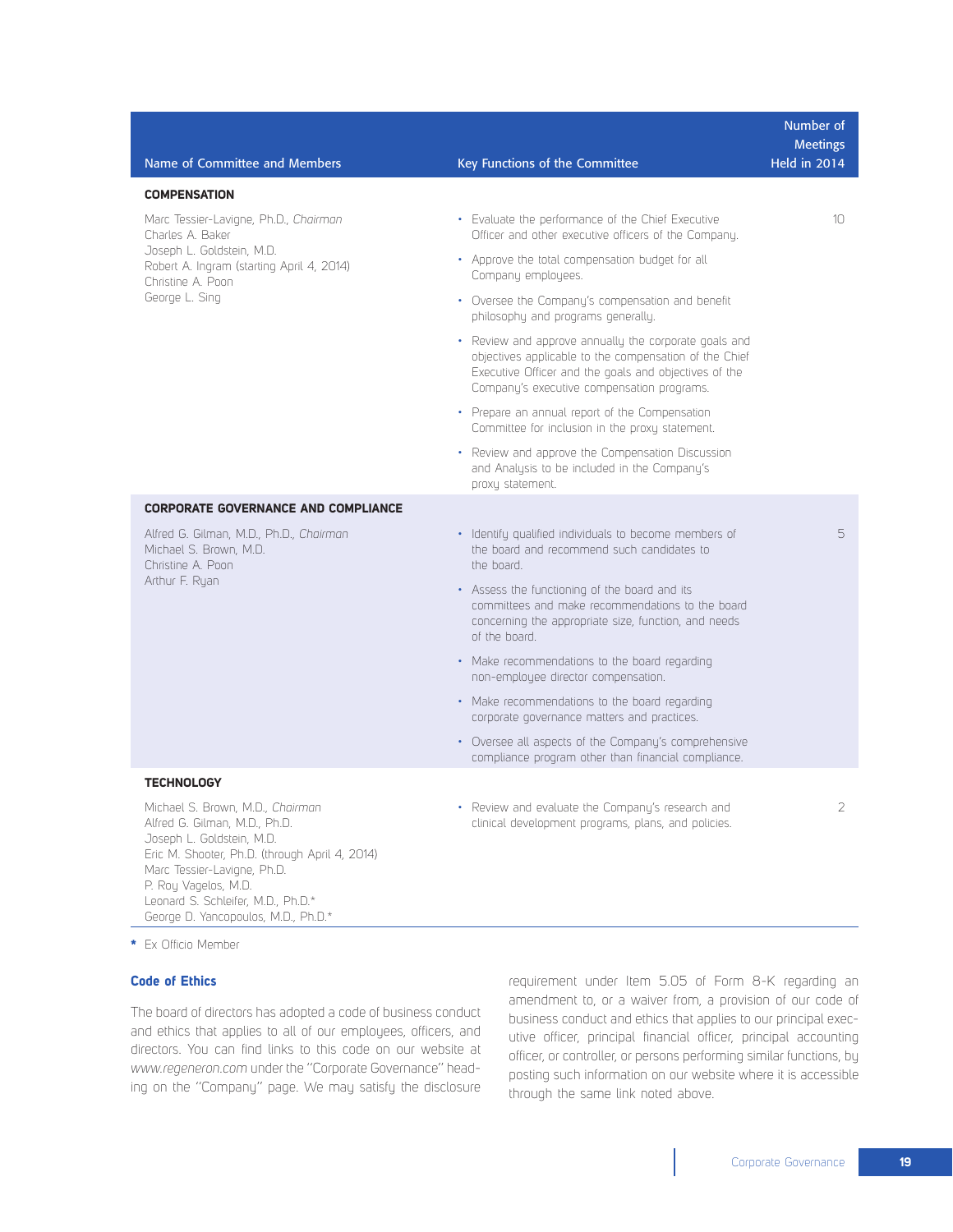George L. Sing, and Marc Tessier-Lavigne, Ph.D. These individ- as semi-annual reports from the Chief Audit Executive on the Chief Audit Executive on the Chief Audit Executive on the Chief Audit Executive on the Chief Audit uals are affiliated with numerous educational institutions, hospitals, charities and corporations, as well as civic organizations<br>and professional associations. The board of directors consid-<br>ered each of these relationships and determined that none of<br>these relationships conflicted w

members of the Audit Committee, Messrs. Baker, Ryan, and term is defined in Item 407(d)(5)(ii) of Regulation S-K under the left considers risks<br>Exchange Act meets the required standards for independence opment programs. Exchange Act, meets the required standards for independence set forth in Rule 10A-3(b)(1) under the Exchange Act, and is and the reasonal is kept abreast of its Committees' risk oversight<br>independent as defined for audit committee members in the and other activities via reports of

the current members of the Compensation Committee, Drs. gic plan, our finances, and our development activities. In Tessier-Lavigne and Goldstein, Messrs. Baker, Ingram, and addition, the board receives detailed regular reports from Sing, and Ms. Poon, meets the additional independence criteria members of our senior management that include discusapplicable to compensation committee members under the sions of the risks and exposures involved in their respective listing standards of The NASDAQ Stock Market LLC and quali- areas of responsibility. Further, the board is routinely fies as a "Non-Employee Director" pursuant to Rule 16b-3 finformed by the appropriate members of senior manage<br>under the Exchange Act and as an "outside director" within the fine ment of developments internal and external under the Exchange Act and as an ''outside director'' within the ment of developments internal and external to the Internal Revenue Code meaning of Section 162(m) of the Internal Revenue Code.

bilities is to establish and evaluate an appropriate leadership in 2014. All directors attended more than 75% of the total<br>Structure for the board so as to provide effective oversight of a number of meetings of the board a structure for the board so as to provide effective oversight of number of meetings of the board and committees of the board management. Since 1995, the board has separated the roles of on which they served. Board members are expected to attend<br>the Chief Executive Officer and the Chairman of the Board with the Company's Annual Meeting of Shareho the Chief Executive Officer and the Chairman of the Board, with the Company's Annual Meeting of Shareholders absent a<br>Dr. Vagelos serving as Chairman and Dr. Schleifer serving as the pressing reason, although the Company h Dr. Vagelos serving as Chairman and Dr. Schleifer serving as pressing reason, although the Company has no formal policy President and Chief Executive Officer. Dr. Vagelos's extensive on the matter. All of the directors at the dire<br>directors at the directors at the directors at the directors at the directors at the directors at the director leadership experience, his business acumen, and his deep understanding of the healthcare industry have made him an<br>invaluable resource to both the board and Dr. Schleifer. The **Executive Compensation Processes and Procedures; Role of**<br>**Compensation Consultants Compensation Consultants** board has determined that this leadership structure is appropriate for the Company at this time. The Compensation Committee is responsible for overseeing

**Director Independence** The board executes its oversight responsibility for risk management directly and through its Committees, as follows: The board of directors has determined that each of the follow-

- ing currently serving directors is independent as defined in the came the Audit Committee oversees the Company's risk manage-<br>listing standards of The NASDAQ Stock Market LLC and our came ment program. The Company's Chief listing standards of The NASDAQ Stock Market LLC and our ment program. The Company's Chief Audit Executive, who Corporate Governance Guidelines: Charles A. Baker, Michael S. reports independently to the Committee, facilitates the risk Brown, M.D., Alfred G. Gilman, M.D., Ph.D., Joseph L. Gold- management program. Audit Committee meetings include stein, M.D., Robert A. Ingram, Christine A. Poon, Arthur F. Ryan, a discussions of specific risk areas throughout the year, as well<br>George L. Sing and Marc Tessier-Lavigne, Ph.D. These individ- as semi-annual reports from • The Audit Committee oversees the Company's risk manage-
- each regularly scheduled board meeting. por all porate Governance and Compliance Committee oversees all The board of directors has determined that each of the current aspects of the Company's comprehensive compliance pro-<br>members of the Audit Committee, Messrs, Baker, Ruan, and are gram other than financial compliance and co Sing, qualifies as an ''audit committee financial expert'' as that and regulatory compliance risks. The Technology Commit-• The Compensation, Corporate Governance and Compliance,
- In addition, the board of directors has determined that each of specific risk topics, including risks associated with our strate-<br>In addition, the board of the Compensation Committee. Drs. The gic plan, our finances, and o

### **Board Leadership and Role in Risk Oversight Board Meetings and Attendance of Directors**

The board of directors recognizes that one of its key responsi-<br>The board hilities is to establish and evaluate an annronriate leadershin in 2014. All directors attended more than 75% of the total

the Company's general compensation objectives and programs. We describe the role of the Compensation Committee, as well as the role of our executive officers, in decisions regarding executive compensation (particularly with respect to our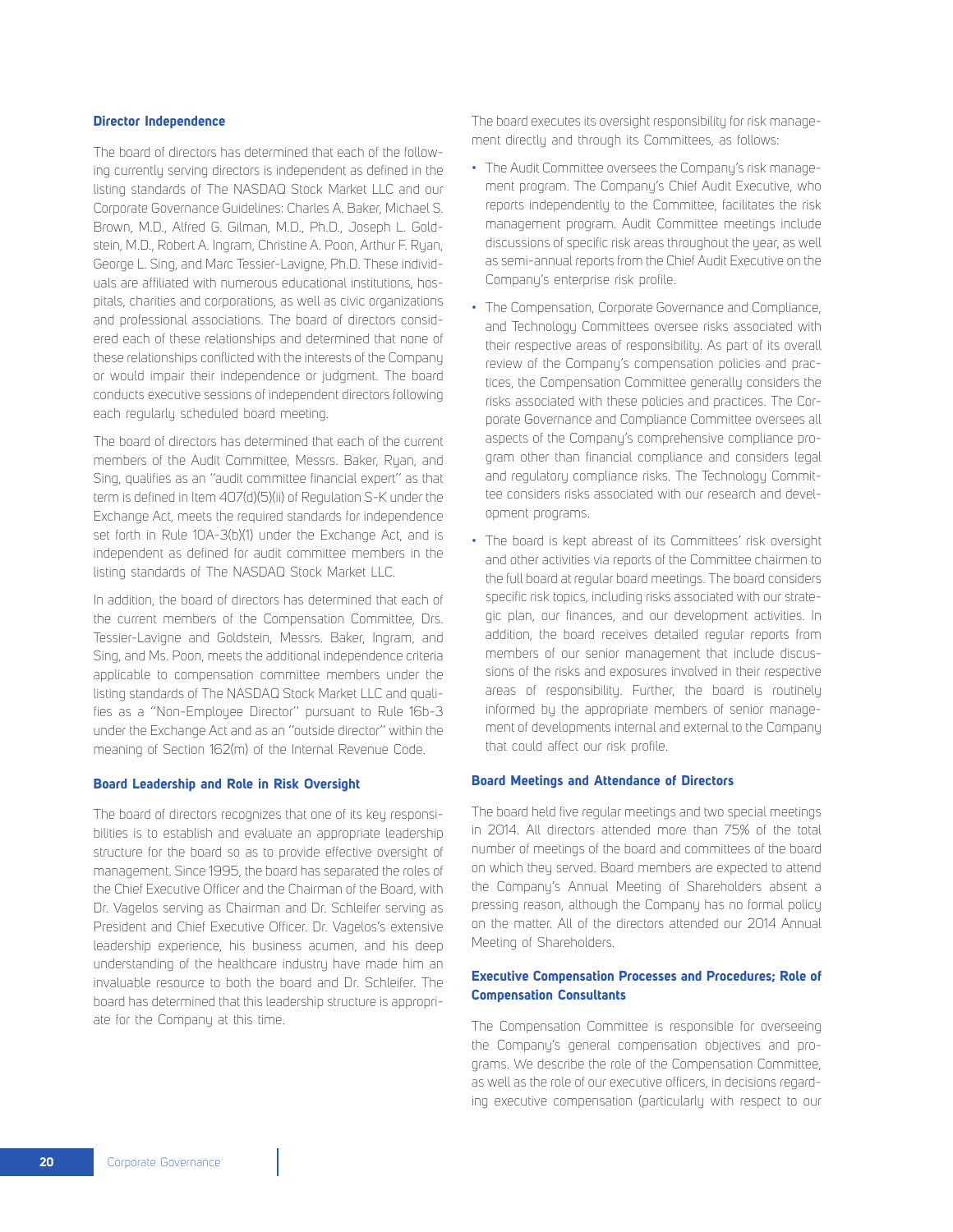Compensation'') below under ''Executive Compensation – which was adopted effective January 1, 2013 and is also avail-Compensation Discussion and Analysis – Section 3 – Executive able to eligible employees. Under this program, the Company Compensation Process and Considerations – Overview.'' matches contributions made to eligible tax-exempt organiza-

Executive Compensation Process and Considerations,'' the *Annual Stock Option Awards* Compensation Committee has the sole authority to retain its

recommendations to the board of directors regarding, and the the Compensation Committee reduced the automatic grant of board of directors determines, the compensation of stock options to our non-employee directors by 15%, from non-employee directors. The Corporate Governance and 12,750 shares to 10,838 shares of common stock underlying Compliance Committee evaluates the appropriate level and each such stock option. The primary impetus for this decision form of compensation for non-employee directors at least was to reflect the increase in the Company stock price in the annually and recommends changes to the board of directors automatic grants and to reduce the potential dilutive impact of when appropriate. Directors who are Company employees these grants. The reduced grants to our non-employee direcreceive no additional compensation for serving on our board of tors were made on January 2, 2015. This decrease constituted directors or its committees. In determining compensation the second consecutive double-digit percentage decrease in recommendations for the non-employee directors, the the annual grant of stock options to our non-employee direc-Corporate Governance and Compliance Committee considers tors, in each case following high stock appreciation. Stock the qualifications, expertise, and demands on our directors and options granted to a non-employee director in 2013, 2014, and benchmarks the Company's practices against similar 2015 continue to vest following the retirement of that director companies in the biotechnology industry. provided applicable conditions relating to the length of the

Non-employee directors receive an annual retainer of stock options will immediately vest in full. %55,000 and an annual committee retainer of \$10,000 for<br>each standing committee on which the director serves. The<br>Chairman of the Audit Committee receives an additional<br>retainer of \$5,000 per year. Non-employee directors a

Named Officers referred to below under ''Executive eligible to participate in the Regeneron Matching Gift Program, As discussed in greater detail under "Executive Compensation – tions. Effective January 1, 2014, the maximum annual match<br>Compensation Discussion and Analysis – Section 3 – has been increased to \$5,000 (from \$2,000) per p

own third-party compensation consultants and in 2014 utilized<br>a compensation consultants and in 2014 utilized<br>a compensation consultant to rist own use. In 2014,<br>a compensation consultant for its own use. In 2014,<br>anonagem in each of the three subsequent calendar years, generally **Compensation of Directors** subject to continued service on the board, and generally expire *Overview* ten years following the date of grant. In 2014, similar to the reductions in annual awards to executive officers and other The Corporate Governance and Compliance Committee makes employees discussed under ''Executive Compensation'' below, director's service and the director's age have been met. If a *Cash Fees and Matching Gift Program* non-employee director's service as a member of the board is terminated as a result of his or her death, all of the director's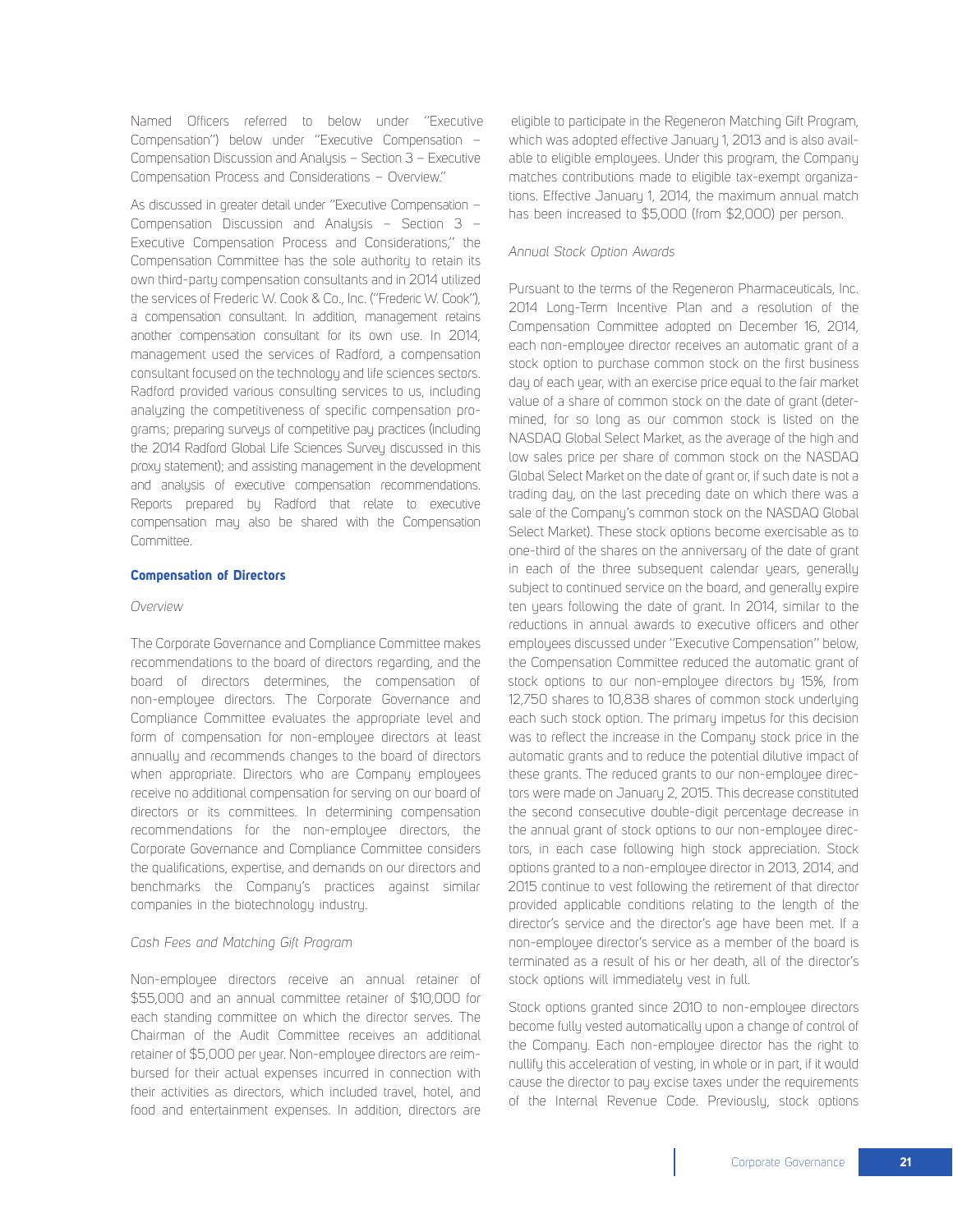granted to non-employee directors included a ''double-trigger'' directors, setting his target award at 150,000 shares of comchange of control provision whereby the director's stock mon stock underlying stock options. In each of 2013 and 2014, options would immediately vest in full in the event that a the Compensation Committee reduced the award to director's service as a member of the board is terminated with-<br>Dr. Vagelos by 15%, in line with the reduction in the annual out cause within two years of a change of control of stock option awards to our non-employee directors in those the Company. The Company of the Company of the Compensation Committee in the Compensation Committee

# *of Directors* the fair market value per share of our common stock on the

agreement with the Chairman of the board of directors, Select Market on the date of grant). The stock option award Dr. Vagelos. Dr. Vagelos did not become an officer of the Com- granted to Dr. Vagelos vests ratably over four years subject to pany or change his title. Pursuant to the terms of his employ- his continued service and contains change-of-control proviment agreement, Dr. Vagelos receives an annual salary of sions identical to the ones described above for stock option \$100,000. In the employment agreement, we agreed to rec- grants to non-employee directors made since 2010. Pursuant ommend to the Compensation Committee that stock option to the terms of his employment agreement, if Dr. Vagelos dies grants be made to Dr. Vagelos for calendar years 2000 or is disabled during the term of his employment, all stock through 2003 in the amount of the greater of (a) 125,000 options granted to him by the Company will immediately shares or (b) 125% of the highest annual option award granted become vested and exercisable. to an officer of the Company. The following table and explanatory footnotes provide informa-

Dr. Vagelos's target grant would be equal to ten times the non-employee director for their service in 2014 in accordance annual grant for a non-employee member of the board of with the policies, plans, and employment agreement

granted Dr. Vagelos stock options to purchase 108,380 shares *Compensation Arrangements of the Chairman of the Board* of common stock, at an exercise price of \$399.66 per share, date of grant (determined as the average of the high and low On December 31, 1998, we entered into an employment sales price per share of common stock on the NASDAQ Global

In 2011, the Compensation Committee determined that tion with respect to compensation paid to Dr. Vagelos and each described above:

| Name<br>(a)                         | <b>Fees</b><br>earned<br>or paid<br>in cash<br>$(\$)$<br>(b) | <b>Stock</b><br>awards<br>$($ \$)<br>(c) | <b>Option</b><br>awards<br>(3)<br>1,2<br>(d) | Non-equity<br>incentive<br>plan<br>compensation<br>$(\$)$<br>(e) | Change in<br>pension value<br>and<br>non-qualified<br>deferred<br>compensation<br>earnings<br>(f) | All other<br>compensation<br>$($ \$)<br>(g) | <b>Total</b><br>$($ \$)<br>(h) |
|-------------------------------------|--------------------------------------------------------------|------------------------------------------|----------------------------------------------|------------------------------------------------------------------|---------------------------------------------------------------------------------------------------|---------------------------------------------|--------------------------------|
| Charles A. Baker                    | 75,000                                                       |                                          | 1,689,032                                    |                                                                  |                                                                                                   |                                             | 1,764,032                      |
| Michael S. Brown, M.D.              | 75,000                                                       |                                          | 1,689,032                                    |                                                                  |                                                                                                   | 5,000 <sup>3</sup>                          | 1,769,032                      |
| Alfred G. Gilman, M.D., Ph.D.       | 75,000                                                       |                                          | 1,689,032                                    |                                                                  |                                                                                                   | 5,000 <sup>3</sup>                          | 1,769,032                      |
| Joseph L. Goldstein, M.D.           | 75,000                                                       |                                          | 1,689,032                                    |                                                                  |                                                                                                   | $5,000^3$                                   | 1,769,032                      |
| Robert A. Ingram <sup>4</sup>       | 48,214                                                       |                                          | 2,814,311                                    |                                                                  |                                                                                                   |                                             | 2,862,525                      |
| Christine A. Poon                   | 75,000                                                       |                                          | 1,689,032                                    |                                                                  |                                                                                                   |                                             | 1,764,032                      |
| Arthur F. Ryan                      | 75,000                                                       |                                          | 1,689,032                                    |                                                                  |                                                                                                   | $5,000^3$                                   | 1,769,032                      |
| Eric M. Shooter, Ph.D. <sup>5</sup> | 32,500                                                       | $\qquad \qquad -$                        | 1,689,032                                    |                                                                  |                                                                                                   |                                             | 1,721,532                      |
| George L. Sing                      | 80,000                                                       |                                          | 1,689,032                                    |                                                                  |                                                                                                   | 5,000 <sup>3</sup>                          | 1,774,032                      |
| Marc Tessier-Lavigne, Ph.D.         | 75,000                                                       |                                          | 1,689,032                                    |                                                                  |                                                                                                   |                                             | 1,764,032                      |
| P. Roy Vagelos, M.D.                |                                                              |                                          | 20,410,945                                   |                                                                  |                                                                                                   | 104,000 <sup>6</sup>                        | 20,514,945                     |

### **Director Compensation**

The amounts in column (d) reflect the aggregate grant date fair value of options awarded during the year ended December 31, 2014 pursuant to **1** the Regeneron Pharmaceuticals, Inc. Second Amended and Restated 2000 Long-Term Incentive Plan (in the case of the non-employee directors) or the Regeneron Pharmaceuticals, Inc. 2014 Long-Term Incentive Plan (in the case of Dr. Vagelos). In the case of Mr. Ingram, the amount relates to the option award granted upon his election as a member of the board of directors effective April 4, 2014. Assumptions used in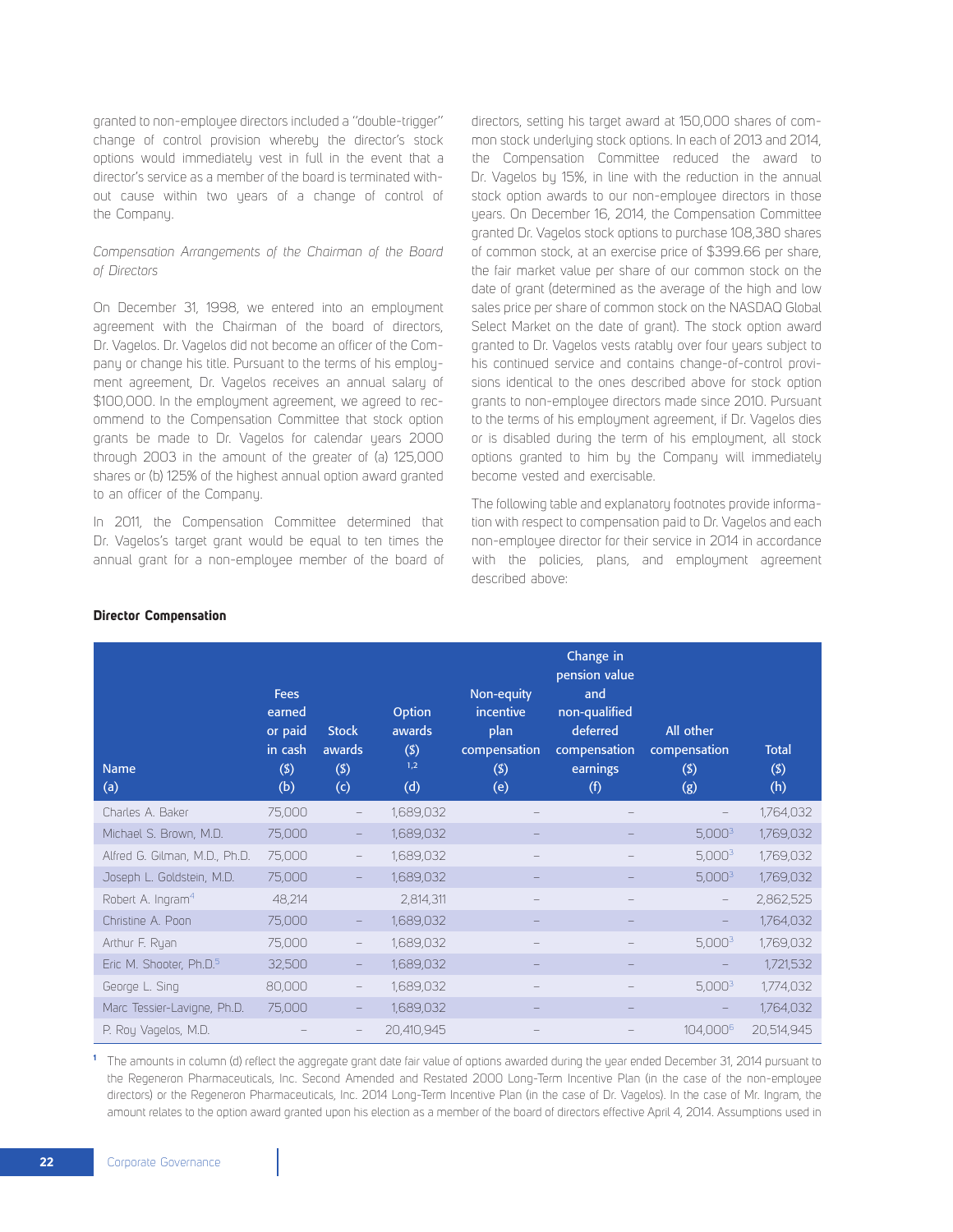the calculation of this amount do not take into account expected forfeitures and are otherwise described in Note 15 to the Company's audited financial statements for the fiscal year ended December 31, 2014 included in the 2014 Annual Report.

- At December 31, 2014, the non-employee directors and Dr. Vagelos had the following stock option awards outstanding: Mr. Baker: 87,750; **2** Dr. Brown: 36,750; Dr. Gilman: 32,750; Dr. Goldstein: 37,750; Mr. Ingram: 20,000; Ms. Poon: 82,750; Mr. Ryan: 42,750; Mr. Sing: 117,750; Dr. Shooter: 27,750; Dr. Tessier-Lavigne: 50,029; and Dr. Vagelos: 2,178,240.
- Consists of a Company contribution paid or payable on or before April 16, 2015 under the Regeneron Matching Gift Program in respect of a **3** charitable gift made in 2014.
- Mr. Ingram was elected as a member of the board of directors and the Compensation Committee effective April 4, 2014. **4**
- Dr. Shooter retired as a member of the board of directors and the Technology Committee effective April 4, 2014. **5**
- Consists of (i) \$100,000 for the salary paid pursuant to the terms of our employment agreement with Dr. Vagelos and (ii) \$4,000 for 401(k) **6** Savings Plan matching contributions in respect of 2014 paid in February 2015.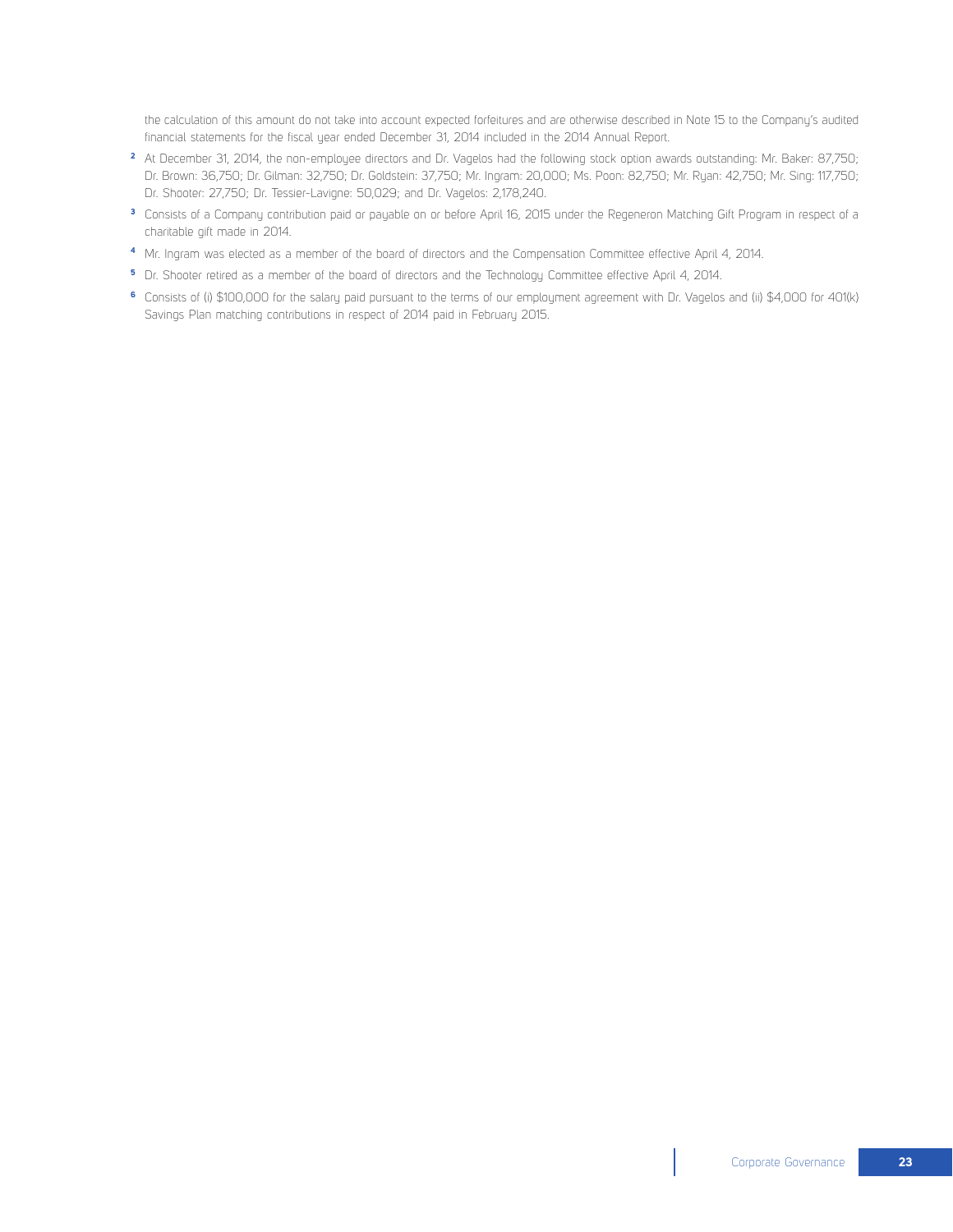at the pleasure of the board of directors. The names, positions, Dr. Aberman was Director of Business Development at ages, and background of the Company's executive officers as Antigenics Inc., an oncology-focused biotechnology company. of April 16, 2015 are set forth below. Except as identified below, Dr. Aberman received his M.D. with honors from the University there are no family relationships between any of our directors of Toronto and his M.B.A. from the Wharton School of the and executive officers. None of the corporations or other orga- University of Pennsylvania. nizations referred to below with which an executive officer has<br>previously been employed or otherwise associated is a parent,<br>subsidiary, or affiliate of the Company.<br>since October 2013. Previously, Mr. Landry served as Se

Company in 1988, has been a Director and its President and August 2013 and Senior Vice President – Finance, Pfizer's Chief Executive Officer since its inception, and served as Chair- Diversified Business, from October 2009 to October 2012. man of the Board from 1990 through 1994. Dr. Schleifer Prior to those roles, Mr. Landry held a number of positions at received his M.D. and Ph.D. in Pharmacology from the Univer- Wyeth, which was acquired by Pfizer Inc. in October 2009, sity of Virginia. Dr. Schleifer is a licensed physician and is including Treasurer and Principal Corporate Officer from 2007 certified in Neurology by the American Board of Psychiatry to 2009, Director of Pharmaceutical Marketing and Sales of and Neurology. Wyeth's Australian affiliate from 2006 to 2007, and Chief

President, Regeneron Laboratories and Chief Scientific Officer. **JOSEPH J. LAROSA,** 56, has been Senior Vice President, While holding leadership positions, Dr. Yancopoulos headed General Counsel and Secretary since September 2011. From the Company's laboratories and science organization since 1993 to 2009, Mr. LaRosa held a number of senior legal joining the Company and, in 1998, was named the Company's positions at Schering-Plough Corporation, where he was a first Chief Scientific Officer. Dr. Yancopoulos joined the board in corporate officer and served most recently as Vice President, 2001. He received his M.D. and Ph.D. from Columbia Univer- Legal Affairs, and a member of the Operations Management sity. Dr. Yancopoulos was the 11th most highly cited scientist in Team. He also served as Vice President, Global Compliance the world in the 1990s, and in 2004 he was elected to be a and Legal Affairs at Avon Products, Inc. Most recently member of the National Academy of Sciences. Mr. LaRosa was Senior Vice President, General Counsel and Dr. Yancopoulos, together with key members of his team, is a Secretary at Nycomed US Inc. Mr. LaRosa received his J.D. principal inventor and developer of the Company's three from New York University School of Law. FDA-approved drugs, EYLEA®, ZALTRAP®, and ARCALYST®,<br>as well as of its foundation technologies, including the TRAP<br>technology, VelociGene®, and VelocImmune®.<br>date, he served as Controller and Assistant Treasurer since

President, Strategy and Investor Relations since January 2015. of Intergen Company, a manufacturer of biopharmaceutical From March 2010 to December 2014, he served as Vice Presi- products, a position he held since 1997. From 1990 to 1996, dent, Strategy and Investor Relations. Prior to joining the Com- Mr. McCorkle was employed with Coopers & Lybrand L.L.P., pany, he spent six years as a Wall Street analyst covering the where he specialized in biotechnology clients and served in biotechnology industry. From March 2006 until joining the various positions including Audit Manager from 1995 to 1996. Company, he was Director and Senior Biotechnology Analyst Mr. McCorkle is a Certified Public Accountant in the State of at Credit Suisse. Prior to that, from March 2004 until March New York. 2006, he worked as a Biotechnology Analyst at Morgan

All officers of the Company are appointed annually and serve Stanley, Inc. From February 2002 through March 2004,

18FEB201522184096

**LEONARD S. SCHLEIFER, M.D., Ph.D.,** 62, co-founded the Vice President, Treasurer, at Pfizer Inc. from October 2012 to **GEORGE D. YANCOPOULOS, M.D., Ph.D.,** 55, joined the Financial Officer of Wyeth's Australian and New Zealand affili-<br>Company in 1989 as its Founding Scientist and is currently ates from 2004 to 2006.

**MICHAEL ABERMAN, M.D.,** 44, has been Senior Vice 1998. Prior to joining the Company, Mr. McCorkle was Controller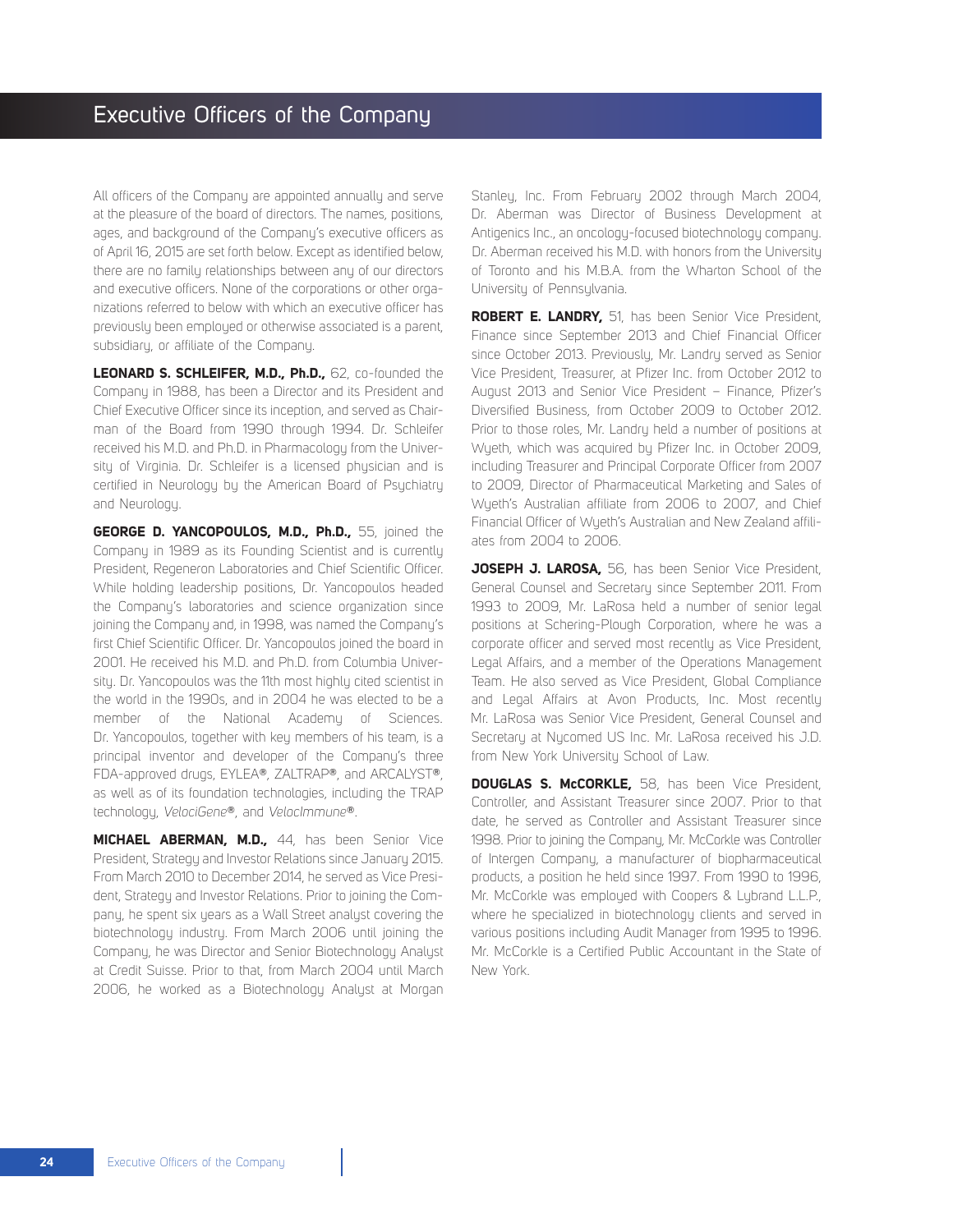**PETER POWCHIK, M.D.,** 58, has been Senior Vice President, Operations at Synta Pharmaceuticals from March to December Clinical Development since joining the Company in October 2005. From February 2002 until March 2005, he held vari-2006. Prior to joining the Company, Dr. Powchik was ous senior commercial and marketing positions at Millennium employed at several pharmaceutical companies, serving as Pharmaceuticals, Inc., most recently as Senior Vice President, Senior Vice President and Chief Medical Officer of Chugai Oncology Commercial. Mr. Terifay was Vice President, Pharma USA, a position he held from May 2005 until October Marketing at Cor Therapeutics, Inc. from 1996 until its acquisi-2006. From April 2001 until May 2005, he held various senior tion by Millennium Pharmaceuticals, Inc. in February 2002. clinical development positions at Novartis Pharmaceuticals Mr. Terifay was Executive Vice President of Strategic Services Corporation, most recently as Vice President, US Clinical at Saatchi & Saatchi, an advertising firm, from 1993 to 1996. Development and Medical Affairs. Dr. Powchik held various From 1985 to 1993, he held various commercial and marketing clinical development positions with Sepracor Inc. and Pfizer Inc. positions at G.D. Searle & Company. Mr. Terifay received his from October 1996 to April 2001. Dr. Powchik received his M.D. Master of Management degree in Marketing and Health from New York University School of Medicine. Service Management from the J.L. Kellogg Graduate School of

Management, Northwestern University. **NEIL STAHL, Ph.D.,** 58, has been Executive Vice President, Research and Development since January 2015. He previ- **DANIEL P. VAN PLEW,** 42, has been Senior Vice President

**ROBERT J. TERIFAY,** 55, has been Senior Vice President, Senior Director, Vacaville Operations. From 1998 until 2004,<br>
Commercial since joining the Company in February 2007.<br>
Prior to joining the Company, Mr. Terifay was e at Arginox, Mr. Terifay was Senior Vice President, Business

ously served as Senior Vice President, Research and and General Manager, Industrial Operations and Product Development Sciences from January 2007 to December Supply since April 2008. Prior to that date, he served as Vice 2014, as Senior Vice President, Preclinical Development and President and General Manager, Industrial Operations and Biomolecular Sciences from December 2000 to December Product Supply since joining the Company in 2007. From 2007, and as Vice President, Preclinical Development and 2006 until 2007, Mr. Van Plew served as Executive Vice Biomolecular Sciences from January 2000 to December President, R&D and Technical Operations of Crucell 2000. He joined the Company in 1991. Before becoming Vice Holland B.V., a global biopharmaceutical company. Between President, Biomolecular Sciences in July 1997, Dr. Stahl was 2004 and 2006, Mr. Van Plew held positions of increasing Director, Cytokines and Signal Transduction. Dr. Stahl received responsibility at Chiron Biopharmaceuticals, part of Chiron his Ph.D. in Biochemistry from Brandeis University. Corporation, a biotechnology company, most recently as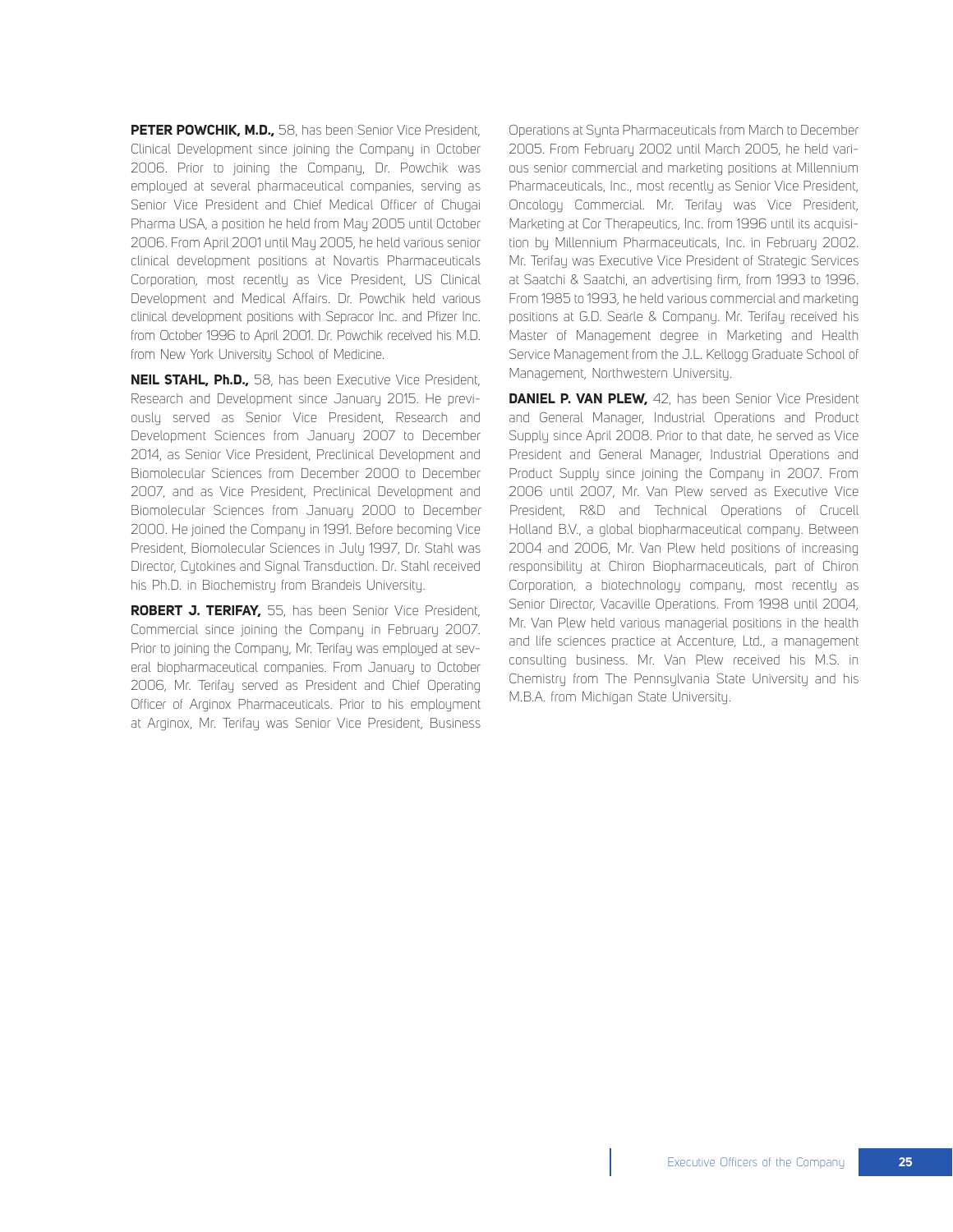The following table sets forth, as of April 16, 2015, the number 1,971,868 shares of Class A stock and 101,305,623 shares of of shares of the Company's Class A stock and common stock common stock outstanding as of April 16, 2015, except that for beneficially owned by each of the Company's directors, each of each person listed who beneficially owns Class A stock (and for the Named Officers referred to below under ''Executive Com- directors and executive officers as a group), the number of pensation,'' all directors and executive officers as a group, and shares of common stock beneficially owned by that person each other person or group of persons known by the Company (and by directors and executive officers as a group) and the to beneficially own more than 5% of the outstanding shares of percentage ownership of common stock of such person common stock or Class A stock, based upon (unless indicated assume the conversion on April 16, 2015 of all shares of otherwise) information obtained from such persons, and the Class A stock listed as beneficially owned by such person (or percentage that such shares represent of the number of out- persons in the case of directors and executive officers as a standing shares of Class A stock and common group) into common stock and also that no other shares of stock, respectively. Class A stock beneficially owned by others are so converted.

The Class A stock is convertible on a share-for-share basis into In computing the number of shares of common stock beneficommon stock. The Class A stock is entitled to ten votes per cially owned by a person (and by directors and executive share and the common stock is entitled to one vote per share. officers as a group) and the percentage ownership of common We have determined beneficial ownership in accordance with stock of such person (and by directors and executive officers as the rules of the SEC. Except as otherwise indicated in the a group), shares of common stock subject to options held by footnotes below, we believe, based on the information fur- that person (and by directors and executive officers as a group) nished or otherwise available to us, that the persons named in that are exercisable as of April 16, 2015 or are exercisable the table below have sole voting and investment power with within sixty days after April 16, 2015 are deemed to be outrespect to all shares of Class A stock and common stock standing. Such shares are not deemed to be outstanding, howshown as beneficially owned by them, subject to applicable ever, for the purpose of computing the percentage ownership of community property laws. We have based our calculation of common stock of any other person. percentage of shares of a class beneficially owned on

18FEB201522184096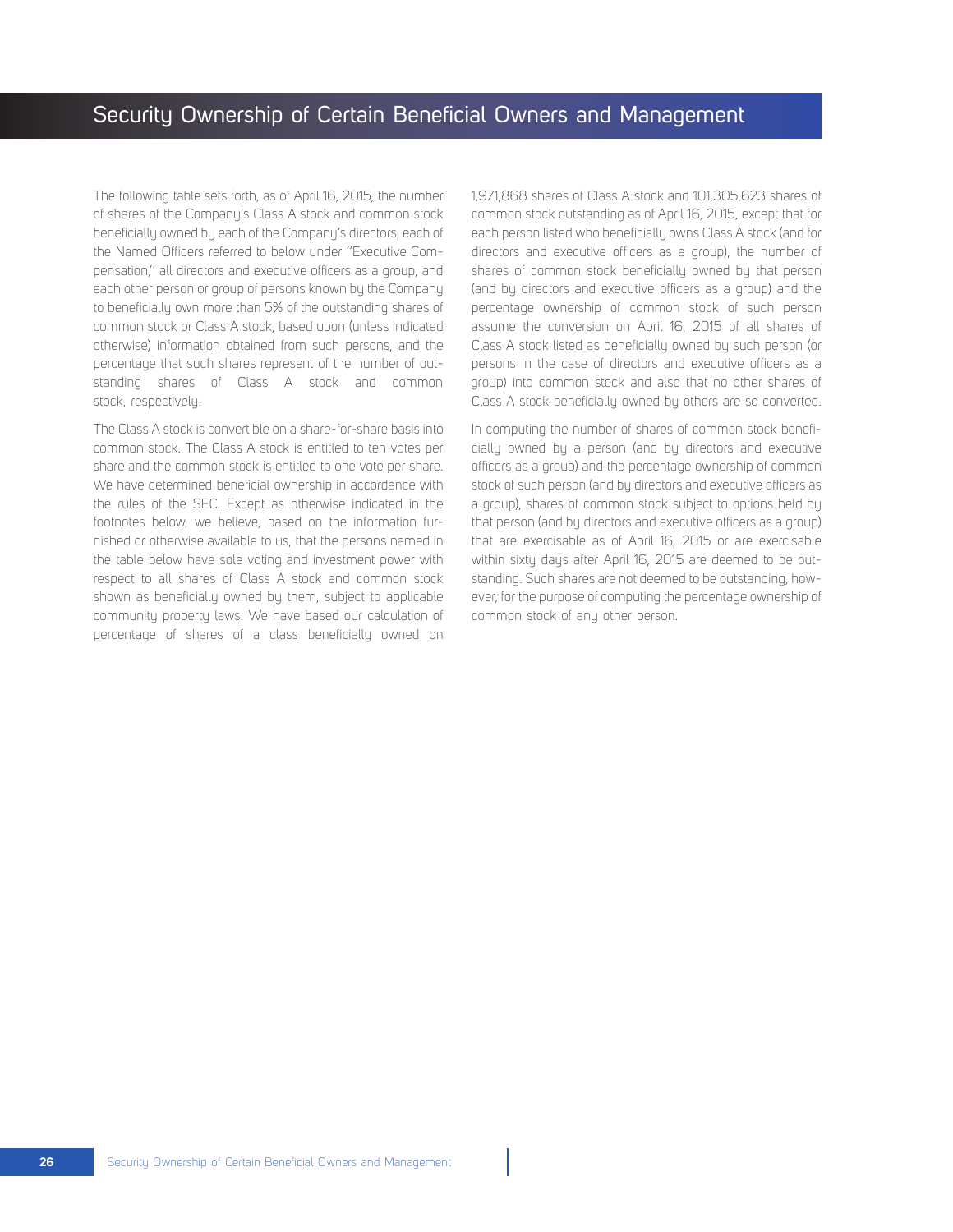|                                                                                                                      | <b>Shares of Class A Stock</b><br>Beneficially Owned <sup>1</sup> |                          | <b>Shares of Common Stock</b><br>Beneficially Owned <sup>1</sup> |                     |
|----------------------------------------------------------------------------------------------------------------------|-------------------------------------------------------------------|--------------------------|------------------------------------------------------------------|---------------------|
| Name and Address of Beneficial Owner                                                                                 | <b>Number</b>                                                     | Percent<br>of Class      | Number <sup>2</sup>                                              | Percent<br>of Class |
| Beneficial Owners of 5% or More of Common Stock or<br>Class A Stock (Other Than Directors and Executive Officers):   |                                                                   |                          |                                                                  |                     |
| Sanofi <sup>3</sup><br>54, rue La Boetie<br>75008 Paris<br>France                                                    |                                                                   |                          | 22,859,144                                                       | 22.6%               |
| Capital World Investors <sup>4</sup><br>333 South Hope Street<br>Los Angeles, California 90071                       |                                                                   |                          | 7,876,150                                                        | 7.8%                |
| FMR LLC <sup>5</sup><br>245 Summer Street<br>Boston, Massachusetts 02210                                             |                                                                   |                          | 6,687,091                                                        | 6.6%                |
| BlackRock, Inc. <sup>6</sup><br>40 East 52nd Street<br>New York, New York 10022                                      |                                                                   |                          | 5,889,925                                                        | 5.8%                |
| Wellington Management Group LLP7<br>c/o Wellington Management Company LLP<br>280 Congress Street<br>Boston, MA 02210 |                                                                   |                          | 5,882,648                                                        | 5.8%                |
| Directors and Executive Officers: <sup>8</sup>                                                                       |                                                                   |                          |                                                                  |                     |
| Leonard S. Schleifer, M.D., Ph.D.                                                                                    | 1,726,565 <sup>9</sup>                                            | 87.6%                    | 3,779,45110                                                      | 3.6%                |
| P. Roy Vagelos, M.D.                                                                                                 |                                                                   | $\overline{\phantom{0}}$ | 2,767,119 <sup>11</sup>                                          | 2.7%                |
| George D. Yancopoulos, M.D., Ph.D.                                                                                   | 42,750 <sup>12</sup>                                              | 2.2%                     | 2,957,73913                                                      | 2.9%                |
| Charles A. Baker                                                                                                     | 62,384 <sup>14</sup>                                              | 3.2%                     | 140,634 <sup>15</sup>                                            | $\ast$              |
| Michael S. Brown, M.D.                                                                                               |                                                                   | $\ast$                   | 46,59916                                                         | $\ast$              |
| Alfred G. Gilman, M.D., Ph.D.                                                                                        | 8,912                                                             | $\ast$                   | 28,162 <sup>17</sup>                                             | $\ast$              |
| Joseph L. Goldstein, M.D.                                                                                            | 20,000                                                            | 1.0%                     | 43,25017                                                         | $\ast$              |
| Robert A. Ingram                                                                                                     |                                                                   |                          | 6,66718                                                          | $\ast$              |
| Christine A. Poon                                                                                                    |                                                                   |                          | 69,905 <sup>19</sup>                                             | $\ast$              |
| Arthur F. Ryan                                                                                                       |                                                                   |                          | 47,500                                                           | $\ast$              |
| George L. Sing                                                                                                       |                                                                   |                          | 220,02220                                                        | $\ast$              |
| Marc Tessier-Lavigne, Ph.D.                                                                                          | -                                                                 |                          | 34,716 <sup>21</sup>                                             | $\ast$              |
| Robert E. Landry                                                                                                     |                                                                   |                          | 17,13422                                                         | $\ast$              |
| Neil Stahl, Ph.D.                                                                                                    |                                                                   | -                        | 423,07923                                                        | $\ast$              |
| Robert J. Terifay                                                                                                    |                                                                   |                          | 177,305 <sup>24</sup>                                            | $\ast$              |
| All Directors and Executive Officers as a Group (20 persons)                                                         | 1,860,611                                                         | 94.4%                    | 11,305,140 <sup>25</sup>                                         | 10.3%               |

<sup>\*</sup> Represents less than 1%

- The inclusion herein of any Class A stock or common stock, as the case may be, deemed beneficially owned does not constitute an admission **1** of beneficial ownership of those shares.
- For each person listed who beneficially owns Class A stock (and for directors and executive officers as a group), the number of shares of **2** common stock listed includes the number of shares of Class A stock listed as beneficially owned by such person (or persons in the case of directors and executive officers as a group).
- $^{\textbf{3}}$  Based solely on a Form 4 filed by Sanofi with the SEC on December 29, 2014. According to this Form 4, 20,059,592 of the shares are held directly by sanofi-aventis Amerique du Nord and 2,799,552 of the shares are held directly by Aventis Pharmaceuticals Inc. sanofi-aventis Amerique du Nord is a direct, wholly-owned subsidiary of Sanofi, and Aventis Pharmaceuticals Inc. is an indirect, wholly-owned subsidiary of sanofi-aventis Amerique du Nord. Pursuant to the Amended and Restated Investor Agreement, dated as of January 11, 2014, by and among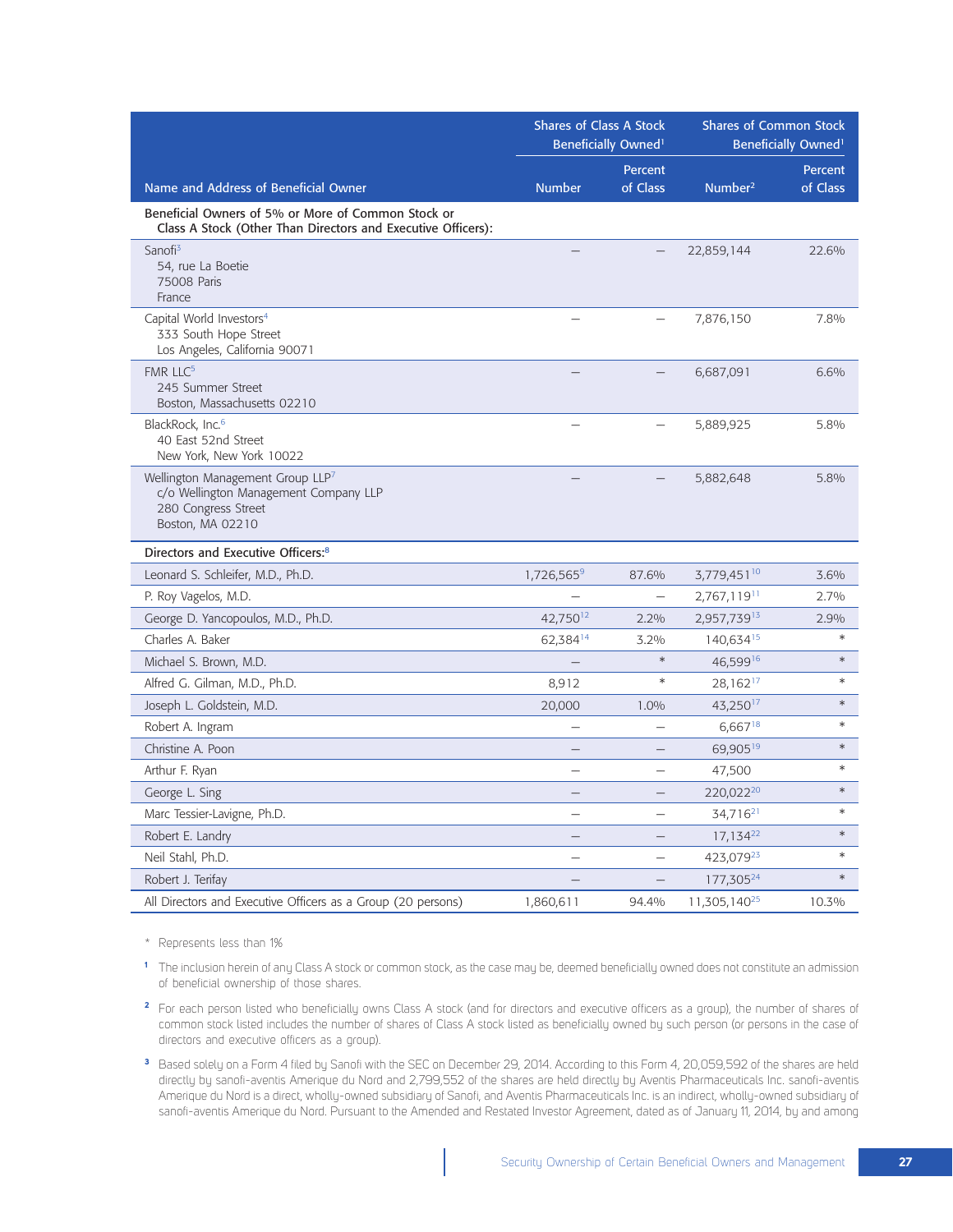Sanofi, sanofi-aventis US LLC, Aventis Pharmaceuticals Inc., and sanofi-aventis Amerique du Nord (collectively, the ''Sanofi Parties''), and the Company, the Sanofi Parties have agreed to vote all shares of our voting securities they are entitled to vote from time to time as recommended by our board of directors, except that they may elect to vote proportionally with the votes cast by all of our other shareholders with respect to certain change-of-control transactions and to vote in their sole discretion with respect to liquidation or dissolution of Regeneron, stock issuances equal to or exceeding 20% of the then outstanding shares or voting rights of common stock and Class A stock (taken together), and new equity compensation plans or amendments if not materially consistent with our historical equity compensation practices. See ''Certain Relationships and Related Transactions – Transactions with Related Persons – Amended and Restated Investor Agreement with Sanofi'' for further information regarding the Amended and Restated Investor Agreement with Sanofi.

- Based solely on an amendment to a Schedule 13G filed by Capital World Investors on February 13, 2015. According to this amendment, **4** Capital World Investors, a division of Capital Research and Management Company, has sole voting and dispositive power as to all of the shares reported as beneficially owned. Capital World Investors is deemed to be the beneficial owner of such shares as a result of Capital Research and Management Company acting as investment adviser to various registered investment companies.
- Based solely on an amendment to a Schedule 13G filed by FMR LLC on February 13, 2015. According to this amendment, FMR LLC has sole voting power as to 521,163 of the shares reported as beneficially owned and sole dispositive power as to all of the shares reported as beneficially owned. Edward C. Johnson 3d is a Director and the Chairman of FMR LLC and Abigail P. Johnson is a Director, the Vice Chairman, the Chief Executive Officer, and the President of FMR LLC. Members of the family of Edward C. Johnson 3d, including Abigail P. Johnson, are the predominant owners, directly or through trusts, of Series B voting common shares of FMR LLC, representing 49% of the voting power of FMR LLC. The Johnson family group and all other Series B shareholders have entered into a shareholders' voting agreement under which all Series B voting common shares will be voted in accordance with the majority vote of Series B voting common shares. Accordingly, through their ownership of voting common shares and the execution of the shareholders' voting agreement, members of the Johnson family may be deemed to form a controlling group with respect to FMR LLC. None of FMR LLC, Edward C. Johnson 3d, or Abigail P. Johnson has the sole power to vote or direct the voting of the shares owned directly by the various investment companies (the ''Fidelity Funds'') advised by Fidelity Management & Research Company, a wholly owned subsidiary of FMR LLC, which power resides with the Fidelity Funds' Boards of Trustees. Fidelity Management & Research Company carries out the voting of the shares under written guidelines established by the Fidelity Funds' Boards of Trustees. **5**
- Based solely on an amendment to a Schedule 13G filed by BlackRock, Inc. on February 9, 2015. According to this amendment, **6** BlackRock, Inc. has sole voting power as to 5,172,479 shares and sole dispositive power as to all of the shares reported as beneficially owned.
- Based solely on a Schedule 13G filed by Wellington Management Group LLP on February 12, 2015. According to this Schedule 13G, Wellington Management Group LLP has shared voting power as to 1,938,367 of the shares reported as beneficially owned and shared dispositive power as to all of the shares reported as beneficially owned. **7**
- The address for each director and executive officer is c/o Regeneron Pharmaceuticals, Inc., 777 Old Saw Mill River Road, Tarrytown, New York **8** 10591-6707.
- Includes 15,775 shares of Class A stock held in trust for the benefit of Dr. Schleifer's son, of which Dr. Schleifer is a trustee. **9**
- Includes 2,005,118 shares of common stock purchasable upon the exercise of options granted pursuant to the Regeneron **10** Pharmaceuticals, Inc. Second Amended and Restated 2000 Long-Term Incentive Plan or the Regeneron Pharmaceuticals, Inc. 2014 Long-Term Incentive Plan that are exercisable or become so within sixty days after April 16, 2015 and 5,681 shares of common stock held in an account under the Company's 401(k) Savings Plan.
- Includes 1,836,735 shares of common stock purchasable upon exercise of options granted pursuant to the Regeneron Pharmaceuticals, Inc. **11** Second Amended and Restated 2000 Long-Term Incentive Plan or the Regeneron Pharmaceuticals, Inc. 2014 Long-Term Incentive Plan that are exercisable or become so within sixty days after April 16, 2015 and 2,282 shares of common stock held in an account under the Company's 401(k) Savings Plan. Includes 154,804 shares of common stock held in a charitable lead annuity trust, of which Dr. Vagelos is the trustee. Includes 92,947 shares of common stock held in a trust for his grandchildren, of which Dr. Vagelos's wife is the trustee. Includes 1,203 shares of common stock held in trusts for his grandchildren, of which Dr. Vagelos and/or his wife are trustees. Includes 58,099 shares of common stock held by the Marianthi Foundation, and 251,956 shares of common stock held by the Pindaros Foundation, both charitable foundations, of which Dr. Vagelos is a director and an officer. Dr. Vagelos disclaims beneficial ownership of the shares held by these charitable foundations.
- Of these shares, 23,367 shares are held in trust for the benefit of Dr. Yancopoulos's children and certain other family members; **12** Dr. Yancopoulos is a trustee of the trust. The remaining 19,383 shares are held in custody for the benefit of Dr. Yancopoulos's children.
- Includes 1,839,747 shares of common stock purchasable upon exercise of options granted pursuant to the Regeneron Pharmaceuticals, Inc. **13** Second Amended and Restated 2000 Long-Term Incentive Plan or the Regeneron Pharmaceuticals, Inc. 2014 Long-Term Incentive Plan that are exercisable or become so within sixty days after April 16, 2015, 500,000 shares of restricted stock which vest on December 17, 2017, and 5,654 shares of common stock held in an account under the Company's 401(k) Savings Plan. Also includes 569,588 shares of common stock held in trust for the benefit of Dr. Yancopoulos's children and certain other family members, of which Dr. Yancopoulos is a trustee.
- All shares of Class A stock are held by a limited partnership, of which Mr. Baker is a general partner. **14**
- Includes 69,250 shares of common stock purchasable upon exercise of options granted pursuant to the Regeneron Pharmaceuticals, Inc. **15** Second Amended and Restated 2000 Long-Term Incentive Plan or the Regeneron Pharmaceuticals, Inc. 2014 Long-Term Incentive Plan that are exercisable or become so within sixty days after April 16, 2015.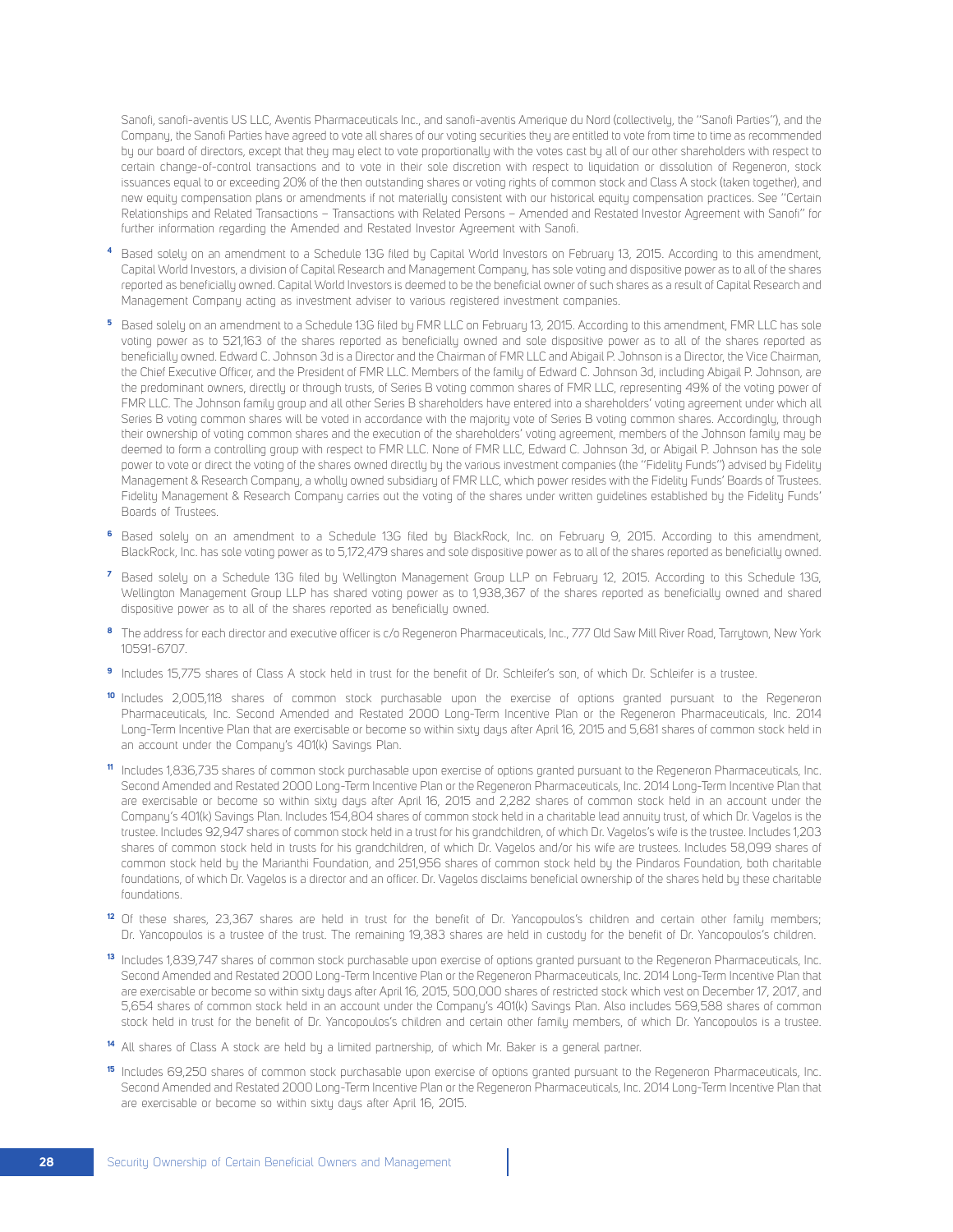- Includes 22,250 shares of common stock purchasable upon exercise of options granted pursuant to the Regeneron Pharmaceuticals, Inc. **16** Second Amended and Restated 2000 Long-Term Incentive Plan or the Regeneron Pharmaceuticals, Inc. 2014 Long-Term Incentive Plan that are exercisable or become so within sixty days after April 16, 2015. Includes 6,000 shares of common stock held by a family charitable foundation of which Dr. Brown is a director and an officer and his wife is a director. Dr. Brown disclaims beneficial ownership of the shares held by this charitable foundation.
- Includes 19,250 shares of common stock purchasable upon exercise of options granted pursuant to the Regeneron Pharmaceuticals, Inc. **17** Second Amended and Restated 2000 Long-Term Incentive Plan or the Regeneron Pharmaceuticals, Inc. 2014 Long-Term Incentive Plan that are exercisable or become so within sixty days after April 16, 2015.
- Consists of 6,667 shares of common stock purchasable upon exercise of options granted pursuant to the Regeneron Pharmaceuticals, Inc. **18** Second Amended and Restated 2000 Long-Term Incentive Plan or the Regeneron Pharmaceuticals, Inc. 2014 Long-Term Incentive Plan that are exercisable or become so within sixty days after April 16, 2015.
- Includes 69,250 shares of common stock purchasable upon exercise of options granted pursuant to the Regeneron Pharmaceuticals, Inc. **19** Second Amended and Restated 2000 Long-Term Incentive Plan or the Regeneron Pharmaceuticals, Inc. 2014 Long-Term Incentive Plan that are exercisable or become so within sixty days after April 16, 2015.
- Includes 89,250 shares of common stock purchasable upon exercise of options granted pursuant to the Regeneron Pharmaceuticals, Inc. **20** Second Amended and Restated 2000 Long-Term Incentive Plan or the Regeneron Pharmaceuticals, Inc. 2014 Long-Term Incentive Plan that are exercisable or become so within sixty days after April 16, 2015. Includes 3,000 shares of common stock held by Mr. Sing's spouse, 5,000 shares of common stock held by Mr. Sing's spouse as custodian for the benefit of their son, and 10,000 shares of common stock held in a trust for benefit of Mr. Sing's son.
- Includes 33,529 shares of common stock purchasable upon exercise of options granted pursuant to the Regeneron Pharmaceuticals, Inc. **21** Second Amended and Restated 2000 Long-Term Incentive Plan or the Regeneron Pharmaceuticals, Inc. 2014 Long-Term Incentive Plan that are exercisable or become so within sixty days after April 16, 2015.
- Includes 10,000, shares of common stock purchasable upon exercise of options granted pursuant to the Regeneron Pharmaceuticals, Inc. **22** Second Amended and Restated 2000 Long-Term Incentive Plan or the Regeneron Pharmaceuticals, Inc. 2014 Long-Term Incentive Plan that are exercisable or become so within sixty days after April 16, 2015, 5,000 shares of restricted stock which vest on September 9, 2018, and 35 shares of common stock held in an account under the Company's 401(k) Savings Plan.
- Includes 370,075 shares of common stock purchasable upon exercise of options granted pursuant to the Regeneron Pharmaceuticals, Inc. **23** Second Amended and Restated 2000 Long-Term Incentive Plan or the Regeneron Pharmaceuticals, Inc. 2014 Long-Term Incentive Plan that are exercisable or become so within sixtu daus after April 16, 2015, 40,864 shares of common stock held in separate grantor retained annuity trusts of which Dr. Stahl is the trustee, and 5,599 shares of common stock held in an account under the Company's 401(k) Savings Plan.
- Includes 155,625 shares of common stock purchasable upon exercise of options granted pursuant to the Regeneron Pharmaceuticals, Inc. **24** Second Amended and Restated 2000 Long-Term Incentive Plan or the Regeneron Pharmaceuticals, Inc. 2014 Long-Term Incentive Plan that are exercisable or become so within sixty days after April 16, 2015, and 1,651 shares of common stock held in an account under the Company's 401(k) Savings Plan.
- Includes 7,004,658 shares of common stock purchasable upon exercise of options granted pursuant to the Regeneron Pharmaceuticals, Inc. **25** Second Amended and Restated 2000 Long-Term Incentive Plan or the Regeneron Pharmaceuticals, Inc. 2014 Long-Term Incentive Plan that are exercisable or become so within sixty days after April 16, 2015, 515,000 shares of unvested restricted stock, and 28,636 shares of common stock held in an account under the Company's 401(k) Savings Plan.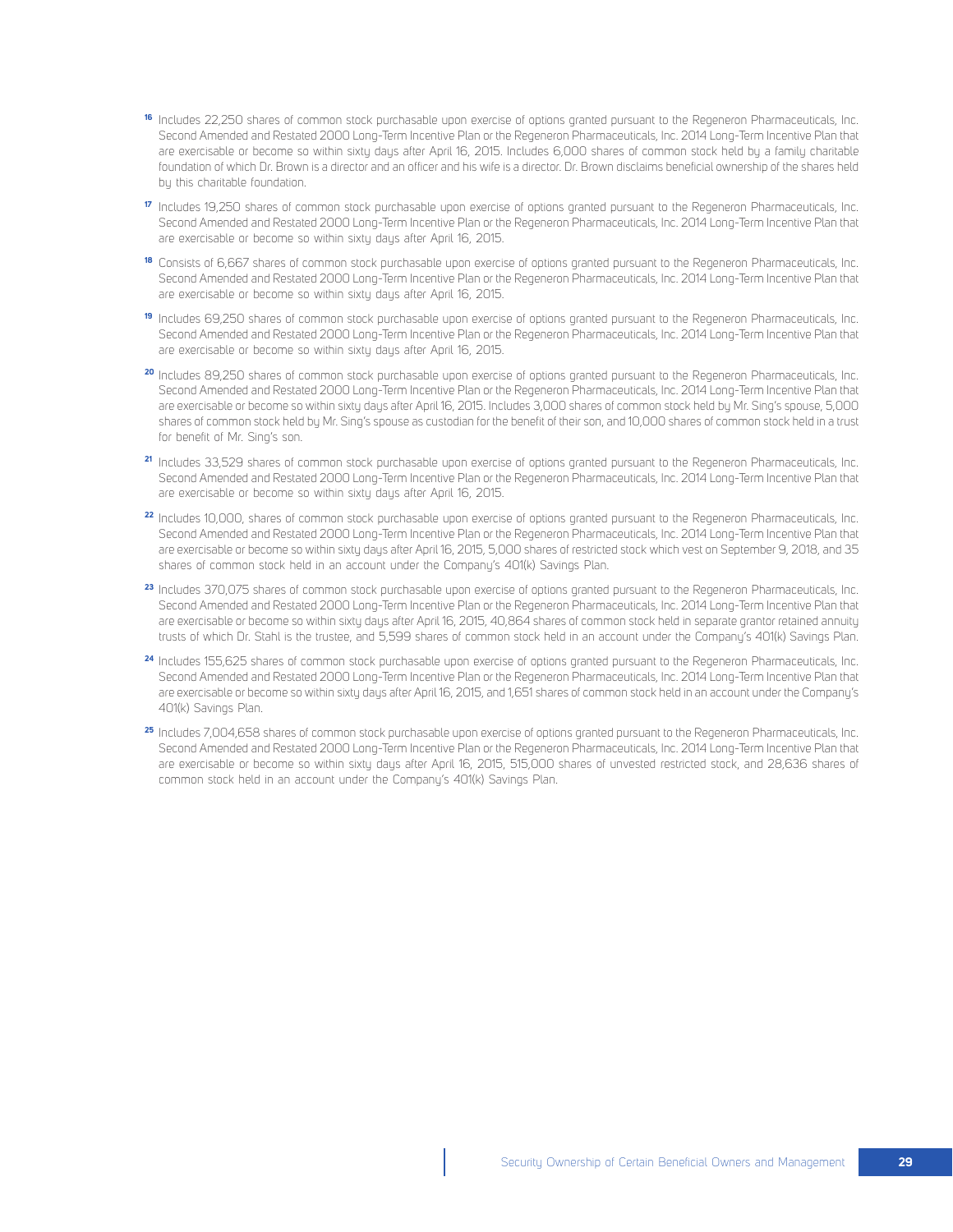# Section 16(a) Beneficial Ownership Reporting Compliance

Based solely upon a review of reports filed pursuant to Sec- of our common stock who has not filed on a timely basis any reporting persons, the Company is not aware of any director, respect of our fiscal year ended December 31, 2014. executive officer, or beneficial owner of more than 10%

tion 16(a) of the Exchange Act or written representations from report required by such Section 16(a) to be filed during or in

18FEB201522184096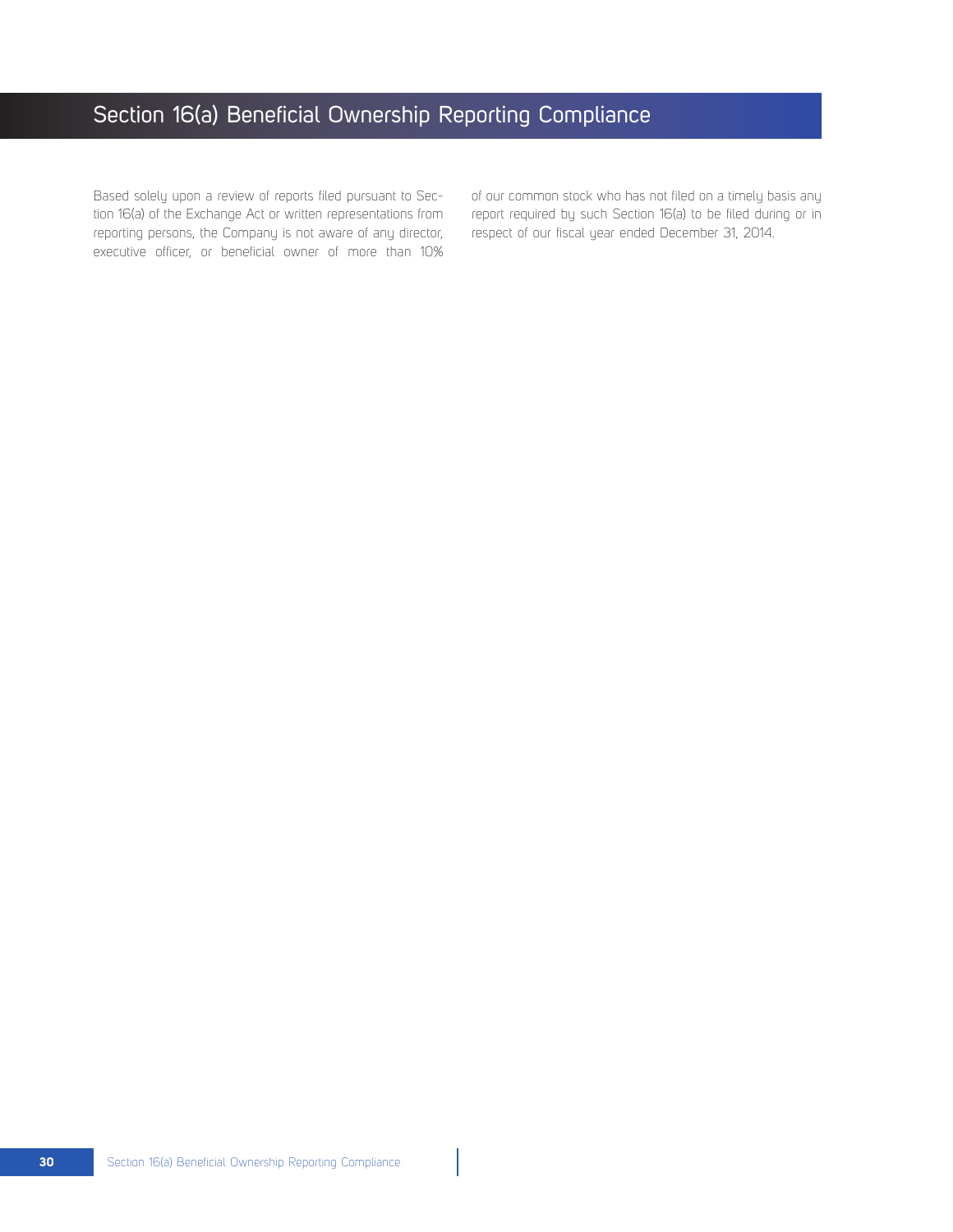The board of directors has adopted a written policy for the review, approval, or ratification of related person transactions.<br>The Company considers transactions (or a series of related chairman of the Audit Committee (or t diate family member of any of the foregoing, or any related entity **Transactions with Related Persons** of any of the foregoing has a direct or indirect material interest to *Collaborations with Sanofi* constitute related person transactions. As amended in January 2015, the policing provides for a standing pre-approval of transac-<br>tons with any passive institutional shareholder who holds more<br>tons which any passive institutional shareholder who holds more<br>than 5% of our voting secu approved in the same manner as compensatory arrangements In 2013, we acquired from Sanofi exclusive rights to antibodies of other executive officers). targeting the platelet derived growth factor (PDGF) family of

tion (other than a transaction that is deemed pre-approved as In 2014, in connection with our antibody collaboration with of the Audit Committee that has an interest in the transaction. purchase price of this priority review voucher. We subse-Under the policy, the Chairman of the Audit Committee is quently transferred the voucher to Sanofi, which used the prioractions that require urgent review and approval. . . . . . . . . . . . . Application submission to the FDA for PRALUENT™.

action, the Audit Committee will consider several factors, lion of agreed-upon 2014 and 2015 costs incurred by us in including the benefits to the Company, the impact on a director's independence in the event that a director or his/her

**Review, Approval, or Ratification of Transactions with** immediate family is involved in the transaction, the terms of the **Related Persons Related Persons transaction**, and the terms available to unrelated third parties or

18FEB201522184560

The board of directors determined that the members of the receptors and ligands. In connection with this arrangement, we<br>Audit Committee are best suited to review and approve related made two \$5.0 million development miles

described above) must be reviewed and approved or ratified by Sanofi, we purchased an FDA priority review voucher from a the members of the Audit Committee, other than any member third party for \$67.5 million. We and Sanofi equally shared the delegated the authority to approve certain related person trans- ity review voucher in connection with the Biologics License

When reviewing, approving, or ratifying a related person trans-<br>In addition, during 2014, Sanofi agreed to fund up to \$17.5 mil-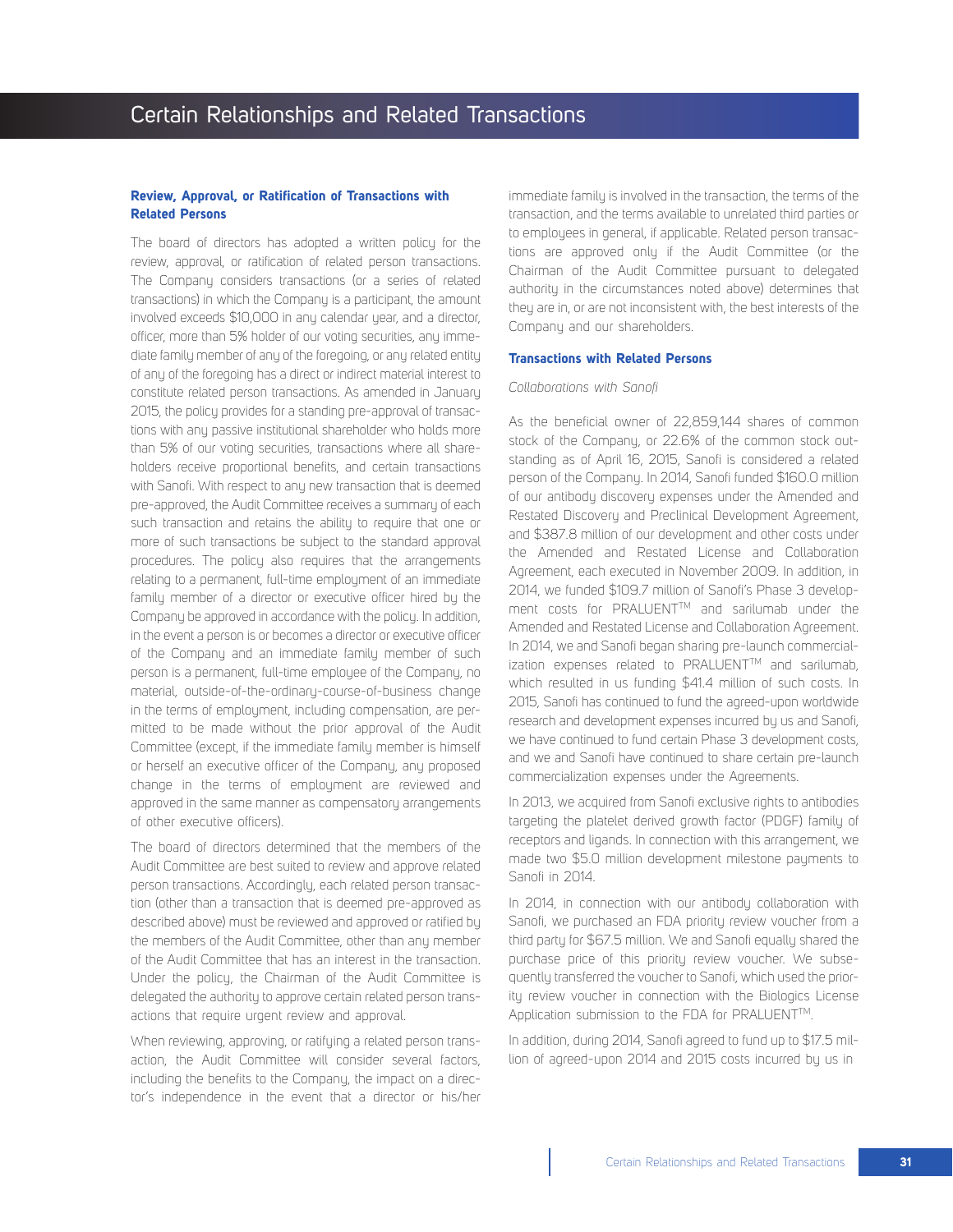Rensselaer, New York facility. In 2014, Sanofi funded \$2.1 mil-<br>permanent. lion related to such costs.

Forth in Part II, Item 7. "Management's Discussion and Analysis In January 2014, we entered into an Amended and Restated of Financial Condition and Results of Operations" of our 2014 Investor Agreement with Sanofi. Pursuan

Sanofi also funded \$7.3 million of our ZALTRAP® historical-equity-compensation-practices. (ziv-aflibercept) Injection for Intravenous Infusion development In addition, upon Sanofi reaching 20% ownership of our then and other costs in 2014 under the terms of the collaboration outstanding shares of Class A stock and common stock (taken agreement related to ZALTRAP® entered into in September together), we were required under the agreement to appoint an 2003, as amended. In addition, in 2014 we funded \$4.7 million individual agreed upon by us and Sanofi to our board of direcof net expenses in connection with the commercialization tors. Subject to certain exceptions, we are required to use our of ZALTRAP®. The control of ZALTRAP®. The control of ZALTRAP®.

restated collaboration agreement (the "Amended Collaboration" Regeneron, as determined under NASDAQ rules, and not to be<br>Agreement''). Under the terms of the Amended Collaboration a current or former officer director emplo Agreement''). Under the terms of the Amended Collaboration a current or former officer, director, employee, or paid consult-<br>Agreement, Sanofi will be solely responsible for the develop-and of Sanofi. In Ancil 2014, Sanofi Agreement, Sanofi will be solely responsible for the develop- ant of Sanofi. In April 2014, Sanofi notified us that it had ment and commercialization of ZALTRAP for cancer indications reached the 20% ownership threshold and designated Robert<br>- worldwide. Sanofi will bear the cost of all development and real poram as its designee. On April 4, worldwide. Sanofi will bear the cost of all development and a A. Ingram as its designee. On April 4, 2014, following recom-<br>Commercialization activities and will reimburse Regeneron for a mendation of the Corporate Governa commercialization activities and will reimburse Regeneron for mendation of the Corporate Governance and Compliance its costs for any such activities. Sanofi will pay Regeneron a committee, the board of directors elected Mr. Ingram as a<br>percentage of aggregate net sales of ZALTRAP during each a director and a member of the Compensation percentage of aggregate net sales of ZALTRAP during each director and a member of the Compensation Committee.<br>calendar year, which percentage shall be from 15% to 30%, calendar year, which percentage shall be from 15% to 30%,<br>depending on the aggregate net sales of ZALTRAP in such<br>calendar year. Regeneron will also be paid for all quantities of<br>zALTRAP manufactured by it pursuant to a su

sees is developing or commercializing ZALTRAP and such liquidation of Regeneron. discontinuation of development and commercialization is

connection with expanding manufacturing capacity at our acknowledged by both Regeneron and Sanofi to be

# *Amended and Restated Investor Agreement with Sanofi* A description of our antibody collaboration with Sanofi is set

In August 2008, we entered into a separate agreement with with the votes cast by all of our other shareholders with respect Sanofi to use our proprietary *VelociGene®* technology platform to certain change-of-control transactions and to vote in its sole to supply Sanofi with genetically modified mammalian models discretion with respect to liquidation or dissolution of our comof gene function and disease. The agreement provided for pany, stock issuances equal to or exceeding 20% of the then minimum annual order quantities for the term of the agree- outstanding shares or voting rights of common stock and ment. Pursuant to this agreement, we received payments from Class A stock (taken together), and new equity compensation Sanofi of \$1.1 million during 2014. **plans or amendments if not materially consistent with our** 

A description of the ZALTRAP® collaboration agreement, as in<br>effect in 2014, is set forth in Item 7, "Management's Discussion<br>and Analysis of Financial Condition and Results of Operations"<br>of our 2014 Annual Report, under In February 2015, we and Sanofi entered into an amended and together). This designee is required to be "independent" of<br>restated collaboration agreement (the "Amended Collaboration pageneron as determined under NASDAO qule

Unless terminated earlier in accordance with its provisions, the dispositions are subject to earlier termination upon the occur-<br>Amended Collaboration Agreement will continue to be in effect conce of certain events, such a Amended Collaboration Agreement will continue to be in effect rence of certain events, such as the consummation of a<br>until such time as neither Sanofi nor its affiliates or sublicen-renance-of-control transaction involving change-of-control transaction involving us or a dissolution or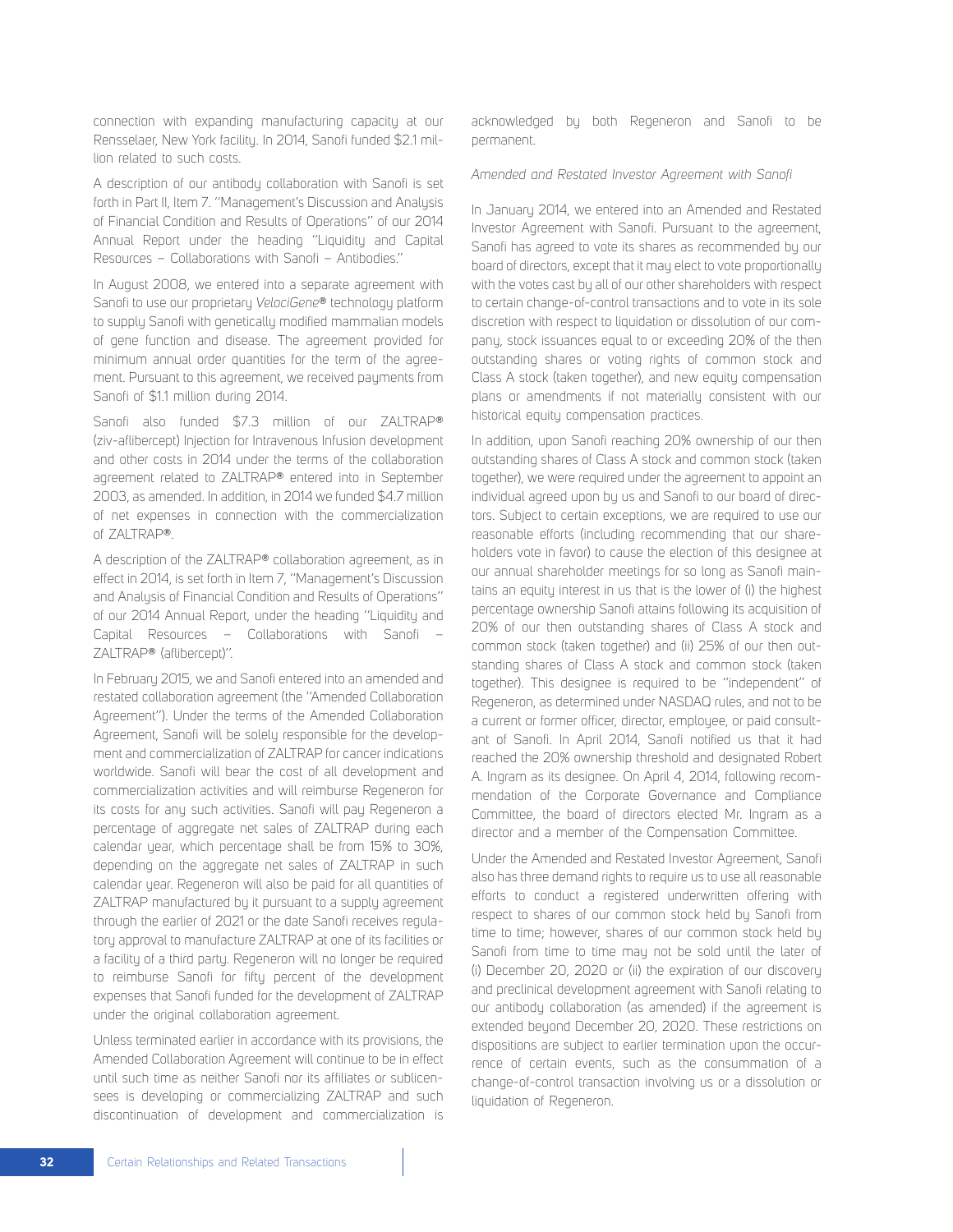Pursuant to the Amended and Restated Investor Agreement, offer or exchange offer that, if consummated, would constitute recommending acceptance by our shareholders of a tender Regeneron.

Sanofi is bound by certain ''standstill'' provisions, which con- a change of control involving us; (iii) the public announcement tractually prohibit Sanofi from seeking to directly or indirectly of any definitive agreement providing for a change of control exert control of Regeneron or acquiring more than 30% of our involving us; (iv) the date of any issuance of shares of common Class A stock and common stock (taken together). This prohibi- stock by us that would result in another party's having more tion will remain in place until the earliest of (i) the later of the than 10% of the voting power of our then outstanding Class A fifth anniversaries of the expiration or earlier termination of our stock and common stock (taken together) unless such party license and collaboration agreement with Sanofi relating to our enters into a standstill agreement containing certain terms subantibody collaboration or our ZALTRAP® collaboration agree-<br>stantially similar to the standstill obligations of Sanofi; or ment with Sanofi, each as amended; (ii) our announcement (v) other specified events, such as a liquidation or dissolution of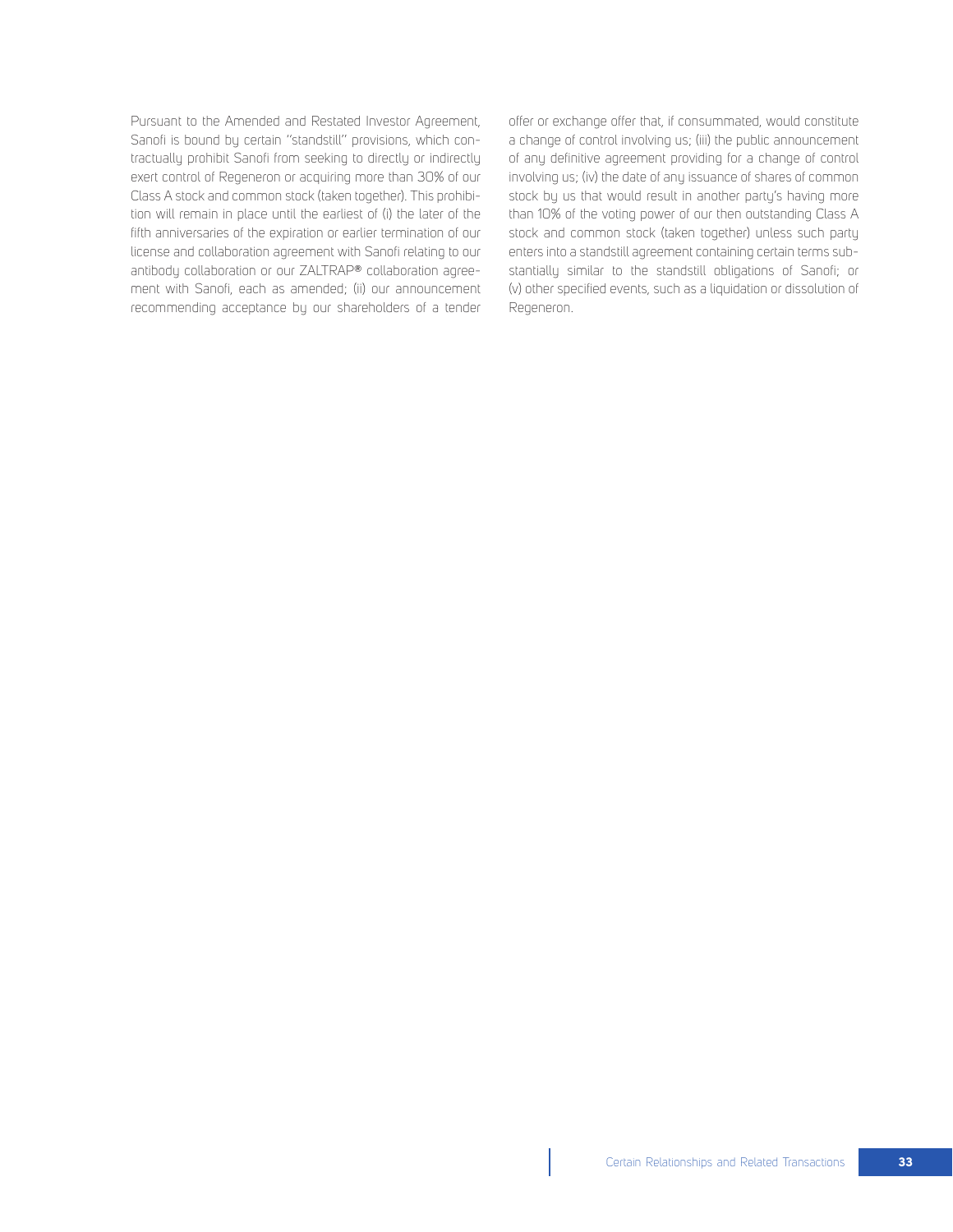# Proposal No. 2: Ratification of Appointment of Independent Registered Public Accounting Firm

as the Company's independent registered public accounting annual subscription to a technical accounting database. Firm for the fiscal year ending December 31, 2015.<br>
PricewaterhouseCoopers LLP (or its predecessor) has audited<br>
the Company's financial statements for the past 26 years.<br>
performed by the Company's independent registered

PricewaterhouseCoopers LLP as the Company's independent Committee will, on an annual basis, consider and, if appropriate, registered public accounting firm for fiscal year 2015 be sub-<br>approve the provision of audit and non-audit services by mitted for ratification by the shareholders at the Annual Meet- PricewaterhouseCoopers LLP. In 2013, the Audit Committee ing. Shareholder ratification of the appointment of pre-approved a general provision of \$50,000 for certain types PricewaterhouseCoopers LLP as the Company's independent of accounting advisory services; however, no one engagement registered public accounting firm for fiscal year 2015 is not under the general provision could have an expected cost greater required by the Company's charter documents or otherwise, than \$25,000. In 2013, for any accounting advisory engagebut is being pursued as a matter of good corporate practice. If ment expected to cost greater than \$25,000, and for any other shareholders do not ratify the appointment of permissible consulting engagement, management was required PricewaterhouseCoopers LLP as the Company's independent to request specific pre-approval from the Audit Committee, or registered public accounting firm for fiscal year 2015, the board from the Chairman of the Audit Committee to whom the Audit of directors will consider the matter at its next meeting. Committee had delegated authority to approve such services. In

Company by PricewaterhouseCoopers LLP for the years by PricewaterhouseCoopers LLP during fiscal 2014 and 2013. ended December 31, 2014 and 2013 were: **The board of directors unanimously recommends a vote FOR**

|                   | 2014        | 2013        |
|-------------------|-------------|-------------|
| Audit Fees        | \$1,567,493 | \$1,298,800 |
| All Other Fees    | 4.812       | 1.800       |
| <b>Total Fees</b> | \$1,572,305 | \$1,300,600 |

**Audit Fees.** Audit fees in 2014 and 2013 were primarily for professional services rendered for the audit of the Company's financial statements for the fiscal year, including attestation services required under Section 404 of the Sarbanes-Oxley Act of 2002, technical accounting consultations related to the annual audit and reviews of the Company's quarterly financial statements included in its Form 10-Q filings.

The Audit Committee has appointed PricewaterhouseCoopers LLP **All Other Fees.** All other fees in 2014 and 2013 were for an

12MAR201510380258

The board of directors has directed that the appointment of accounting firm, PricewaterhouseCoopers LLP. The Audit PricewaterhouseCoopers LLP has advised the Company that it<br>will have in attendance at the 2015 Annual Meeting a repre-<br>sentative who will be afforded an opportunity to make a<br>statement, if such representative desires to do Information about Fees Paid to Independent<br>
Information about Fees Paid to Independent<br>
Registered Public Accounting Firm<br>
The Audit Committee did not utilize the de minimis exception to Aggregate fees incurred related to services provided to the the pre-approval requirements to approve any services provided

ratification of the appointment of PricewaterhouseCoopers LLP<br>as the Company's independent registered public accounting firm<br>for the fiscal year ending December 31, 2015.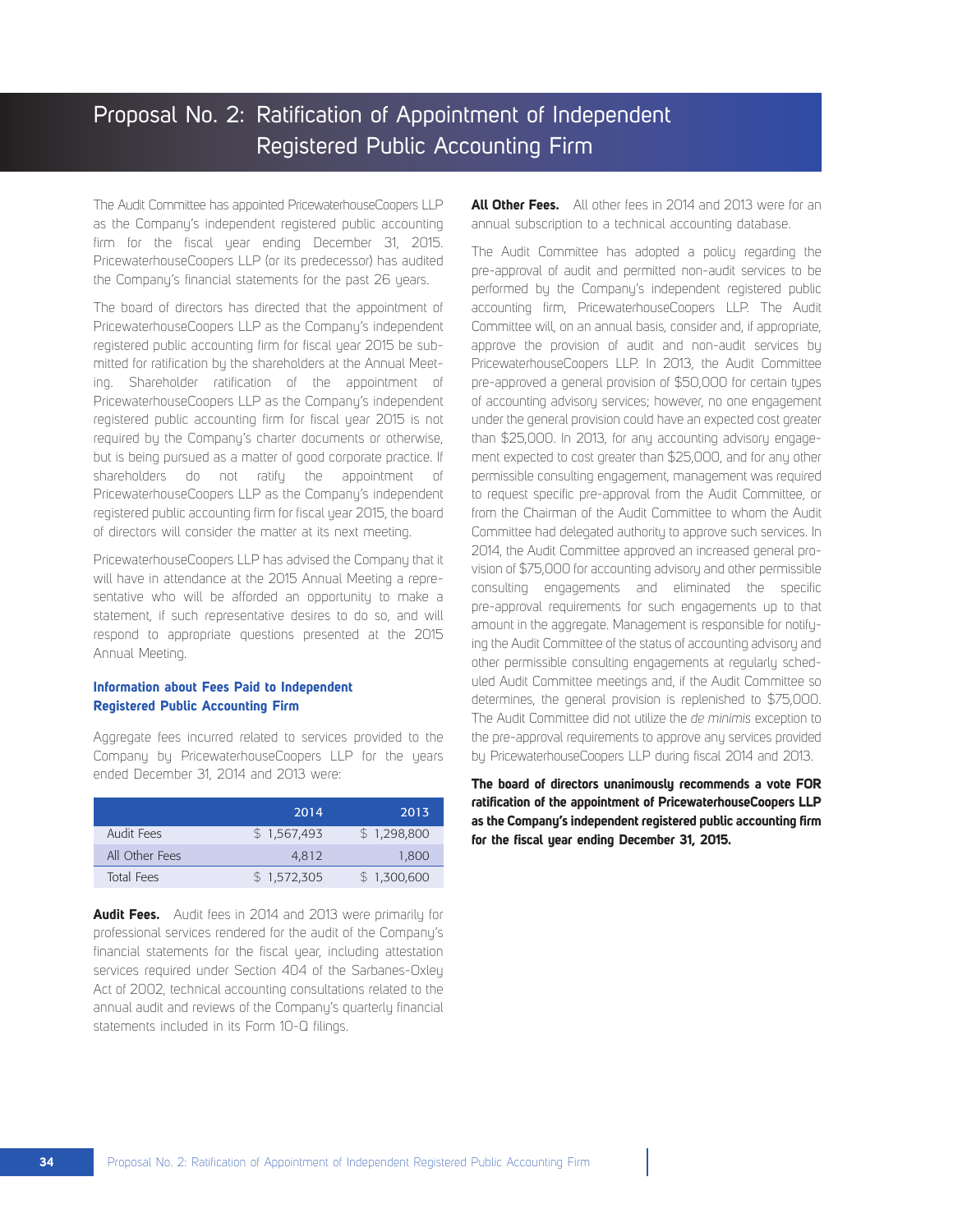*''Securities Act''), or the Exchange Act that might incorporate* Concerning Independence). future filings, including this proxy statement, in whole or in part,<br>the Audit Committee Report below shall not be incorporated by<br>reference into any such filings.<br>andited financial statements of the Company for the year

Company for the year ended December 31, 2014, which are Annual Report on Form 10-K for the fiscal year ended included in the Company's Annual Report on Form 10-K for the December 31, 2014 for filing with the Securities fiscal year ended December 31, 2014, and met with both man- and Exchange Commission. agement and PricewaterhouseCoopers LLP, the Company's<br>
independent registered public accounting firm, to discuss those<br>
financial statements. The Audit Committee has discussed with<br>
the Company's independent registered pub Accounting Oversight Board (the ''PCAOB'') in Rule 3200T, which include, among other items, matters related to the con- *The Audit Committee* duct of the audit of the Company's financial statements.

*The Audit Committee Report below shall not be deemed to be* The Audit Committee also discussed with the independent *''soliciting material'' or to be filed with the SEC or subject to* registered public accounting firm their independence relative *Regulation 14A or 14C under the Exchange Act, or to the liabili-* to the Company and received and reviewed the written *ties of Section 18 of the Exchange Act. Notwithstanding any-* disclosures and the letter from the independent registered *thing to the contrary set forth in any of the Company's previous* public accounting firm required by PCAOB Rule *filings under the Securities Act of 1933, as amended (the* 3526 (Communication with Audit Committees

18FEB201522184560

We have reviewed the audited financial statements of the ended December 31, 2014 be included in the Company's

George L. Sing, Chairman Charles A. Baker Arthur F. Ryan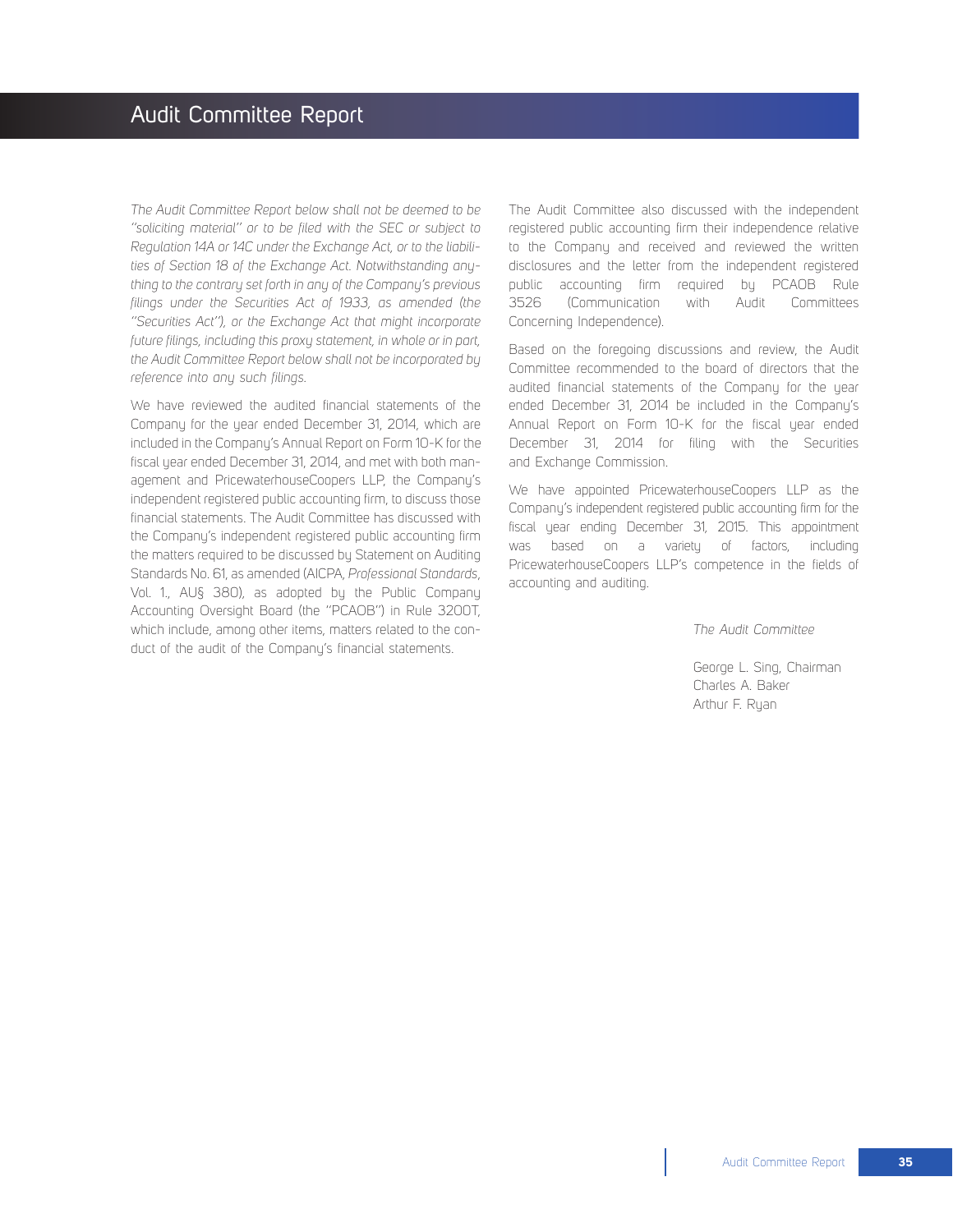# Executive Compensation

# Compensation Discussion and Analysis

about our 2014 compensation program for the following executive pensation tables included in this proxy statement: officers (the ''Named Officers''), whose compensation is set

This Compensation Discussion and Analysis provides information forth in the Summary Compensation Table and the other com-

18FEB201522184096

| Named Officer                      | <b>Position</b>                                                |
|------------------------------------|----------------------------------------------------------------|
| Leonard S. Schleifer, M.D., Ph.D.  | President and Chief Executive Officer                          |
| George D. Yancopoulos, M.D., Ph.D. | President, Regeneron Laboratories and Chief Scientific Officer |
| Robert E. Landry                   | Senior Vice President, Finance and Chief Financial Officer     |
| Neil Stahl, Ph.D.                  | Executive Vice President, Research & Development               |
| Robert J. Terifay                  | Senior Vice President, Commercial                              |

It is organized into the following sections:

- Section 1 Summary (page 36)
- ations (page 49) Section 2 Analysis of 2014 Executive Compensation •
- Section 3 Executive Compensation Process and Consider-
	- Based on Compensation Objectives (page 41) **•** Section 4 Elements of Executive Compensation (page 52)

# Section 1 – Summary

non-GAAP net income to net income.) We are a fully integrated biopharmaceutical company that *discovers, invents, develops, manufactures, and commercial*izes medicines for the treatment of serious medical conditions.  $\qquad \circ \;$  Regulatory approval of EYLEA® for the treatment of dia-We market medicines for eye diseases and a rare inflammatory betic macular edema in the United States and in the condition and have product candidates in development in other European Union. areas of high unmet medical need, including hypercholester-  $\circ$  Regulatory approval of EYLEA® for the treatment of retinal olemia, rheumatoid arthritis, allergic diseases, and oncology.<br>
For more information about our business, please see Part I,<br>
Item 1. "Business" and Part II, Item 7. "Management's Discussion and Analysis of Financial Condition and Results of Opera-

2014 was another extraordinary year for Regeneron. Our key Breakthrough Therapy Designation from the FDA for the accomplishments in 2014 included:

- 48% growth in EYLEA® (aflibercept) Injection global net
- 34% growth in our total revenues as compared to 2013, from accepted for priority review by the FDA.
- ally Accepted Accounting Principles. See Appendix A for a

**2014 Performance Overview definition of non-GAAP net income and a reconciliation of <b>properties** 

- Advances in our EYLEA® franchise, including:
	-
	-
- myopic choroidal neovascularization and diabetic macu- tions'' of our 2014 Annual Report. · Regulatory approval of EYLEA® for the treatment of
	- deal treatment of diabetic retinopathy in patients with diabetic<br>
	growth in EYLEA® (aflibercept) Injection global net<br>
	product sales as compared to 2013, from \$1.881 billion to<br>
	ficense application for the treatment of dia
- \$2.105 billion to \$2.820 billion. *Advances in our late-stage clinical pipeline*, which now • 26% growth in non-GAAP net income as compared to 2013, includes PRALUENT™ (alirocumab), our PCSK9 antibody from \$935 million to \$1.175 billion. (Non-GAAP net income for LDL cholesterol reduction; sarilumab, our IL-6 receptor is not a measure calculated in accordance with U.S. Gener- antibody for inflammatory diseases; and dupilumab, our IL-4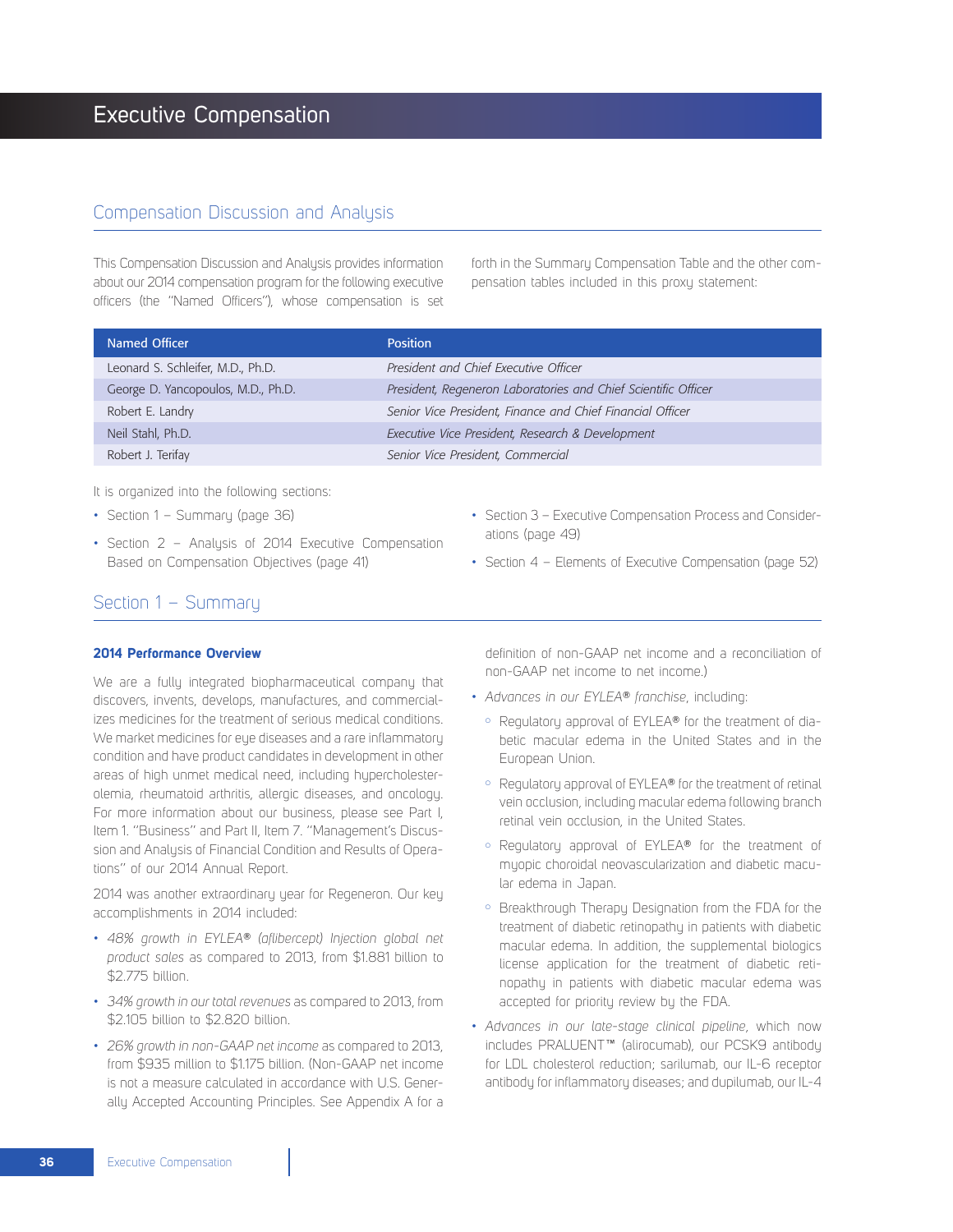- 
- Presented positive Phase 3 data for **sarilumab** from the patients with active rheumatoid arthritis who were inadequate responders to methotrexate therapy) at the 2014 These and other recent accomplishments have contributed to
- Reported positive data for **dupilumab** in atopic dermatitis
- Continued growth of our clinical development pipeline,
- future growth, including making significant progress with the our Peer Group. construction of a new manufacturing facility in Limerick, As illustrated by the chart below, our TSR significantly<br>Ireland and increasing headcount on a year-over-year basis autherformed both the S&P 500 Index and the S&P
- receptor-alpha antibody for allergic and inflammatory conditions: *Attained fully operational status of the Regeneron Genetics*  $\circ$  Reported positive Phase 3 data for PRALUENT™ from and *Center LLC. As of December 31, 2014, the Regeneron* FIMIT (DIVSSEY studies (global Phase 3 program for Genetics Center had expanded on its foundational popula-<br>PRALUENT™) and filed applications for regulatory tion-based collaboration with Geisinger Health Systems with<br>appr per year.
	- *Named the top employer* in the global biopharmaceutical SARIL-RA-MOBILITY trial (Phase 3 clinical trial in adult • Named the top employer in the global biopharmaceutical

conferences of the European League Against the creation of significant value for our shareholders. The Rheumatism and the American College of Rheumatology. Company's strong performance is reflected in the appreciation Reported positive data for **dupilumab** in atopic dermatitis<br>
(Phase 2b), and hronic sinusitis with<br>
masal polyps (Phase 2b), and chronic sinusitis with<br>
masal polyps (Phase 2). In addition, dupilumab was<br>
granted Breakthro *Continued growth of our clinical development pipeline*, ended December 31, 2014, and ranked second among our which includes 15 fully-human monoclonal antibody prod-peer Group over the one-year period ended December 31,<br>uct candidates that were in clinical development as of productional AbbVie Inc. with regard to the three- and uct candidates that were in clinical development as of 2014 (excluding AbbVie Inc. with regard to the three- and December 31, 2014, based on the Company's five-year periods because its U.S. public listing began in January 2013). See "Section 3 – Executive Compensation *Took further important steps to support our current and* Process and Considerations – Peer Group'' for the definition of •

Ireland and increasing headcount on a year-over-year basis outperformed both the S&P 500 Index and the S&P Biotechnology Select Industry Index over the past five years.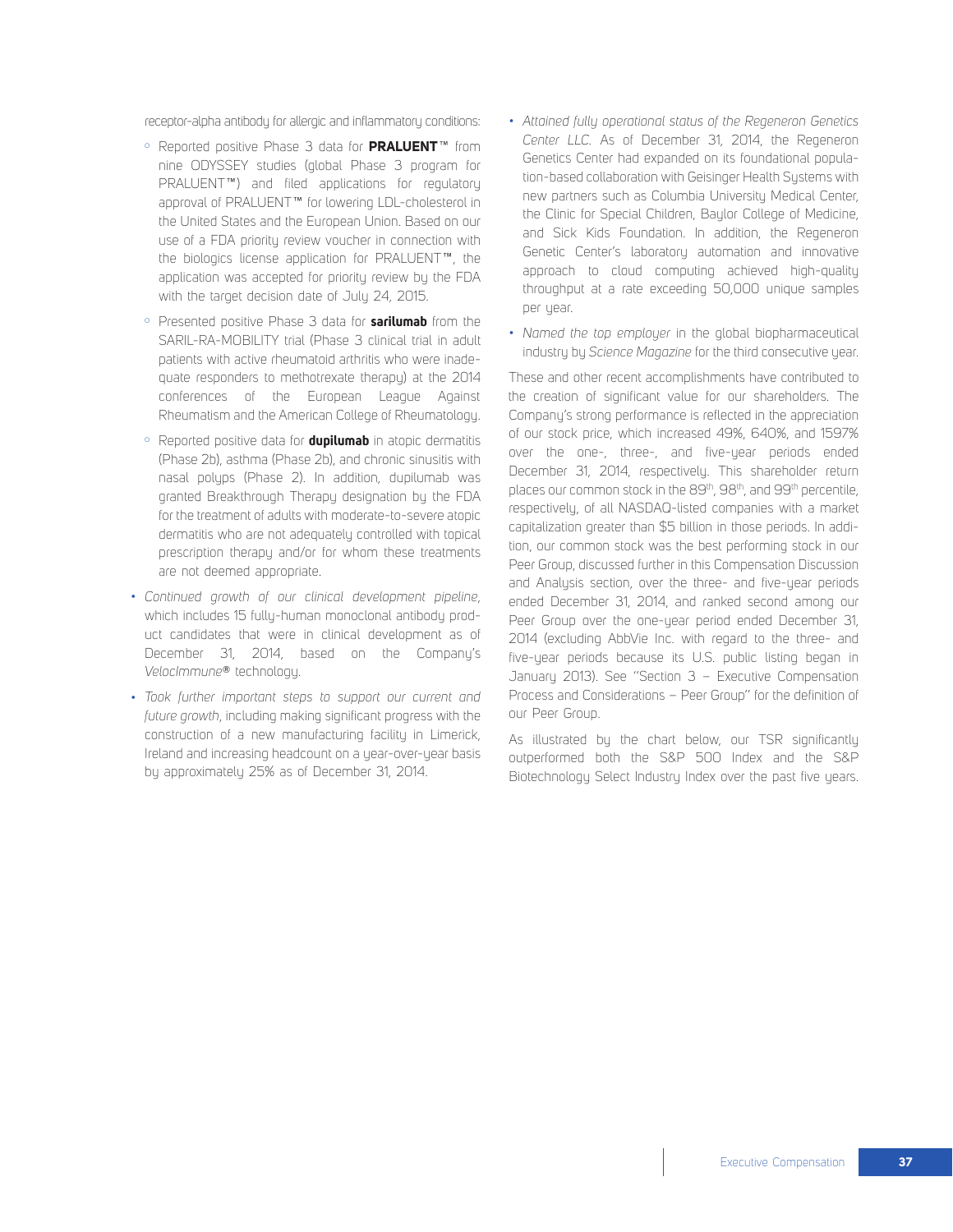

# **Regeneron 5-Year TSR vs. S&P Indices**

We believe that the leadership of the current executive team has been instrumental to our success in 2014 and prior years, perspectives; and and that an executive compensation program that attracts, a catract and retain executives in a competitive marketplace.

- Compensation **Objectives and Elements** entertainment of the interests of shareholders and management;
	- strike an appropriate balance between short- and long-term
	-

motivates, and helps retain key executives, including the<br>Named Officers, is critical to our long-term success. Our exec-<br>utive compensation program is designed to achieve four<br>main objectives:<br>main objectives:<br>Executive C

• pay for performance;

|                                         |                        |                          | <b>Objective</b>                                              |                                                          |
|-----------------------------------------|------------------------|--------------------------|---------------------------------------------------------------|----------------------------------------------------------|
| <b>Compensation Element</b>             | Pay for<br>Performance | Shareholder<br>Alignment | <b>Balance Short-</b><br>and Long-Term<br><b>Perspectives</b> | <b>Market</b><br><b>Competitiveness</b><br>and Retention |
| Base Salary                             |                        |                          |                                                               |                                                          |
| Annual Cash Bonus                       |                        |                          |                                                               |                                                          |
| Annual Stock Option Awards              |                        |                          |                                                               |                                                          |
| Perquisites and Other Personal Benefits |                        |                          |                                                               |                                                          |
| Potential Severance Benefits            |                        |                          |                                                               |                                                          |

The Compensation Committee considered each of our com- based compensation and long-term incentives. In total, perpensation objectives in determining the 2014 compensation of formance-based compensation (2014 cash bonus and stock our executives, including the Named Officers, as discussed in option awards) accounted for 97% and 95% of the total greater detail for each of these objectives under ''Section 2 – direct 2014 compensation of our Chief Executive Officer and Analysis of 2014 Executive Compensation Based on Compen- the average total direct 2014 compensation of the other sation Objectives." In particular: Named Officers, respectively. In addition, an overwhelming

• Consistent with our executive compensation philosophy, the

Consistent with our executive compensation philosophy, the compensation of our Chief Executive Officer and the other<br>Compensation of our Chief Executive Officer and the average compensation of our Chief Executive Officer a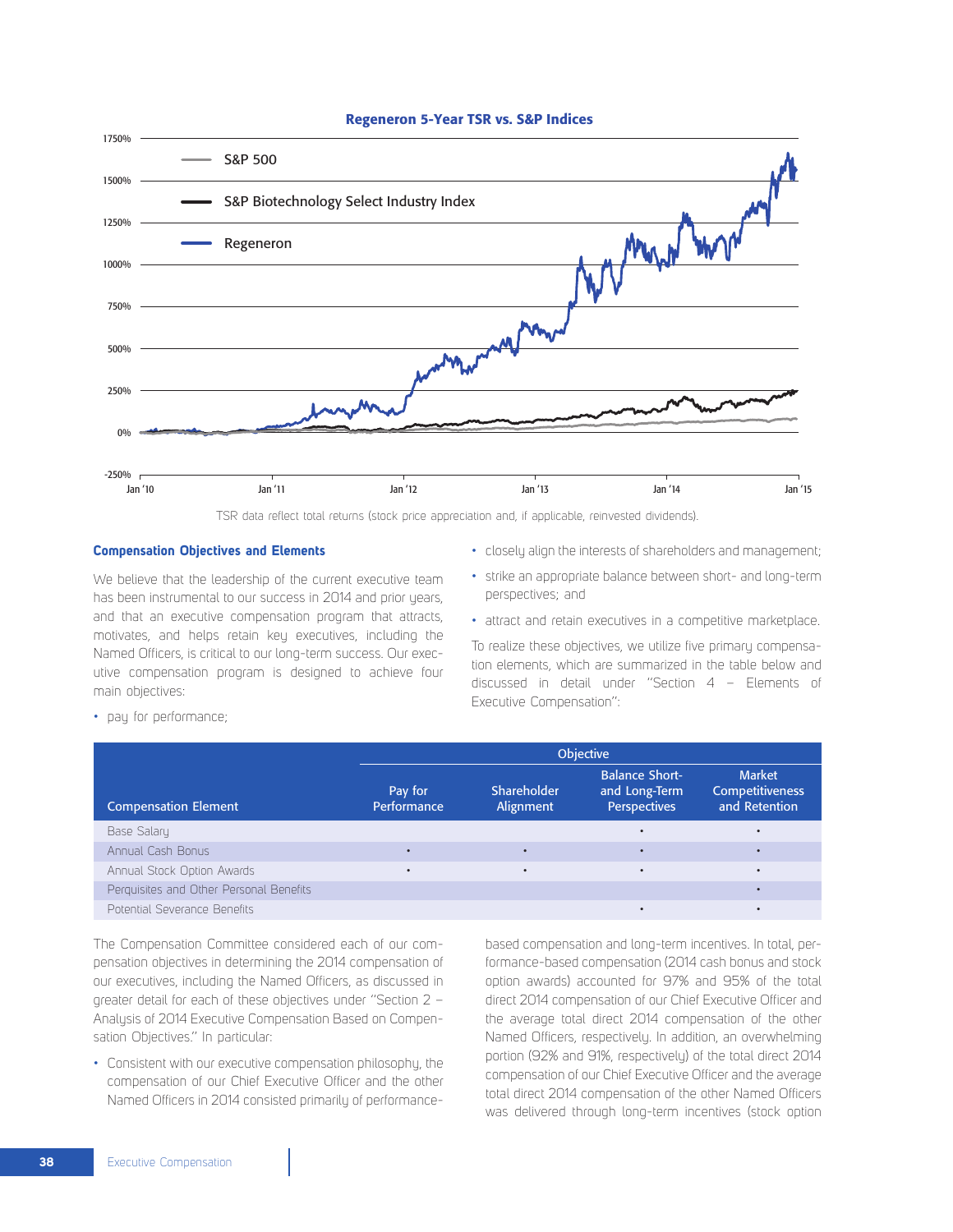- sation of our Chief Executive Officer over the last three years **Highlights of Compensation Policies and Practices** was also closely aligned with the performance of our common stock. See "Section 2 - Analysis of 2013 Executive We are committed to maintaining rigorous corporate govern-• As a result of our emphasis on stock options as a key
- awards). In 2014, our executive compensation program had As a percentage of the total basic shares outstanding (a a higher proportion of both performance-based and measure we use to ensure consistency in our review of the long-term compensation relative to total direct compensa- size of stock option grants as compared to other companies tion with respect to both our Chief Executive Officer and the given potential stock price fluctuations), the 2014 stock other Named Officers than such compensation paid on aver- option award to our Chief Executive Officer was below the age by the companies included in the 2014 Radford Global 75<sup>th</sup> percentile of the companies included in the 2014 Rad-Life Sciences Survey (which we and the Compensation ford Global Life Sciences Survey. While annual grants of Committee used to obtain a general understanding of current stock options continue to be an important part of our comcompensation practices and to assess overall competitive- pensation strategy, in 2014 the Compensation Committee ness of our compensation program). This emphasis on per- reduced the number of shares underlying the annual stock formance-based and long-term compensation has been a option awards to the Named Officers by an average of 16% consistent part of the Company's philosophy since its incep- compared to 2013 (without giving effect to a grant to our tion, including prior to the significant appreciation in the price Chief Financial Officer, who did not receive an annual stock of its common stock that began at the start of 2011. **option award in 2013** because he joined the Company in As a result of our emphasis on stock options as a key<br>
compensation component, the compensation of our Chief<br>
Executive Officer in 2014 and over the last five years was distinguited dubtle-digit percentage decrease in the

Compensation Based on Compensation Objectives – ance standards, including those related to the oversight of our Shareholder Alignment." The state of the state of the executive compensation policies and practices. We have compensation policies and practices designed to enhance governance of our executive compensation program and to further our compensation objectives. These policies and practices include: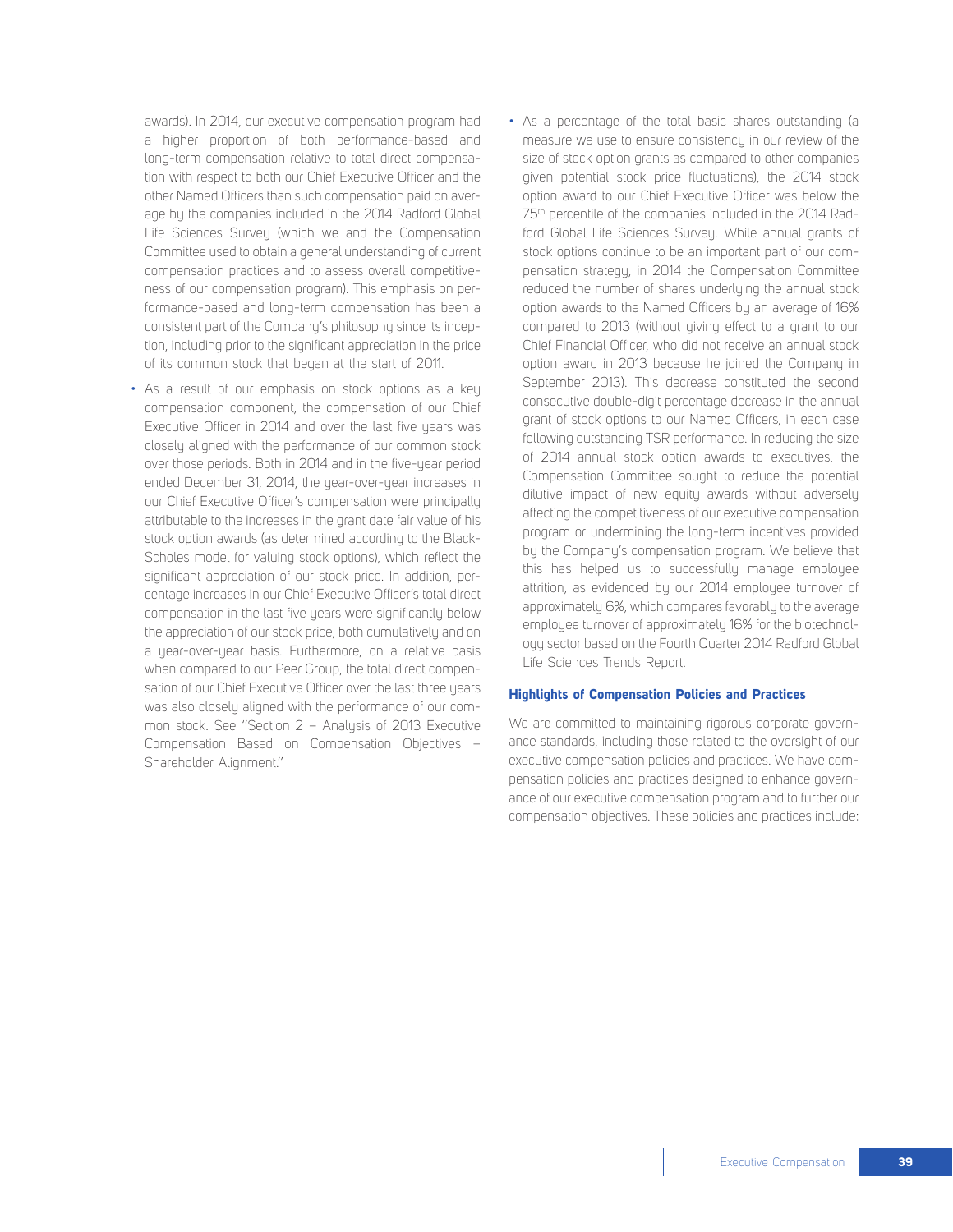| <b>Policy/Practice</b>                                                                        | <b>Description</b>                                                                                                                                                                                                                                                                                                                                                                                                                                                                                                                                                                                                                                                                                                                                                                                |
|-----------------------------------------------------------------------------------------------|---------------------------------------------------------------------------------------------------------------------------------------------------------------------------------------------------------------------------------------------------------------------------------------------------------------------------------------------------------------------------------------------------------------------------------------------------------------------------------------------------------------------------------------------------------------------------------------------------------------------------------------------------------------------------------------------------------------------------------------------------------------------------------------------------|
| Independent Compensation Consultant                                                           | The Compensation Committee's consultant, Frederic W.<br>Cook & Co., Inc., is retained directly by the Compensation<br>Committee, performs projects at the Compensation<br>Committee's direction, and does not otherwise perform<br>any other consulting or other services for us.                                                                                                                                                                                                                                                                                                                                                                                                                                                                                                                 |
| Stock Ownership Guidelines                                                                    | To further align the interests of senior management with<br>the interests of shareholders and promote a long-term<br>perspective, our directors and senior officers are subject to<br>stock ownership guidelines with the following share<br>ownership targets:<br>• Chairman of the Board and Chief Executive Officer, six<br>times (6x) base salary;<br>• Chief Scientific Officer, three times (3x) base salary;<br>• Senior Vice Presidents, two times (2x) base salary; and<br>• non-employee members of the board of directors, six<br>times (6x) the annual retainer.<br>All of our directors and senior officers subject to the stock<br>ownership guidelines have either met their respective<br>share ownership targets or are within the five-year period<br>for achieving compliance. |
| Transparent Equity Granting Process and Practices                                             | Annual stock option awards to eligible employees are<br>made by the Compensation Committee according to a<br>regular, pre-set schedule. The meetings at which grants<br>are approved are generally scheduled about a year in<br>advance, without regard to the timing of earnings or other<br>major announcements.                                                                                                                                                                                                                                                                                                                                                                                                                                                                                |
| Recoupment Policy                                                                             | We have a policy regarding recoupment or reduction of<br>incentive compensation for compliance violations that is<br>applicable to our officers, including the Named Officers,<br>and other specified employees.                                                                                                                                                                                                                                                                                                                                                                                                                                                                                                                                                                                  |
| Prohibition Against Hedging and Pledging of<br><b>Our Securities</b>                          | We have a policy against hedging and pledging of our<br>securities by our directors and employees, including the<br>Named Officers.                                                                                                                                                                                                                                                                                                                                                                                                                                                                                                                                                                                                                                                               |
| No "Single Trigger" Severance or Vesting<br>Change-in-Control Arrangements for Named Officers | Our change in control severance plan, equity award<br>agreements with the Named Officers, and employment<br>agreement with our Chief Executive Officer do not contain<br>"single trigger" provisions (i.e., do not provide for cash<br>severance payments or accelerated vesting of equity<br>awards solely on account of a change in control without a<br>termination of employment).                                                                                                                                                                                                                                                                                                                                                                                                            |
| Policy Regarding Excise Tax Gross-Ups                                                         | Since the 2014 Annual Shareholder Meeting, we have<br>adopted a policy against including excise tax gross-up<br>provisions with respect to payments contingent upon a<br>change in control of Regeneron in contracts,<br>compensatory plans, or other arrangements with the<br>Company's executive officers, including the Named<br>Officers (other than the existing employment agreement<br>with our Chief Executive Officer or any<br>amendments thereto, which we expressly exempted).                                                                                                                                                                                                                                                                                                        |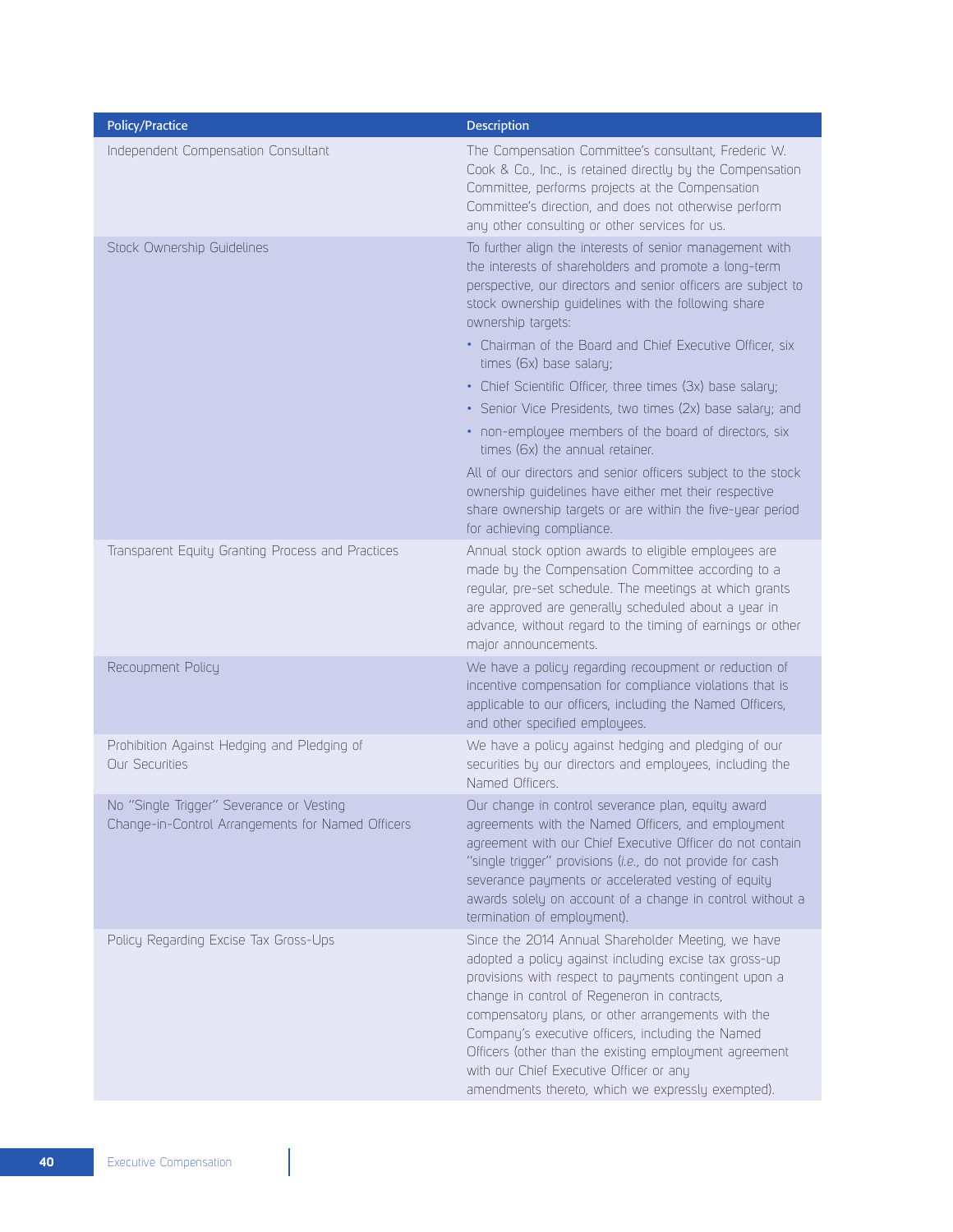| <b>Policy/Practice</b>                               | <b>Description</b>                                                                                                                                                                                                                                                                                                                                                                                                                                                                                                |
|------------------------------------------------------|-------------------------------------------------------------------------------------------------------------------------------------------------------------------------------------------------------------------------------------------------------------------------------------------------------------------------------------------------------------------------------------------------------------------------------------------------------------------------------------------------------------------|
| Limited Perguisites                                  | The perquisites and other personal benefits afforded to our<br>Named Officers are limited and are subject to periodic<br>review by the Compensation Committee. Based on the<br>most recent review conducted in 2014, we have<br>eliminated certain perquisites of our Chief Executive Officer<br>and Chief Scientific Officer we considered no longer<br>consistent with our overall compensation program (see<br>"Section 4 – Elements of Executive Compensation –<br>Perguisites and Other Personal Benefits"). |
| Compensation Committee Oversight; Executive Sessions | Our Compensation Committee regularly meets in executive<br>sessions without members of management present.                                                                                                                                                                                                                                                                                                                                                                                                        |
| Risk Management                                      | Our Compensation Committee regularly reviews our<br>compensation strategy and practices, including an annual<br>review of our compensation-related risk profile, to ensure<br>that our compensation-related risks are not reasonably<br>likely to have a material adverse effect on the Company.                                                                                                                                                                                                                  |

# Section 2 – Analysis of 2014 Executive Compensation Based on Compensation Objectives

We believe in rewarding performance and establishing a strong<br>
link between compensation and both individual and corporate<br>
performance at all text in the columnal web as believe that all the following charge and compensat

**Pay for Performance Pay in Performance Pay for Performance philosophy was strongly reflected in**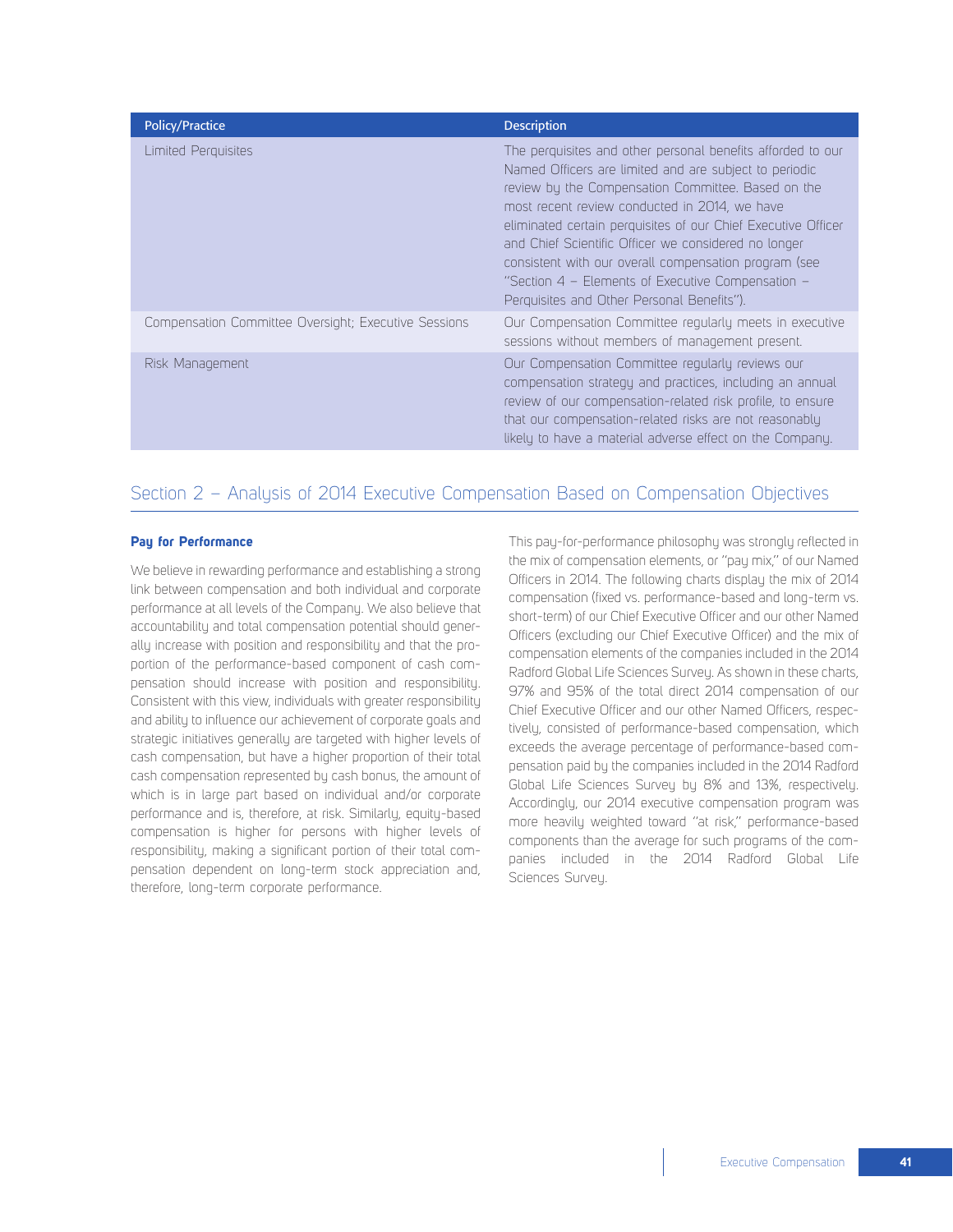

Based on 2014 compensation information reported in the Summary Compensation Table on page 59 for Regeneron and on the 2014 Radford Global Life Sciences Survey (comprising U.S. public biotechnology and pharmaceutical companies that have between 800 and 15,000 employees). ''Equity'' (shown as part of the inner circle in the charts above) reflects the grant date fair value of equity awards; and ''STIP'' (shown as part of the inner circle in the charts above) consists of bonus and/or other applicable compensation provided under short-term, non-equity incentive plans. ''Long-term'' compensation (shown as part of the middle circle in the charts above) consists of equity; and ''short-term'' compensation (shown as part of the middle circle in the charts above) consists of base salary and bonus/STIP. ''Performance-based'' compensation (shown as part of the outer circle in the charts above) consists of bonus/STIP and equity. Total compensation amounts reflect total direct compensation (total reported compensation, other than amounts reported under ''All other compensation'').

manages the pay mix such that a substantial portion of pay is of our shareholders over time. dedicated to ''at risk,'' performance-based compensation, with **Shareholder Alignment** that portion to comprise a significantly greater percentage of total direct compensation as compared to the average of the We believe that the compensation realized by our leadership<br>Companies included in the 2014 Radford Global Sciences Sur-

As shown in the charts above, the Compensation Committee pay best aligns the interests of our Named Officers with those

companies included in the 2014 Radford Global Sciences Sur- team, including the Named Officers, should show a strong relation to the value realized by our shareholders. This principle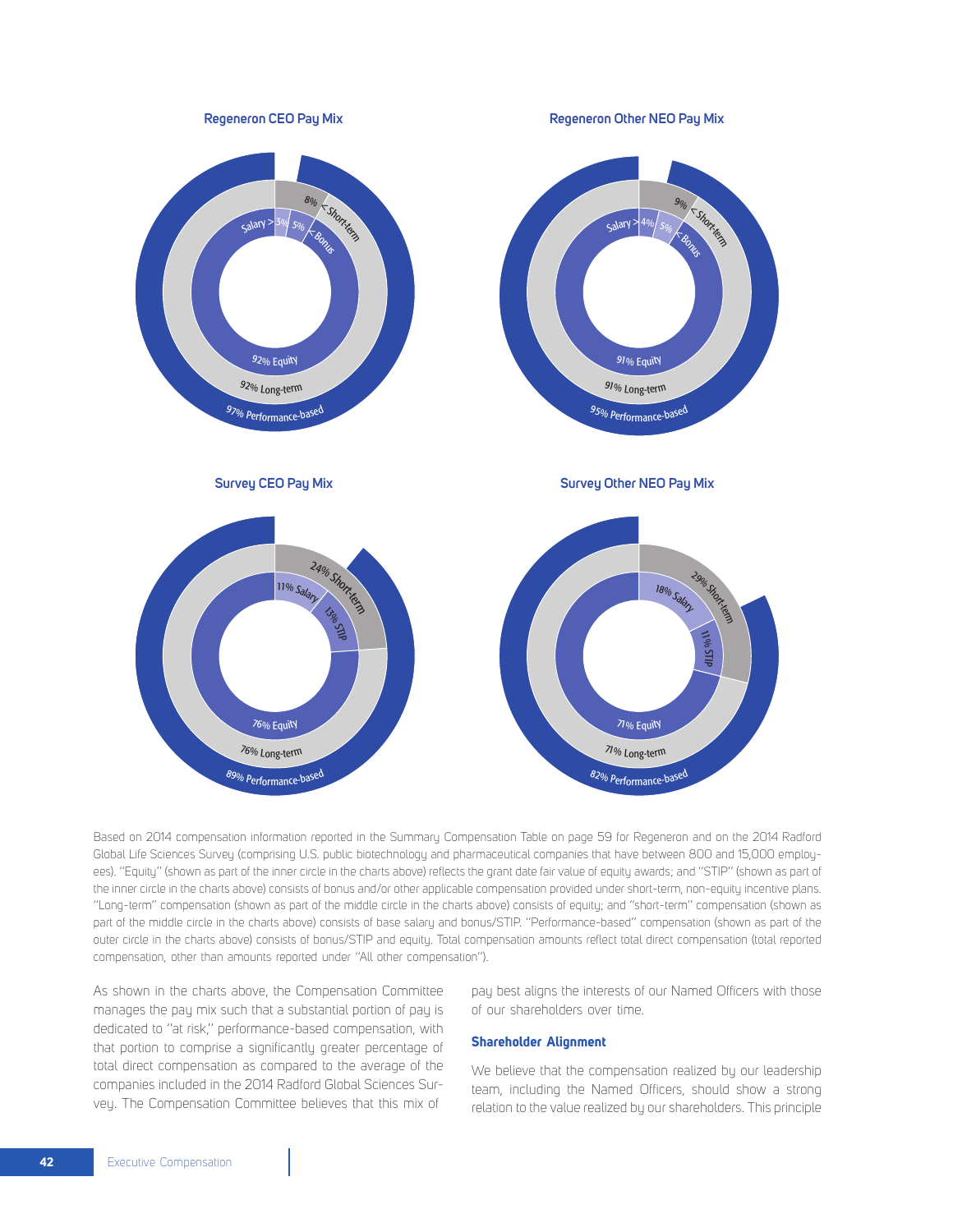focus on stock options, as the value realized by the holder of a holder return places our common stock in the  $89th$ ,  $98th$ , and stock option, if any, is dependent upon, and directly proportion-<br>99<sup>th</sup> percentile, respectively, of all NASDAQ-listed companies ate to, appreciation in the price of our common stock. The belief with a market capitalization greater than \$5 billion in those that stock options naturally align executives with creation of periods. Our use of stock options ensures alignment of the future shareholder value has been a consistent part of the interests of our executives, including the Named Officers, with Company's compensation philosophy since its inception. We those of Company shareholders, as they not only benefit from also believe that stock options have been fundamental to our our successes, and the resulting appreciation of our stock, but ability to attract, motivate, and retain top talent whose contribu- are also impacted by decreases in our stock price. tions and leadership have driven the Company's achievement<br>of corporate and strategic goals and resulted in a substantial the compensation of our Chief Executive Officer over the same<br>enhancement of shareholder value. Over

is reflected both in the pay mix referenced above and in our increased 49%, 640%, and 1597%, respectively. This share-



**5-Year CEO Total Direct Compensation vs. Total Shareholder Return**

''Total direct compensation'' means total reported compensation (other than amounts reported under ''All other compensation'') and ''total cash compensation'' consists of base salary and bonus, in each case as reported for the relevant period.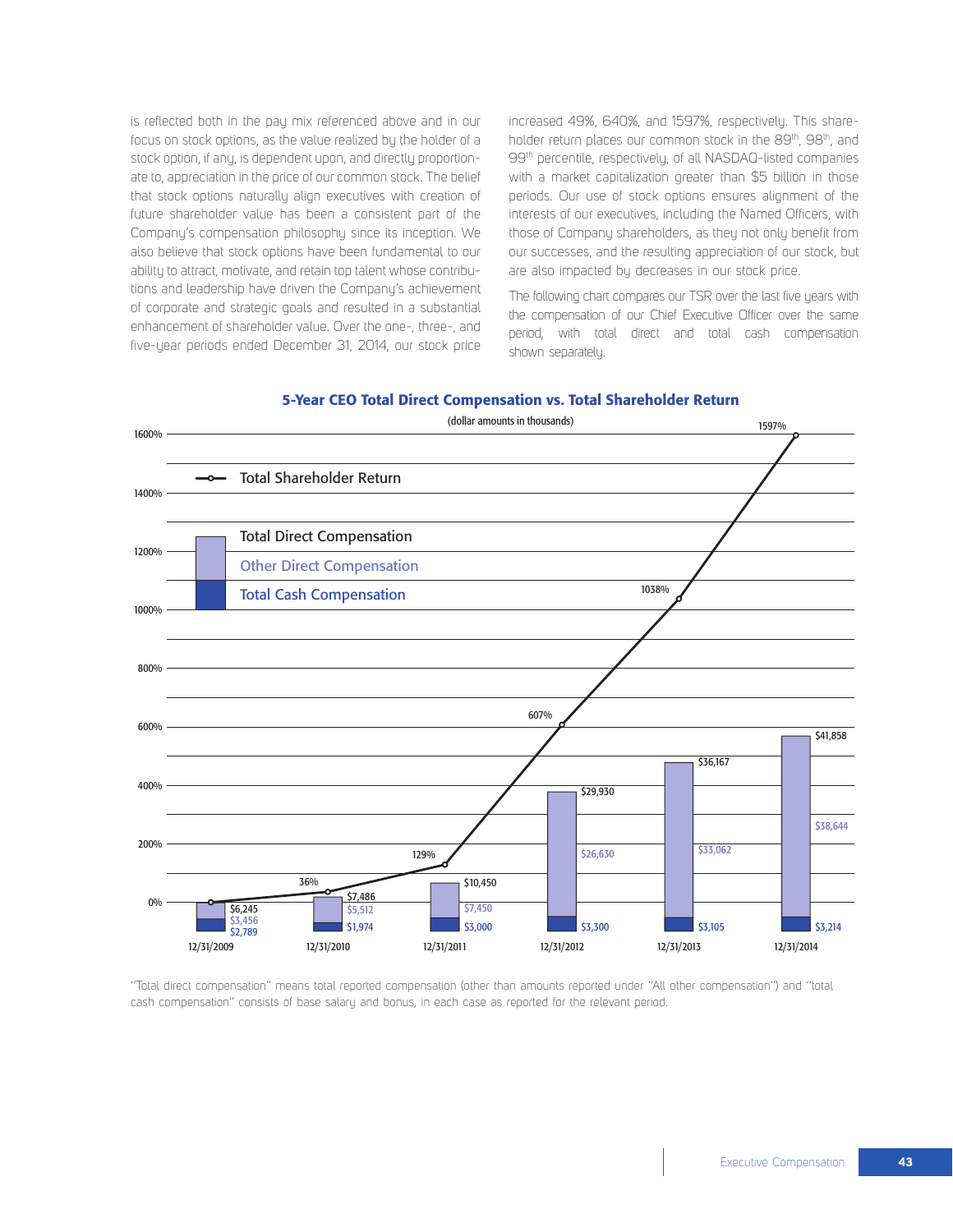Chief Executive Officer over the last five years closely tracked model. Consistent with our objective to align the interests of our our TSR over the same period, and percentage increases in executives with the interests of our shareholders, as the price of such compensation were considerably smaller than our TSR our common stock appreciated over the last five years, the over the same period. In addition, the increase in the cash value of stock option awards, the most significant component component of our Chief Executive Officer's compensation over of the compensation of our Chief Executive Officer (as well as this period was relatively modest when viewed in light of our the other Named Officers), increased as well. In addition, on a stock price performance. The overwhelming portion of the year-over-year basis, percentage increases in our Chief Execuincrease in our Chief Executive Officer's total direct compensa- tive Officer's total direct compensation in the last five years tion over this period is directly attributable to the value of the were significantly below the year-over-year appreciation of our non-cash components of his compensation package, primarily stock price, as shown in the chart below.

As shown in the table above, compensation awarded to our stock option awards valued according to the Black-Scholes



### **Year-Over-Year Increase in CEO Total Direct Compensation (TDC) vs. Total Shareholder Return (TSR)**

''Total direct compensation'' means total reported compensation (other than amounts reported under ''All other compensation'').

tive Officer in the last three years showed a strong connection our Peer Group, we were the top performing company in our to our TSR performance over the same period both on an Peer Group (as measured by TSR over the same period), as absolute basis and relative to the companies in our Peer Group. shown in the following chart. While the average three-year total direct compensation

We believe that the compensation awarded to our Chief Execu- amount reported for our Chief Executive Officer is the highest in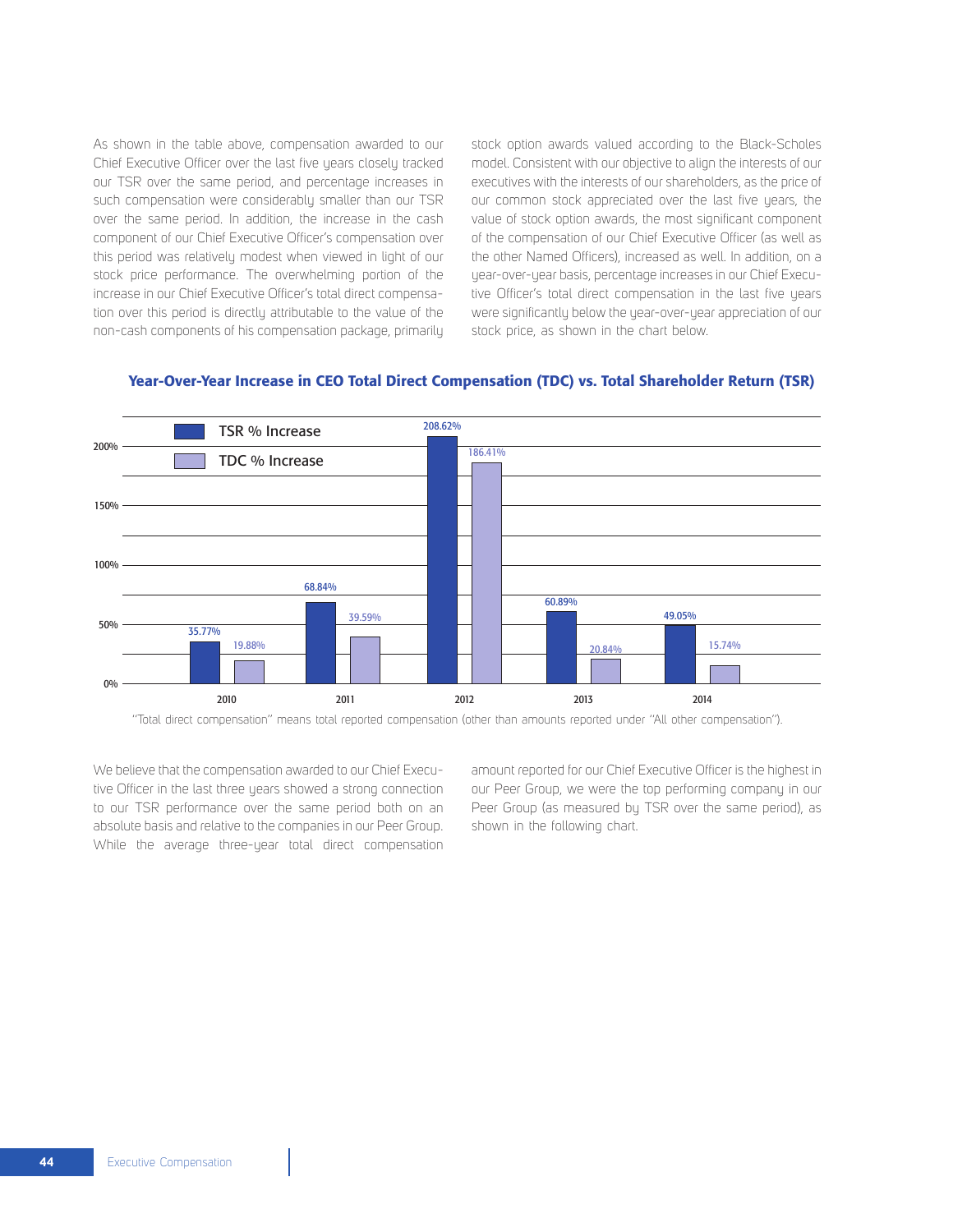

# **CEO Reported Pay Percentile versus TSR Percentile**

Compensation information reflects total direct compensation (*i.e.*, total reported compensation, other than amounts reported under ''Change in pension value and nonqualified deferred compensation earnings'' and ''All other compensation'') and is based on the 2012 - 2014 compensation information reported in the Summary Compensation Table included in this proxy statement for Regeneron and on the data for the most recently completed three-year periods available as of December 31, 2014 for the companies included in the Peer Group. TSR information is based on 2012 - 2014 TSR for Regeneron and the Peer Group. Information regarding AbbVie Inc. is not included because its U.S. public listing began in January 2013. The shaded area between the two diagonal lines indicates an alignment of pay and performance. See ''Section 3 – Executive Compensation Process and Considerations – Peer Group'' for more information regarding our Peer Group.

The Company's compensation program has been designed to<br>strike an appropriate balance between short- and long-term<br>compensation in light of the relevant factors, including the<br>Company's available resources; its growth traj biopharmaceutical industry; and its objective to retain and

**Balance Short- and Long-Term Perspectives motivate high-performing employees and closely align their** interests with the interests of shareholders. We utilize base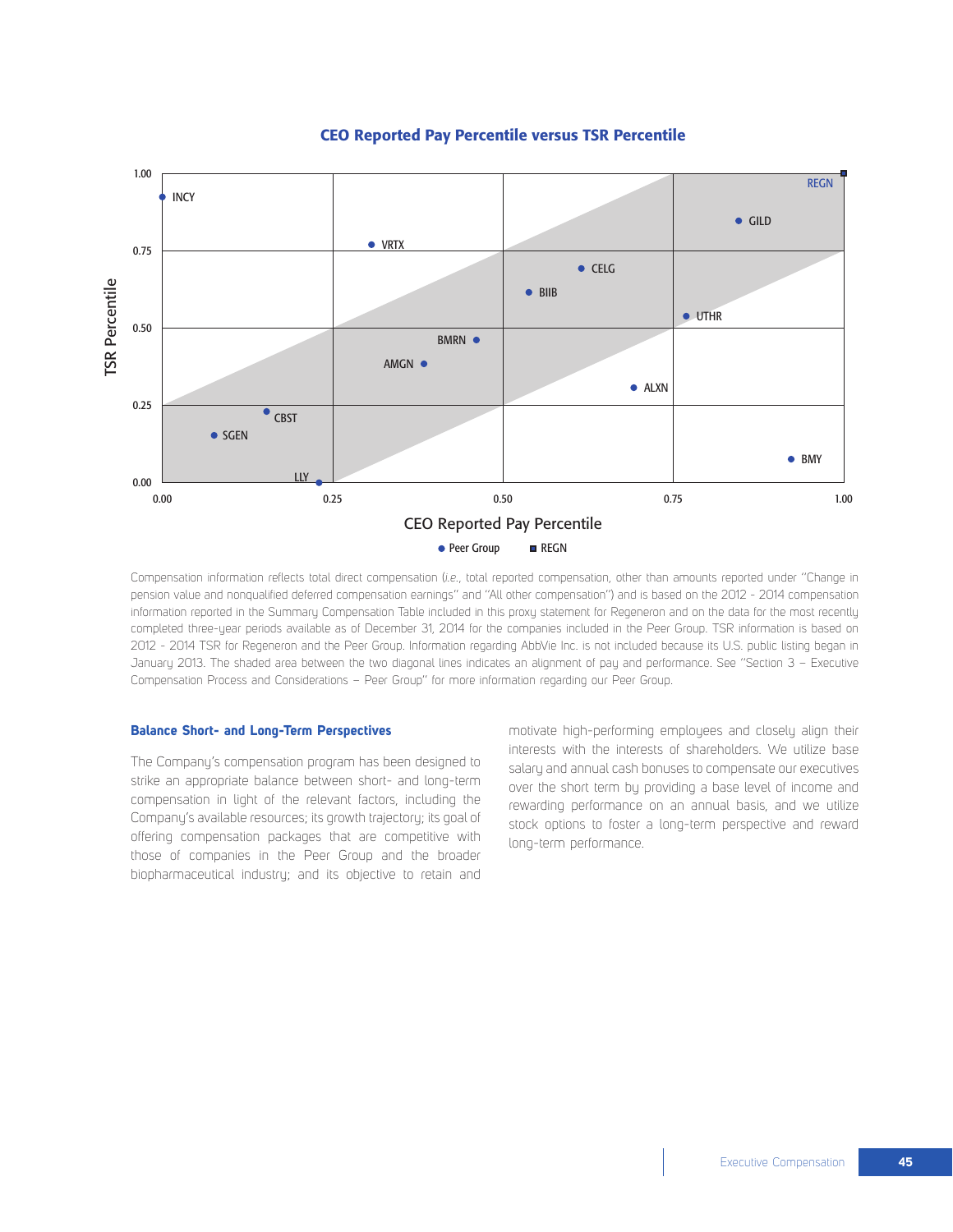### **Why options?**

of our compensation philosophy and an integral part of our performance-based and are appropriate and advantageous executive compensation program. The belief that stock for the following reasons: options naturally align executives with creation of future<br>
shareholder value has been a consistent part of the Com-<br>
pany's compensation philosophy since its inception. The<br>
core group of our senior management (Drs. Schle vesting stock options as a critical component of our compensation program as part of our 2014 shareholder outreach price of the Company's common stock continues to (discussed in greater detail below) and were encouraged by increase over the remainder of the ten-year term of the the fact that a number of our key shareholders were sup- option. Time-based vesting options, therefore, motivate portive of time-based stock options and viewed them as an and reward the executive for Company performance not excellent compensation tool for a high-performing, growth- only over the four-year vesting term, but also the ten-year oriented company. In 2014, we again relied on time-based option term. vesting stock options as the primary vehicle for offering<br>long-term incentives to our employees, including the<br>Named Officers, and for linking compensation and perform-<br>ance. However we reduced the number of shares underlu ing the annual stock option awards to the Named Officers by an average of 16% compared to 2013, which constituted the larly in our industry. They have helped us attract and second consecutive double-digit percentage decrease in retain entrepreneurial employees and foster an ownership such annual grant. Culture, which we believe has been part of the Company's

Time-based vesting stock options represent the foundation We believe time-based vesting stock options are inherently

- The executive only realizes value from stock options if the
- The executive has the opportunity to realize value if the
- Stock options have played an important role in our suc-
- formula for success. • Stock options are highly valued by employees, particu-
- Time-based vesting stock options are understood by employees and are straightforward to administer.

As shown in the charts under "- Pay for Performance" above, our Chief Financial Officer, who did not receive an annual stock 92% and 91% of the total direct compensation of our Chief option award in 2013 because he joined the Company in Sep-Executive Officer and our other Named Officers in 2014, tember 2013). This decrease constituted the second consecurespectively, consisted of long-term compensation, which tive double-digit percentage decrease in the annual grant of exceeds the corresponding average percentage for the compa- stock options to our Named Officers, in each case following nies included in the 2014 Radford Global Life Sciences Survey outstanding TSR performance. In reducing the size of 2014 by 16% and 20%, respectively. Accordingly, our compensation annual stock option awards to executives, the Compensation structure is more heavily weighted toward long-term compo- Committee sought to reduce the potential dilutive impact of nents versus short-term pay when compared to the companies new equity awards without adversely affecting the competiincluded in the 2014 Radford Global Life Sciences Survey, thus tiveness of our executive compensation program or underminpromoting a long-term perspective among our executives. ing the long-term incentives provided by the Company's com-

As described in "Section 4 – Elements of Executive Compen-<br>sation – Annual Stock Option Awards," in 2014 the Compensa-<br>tion Committee reduced the number of shares underlying the<br>annual stock option awards to the Named Offi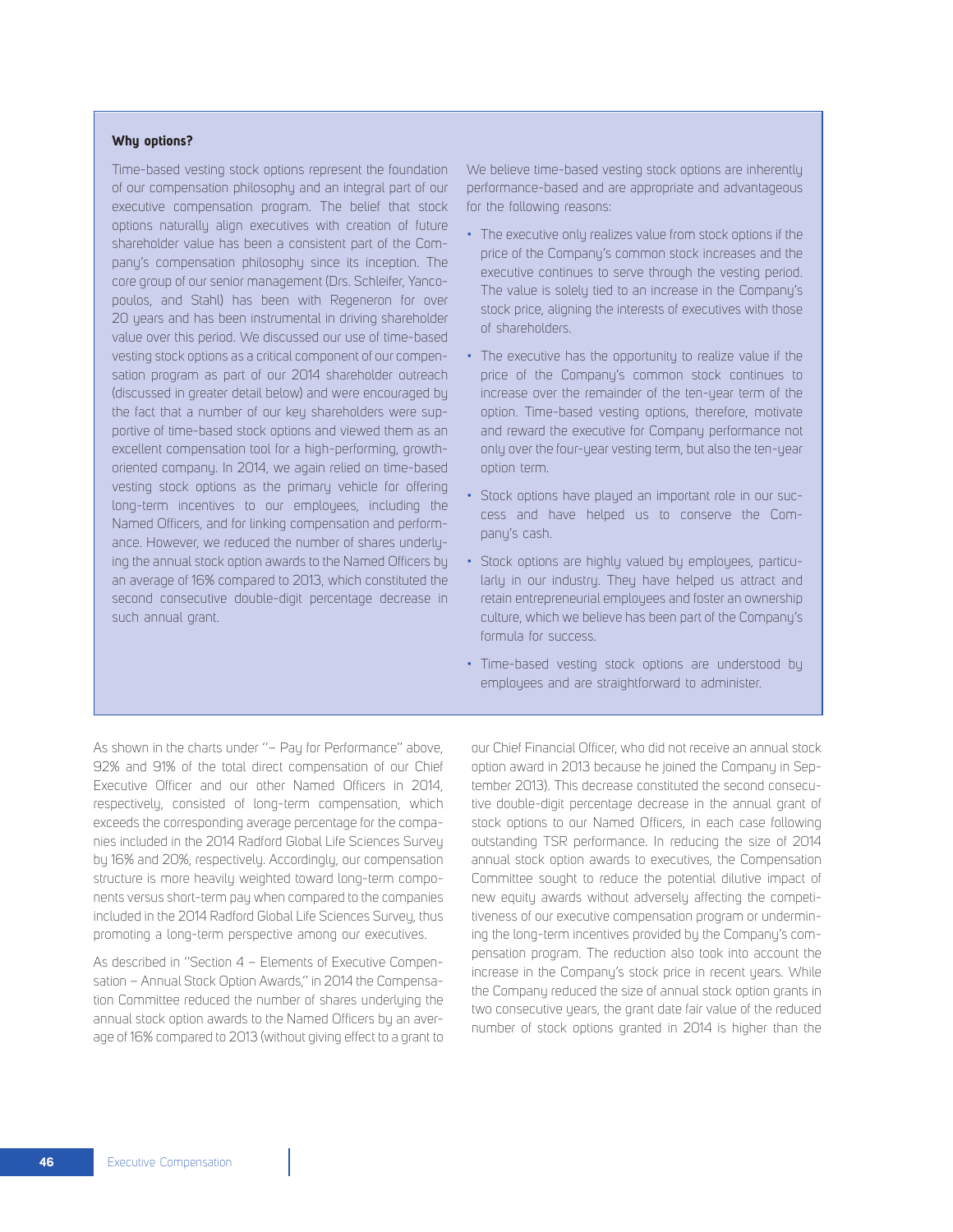increase in the value of total compensation for the Named<br>Officers in 2014) is attributable largely to the higher market lerly Report on Form 10-Q for the third quarter of the applicable year. value of our common stock on December 16, 2014, the date of In recent years, we have experienced significant growth. From \$399.66, as compared to \$270.43 on December 13, 2013 ciously and reduced our burn rate from 5.40% to 3.88%: and \$179.13 on December 14, 2012, the respective 2013 and 2012 grant dates. The Compensation Committee believes that the grant date fair value of the option award is not the most appropriate measure of evaluating the grant. Rather, the Compensation Committee focuses more on the percentage of the potential future share price appreciation that is shared by the award with the executive, expressed as the number of shares underlying the option award relative to the number of outstanding shares.

The following chart shows the decrease in the 2012 – 2014 annual stock option awards to our Chief Executive Officer both based on the number of shares underlying the awards and as a percentage of the applicable number of outstanding shares of Regeneron common and Class A stock:



## **CEO Annual Stock Option Award**

grant date fair value of the larger number of stock options Share percentages are based on 96.6 million, 99.4 million, and<br>Incented to Named Officers in prior uears. This increase in the 101.7 million of shares (in each ca granted to Named Officers in prior years. This increase in the 101.7 million of shares (in each case consisting of common stock and<br>Value of annual stock ontion awards (and the corresponding Class A stock) outstanding as o value of annual stock option awards (and the corresponding Class A stock) outstanding as of October 12, 2012, October 28, 2013,<br>increase in the value of total compensation for the Named and October 16, 2014, respectively,

these option grants, compared to prior years. On December 16, 2012 to 2014, we increased our employee base by approxi-2014, the average of the high and low sales price per share of mately 20% and 25% on a year-over-year basis, respectively. our common stock as quoted on the NASDAQ Global Select While the number of recipients of stock awards continued to Market (used for calculating the grant date fair value) was increase, we managed our utilization of stock awards judi-

# **Regeneron Stock Utilization (Burn Rate)**



Calculated by dividing the number of shares subject to equity awards (time-based vesting and performance-based vesting stock options and restricted stock) granted during the year by the weighted-average number of shares of common stock (including unvested restricted stock) and Class A stock outstanding during the year. A multiplier of 2 is applied to restricted stock awards.

### **Market Competitiveness and Employee Retention**

In determining the appropriate size of stock option awards to executives, including the Named Officers, the Compensation Committee primarily considers the number of shares underlying the awards relative to the number of basic shares of common stock outstanding and not the grant date fair value of the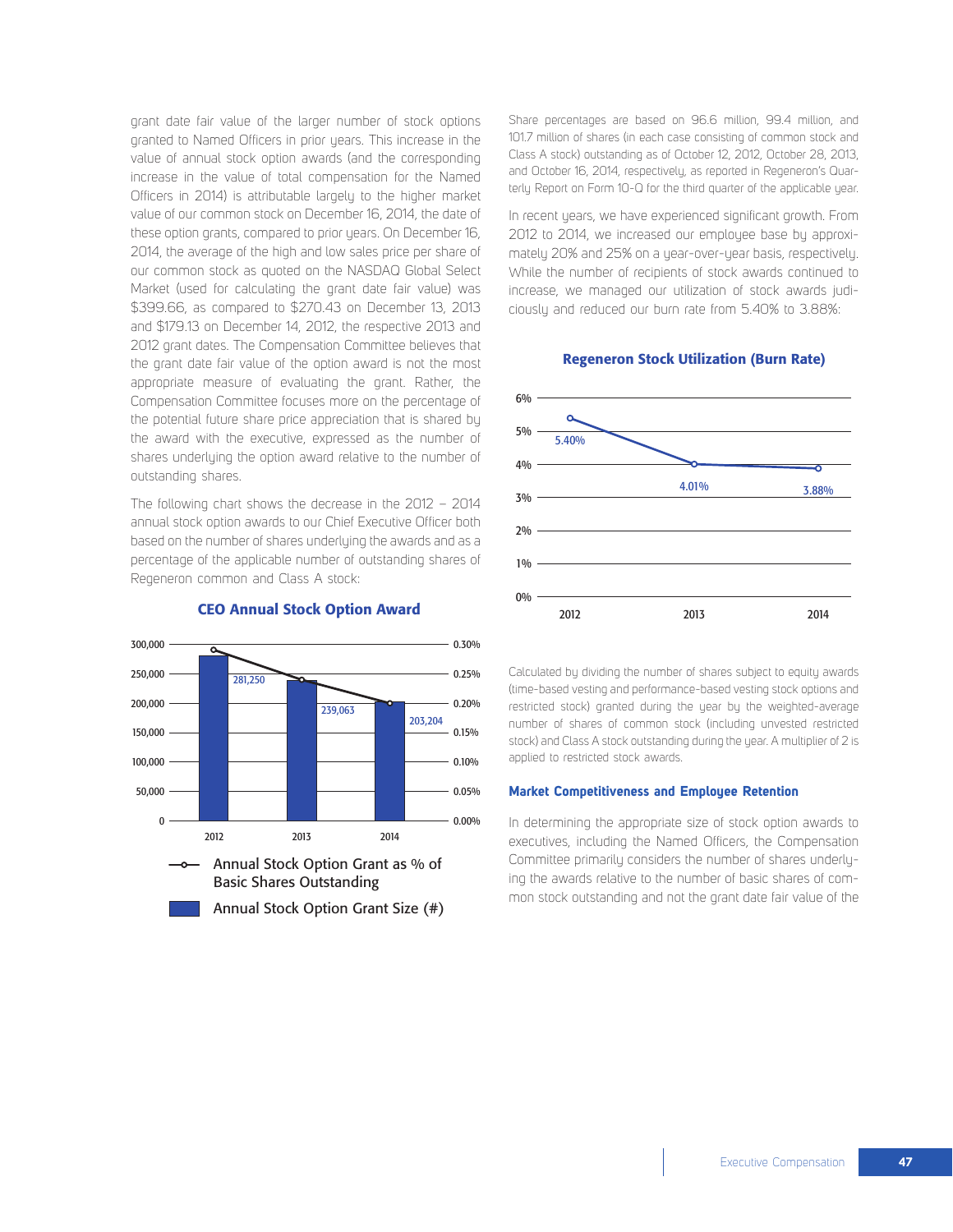The Compensation Committee is therefore able to evaluate stock options have helped us maintain a competitive level of such grants on a consistent basis as compared to other com- total compensation for our Named Officers and other eligible panies and regardless of fluctuations in the price of the Com- employees, while conserving the Company's cash. We believe pany's common stock. The following chart displays the 2014 that this has helped us to successfully manage employee annual stock options award to our Chief Executive Officer as a attrition, as evidenced by our 2014 employee turnover of percentage of the total basic shares outstanding, as compared approximately 6%, which compares favorably to the average to the 75<sup>th</sup> percentile of the companies included in the 2014 employee turnover of approximately 16% for the biotechnology Radford Global Life Sciences Survey, showing that the size of sector based on the Fourth Quarter 2014 Radford Global Life his 2014 annual award was well below the 75<sup>th</sup> percentile: Sciences Trends Report. In addition, stock options have allowed



# **CEO Grant as Percentage of Basic Shares Outstanding**

Regeneron and on data relating to grants of equity awards from the In order to maintain market competitiveness, we continued to<br>2014 Radford Global Life Sciences Survey (comprising U.S. public Incovide our Named Officers w ing reported in the 2014 Radford Global Life Sciences Survey for

program encourages innovation, attracts talent with credit card membership fees (as well as, in the case of our Chief entrepreneurial spirit, increases employee engagement, and Executive Officer, club membership dues and a tax gross-up improves employee retention and the continuity of executive related to legal, tax, and financial planning advisory services), leadership during a critical period of growth. We regard our effective January 1, 2015. stock option grants as a key employee and executive retention tool. As stock option awards to our employees vest over time, generally over four years, they provide an incentive for the

award (as determined according to the Black-Scholes model). employee to continue to contribute to our success. Historically, us to attract and retain entrepreneurial employees and foster an ownership culture. Moreover, granting stock options as long-term incentives to executives is standard practice in our industry and is an important part of our effort to attract, retain, and motivate high-quality talent. In light of these considerations, we continued our practice of annual stock option grants in 2014, although we again (for the second consecutive year) reduced the number of shares underlying the annual stock option awards to the Named Officers as described above to reduce the potential dilutive impact of executive awards without adversely affecting the competitiveness of our executive Based on 2014 stock options award information reported in the compensation program or undermining the long-term incen-<br>Summary Compensation Table included in this proxy statement for tives provided by the Company's compens

2014 Radford Global Life Sciences Survey (comprising U.S. public<br>biotechnology and pharmaceutical companies that have between<br>800 and 15,000 employees). The share information is based on<br>101.7 million shares (consisting of Benefits'' below, are periodically reviewed by the Compensa- Regeneron's Quarterly Report on Form 10-Q for the quarterly period ended September 30, 2014) and on the number of shares outstand- tion Committee. The Compensation Committee conducted the each of the companies included in the survey. elimination of certain perquisites and other personal benefits previously provided to our Chief Executive Officer and our Chief We believe that the structure of our executive compensation Scientific Officer, including automobile allowances and annual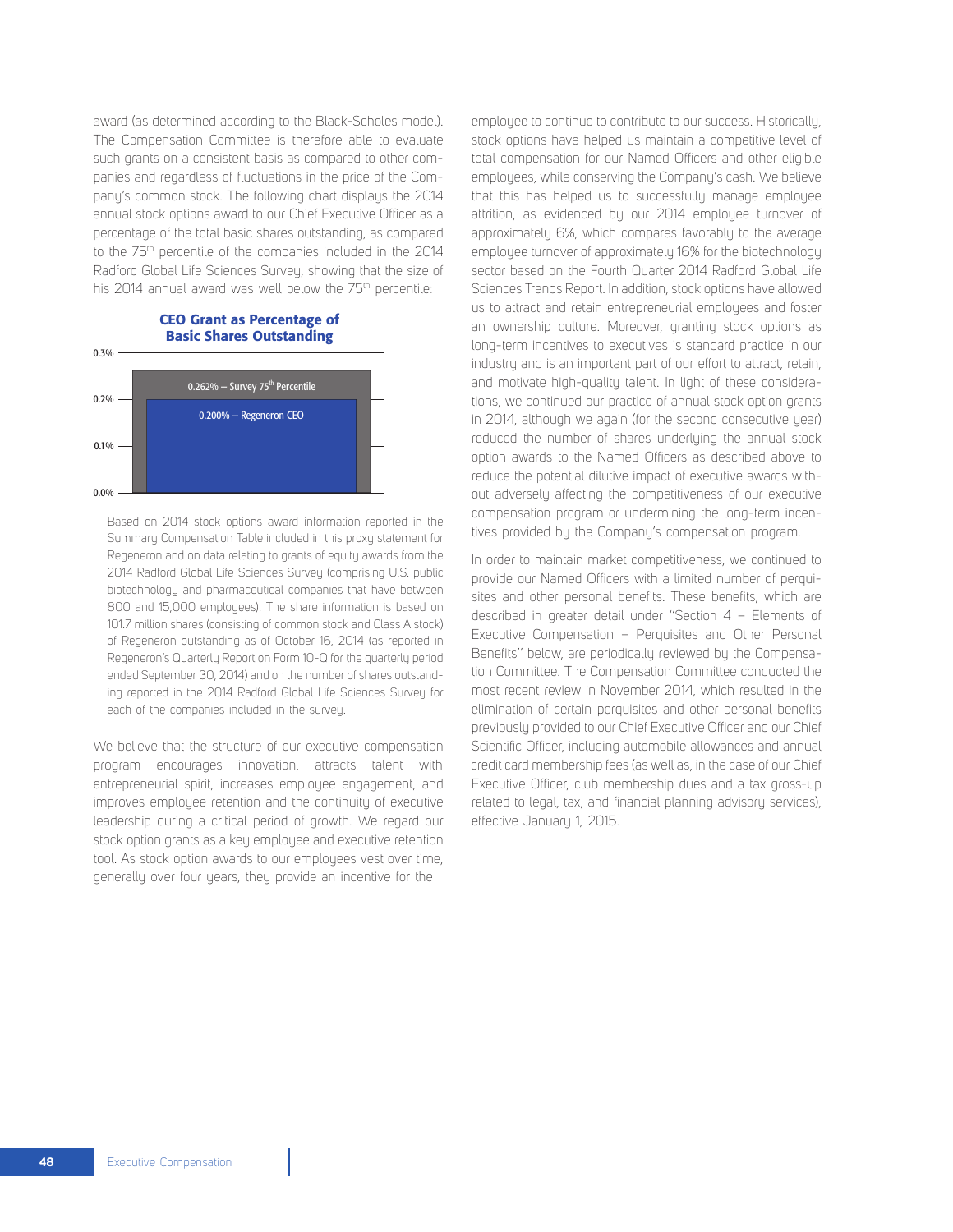The Compensation Committee is responsible for overseeing<br>the Company's general compensation objectives and pro-<br>grams. The Compensation Committee evaluates the perform-<br>ance of our Named Officers and approves compensation the Named Officers (in the case of the Chief Executive Officer, Annual salaries for the following year and year-end bonuses<br>subject to first obtaining the annoyal of the non-employee and stock option awards or other year-e members of the board of directors). The Compensation "Corporate Governance" heading on the "Company" page.

the overall executive compensation process and assess perception of each of the Named Officers and presented its recommenda-<br>formance of other officers. They also recommend, for<br>Compensation Committee approval, salary, bon Officer's performance is evaluated directly by the **Peer Group** Compensation Committee based on our overall corporate performance against annual goals that are approved by the For purposes of setting compensation of our Chief Executive<br>hoard of directors at the beginning of each upar as discussed in Officer, our Chief Scientific Officer, board of directors at the beginning of each year, as discussed in

at our expense, one or more third-party compensation consul-<br>tants to assist the Compensation Committee in performing its<br>responsibilities and to terminate the services of the consultant if<br>the Compensation Committee deems ment recommendations on compensation plans, budgets, and<br>strategies and advises the Compensation Committee on regu-<br>lations and trends in executive compensation nationally and<br>specifically in the pharmaceutical and biophar comparative compensation information for our Chief Executive Officer and other senior executives (using the Peer Group and

**Overview Overview other compensation data as described below), reviews senior** 

subject to first obtaining the approval of the non-employee and stock option awards or other year-end equity awards for all<br>members of the board of directors). The Compensation employees are determined in December of each Committee operates under a written charter adopted by the Company and individual performance, as well as other factors, board of directors and regularly reviews and reassesses the including compensation trends among our Peer Group and in adequacy of its charter. A copy of the current charter is availa- the biotechnology industry in general. The 2014 salaries and ble on our website at *www.regeneron.com* under the 2013 year-end bonuses and stock option awards for our<br>Cornorate-Governance'' heading on the ''Companu'' nage Named Officers were established by the Compensation." Committee in December 2013. In November and December Members of our senior management play a significant role in 2014, the Compensation Committee reviewed the performance<br>the overall executive compensation process and assess per-<br>of oach of the Named Officers and processed i

more detail below. and other senior executives, we use comparative compensa-<br>tion information from a relevant peer group of companies The Compensation Committee has the sole authority to retain, ("Peer Group"). The companies in the Peer Group are selected<br>at our expense, one or more third-party compensation consul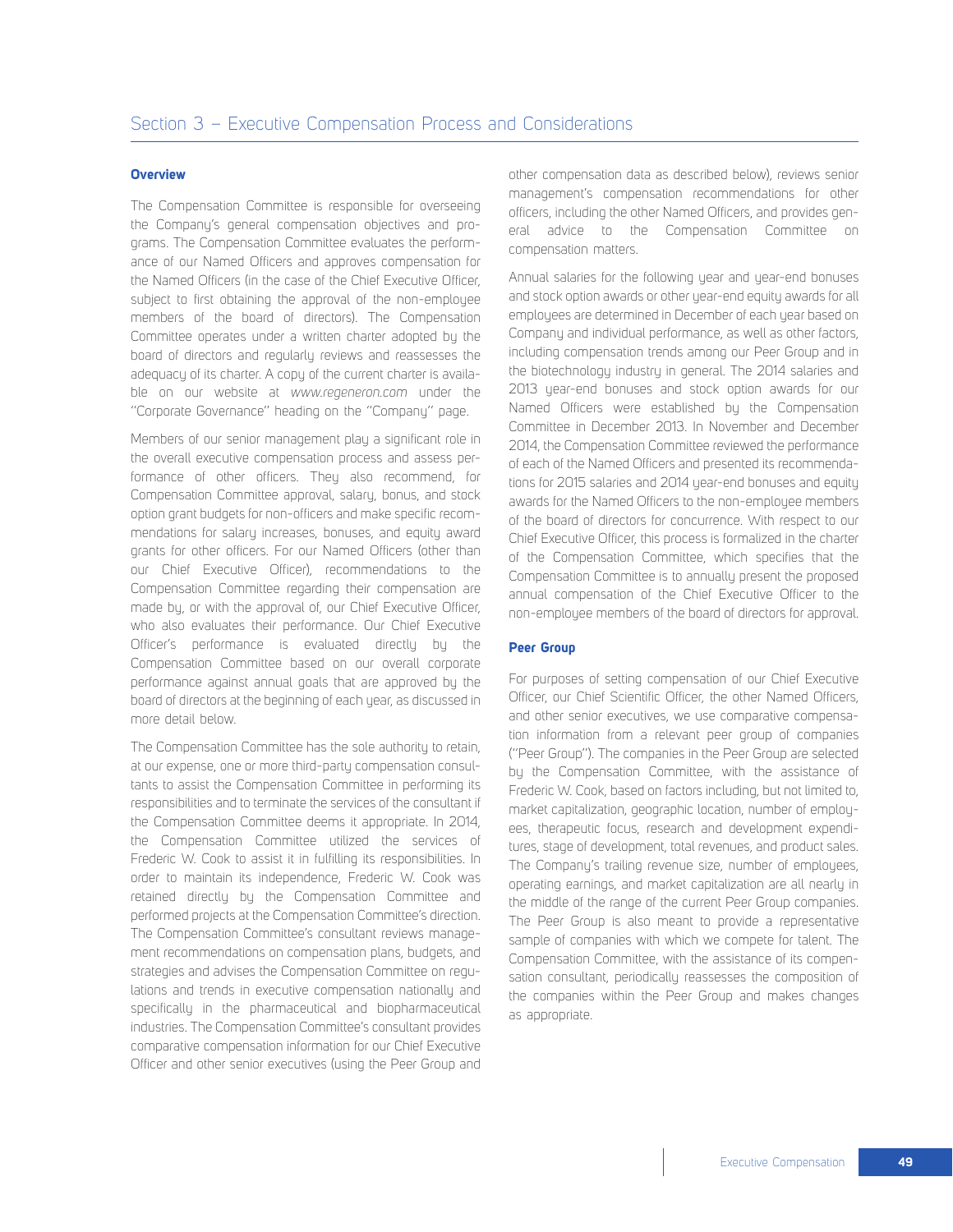The Peer Group utilized in 2014 (approved by the Compensation Committee in August 2013) consists of the following 14 companies:

| AbbVie Inc.                   | Bristol-Myers Squibb Company | Incyte Corporation              |
|-------------------------------|------------------------------|---------------------------------|
| Alexion Pharmaceuticals, Inc. | Celgene Corporation          | Seattle Genetics, Inc.          |
| Amgen Inc.                    | Cubist Pharmaceuticals, Inc. | United Therapeutics Corporation |
| Biogen Idec Inc.              | Eli Lilly and Company        | Vertex Pharmaceuticals, Inc.    |
| BioMarin Pharmaceutical Inc.  | Gilead Sciences, Inc.        |                                 |

In its compensation decisions made in December 2014, the The Compensation Committee's evaluation was based in part Compensation Committee used data from publicly filed proxy state- on a representation letter from Frederic W. Cook. On the basis ments of the companies in the Peer Group (as compiled by its of this evaluation, the Compensation Committee concluded compensation consultant) to review each element of compensation that the engagement of Frederic W. Cook did not raise any of our Named Officers against their peers in the Peer Group as well conflicts of interest. as their total annual compensation in relation to the Peer Group, while taking into account various factors such as the executive's **Stock Ownership Guidelines** Defformance, past compensation history, experience, and the role in<br>the Company's success. We use Peer Group data as a point of<br>interests of shareholders and promote a long-term perspective,<br>the only factor considered and standing of current compensation practices and to assess overall competitiveness of our compensation program. (6x) base salary;

In accordance with applicable listing standards of the NASDAQ Committee evaluated the independence of Frederic W. Cook, (6x) the annual retainer. including by taking into consideration the following factors: Covered individuals who do not currently meet these guide-

- the fact that Frederic W. Cook did not provide any other
- the amount of fees received from the Company by
- the policies and procedures of Frederic W. Cook designed to
- the absence of any significant business or personal relation-
- Frederic W. Cook to the Company did not own any stock of achieving compliance. the Company; and • the fact that Frederic W. Cook and the representative of
- the absence of any business or personal relationship between Frederic W. Cook and any executive officer of the Company.

- Chairman of the Board and Chief Executive Officer, six times
- Chief Scientific Officer, three times (3x) base salary; **Compensation Consultant Independence**
	- Senior Vice Presidents, two times (2x) base salary; and
- Stock Market LLC and SEC rules, the Compensation non-employee members of the board of directors, six times

lines have five years from becoming subject to the policy to services to the Company; the company of their target. Members of senior management who are the amount of fees received from the Company by<br>Frederic W. Cook as a percentage of its revenue;<br>held directly, shares held indirectly through our 401(k) Savings Plan, shares held in trust, and shares held by immediate family prevent conflicts of interest; members residing in the same household are included in the absence of any significant business or personal relation-<br>ship between Frederic W. Cook and any member of the stock options and unvested restricted stock are not considered<br>Compensation Committee; expective share owner targets or are within the five-year period for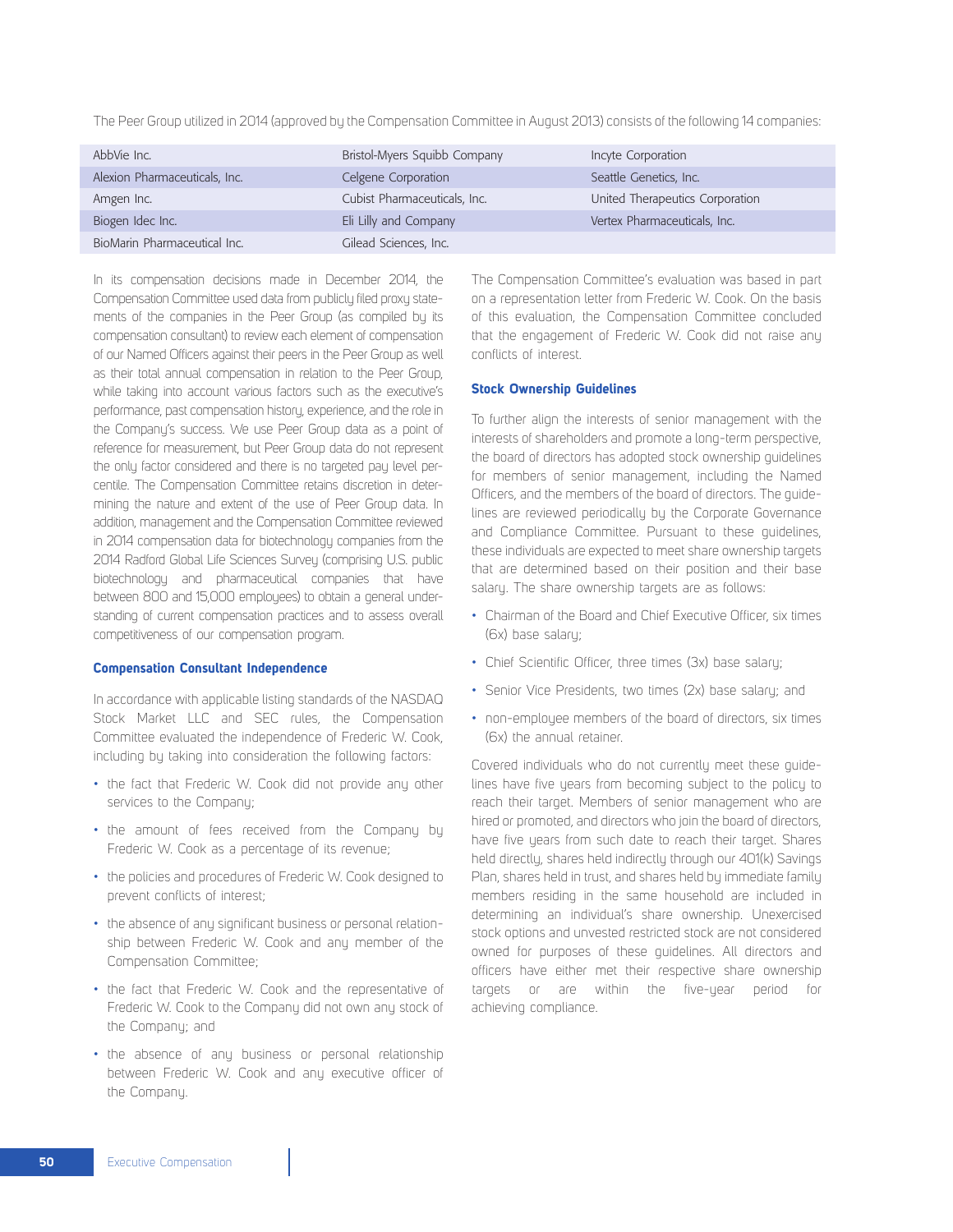### 2014 Shareholder Outreach and Say-on-Pay Response advisory say-on-pay votes at our annual shareholder meetings

Our shareholders are provided with an opportunity to cast an<br>advisory vote every three years on our executive compensa-<br>tion program. Our shareholders had the opportunity to cast<br>tion program. Our shareholders had the oppo

## **How did we respond to the 2014 say-on-pay vote?**

Management and the Compensation Committee carefully con-<br>second consecutive double-digit percentage decrease in sidered the results of the June 2014 say-on-pay vote. Since the annual grant of stock options to our Named Officers, in the 2014 Annual Shareholder Meeting, senior members of our each case following outstanding TSR performance. Committee have spent a significant amount of time speaking<br>
with some of our key shareholders about executive compensa-<br>
tion and corporate governance. As part of our engagement<br>
effort, we discussed these issues with shar ers other than our directors and executive officers and Sanofi. • We have adopted a policy against including excise tax These discussions were valuable because they allowed us to gross-up provisions with respect to payments contingent receive direct feedback from our shareholders and consider upon a change in control of Regeneron in contracts, comhow we can improve. Following these discussions, we have pensatory plans, or other arrangements with the implemented several changes to our executive compensation Company's executive officers, including the Named program and continued the implementation of our existing Officers (other than the existing employment agreement compensation and governance initiatives. A summary of the with our Chief Executive Officer or any amendrelevant changes and initiatives is provided below. ments thereto, which we expressly exempted).

prior year (without giving effect to a grant to our Chief tion decisions at Regeneron. Financial Officer, who did not receive an annual stock option award in 2013 because he joined the Company in September 2013). This decrease constituted the • Similar to the reduction in annual stock option awards

- We have eliminated certain perquisites of our Chief
- •
- We have provided additional information regarding comimplemented in 2013, we reduced the number of shares pensation decisions and our compensation philosophy in underlying the 2014 annual stock option awards to the this Compensation Discussion and Analysis to better Named Officers by an average of 16% compared to the communicate to our shareholders what drives compensa-

ees for compliance violations, as well as a policy against hedg- We believe that the Company's programs balance risk and ing and pledging of our securities by our directors and potential reward in a manner that is appropriate to the employees, including the Named Officers. These polices were Company's circumstances and in the best interests of the adopted in January 2014 and April 2014, respectively. Since Company's shareholders over the long term. We also believe the 2014 Annual Shareholder Meeting, we have also adopted a that the Company's compensation and benefits programs do

We will continue to consider the outcome of our past and future policy against including excise tax gross-up provisions with advisory vote proposals. The respect to payments contingent upon a change in control of Regeneron in contracts, compensatory plans, or other arrange-**Consideration of Risk in Company Compensation Policies** ments with the Company's executive officers, including the The Compensation Committee regularly reviews the<br>Company's compensation and benefits programs, including its<br>executive compensation program and its incentive based com-<br>pensation programs for commercial personnel. The<br>Comp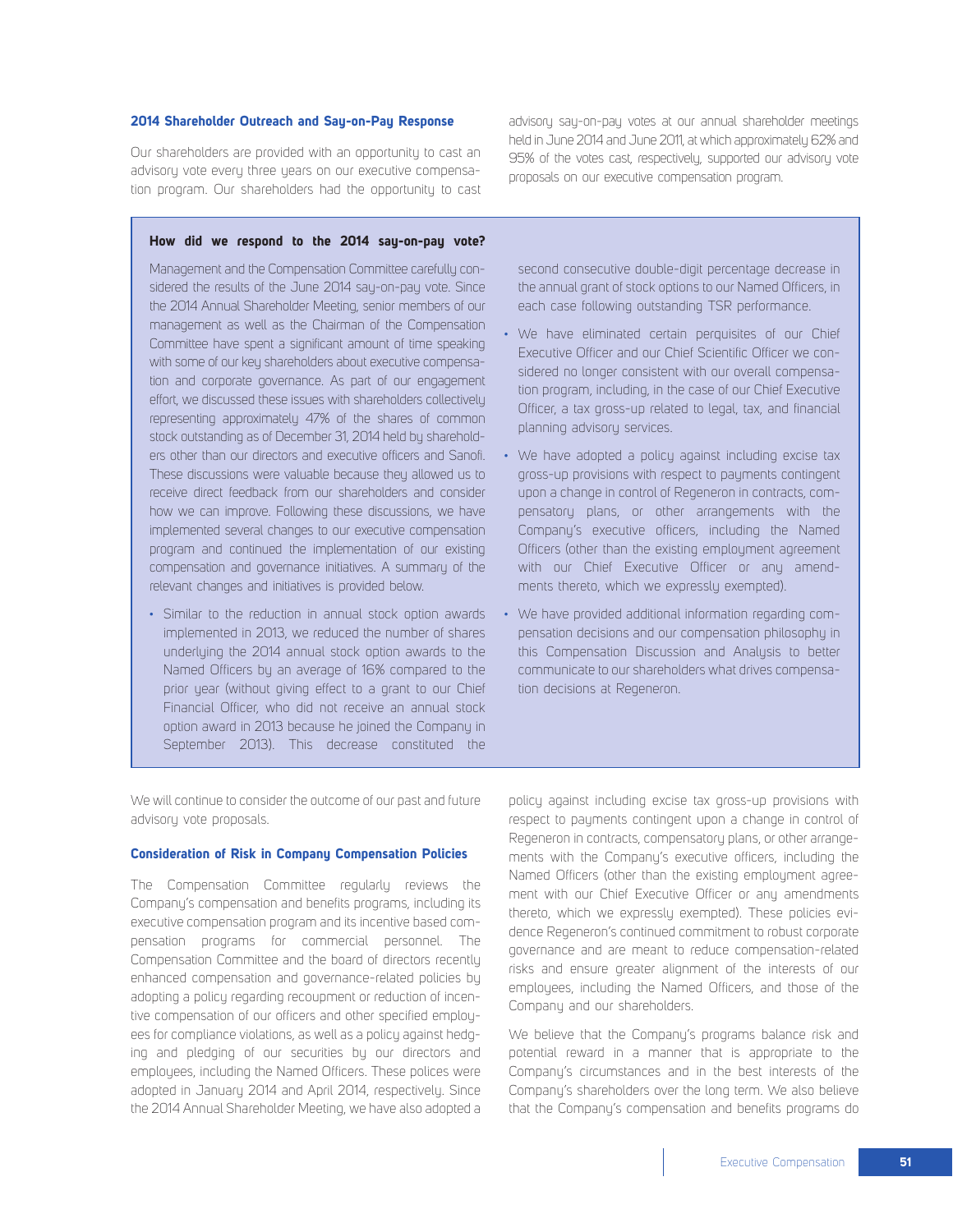not create risks that are reasonably likely to have a material Pharmaceuticals, Inc. Cash Incentive Bonus Plan. Awards

year paid to the Chief Executive Officer and the other Named The Compensation Committee takes into account the deduct-<br>Officers (other than the Chief Financial Officer) to the extent jbility of compensation in determining such compensation exceeds \$1 million and does not qualify as sation. However, the Compensation Committee reserves the ''performance-based'' compensation as defined under right to use its judgment to authorize compensation payments Section 162(m) of the Internal Revenue Code. As discussed in that are not deductible, such as when the Compensation ''Proposal 3 – Approval of the Regeneron Committee believes that such payments are necessary to Pharmaceuticals, Inc. Cash Incentive Bonus Plan'' below, the maintain the flexibility needed to attract talent, promote execu-Company has adopted, subject to approval by shareholders at tive retention, or reward performance, or as required to comply the 2015 Annual Shareholder Meeting, the Regeneron with the Company's contractual commitments.

adverse effect on the Company. The Company were not to the Plan (as well as awards under the previously approved Regeneron Pharmaceuticals, Inc. 2014 Long-Term **Tax Implications Tax Implications** Incentive Plan) may, but are not required to, be subject to the Section 162(m) of the Internal Revenue Code limits the deduct-<br>ibility for federal income tax purposes of compensation in any performance-based compensation exception.

ibility of compensation in determining Named Officer compen-

# Section 4 – Elements of Executive Compensation

Our executive compensation program currently has increase in connection with his promotion to Executive Vice five components: President, Research and Development and Mr. Terifay received

- base salary;
- annual cash bonus;
- 
- certain perquisites and other personal benefits (including
- · potential severance benefits.

We provide the Named Officers and other employees with It has been our practice to offer annual cash bonus opportunibase salary to compensate them for services rendered during ties to our Named Officers. The Compensation Committee<br>the fiscal year and provide them with a regular monthly to focuses exclusively on our overall corporate per the fiscal year and provide them with a regular monthly focuses exclusively on our overall corporate performance<br>Income In-determining-base-salaries-for-our-Named-Officers, when determining the annual cash bonus for our Ch income. In determining base salaries for our Named Officers, when determining the annual cash bonus for our Chief of responsibilities, experience, annual performance, and future of the other Named Officers are based both on overall corpo-<br>potential or role in future success. The Compensation Commit-orate performance and their individu potential or role in future success. The Compensation Commit- rate performance and their individual contributions and pertee also considers base salaries for comparable positions in our formances during the year. We historically have had no formal<br>geographic region, competitive salary practices of companies formances during the award of any in the Peer Group and the broader biopharmaceutical industry, based on an assessment of corporate and, in the case of

pensation, including base salary, is set at 85% of Dr. Schleifer's, Shareholder Meeting, the Compensation Committee will conabsence of meaningful comparative data for similarly situated Named Officers earned for performance in 2016 and thereafter. executives. Further, Dr. Stahl received a \$39,200 base salary

a \$50,000 base salary increase, in each case to better align<br>his salary with relevant industry comparative information. The determinations regarding the 2014 and 2015 merit increases  $\cdot$  annual equity awards, typically consisting of stock options; were based on broad-based national data for high-performing, larger biotechnology companies. In each of 2014 and 2015, the certain perquisites and other personal benefits (including<br>Company-wide health, disability, life insurance, and other and companies of the Named Officers were s Company-wide health, disability, life insurance, and other median of the Peer Group (other than with respect to benefit plans, as well as our 401(k) Savings Plan); and Dr. Yancopoulos, whose cash compensation, including base salary, is set at 85% of Dr. Schleifer's (as noted above)).

# **Base Salary Annual Cash Bonus**

Executive Officer and Chief Scientific Officer. The cash bonuses bonus plan and the award of any bonus to a Named Officer is Named Officers other than Dr. Schleifer, individual perform-For each of 2014 and 2015, each of the Named Officers ance. We believe that this approach, rather than working from a received a merit increase of 3.5% of his 2013 and 2014 base rigid bonus formula or plan, has been beneficial given the salary, respectively. In addition, for 2015, Dr. Schleifer received growth trajectory of the Company and its rapid transformation a base salary increase of \$91,300, which aligns his base salary over the past few years from a development-stage company to with that of the median of the Peer Group, and Dr. Yancopoulos a fully integrated, commercial-stage biopharmaceutical comreceived a base salary increase of \$77,600 to set his base pany. If the Regeneron Pharmaceuticals, Inc. Cash Incentive salary at 85% of Dr. Schleifer's. Dr. Yancopoulos's cash com-<br>Bonus Plan is approved by shareholders at the 2015 Annual which we believe is more appropriate for him in light of the sider it for implementation for annual cash bonuses of the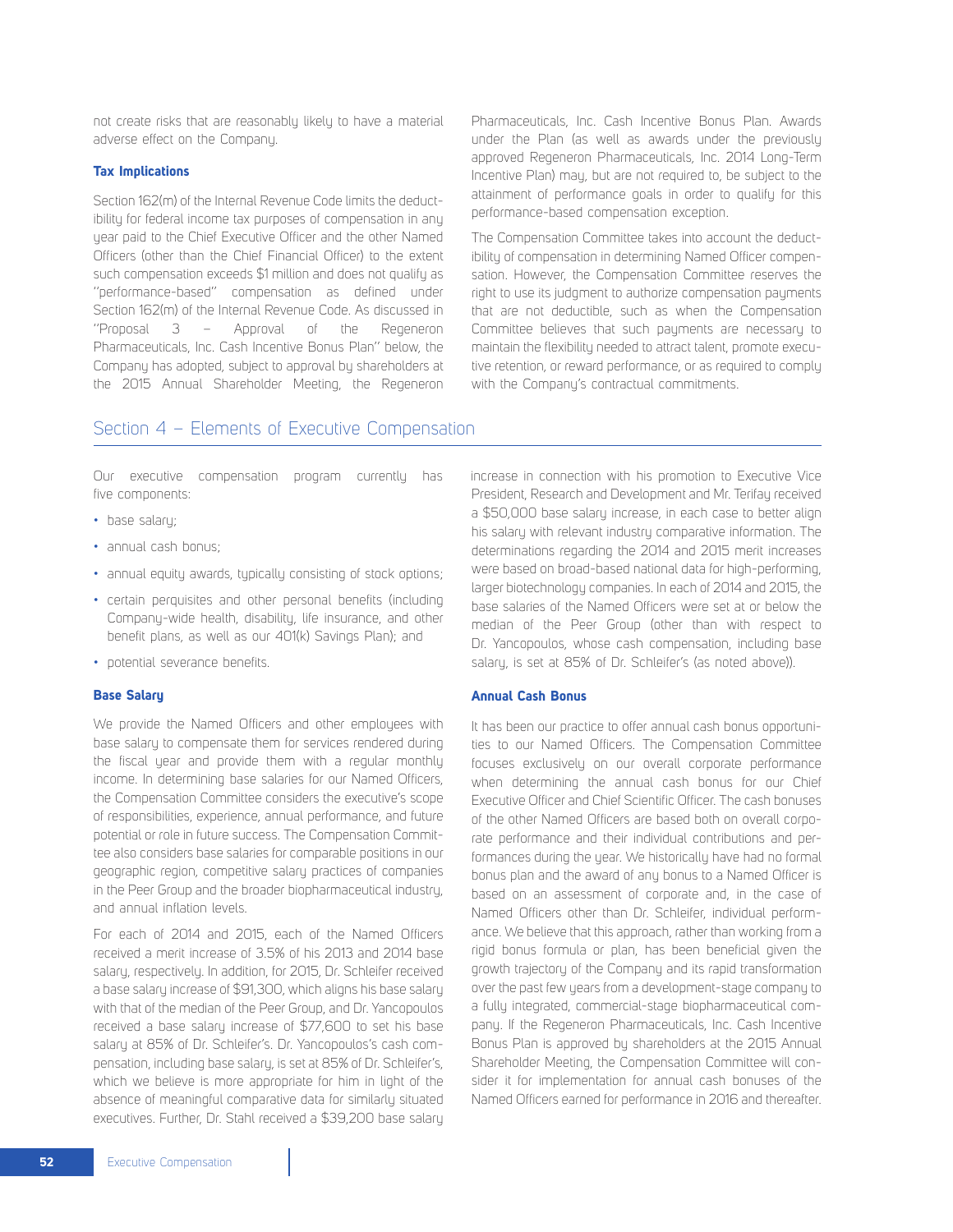Compensation, Committee took into consideration the impor- pensation, including cash bonus, into consideration the impor- Dr. Schleifer's). tance of his scientific leadership as President of Regeneron Laboratories and Chief Scientific Officer and the significant con-<br>tributions he has made to the success of the Company and, trailowing cash boquege which were paid in Japuary 2015 specifically, to the discovery and development of the

The 2014 bonus target for the Chief Executive Officer was Company's commercial products, its pipeline of internally 100% of his base salary, which was recommended by the developed product candidates, and its platform technologies. Compensation Committee's outside consultant based on an The Compensation Committee determined that for analysis of cash bonuses paid to chief executive officers at Dr. Yancopoulos there were no meaningful comparative data companies in the Peer Group. The Chief Executive Officer relating to similarly situated executives and that his base salrecommended 2014 target bonuses for the other Named ary, cash bonus, and annual stock option awards would be set Officers, which were reviewed and approved by the at 85% of Dr. Schleifer's. The 2014 bonus target for Compensation Committee. In determining the cash bonus Dr. Yancopoulos was 100% of his base salary and the bonus targets for 2014 for Mr. Landry, Dr. Stahl, and Mr. Terifay, the target for Mr. Landry, Dr. Stahl, and Mr. Terifay was 45% of their Compensation Committee took into consideration the compen- respective base salaries. These bonus targets are consistent sation of similarly situated executive officers at companies in with the Company's emphasis on performance-based comthe Peer Group. pensation and are set at or below the median of the Peer Group In determining the bonus target for Dr. Yancopoulos, the (other than with respect to Dr. Yancopoulos, whose cash com-<br>Compensation Committee took into consideration the impor- pensation, including cash bonus, is set at 85%

following cash bonuses, which were paid in January 2015.

| Named Officer                      | <b>Bonus Target</b><br>(as percentage<br>of base salary) | Personal<br>Performance<br><b>Multiplier</b> | Company<br>Performance<br><b>Multiplier</b> | <b>Total Cash</b><br>Bonus $(\$)$ |
|------------------------------------|----------------------------------------------------------|----------------------------------------------|---------------------------------------------|-----------------------------------|
| Leonard S. Schleifer, M.D., Ph.D.  | 100%                                                     | n/a                                          | 2.0                                         | 2,142,400                         |
| George D. Yancopoulos, M.D., Ph.D. | 100%                                                     | n/a                                          | 2.0                                         | 1,821,040                         |
| Robert E. Landry                   | 45%                                                      | 1.5                                          | 2.0                                         | 405,000                           |
| Neil Stahl, Ph.D.                  | $45\%^2$                                                 | 1.5                                          | 2.0                                         | 532,980                           |
| Robert J. Terifay                  | 45%                                                      | 1.5                                          | 2.0                                         | 377,298                           |

Amount based on Named Officer's bonus target and his weighted average performance with a weight of 40% for personal performance and **1** 60% for Company performance.

Effective January 1, 2015, Dr. Stahl's bonus target has been increased to 60% of his base salary in connection with his promotion to Executive **2** Vice President, Research and Development.

The cash bonuses were determined through the use of both an individual and a Company performance component with a possible<br>
range of 0 to 1.5 for the personal performance multiplier and a<br>
possible range of 0 to 2.0 for the Company performance multiplier,<br>
depending upon performanc Officer based on the Committee's assessment of the Company's  $\quad \bullet \quad$  advances in our EYLEA® franchise, including regulatory approval performance relative to the general corporate goals described below of EYLEA® for the treatment of diabetic macular edema in the and, in the case of each of Mr. Landry, Dr. Stahl, and Mr. Terifay, the United States and in the European Union and regulatory Named Officer's personal performance during the year. **a**pproval of EYLEA® for the treatment of retinal vein occlusion,

• 48% growth in EYLEA® global net product sales as compared

- 34% growth in our total revenues as compared to 2013;
- 26% growth in non-GAAP net income as compared to 2013
- including macular edema following branch retinal vein occlusion, The Compensation Committee determined that the Company had in the United States; achieved its corporate goals for 2014. These corporate achieve-
- ments included the following: positive Phase 3 data for PRALUENT from nine ODYSSEY studies (global Phase 3 program for PRALUENT™) and filing of<br>applications for regulatory approval of PRALUENT™ for lowering<br>LDL-cholesterol in the United States and the European Union;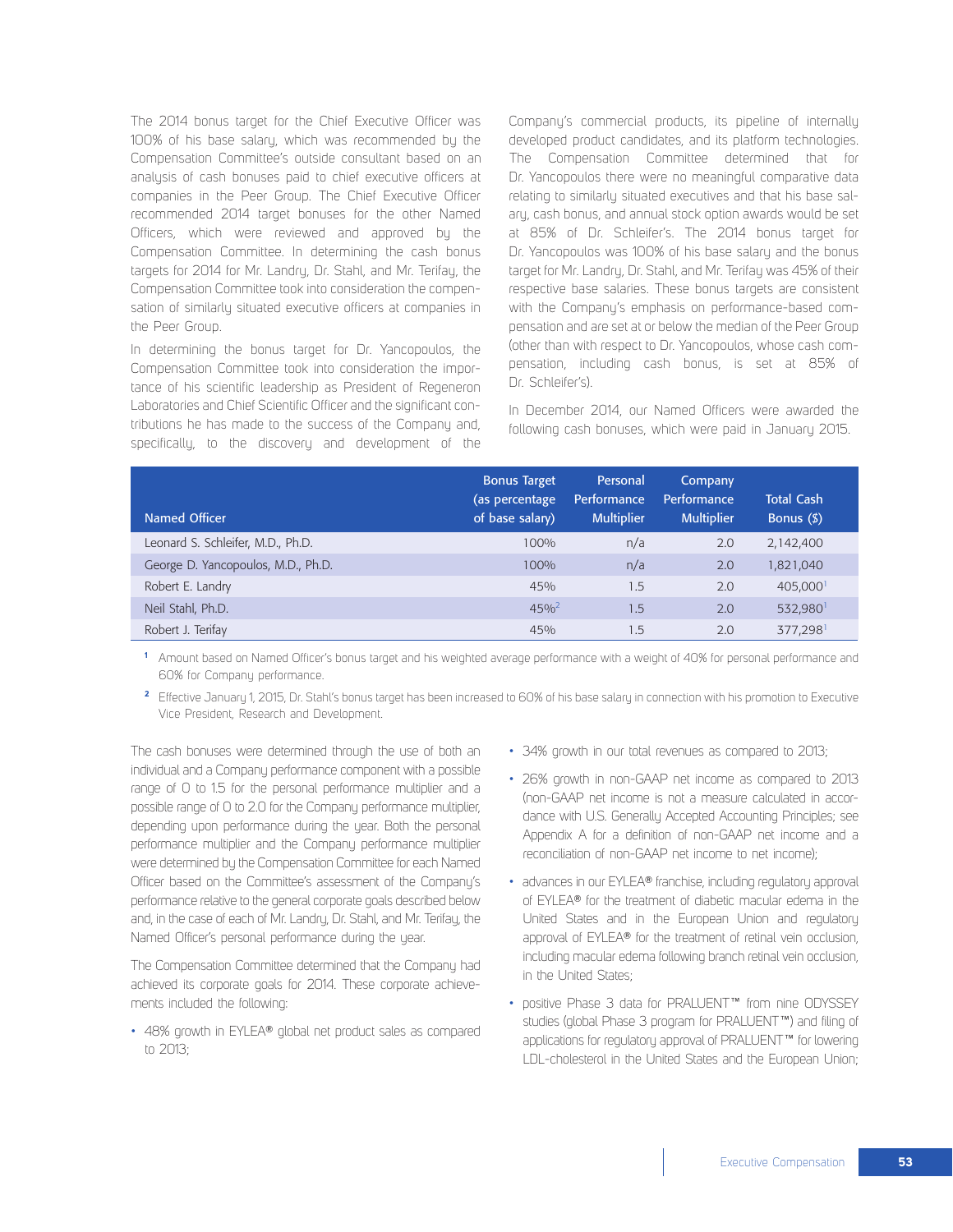- with active rheumatoid arthritis who were inadequate responders leadership of the Company's commercial group. · positive Phase 3 data for sarilumab from the
- to methotrexate therapy); **Annual Stock Option Awards** positive data for dupilumab in atopic dermatitis (Phase 2b), asthma (Phase 2b), and chronic sinusitis with nasal polyps We have used stock option grants as the primary vehicle for offering<br>(Phase 2) as well as the grant of Breakthrough Theranu design long-term incentives and rewardi controlled with topical prescription therapy and/or for whom
- continued growth of our clinical development pipeline, which
- significant progress with the construction of a new manufacturing
- 

In recognition of these significant achievements, the Company per- number of basic shares of common stock outstanding in order to be

personal performance multiplier of 1.5 for each of Mr. Landry, Company's common stock. Dr. Stahl, and Mr. Terifay. The personal performance component It has been the practice of our Compensation Committee to grant<br>accounted for 40% of these officers' bonuses. The Company com-annual stock ontion awards to eli accounted for 40% of these officers' bonuses. The Company com- annual stock option awards to eligible employees whose performponent was based on a Company performance multiplier that was ance is determined to merit an annual grant, including the Named determined based on the Company's overall corporate performance Officers, at a meeting held during December. In 2014, stock option (as described above) against 2014 goals that were approved by the awards (all of which were non-qualified stock options) were granted<br>Board of directors in January 2014. This Company performance and pour abanged Officers a board of directors in January 2014. This Company performance to our Named Officers and other eligible employees on<br>Component accounted for 60% of the bonuses awarded to the personner 16, 2014. Pursuant to the torms of the Mr. Landry, Dr. Stahl, and Mr. Terifay. In the case of Drs. Schleifer pharmaceuticals, Inc. 2014 Long-Term Incentive Plan, stock option<br>and Yancopoulos, the Compensation Committee focused exclu- awards are granted for so l and Yancopoulos, the Compensation Committee focused exclu- awards are granted, for so long as our common stock is listed on the<br>Sively on our overall Company performance in 2014 (as described and spinal Select Market with sively on our overall Company performance in 2014 (as described NASDAQ Global Select Market, with an exercise price equal to the<br>above) when determining their cash bonuses and did not utilize a sa saggape of the bigh and l above) when determining their cash bonuses and did not utilize a average of the high and low sales price per share of our common<br>personal performance multiplier.

the Compensation Committee gave special consideration to date on which there was a sale of our common stock on the Mr. Landry's leadership of and accomplishments in the Company's NASDAQ Global Select Market. accounting and finance functions since he joined the Company in All of the stock options granted to our Named Officers in 2014 will<br>September 2013, In the case of Dr. Stahl, the Compensation Com- west catably over a period September 2013. In the case of Dr. Stahl, the Compensation Com- vest ratably over a period of four years. Except as set forth below mittee focused on the progress and continued expansion of the under the heading ''Post-Employment Compensation'' on page 64, Company's preclinical and clinical development pipeline, including stock option vesting ceases, and unvested stock options are forthe positive results from the Company's clinical trials reported in feited, upon termination of employment. The use of only<br>1901, as summarized in "Section 1 – Summary – 2014 – time-based vesting is consistent with the Com Performance Overview" above. In the case of Mr. Terifay, the to 2008 and since 2012. Compensation Committee focused primarily on the continued

commercial success of EYLEA®, the fact that EYLEA® U.S. net SARIL-RA-MOBILITY trial (Phase 3 clinical trial in adult patients product sales in 2014 grew by 23% compared to 2013, and his

(Phase 2), as well as the grant of Breakthrough Therapy desig- long-term incentives and rewarding our Named Officers and other<br>Ination to dupilumab by the FDA for the treatment of adults with leligible employees. These tim nation to dupilumab by the FDA for the treatment of adults with eligible employees. These time-based vesting stock options genermoderate-to-severe atopic dermatitis who are not adequately ally vest at a rate of 25% per year over the first four years of the<br>controlled with topical prescription therapy and/or for whom ten-year option term, subject to these treatments are not deemed appropriate; ment. We grant stock option awards to our Named Officers and continued growth of our clinical development pipeline, which<br>includes 15 fully-human monoclonal antibody product candi-<br>dates that were in clinical development as of December 31, 2014,<br>based on the Company's VelocImmune® significant progress with the construction of a new manufacturing of stock options granted to each Named Officer is determined on a<br>facility in Limerick, Ireland and increasing headcount on a oriscretionary basis rather th facility in Limerick, Ireland and increasing headcount on a discretionary basis, rather than by a formula. The Compensation<br>year-over-year-basis-by-approximately-25% as of December-31, committee's consideration of the appr year-over-year basis by approximately 25% as of December 31, Committee's consideration of the appropriate size of stock option awards is not limited to taking into account the grant date fair value  $\cdot$  fully operational status of the Regeneron Genetics Center LLC.  $\qquad$  of the grant (as determined according to the Black-Scholes model). See "Section 1 – Summary – Performance Overview" above for<br>additional information.<br>In recognition of these significant achievements, the Company per-<br>In recognition of these significant achievements, the Company per-<br>In um able to evaluate such grants on a consistent basis as compared to With respect to 2014, the Compensation Committee approved a other companies and regardless of fluctuations in the price of the

December 16, 2014. Pursuant to the terms of the Regeneron stock as quoted on the NASDAQ Global Select Market on the date In determining the personal performance multiplier for Mr. Landry, of the grant or, if such date is not a trading day, on the last preceding

time-based vesting is consistent with the Company's practice prior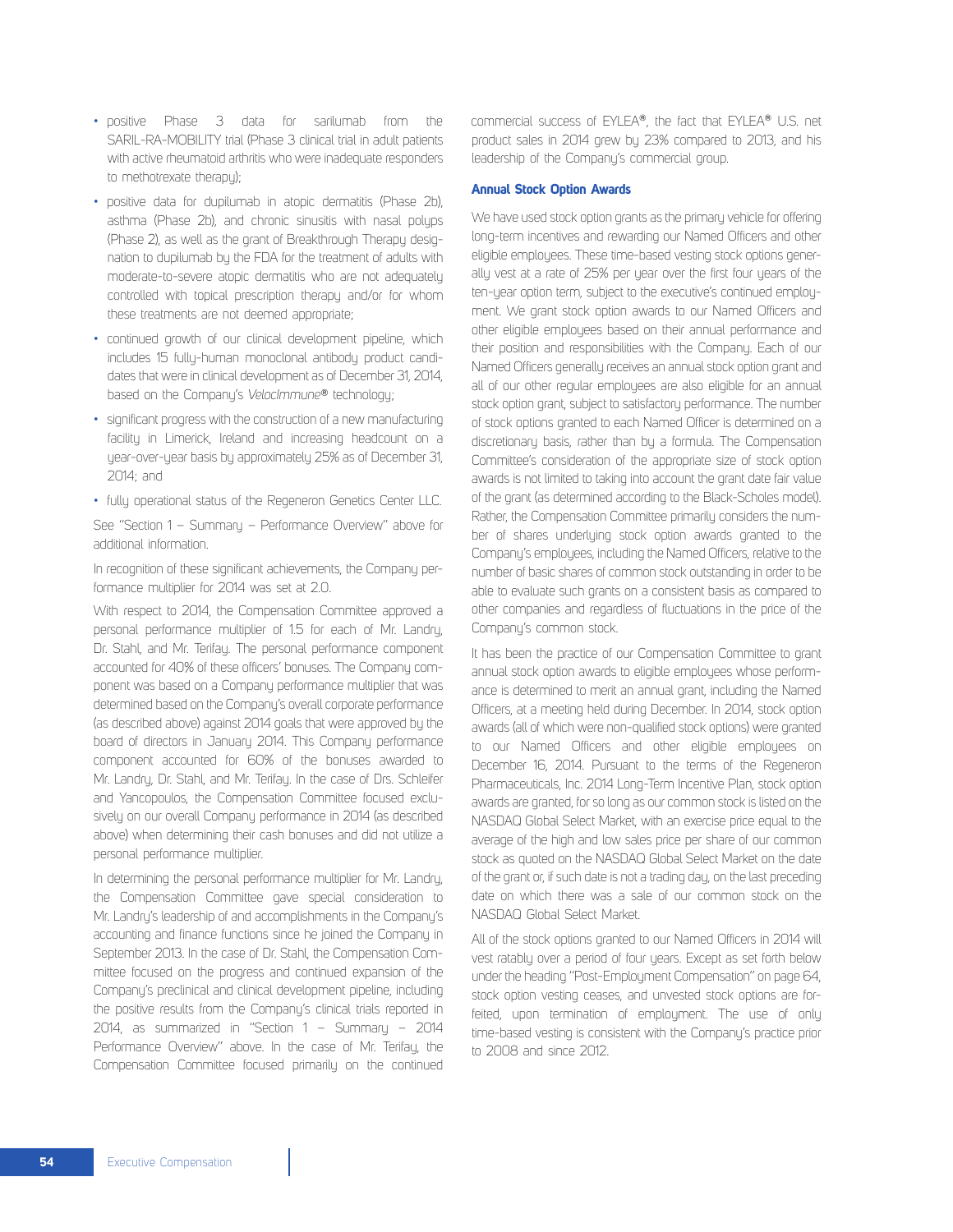stock options on December 16, 2014, as set forth below. The options that will be awarded to the Named Officers as annual annual grants shown below reflected an average reduction of merit grants. 16% compared to 2013 (without giving effect to a grant to our Chief Financial Officer, who did not receive an annual stock option award in 2013 because he joined the Company in September 2013). This decrease constituted the second con-<br>secutive double-digit percentage decrease in the annual grant of stock options to our Named Officers, in each case following<br>outstanding TSR performance. In reducing the size of 2014 annual stock option awards to the Named Officers, the Compensation Committee sought to reduce the potential dilutive impact of new equity awards without adversely affecting the These stock options all have an exercise price of \$399.66 per competitiveness of our executive compensation program or  $\frac{1}{2}$ . These stock options all have an exercise price of \$399.66 per competitiveness of our exercis undermining the long-term incentives provided by the same, the average of the high and low sales price per share of our<br>Company's compensation program. The reduction also took the date of grant.<br>Into account the increase i

# **How did we determine the size of our 2014 annual Named Officer stock option awards?**

The size of the time-based vesting stock option awards

- past Company practices (i.e., history of grants to rele-
- an assessment of each Named Officer's 2014 perform- Retention''); and
- Regeneron's significant corporate accomplishments contributed to the decision to implement the second con-
- high-performing company, which supports a higher level As noted above, Dr. Yancopoulos's 2014 annual stock option of equity grants; award was set at 85% of Dr. Schleifer's. • recognition that cash compensation of the Named Officers

Our Named Officers received a grant of time-based vesting recent years. We will continue to assess the number of stock

| Named Officer                      | Stock<br>Option Award <sup>1</sup> |
|------------------------------------|------------------------------------|
| Leonard S. Schleifer, M.D., Ph.D.  | 203,204                            |
| George D. Yancopoulos, M.D., Ph.D. | 172,723                            |
| Robert E. Landry                   | 34,000                             |
| Neil Stahl, Ph.D.                  | 80,750                             |
| Robert J. Terifay                  | 40.00C                             |

**1**

- granted to our Named Officers were based on the following basic shares outstanding as compared to Peer Group and six factors: survey data, in particular the 2014 Radford Global Life past Company practices (i.e., history of grants to rele-Sciences Survey (see "Section 2 – Analysis of 2013<br>Executive Compensation Based on Compensation<br>Objectives – Market Competitiveness and Employee • an evaluation of the awards as a percentage of the total
	- ance against the Named Officer's goals, as established by<br>our CEO (in the case of the Named Officers other than our<br>Chief Executive Officer) and the Compensation Committee<br>(in the case of our Chief Executive Officer), as d in 2014; secutive double-digit reduction in the annual grant of recognition that cash compensation of the Named Officers stock options to our Named Officers (for information<br>is generally positioned at or below the median of the Peer (Figure 1901)<br>Group despite the fact that Regeneron i • the increase in the Company stock price since the annual

stock options and performance-based vesting stock options. points, with full vesting requiring a minimum of 70 points. The The performance-based vesting stock options granted in 2011 categories of development milestones and the total amount of (all of which were non-qualified stock options) were eligible to points achieved pursuant to each is as follows: vest in December 2014 based on a point scale system,<br>whereby points were earned upon the achievement of certain<br>milestones during the three-year performance measurement<br>for one of our product candidates (20 points);

Legacy Performance-Based Vesting Stock Options **period. During the measurement period** for the 2011 performance-based stock options, the Company achieved product Between 2008 and 2011, we used both time-based vesting candidate development milestones sufficient to earn 103

• filing of the first Investigational New Drug Application (or its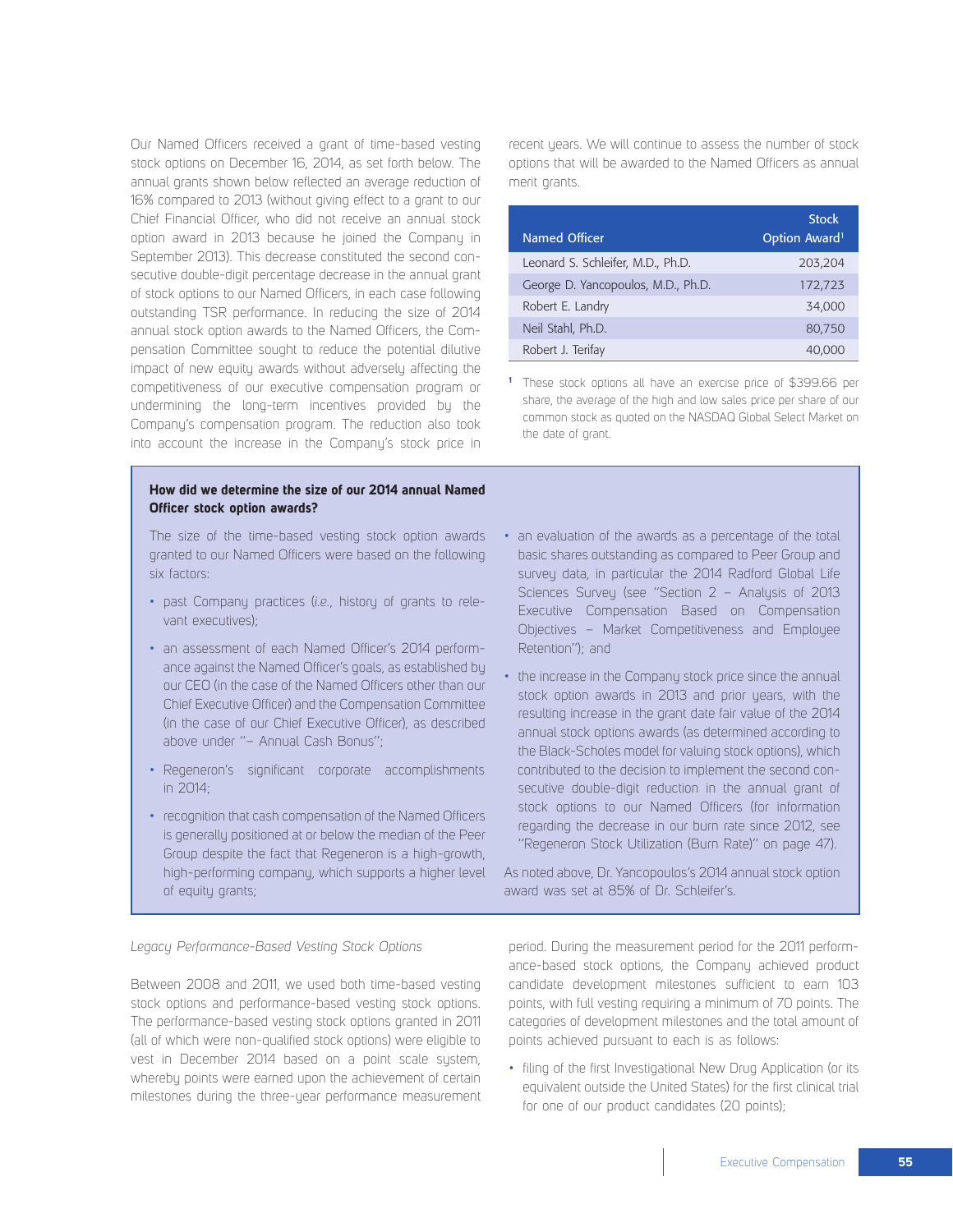- and sale by the FDA (or any equivalent regulatory authority **a** approval of a Biologics License<br>outside of the United States) with the same primary mecha-<br>nism of action) (4 points); · data from a successful proof-of-concept study in any
- 
- candidates in a precedented indication (6 points); 75,000; and Mr. Terifay, 48,750. • filing of a Biologics License Application (or, if filed earlier, a

## **Why does Regeneron no longer grant performance-based options?**

From 2008 to 2011, we used a mix of 40% time-based such metrics related to full-value awards. vesting stock options and 60% performance-based vesting<br>stock options in our grants to senior executives. However, for<br>annual equity awards granted in 2012 or later, the<br>Compensation Committee relied on time-based vesting<br>

Companies included in Regeneron's Peer Group (as in<br>effect both in 2012, when the Compensation Committee<br>reverted to solely granting time-based vesting stock<br>options, and as in effect in 2014) did not utilize<br>performance-b they used performance metrics for equity awards, • Companies included in Regeneron's Peer Group (as in<br>effect both in 2012, when the Compensation Committee • The transition to only time-based vesting options was

- filing of a Biologics License Application (or, if filed earlier, a precedented indication (*i.e.*, an indication included in the Marketing Authorization Application) for one of our product label of a drug product previously approved for marketing candidates in an unprecedented indication (9 points); and
	- approval of a Biologics License Application for one of our

data from a successful proof-of-concept study in any Basedon the pointsearned, in December 2014, the Compensation<br>Committee approved the full vesting of the 2011 performance-based<br>vesting stock options for the following Na following respective number of shares underlying such options: Marketing Authorization Application) for one of our product Dr. Schleifer, 240,000; Dr. Yancopoulos, 240,000; Dr. Stahl,

- Time-based vesting stock options are inherently
- The decision to continue to use only time-based vesting<br>stock options and not performance-based stock options was<br>informed by the following considerations:<br>informed by the following considerations:<br>executive talent. • The complexity of performance-based options may
	-

There are no unvested performance-based vesting stock options that remain outstanding.

meant to save the executives time in order to focus on business additional discretionary contribution) in the aggregate amount<br>matters as well as to reconnize that their tax situations are  $\sim$  0f \$10,400 in the form of sh matters as well as to recognize that their tax situations are of \$10,400 in the form of shares of our common stock. The affected by their employment at Regeneron. Similar to other contribution was paid in February 2015 and is included in the pany-wide health, disability, life insurance, and other benefit Officers in the Summary Compensation Table included in this plans, as well as our 401(k) Savings Plan. All employees who proxy statement. As with all employees, the number of shares participate in our 401(k) Savings Plan are eligible to receive of common stock that each Named Officer received was detercertain matching contributions. In each plan year, we contribute mined using the average market price per share of our com-<br>to each participant's account a matching contribution (in the mon stock during the 401(k) Savings to each participant's account a matching contribution (in the

**Perquisites and Other Personal Benefits** *CONDER 10* **Form of shares of our common stock) equal to 50% of a speci-**The Named Officers are provided with a limited number of fied percentage of the participant's compensation that the par-<br>perquisites and other personal benefits. The Compensation to each of 2012, 2013, and 2014), up to a m sonal benefits provided to the Named Officers, including the 2014, the Company made an additional discretionary contribu-<br>Chief Executive Officer. tion equal to 1% of each eligible employee's salary. Each of our All of the Named Officers are eligible to receive financial and Named Officers participated in our 401(k) Savings Plan during<br>Lax planning assistance, which are taxable benefits and are 2014 and received a matching contrib tax planning assistance, which are taxable benefits and are  $\qquad$  2014 and received a matching contribution (as well as the meant to save the executives time in order to focus on business additional discretionary contribut employees, the Named Officers may participate in com- compensation amounts reported for each of our Named was \$333.49.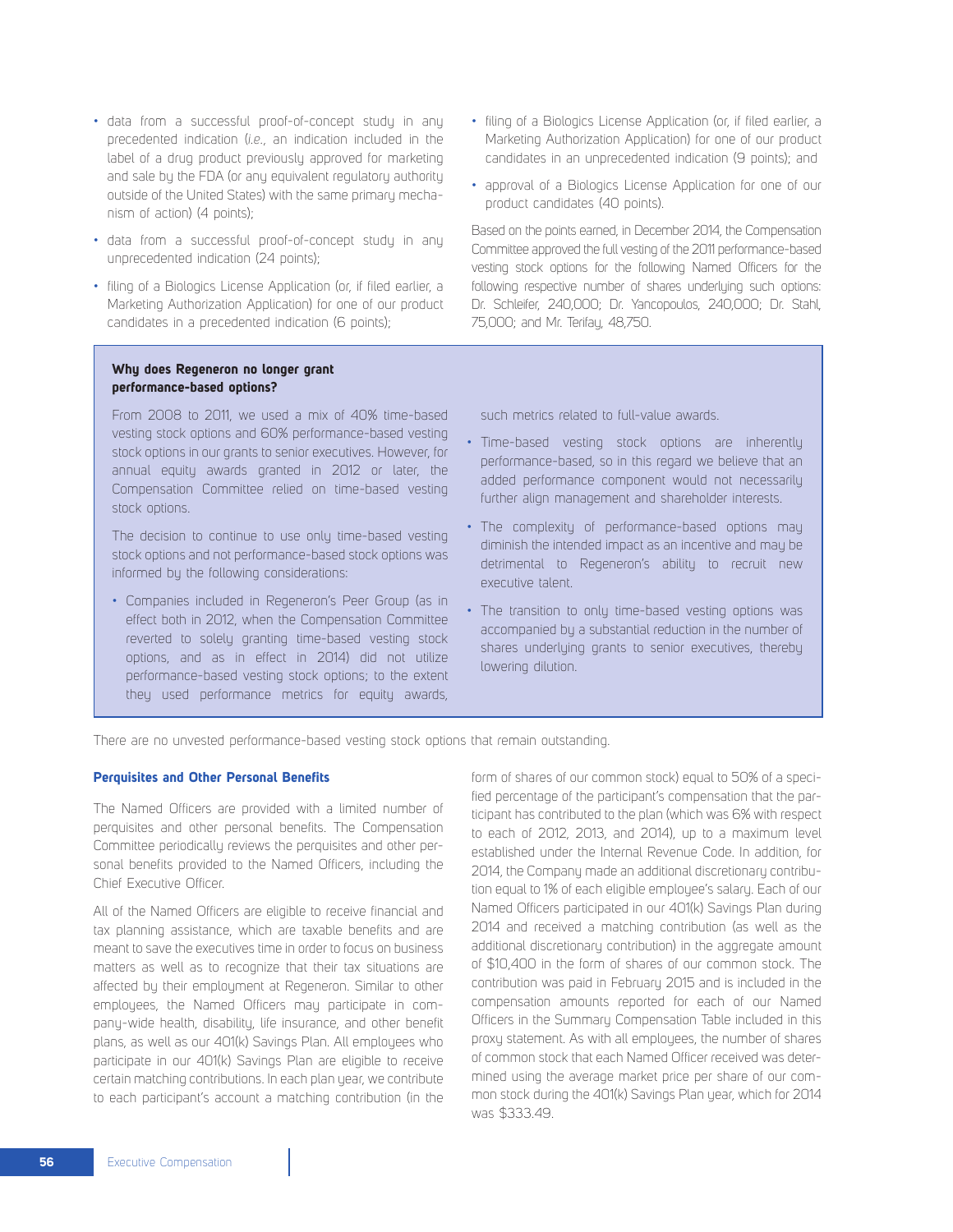were entitled to receive automobile allowances, annual credit card that provides for certain severance benefits following terminamembership fees, and, in the case of our Chief Executive Officer, tion, including following death or disability, resignation followclub membership dues and a tax gross-up related to legal, tax, ing defined ''good reason'' events, or termination in connection and financial planning advisory services. Effective January 1, with a change in control. The other Named Officers are covered 2015, the Compensation Committee eliminated these perquisites by a change in control severance plan, which provides certain and other personal benefits based on its determination that they benefits to them and other designated officers if they are termiwere no longer consistent with our overall compensation program. nated in connection with a change in control. Information Our Chief Executive Officer continues to be entitled to life insur- regarding applicable payments under this employment agreeance, long-term disability, and medical malpractice insurance pre- ment and change in control severance plan is provided under miums pursuant to the terms of his employment agreement, as the heading ''Post-Employment Compensation'' on page 64. described in footnote 5 to the Summary Compensation Table<br>included in our employment agreement with our included in this proxy statement.<br>Chief Executive Officer and in our change in control severance

other guests may accompany our Named Officers and direc- their employment for any reason (including disability or retireincurred by us) from quest air travel. Pursuant to quidelines our Named Officers as of December 31, 2014, see "Outstand-

# **What procedures do we follow to establish perquisites** The severance benefits provided to our Named Officers are **for our Named Officers?**

club membership dues, and annual credit card member- Compensation Committee's consultant.

# **Potential Severance Benefits**

Outstanding stock option award agreements (as well as outstanding restricted stock award agreements) for all employees include a ''double trigger'' provision for the acceleration of vesting of unvested stock options (or restricted stock) upon a termination by the Company without cause or by the employee for good reason within two years following a change in control.

In 2014, our Chief Executive Officer and Chief Scientific Officer Our Chief Executive Officer has an employment agreement

From time to time, the Company leases aircraft to facilitate plan, our Named Officers will forfeit any unvested time-based executive and director business travel. Family members or vesting stock options or restricted stock upon the termination of tors during such on-demand air business travel, space permit- ment) other than death. In the event of the death of an ting, so long as we are reimbursed for any incremental expense employee, any unvested stock options held by such employee related to such guests. As we lease the entire aircraft for busi- become immediately exercisable, and any shares of restricted ness travel and are not charged based on the number of stock will become fully vested. For information regarding passengers, there is no incremental cost to us (*i.e.*, expense unvested stock options and shares of restricted stock held by approved by our board of directors, in limited circumstances ing Equity Awards at Fiscal Year-End'' on page 62. When personal use of on-demand air travel may be permitted if employees (other than our Chief Executive Officer) retire, they authorized by the Chairman. There was no such personal use forfeit all unvested time-based vesting stock options and or guest use resulting in any incremental cost to us of the restricted stock. For all stock options granted prior to 2007, an leased aircraft in 2014. employee (other than our Chief Executive Officer) who retires Additional information regarding perquisites and other personal<br>benefits provided to our Named Officers in, or with respect to,<br>2014 is given in the applicable footnotes to the Summary<br>Compensation Table included in this p his or her retirement.

designed to promote stability and continuity of our senior man-The Compensation Committee periodically reviews the agement and are intended to preserve employee morale and perquisites and other personal benefits provided to all of productivity and approximate retention in the face of perquisites and other personal benefits provided to all of productivity and encourage retention in the face of the disrupour Named Officers. The 2014 review resulted in the elim- tive impact of an actual, threatened, or rumored change in ination of certain perquisites and other personal benefits control of the Company. The severance benefits were estab-<br>- previously provided to our Chief Executive Officer and our chief and following a review of comparable previously provided to our Chief Executive Officer and our lished following a review of comparable practices at the Company's peer companies and with the advice of the

> We have no pension, deferred compensation, or retirement plans, other than our 401(k) Savings Plan described above.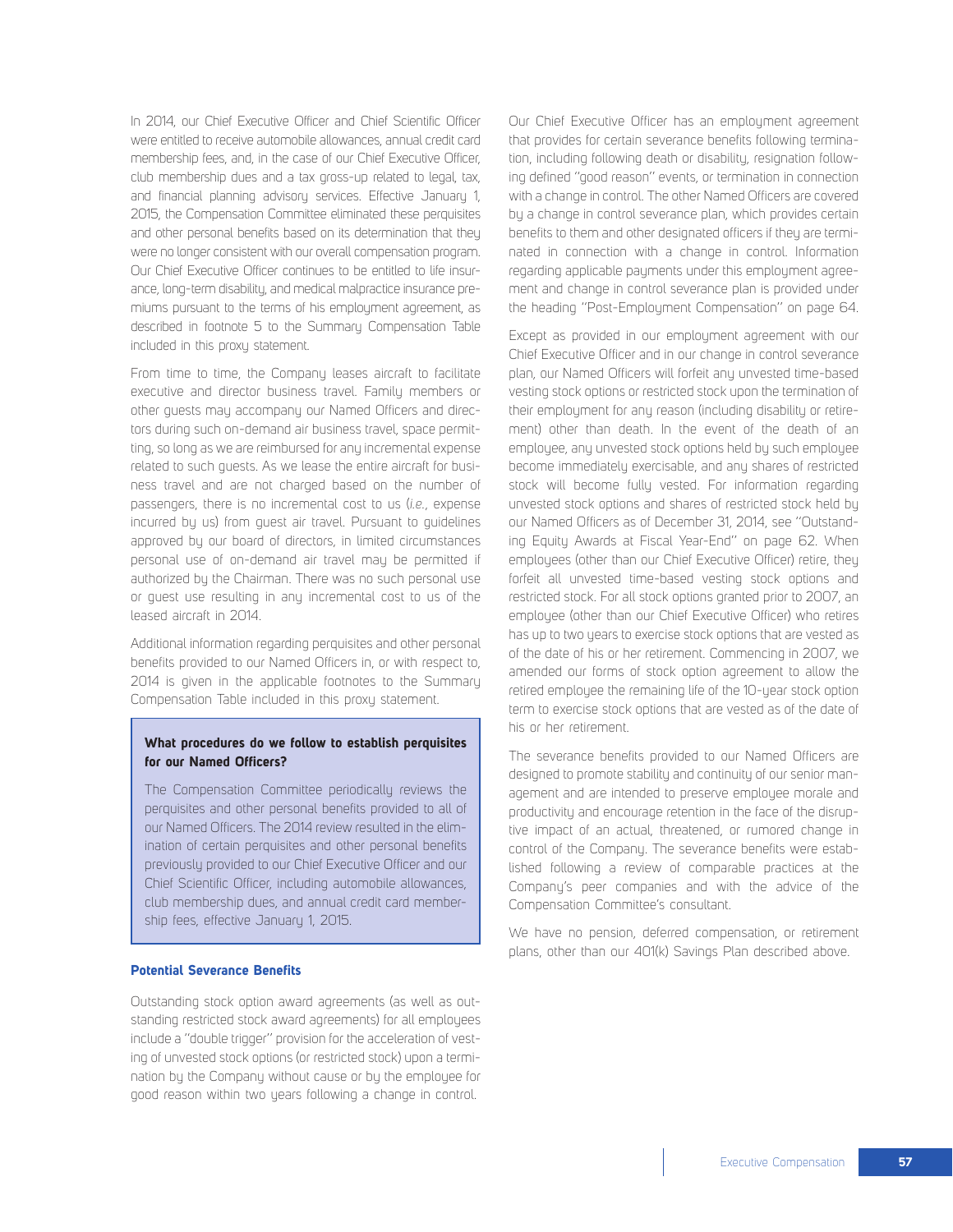*The Compensation Committee Report below shall not be* **Compensation Committee Interlocks and** *deemed to be ''soliciting material'' or to be filed with the SEC or* **Insider Participation** subject to Regulation 14A or 14C under the Exchange Act, or to<br>the liabilities of Section 18 of the Exchange Act. Notwithstand-<br>ing anything to the contrary set forth in any of the Company's<br>previous filings under the Secu *such filings.*

### **Compensation Committee Report**

We have reviewed and discussed with management the Compensation Discussion and Analysis, beginning on page 36. Based on that review and discussion, we have recommended to the board of directors that the Compensation Discussion and Analysis be included in this proxy statement.

*The Compensation Committee*

Marc Tessier-Lavigne, Ph.D., Chairman Charles A. Baker Joseph L. Goldstein, M.D. Robert A. Ingram Christine A. Poon George L. Sing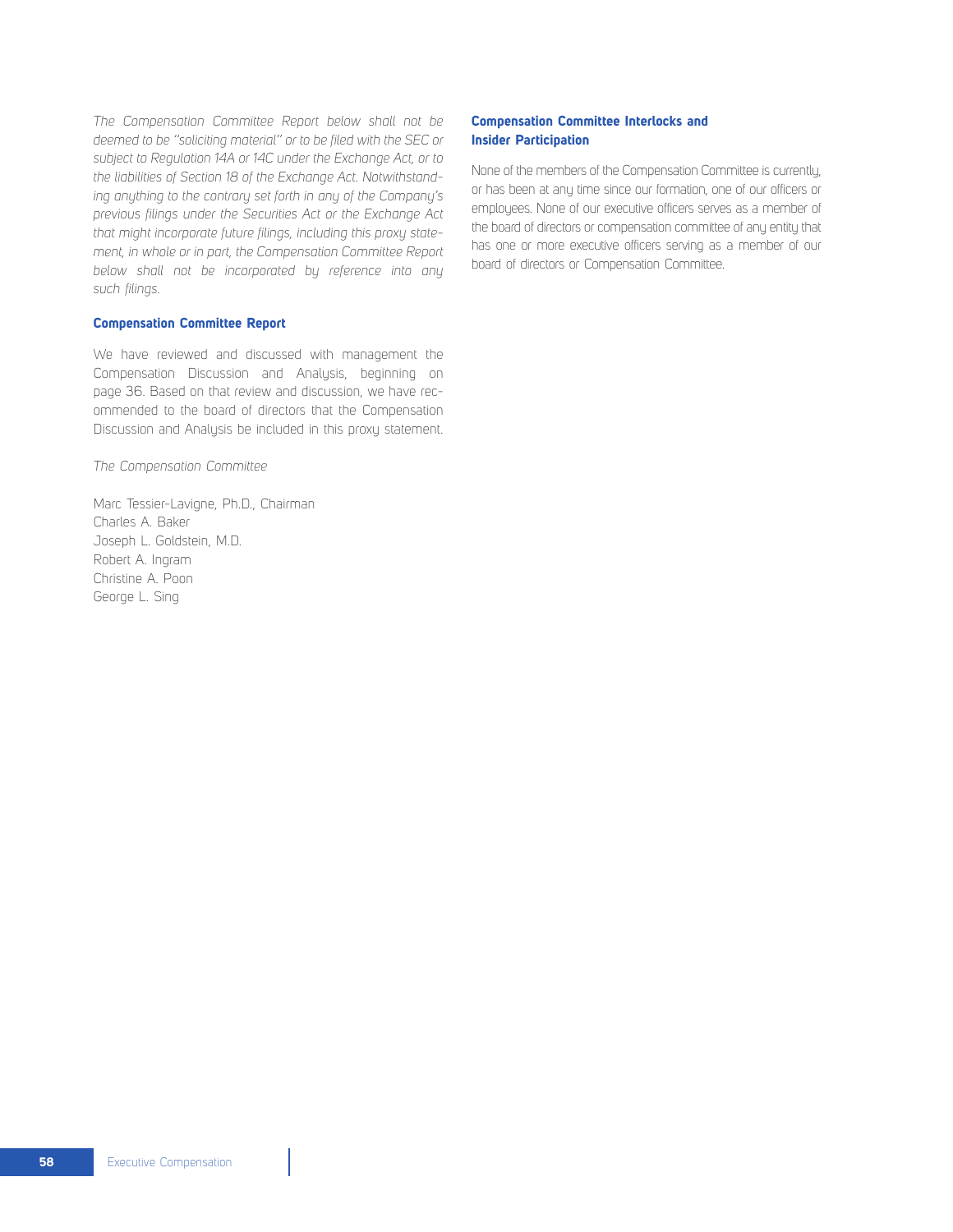# Summary Compensation Table

The following table and accompanying footnotes provide information regarding compensation earned by, or paid to, our Named Officers (our Chief Executive Officer, our Chief Financial Officer, and our three other highest-compensated executive officers in 2014).

### **Summary Compensation Table**

| Name and principal position<br>(a)   | Year<br>(b) | Salary $(\frac{4}{5})$<br>(c) | Bonus $(\frac{4}{5})^1$<br>(d) | <b>Stock</b><br>awards $(\frac{2}{3})^2$<br>(e) | Option<br>awards $(\frac{4}{5})^2$<br>(f) | All other<br>compensation $(\frac{4}{5})^3$<br>(i) | Total $($ math)<br>(i) |
|--------------------------------------|-------------|-------------------------------|--------------------------------|-------------------------------------------------|-------------------------------------------|----------------------------------------------------|------------------------|
| Leonard S. Schleifer, M.D., Ph.D.    | 2014        | 1,071,200                     | 2,142,400                      | $\qquad \qquad -$                               | 38,644,7004                               | 107,124 <sup>5</sup>                               | 41,965,424             |
| President and Chief                  | 2013        | 1,035,000                     | 2,070,000                      | $\qquad \qquad -$                               | 33,062,3256                               | 105,340                                            | 36,272,665             |
| Executive Officer                    | 2012        | 1,000,000                     | 2,300,000                      | $\qquad \qquad -$                               | 26,630,3067                               | 116,791                                            | 30,047,097             |
| George D. Yancopoulos, M.D., Ph.D.   | 2014        | 910,500                       | 1,821,040                      | $\overline{\phantom{0}}$                        | 32,744,7464                               | $30,525^8$                                         | 35,506,811             |
| President, Regeneron Laboratories    | 2013        | 879,800                       | 1,759,500                      | —                                               | 28,096,8386                               | 281,455                                            | 31,017,593             |
| and Chief Scientific Officer         | 2012        | 850,000                       | 1,955,000                      | 57,275,000                                      | 21,442,3837                               | 29,065                                             | 81,551,448             |
| Robert E. Landry                     | 2014        | 500,000                       | 405,000 <sup>9</sup>           |                                                 | 6,403,1384                                | 14,81810                                           | 7,322,956              |
| Senior Vice President,               | 2013        | $144,231$ <sup>11</sup>       | 50,000 <sup>12</sup>           | 1,363,500 <sup>13</sup>                         | 11,054,274 <sup>6</sup>                   | 1,130                                              | 12,613,135             |
| Finance and Chief Financial Officer* |             |                               |                                |                                                 |                                           |                                                    |                        |
| Neil Stahl, Ph.D.                    | 2014        | 493,500                       | 532,980                        | $\qquad \qquad -$                               | 15,207,420 <sup>4</sup>                   | $20,215^{14}$                                      | 16,254,115             |
| Executive Vice President,            | 2013        | 476,800                       | 386,208                        | $\qquad \qquad -$                               | 13,474,403 <sup>6</sup>                   | 17,235                                             | 14,354,646             |
| Research & Development               | 2012        | 460,700                       | 373,167                        | $\qquad \qquad -$                               | 11,144,533 <sup>7</sup>                   | 16,800                                             | 11,995,200             |
| Robert J. Terifay                    | 2014        | 465,800                       | 377,298                        | $\overline{\phantom{0}}$                        | 7,533,1044                                | $20,125^{14}$                                      | 8,396,327              |
| Senior Vice President,               | 2013        | 450,000                       | 364,500                        | —                                               | 6,847,4866                                | 17,145                                             | 7,679,131              |
| Commercial                           | 2012        | 384,800                       | 411,688                        | —                                               | 6,665,0187                                | 16,800                                             | 7,478,306              |

- \* Mr. Landry joined the Company in September 2013.
- <sup>1</sup> Bonuses are shown in the year in which they were accrued
- The amounts in column (e) and (f) reflect the respective aggregate perquisites of our Chief Executive Officer and Chief Scientific Officer. **2** grant date fair values (disregarding estimated forfeitures) of stock The eliminated perquisites consist of automobile allowances, annual and option awards granted in 2014, 2013, and 2012, respectively, credit card membership fees, and, in the case of our Chief Executive pursuant to the Regeneron Pharmaceuticals, Inc. 2014 Long-Term Officer, club membership dues and a tax gross-up related to legal, Incentive Plan or the Regeneron Pharmaceuticals, Inc. Second lax, and financial planning advisory services. Amended and Restated 2000 Long-Term Incentive Plan. Assump-https://www.filects.the aggregate grant date fair value of time-based vesting<br>tions used in the calculation of these amounts are included in apprion awards granted
- bursed for 2014 annual credit card membership fees not exceeding <sup>3</sup> See "Compensation Discussion and Analysis - Section 4 -

10% of the total amount of his perquisites and other personal benefits. As described above in ''Section 4 – Elements of Executive Bonuses are shown in the year in which they were accrued Compensation – Perquisites and Other Personal Benefits,'' effective<br>January 1, 2015, the Compensation Committee eliminated certain

- 
- year ended December 31, 2014 included in the 2014 Annual Report.  $\,$   $\,$  **5**  $\,$  Includes (i) \$21,236 for a car allowance and related expenses, The 2013 and 2014 annual option awards reflect a double-digit (ii) \$1,655 for life insurance premiums, (iii) \$21,296 for long-term percentage decrease in the number of shares underlying the disability insurance premiums, (iv) \$15,133 for medical malpractice awards, in each case as compared to the prior year. Mr. Landry did insurance premiums, (v) \$10,400 for 401(k) Savings Plan matching not receive an annual option award in 2013; his 2013 option award contributions in respect of 2014 paid in February 2015, (vi) \$18,500 was granted pursuant to his offer letter with the Company in con- for dues related to a club membership, (vii) \$9,710 for tax and nection with the commencement of his employment. The state of inancial planning advisory services, and (viii) \$8,799 for tax See "Compensation Discussion and Analysis – Section 4 –<br>Elements of Executive Compensation – Perquisites and Other<br>Personal Benefits," for further information. Certain 2014 perquisites<br>and other personal benefits are quant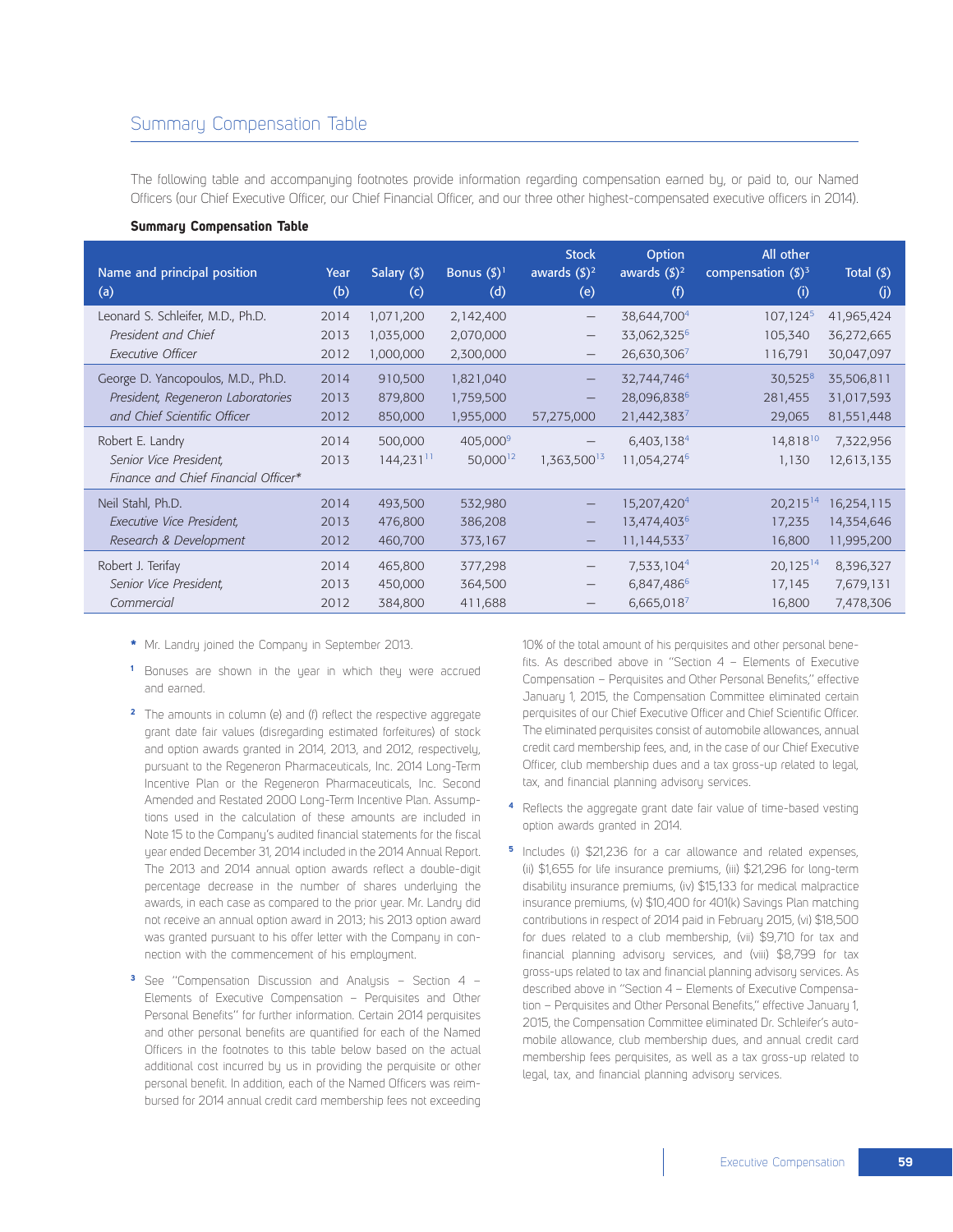- option awards granted in 2013. In the case of Mr. Landry, such option award was granted pursuant to his offer letter with the Com- financial planning advisory services. <sup>6</sup> Reflects the aggregate grant date fair value of time-based vesting
- option awards granted in 2012. 7 Reflects the aggregate grant date fair value of time-based vesting
- (ii) \$10,400 for 401(k) Savings Plan matching contributions in bonus (paid in 2013). respect of 2014 paid in February 2015, and (iii) \$9,710 for tax and<br>financial planning advisory services. As described above in "Section 4 – Elements of Executive Compensation – Perquisites and Other Personal Benefits," ef 8 Includes (i) \$10,400 for a car allowance and related expenses,
- financial planning advisory services. Includes the second installment in the amount of \$50,000 of **9** Mr. Landry's \$100,000 sign-on bonus (paid in 2014).
- **<sup>10</sup>** Includes (i) \$10,400 for 401(k) Savings Plan matching contributions in respect of 2014 paid in February 2015 and (ii) \$4,328 for tax and
- pany in connection with the commencement of his employment. **11** Represents Mr. Landry's base salary paid from September 9, 2013 (the starting date of Mr. Landry's employment with the Company) to
	- <sup>12</sup> Consists of the first installment of Mr. Landry's \$100,000 sign-on
	- <sup>13</sup> Reflects the aggregate grant date fair value of restricted stock
- Compensation Committee eliminated Dr. Yancopoulos's automobile **14** Includes (i) \$10,400 for 401(k) Savings Plan matching contributions allowance and annual credit card membership fees perquisites. in respect of 2014 paid in February 2015 and (ii) \$9,710 for tax and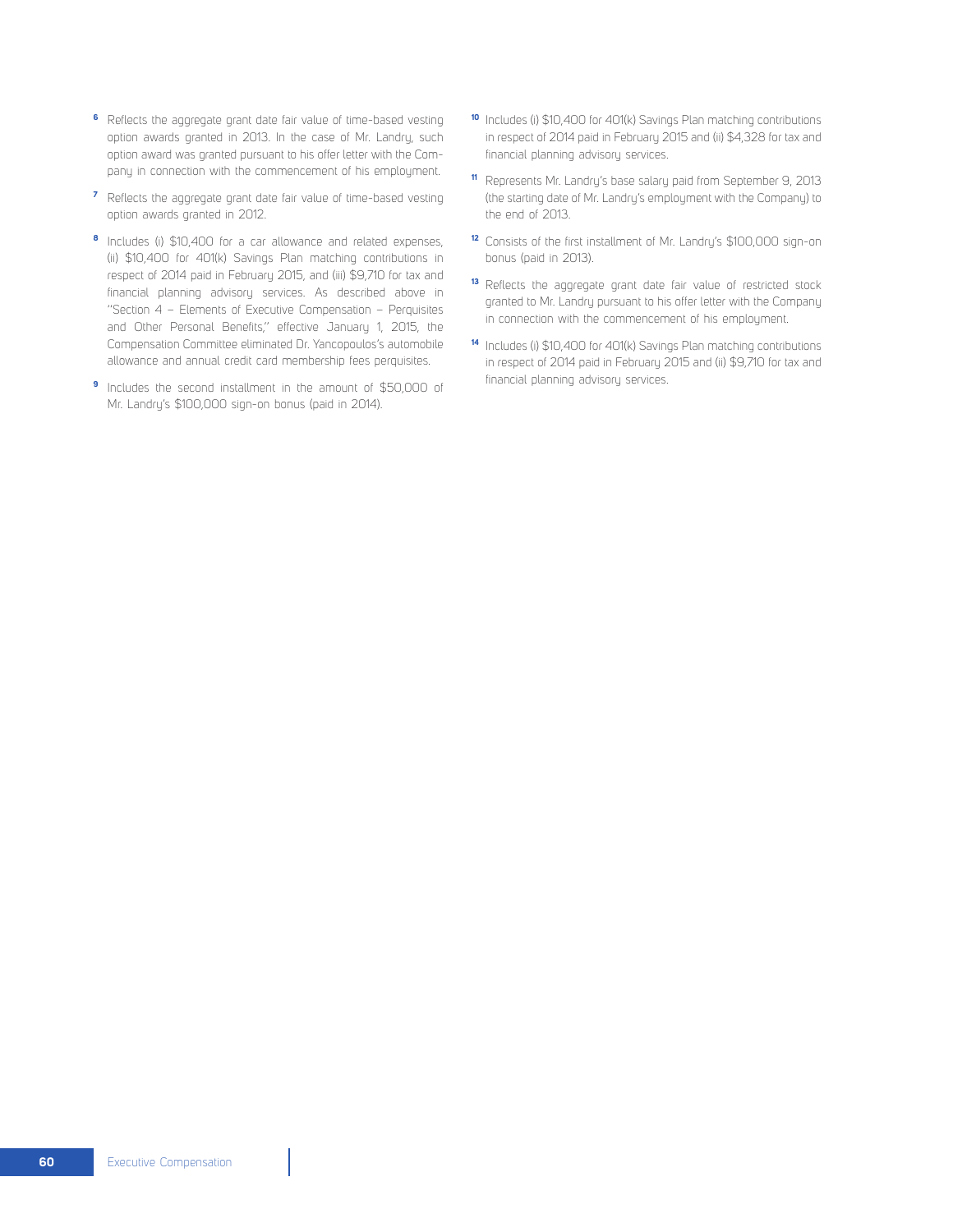# Grants of Plan-Based Awards

The following table and explanatory footnotes provide information regarding each equity award granted to our Named Officers during 2014. There were no non-equity incentive plan awards granted in 2014.

# **Grants of Plan-Based Awards**

| <b>Name</b><br>(a)                 | <b>Grant date</b><br>(b)                   | All other<br>stock awards:<br>number of<br>shares of<br>stock or<br>units $(*)$<br>(i) | All other<br>option<br>awards:<br>number of<br>securities<br>underlying<br>options<br>$^{(+)}$<br>(j) | <b>Exercise</b><br>or base<br>price of<br>option<br>awards<br>$(\frac{5}{5})^1$<br>(k) | Closing<br>price of<br>Company<br>common<br>stock on<br>grant date<br>$($ \$/Sh) <sup>1</sup><br>(1) | <b>Grant date</b><br>fair value<br>of stock<br>and option<br>awards $(\frac{2}{3})^2$<br>$\langle$ |
|------------------------------------|--------------------------------------------|----------------------------------------------------------------------------------------|-------------------------------------------------------------------------------------------------------|----------------------------------------------------------------------------------------|------------------------------------------------------------------------------------------------------|----------------------------------------------------------------------------------------------------|
| Leonard S. Schleifer, M.D., Ph.D.  | 12/16/2014 <sup>3</sup><br>10/27/20144     |                                                                                        | 203,204<br>7,226                                                                                      | 399.66<br>402.69                                                                       | 396.13<br>407.16                                                                                     | 38,268,922<br>375,779                                                                              |
| George D. Yancopoulos, M.D., Ph.D. | $12/16/2014^{3}$<br>2/11/2014 <sup>4</sup> |                                                                                        | 172,723<br>5,720                                                                                      | 399.66<br>314.31                                                                       | 396.13<br>326.52                                                                                     | 32,528,486<br>216,260                                                                              |
| Robert E. Landry                   | $12/16/2014^3$                             |                                                                                        | 34,000                                                                                                | 399.66                                                                                 | 396.13                                                                                               | 6,403,138                                                                                          |
| Neil Stahl, Ph.D.                  | 12/16/2014 <sup>3</sup>                    |                                                                                        | 80,750                                                                                                | 399.66                                                                                 | 396.13                                                                                               | 15,207,420                                                                                         |
| Robert J. Terifay                  | $12/16/2014^3$                             |                                                                                        | 40,000                                                                                                | 399.66                                                                                 | 396.13                                                                                               | 7,533,104                                                                                          |

- on the date of grant. Therefore, the closing price of our common ten-year option term.<br>stock on the grant date may be higher or lower than the exercise
- $^{\rm 2}$  The amounts in this column represent the grant date fair value of the  $\quad$  the exercise price upon exercise of his option pursuant to the terms audited financial statements for the fiscal year ended December 31,
- $^{\rm 1}$  These options have an exercise price equal to the average of the  $^{\rm 1}$  The Named Officer received a non-qualified stock option award that high and low sales price per share of the Company's common stock vests at a rate of 25% per year over the first four years of the
	- stock on the grant date may be higher or lower than the exercise  $\hskip1cm{\rm 4}$  The Named Officer received a ''re-load'' non-qualified stock option<br>award for the number of shares surrendered by him as payment of awards made pursuant to the Regeneron Pharmaceuticals, Inc. of such original option. The newly granted non-qualified stock<br>2014 Long-Term Incentive Plan. The assumptions used in the cal-option has (or had) an exercise pric option has (or had) an exercise price equal to the average of the high culation of these amounts are included in Note 15 to the Company's and low sales price per share of the Company's common stock on audited financial statements for the fiscal year ended December 31, the NASDAQ Global Select 2014 included in the 2014 Annual Report. expired in the 2014 Annual Report. expired) on exercisable six months from the date of grant, expires (or expired) on the date on which the original option would have expired, and is (or was) otherwise subject to the same terms and conditions as the original option.

# **Does Regeneron continue to grant re-load options?**

The Company no longer grants any stock option awards Such a feature was only included in stock option grants with a ''re-load'' feature. A re-load option is an option which awarded to certain executives from 2000 through 2007. provides that if it is exercised using company shares to pay Assuming full utilization of the re-load feature for all of the the exercise price, a new option is automatically granted options with this feature outstanding as of April 16, 2015 at a covering the same number of shares as those tendered to price of our common stock of \$457.42 per share (the closing exercise the original option (with a per share exercise price price of our common stock on April 16, 2015), stock options equal to the fair market value of the company's shares at the to purchase an aggregate of 76,108 shares would be issuatime of exercise). ble upon exercise of these outstanding options.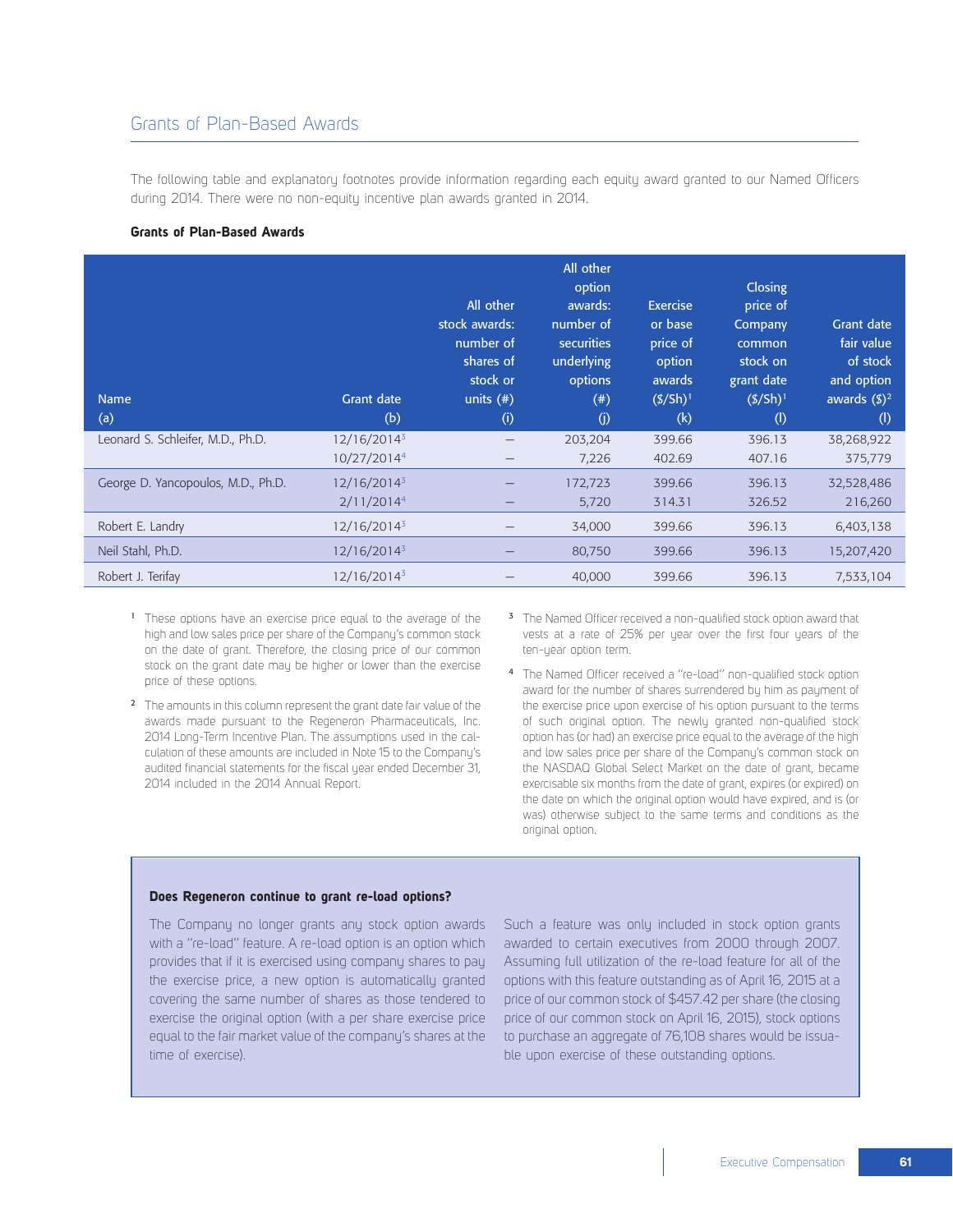# Outstanding Equity Awards at Fiscal Year-End

The following table and explanatory footnotes provide information regarding unexercised stock options and unvested restricted stock awards held by our Named Officers as of December 31, 2014.

# **Outstanding Equity Awards at Fiscal Year-End**

|                        |                                                                                             |                                                                                               | <b>Option Awards</b>                                                                                                             |                                           |                                     |                                                                                      |                                                                                                                 |                                                                                                                                             |                                                                                                                                                                     |
|------------------------|---------------------------------------------------------------------------------------------|-----------------------------------------------------------------------------------------------|----------------------------------------------------------------------------------------------------------------------------------|-------------------------------------------|-------------------------------------|--------------------------------------------------------------------------------------|-----------------------------------------------------------------------------------------------------------------|---------------------------------------------------------------------------------------------------------------------------------------------|---------------------------------------------------------------------------------------------------------------------------------------------------------------------|
| <b>Name</b><br>(a)     | Number of<br>securities<br>underlying<br>unexercised<br>options $(*)$<br>exercisable<br>(b) | Number of<br>securities<br>underlying<br>unexercised<br>options $(*)$<br>unexercisable<br>(c) | Equity<br>incentive<br>plan<br>awards:<br>number of<br>securities<br>underlying<br>unexercised<br>unearned<br>options (#)<br>(d) | Option<br>exercise<br>price $(\$)$<br>(e) | Option<br>expiration<br>date<br>(f) | Number of<br>shares or<br>units of<br>stock that<br>have not<br>vested $(\#)$<br>(g) | <b>Market</b><br>value of<br>shares or<br>units of<br>stock that<br>have not<br>vested $(\frac{2}{3})^7$<br>(h) | Equity<br>incentive<br>plan awards:<br>number of<br>unearned<br>shares, units<br>or other<br>rights that<br>have not<br>vested $(*)$<br>(i) | Equity<br>incentive<br>plan awards:<br>market or<br>payout<br>value of<br>unearned<br>shares, units<br>or other<br>rights that<br>have not<br>vested $($ \$)<br>(i) |
| Leonard S. Schleifer,  |                                                                                             |                                                                                               |                                                                                                                                  |                                           |                                     |                                                                                      |                                                                                                                 |                                                                                                                                             |                                                                                                                                                                     |
| M.D., Ph.D.            |                                                                                             | $203,204$ <sup>1</sup>                                                                        |                                                                                                                                  | 399.66                                    | 12/16/2024                          |                                                                                      |                                                                                                                 |                                                                                                                                             |                                                                                                                                                                     |
|                        | 7,226                                                                                       | $-10$                                                                                         |                                                                                                                                  | 402.69                                    | 12/19/2015                          |                                                                                      |                                                                                                                 |                                                                                                                                             |                                                                                                                                                                     |
|                        | 59,766                                                                                      | 179,297 <sup>2</sup>                                                                          | $\equiv$                                                                                                                         | 270.43                                    | 12/13/2023                          |                                                                                      |                                                                                                                 |                                                                                                                                             |                                                                                                                                                                     |
|                        | 140,626                                                                                     | 140,624 <sup>3</sup>                                                                          |                                                                                                                                  | 179.13                                    | 12/14/2022                          |                                                                                      |                                                                                                                 |                                                                                                                                             |                                                                                                                                                                     |
|                        | 120,000                                                                                     | 40,000 <sup>4</sup>                                                                           | $\overline{\phantom{0}}$                                                                                                         | 52.03                                     | 12/16/2021                          |                                                                                      |                                                                                                                 |                                                                                                                                             |                                                                                                                                                                     |
|                        | 240,000                                                                                     | $\overline{\phantom{0}}$                                                                      |                                                                                                                                  | 52.03                                     | 12/16/2021                          |                                                                                      |                                                                                                                 |                                                                                                                                             |                                                                                                                                                                     |
|                        | 125,000                                                                                     |                                                                                               |                                                                                                                                  | 30.63                                     | 12/14/2020                          |                                                                                      |                                                                                                                 |                                                                                                                                             |                                                                                                                                                                     |
|                        | 187,500                                                                                     |                                                                                               |                                                                                                                                  | 30.63                                     | 12/14/2020                          |                                                                                      |                                                                                                                 |                                                                                                                                             |                                                                                                                                                                     |
|                        | 187,500                                                                                     |                                                                                               | $\overline{\phantom{0}}$                                                                                                         | 21.25                                     | 12/18/2019                          |                                                                                      |                                                                                                                 |                                                                                                                                             |                                                                                                                                                                     |
|                        | 125,000                                                                                     |                                                                                               | $\overline{\phantom{0}}$                                                                                                         | 21.25                                     | 12/18/2019                          |                                                                                      |                                                                                                                 |                                                                                                                                             |                                                                                                                                                                     |
|                        | 125,000                                                                                     |                                                                                               |                                                                                                                                  | 16.80                                     | 12/17/2018                          |                                                                                      |                                                                                                                 |                                                                                                                                             |                                                                                                                                                                     |
|                        | 187,500                                                                                     |                                                                                               | $\overline{\phantom{0}}$                                                                                                         | 16.80<br>21.92                            | 12/17/2018                          |                                                                                      |                                                                                                                 |                                                                                                                                             |                                                                                                                                                                     |
|                        | 250,000                                                                                     |                                                                                               | $\equiv$                                                                                                                         | 20.32                                     | 12/17/2017                          |                                                                                      |                                                                                                                 |                                                                                                                                             |                                                                                                                                                                     |
| <b>TOTAL</b>           | 250,000<br>2,005,118                                                                        | 563,125                                                                                       |                                                                                                                                  |                                           | 12/18/2016                          |                                                                                      |                                                                                                                 |                                                                                                                                             |                                                                                                                                                                     |
|                        |                                                                                             |                                                                                               |                                                                                                                                  |                                           |                                     |                                                                                      |                                                                                                                 |                                                                                                                                             |                                                                                                                                                                     |
| George D. Yancopoulos, |                                                                                             | $172,723$ <sup>1</sup>                                                                        |                                                                                                                                  |                                           |                                     |                                                                                      |                                                                                                                 |                                                                                                                                             |                                                                                                                                                                     |
| M.D., Ph.D.            | 50,801                                                                                      | 152,403 <sup>2</sup>                                                                          |                                                                                                                                  | 399.66<br>270.43                          | 12/16/2024<br>12/13/2023            |                                                                                      |                                                                                                                 |                                                                                                                                             |                                                                                                                                                                     |
|                        | 119,532                                                                                     | $119,531^{3}$                                                                                 |                                                                                                                                  | 179.13                                    | 12/14/2022                          |                                                                                      |                                                                                                                 |                                                                                                                                             |                                                                                                                                                                     |
|                        |                                                                                             | 1,9215                                                                                        | $\overline{\phantom{0}}$                                                                                                         | 52.03                                     | 12/16/2021                          |                                                                                      |                                                                                                                 |                                                                                                                                             |                                                                                                                                                                     |
|                        | 120,000                                                                                     | 38,0795                                                                                       | $\overline{\phantom{0}}$                                                                                                         | 52.03                                     | 12/16/2021                          |                                                                                      |                                                                                                                 |                                                                                                                                             |                                                                                                                                                                     |
|                        | 240,000                                                                                     |                                                                                               |                                                                                                                                  | 52.03                                     | 12/16/2021                          |                                                                                      |                                                                                                                 |                                                                                                                                             |                                                                                                                                                                     |
|                        | 96,736                                                                                      |                                                                                               | $\overline{\phantom{0}}$                                                                                                         | 30.63                                     | 12/14/2020                          |                                                                                      |                                                                                                                 |                                                                                                                                             |                                                                                                                                                                     |
|                        | 150,000                                                                                     |                                                                                               |                                                                                                                                  | 30.63                                     | 12/14/2020                          |                                                                                      |                                                                                                                 |                                                                                                                                             |                                                                                                                                                                     |
|                        | 150,000                                                                                     |                                                                                               | $\equiv$                                                                                                                         | 21.25                                     | 12/18/2019                          |                                                                                      |                                                                                                                 |                                                                                                                                             |                                                                                                                                                                     |
|                        | 95,295                                                                                      |                                                                                               | $\overline{\phantom{0}}$                                                                                                         | 21.25                                     | 12/18/2019                          |                                                                                      |                                                                                                                 |                                                                                                                                             |                                                                                                                                                                     |
|                        | 94,048                                                                                      |                                                                                               |                                                                                                                                  | 16.80                                     | 12/17/2018                          |                                                                                      |                                                                                                                 |                                                                                                                                             |                                                                                                                                                                     |
|                        | 150,000                                                                                     |                                                                                               | $\equiv$                                                                                                                         | 16.80                                     | 12/17/2018                          |                                                                                      |                                                                                                                 |                                                                                                                                             |                                                                                                                                                                     |
|                        | 195,438                                                                                     |                                                                                               | $\equiv$                                                                                                                         | 21.92                                     | 12/17/2017                          |                                                                                      |                                                                                                                 |                                                                                                                                             |                                                                                                                                                                     |
|                        | 195,079                                                                                     |                                                                                               | $\overline{\phantom{0}}$                                                                                                         | 20.32                                     | 12/18/2016                          |                                                                                      |                                                                                                                 |                                                                                                                                             |                                                                                                                                                                     |
|                        | 182,818                                                                                     |                                                                                               |                                                                                                                                  | 11.64                                     | 12/19/2015                          |                                                                                      |                                                                                                                 |                                                                                                                                             |                                                                                                                                                                     |
|                        |                                                                                             |                                                                                               |                                                                                                                                  |                                           |                                     | 500,0006                                                                             | 410.25                                                                                                          |                                                                                                                                             |                                                                                                                                                                     |
| <b>TOTAL</b>           | 1,839,747                                                                                   | 484,657                                                                                       |                                                                                                                                  |                                           |                                     | 500,000                                                                              |                                                                                                                 |                                                                                                                                             |                                                                                                                                                                     |
| Robert E. Landry       |                                                                                             | 34,000 <sup>1</sup>                                                                           | $\overline{\phantom{0}}$                                                                                                         | 399.66                                    | 12/16/2024                          |                                                                                      |                                                                                                                 |                                                                                                                                             |                                                                                                                                                                     |
|                        | 20,000                                                                                      | 60,0008                                                                                       |                                                                                                                                  | 272.70                                    | 9/9/2023                            | $\overline{\phantom{0}}$                                                             | $\overline{\phantom{0}}$                                                                                        |                                                                                                                                             |                                                                                                                                                                     |
|                        |                                                                                             |                                                                                               |                                                                                                                                  |                                           |                                     | $5,000^9$                                                                            | 410.25                                                                                                          |                                                                                                                                             |                                                                                                                                                                     |
| <b>TOTAL</b>           | 20,000                                                                                      | 94,000                                                                                        |                                                                                                                                  |                                           |                                     | 5,000                                                                                |                                                                                                                 |                                                                                                                                             |                                                                                                                                                                     |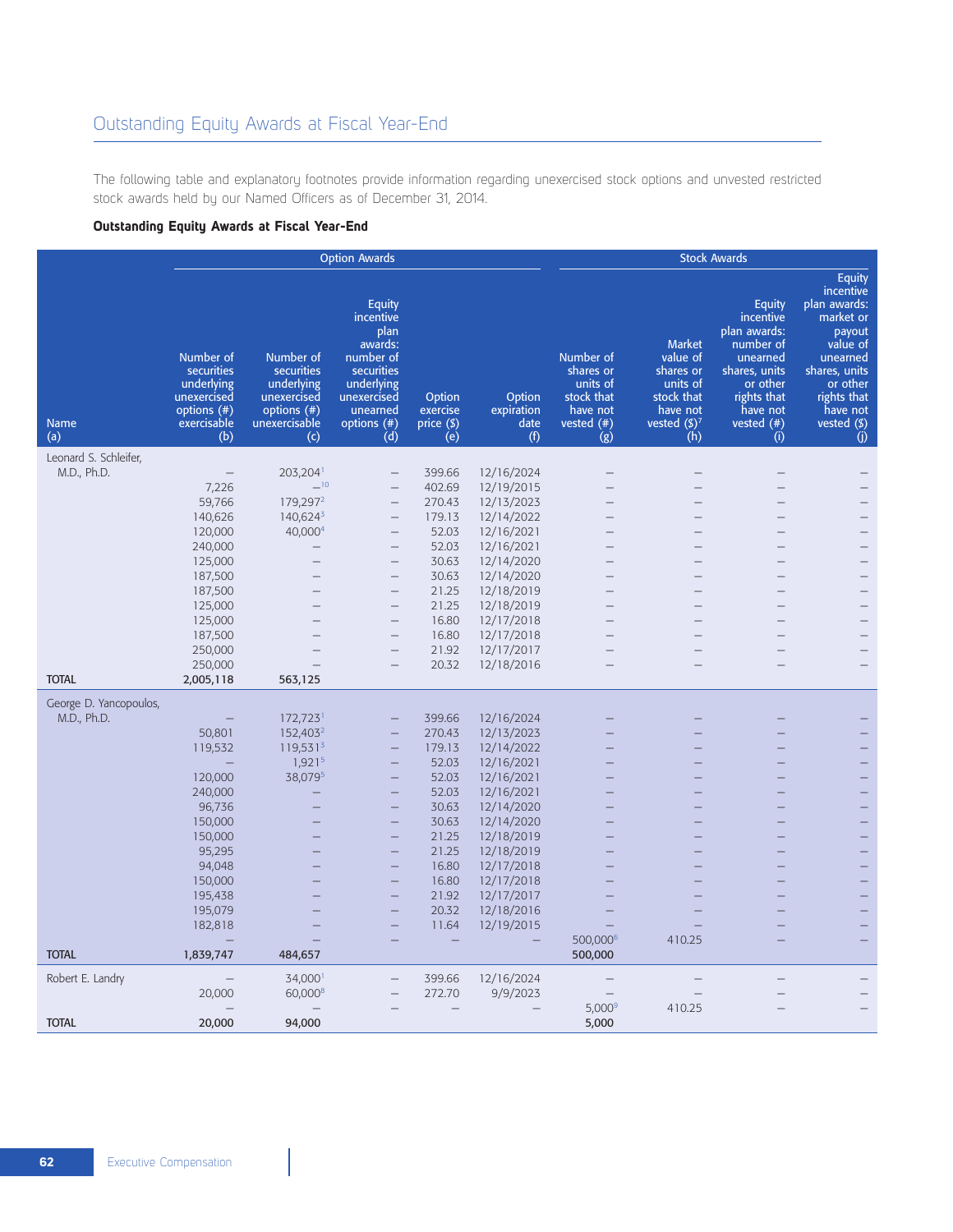|                    | <b>Option Awards</b>                                                                      |                                                                                             |                                                                                                                                  |                                           |                                     |                                                                                         | <b>Stock Awards</b>                                                                                             |                                                                                                                                             |                                                                                                                                                                            |  |
|--------------------|-------------------------------------------------------------------------------------------|---------------------------------------------------------------------------------------------|----------------------------------------------------------------------------------------------------------------------------------|-------------------------------------------|-------------------------------------|-----------------------------------------------------------------------------------------|-----------------------------------------------------------------------------------------------------------------|---------------------------------------------------------------------------------------------------------------------------------------------|----------------------------------------------------------------------------------------------------------------------------------------------------------------------------|--|
| <b>Name</b><br>(a) | Number of<br>securities<br>underlying<br>unexercised<br>options (#)<br>exercisable<br>(b) | Number of<br>securities<br>underlying<br>unexercised<br>options (#)<br>unexercisable<br>(c) | Equity<br>incentive<br>plan<br>awards:<br>number of<br>securities<br>underlying<br>unexercised<br>unearned<br>options (#)<br>(d) | Option<br>exercise<br>price $(\$)$<br>(e) | Option<br>expiration<br>date<br>(f) | Number of<br>shares or<br>units of<br>stock that<br>have not<br>vested $($ # $)$<br>(g) | <b>Market</b><br>value of<br>shares or<br>units of<br>stock that<br>have not<br>vested $(\frac{2}{3})^7$<br>(h) | Equity<br>incentive<br>plan awards:<br>number of<br>unearned<br>shares, units<br>or other<br>rights that<br>have not<br>vested $(*)$<br>(i) | <b>Equity</b><br>incentive<br>plan awards:<br>market or<br>payout<br>value of<br>unearned<br>shares, units<br>or other<br>rights that<br>have not<br>vested $($ \$)<br>(i) |  |
| Neil Stahl, Ph.D.  | $\overline{\phantom{0}}$                                                                  | 80,750                                                                                      | $\qquad \qquad -$                                                                                                                | 399.66                                    | 12/16/2024                          |                                                                                         |                                                                                                                 |                                                                                                                                             |                                                                                                                                                                            |  |
|                    | 23,750                                                                                    | 71,250 <sup>2</sup>                                                                         | $\overline{\phantom{0}}$                                                                                                         | 270.43                                    | 12/13/2023                          |                                                                                         |                                                                                                                 |                                                                                                                                             |                                                                                                                                                                            |  |
|                    | 4,527                                                                                     |                                                                                             |                                                                                                                                  | 268.40                                    | 12/17/2017                          |                                                                                         |                                                                                                                 |                                                                                                                                             |                                                                                                                                                                            |  |
|                    | 56,250                                                                                    | $56,250^3$                                                                                  | $\overline{\phantom{m}}$                                                                                                         | 179.13                                    | 12/14/2022                          |                                                                                         |                                                                                                                 |                                                                                                                                             |                                                                                                                                                                            |  |
|                    | 6,017                                                                                     |                                                                                             | $\overline{\phantom{m}}$                                                                                                         | 145.70                                    | 12/17/2017                          |                                                                                         |                                                                                                                 |                                                                                                                                             |                                                                                                                                                                            |  |
|                    |                                                                                           | 1,921 <sup>5</sup>                                                                          | $\overline{\phantom{0}}$                                                                                                         | 52.03                                     | 12/16/2021                          |                                                                                         |                                                                                                                 |                                                                                                                                             |                                                                                                                                                                            |  |
|                    | 37,500                                                                                    | 10,5795                                                                                     | $\overline{\phantom{0}}$                                                                                                         | 52.03                                     | 12/16/2021                          |                                                                                         |                                                                                                                 |                                                                                                                                             |                                                                                                                                                                            |  |
|                    | 75,000                                                                                    |                                                                                             | $\overline{\phantom{0}}$                                                                                                         | 52.03                                     | 12/16/2021                          |                                                                                         |                                                                                                                 |                                                                                                                                             |                                                                                                                                                                            |  |
|                    | 46,736                                                                                    |                                                                                             | $\overline{\phantom{0}}$                                                                                                         | 30.63                                     | 12/14/2020                          |                                                                                         |                                                                                                                 |                                                                                                                                             |                                                                                                                                                                            |  |
|                    | 75,000                                                                                    |                                                                                             | $\overline{\phantom{m}}$                                                                                                         | 30.63                                     | 12/14/2020                          |                                                                                         |                                                                                                                 |                                                                                                                                             |                                                                                                                                                                            |  |
|                    | 45,295                                                                                    |                                                                                             | $\overline{\phantom{0}}$                                                                                                         | 21.25                                     | 12/18/2019                          |                                                                                         |                                                                                                                 |                                                                                                                                             |                                                                                                                                                                            |  |
| <b>TOTAL</b>       | 370,075                                                                                   | 220,750                                                                                     |                                                                                                                                  |                                           |                                     |                                                                                         |                                                                                                                 |                                                                                                                                             |                                                                                                                                                                            |  |
| Robert J. Terifay  |                                                                                           | 40,000                                                                                      |                                                                                                                                  | 399.66                                    | 12/16/2024                          |                                                                                         |                                                                                                                 |                                                                                                                                             |                                                                                                                                                                            |  |
|                    | 12,500                                                                                    | 37,500 <sup>2</sup>                                                                         |                                                                                                                                  | 270.43                                    | 12/13/2023                          |                                                                                         |                                                                                                                 |                                                                                                                                             |                                                                                                                                                                            |  |
|                    | 37,500                                                                                    | 37,5003                                                                                     |                                                                                                                                  | 179.13                                    | 12/14/2022                          |                                                                                         |                                                                                                                 |                                                                                                                                             |                                                                                                                                                                            |  |
|                    |                                                                                           | 1,9215                                                                                      |                                                                                                                                  | 52.03                                     | 12/16/2021                          |                                                                                         |                                                                                                                 |                                                                                                                                             |                                                                                                                                                                            |  |
|                    | 24,375                                                                                    | 6,204 <sup>5</sup>                                                                          |                                                                                                                                  | 52.03                                     | 12/16/2021                          |                                                                                         |                                                                                                                 |                                                                                                                                             |                                                                                                                                                                            |  |
|                    | 48,750                                                                                    |                                                                                             |                                                                                                                                  | 52.03                                     | 12/16/2021                          |                                                                                         |                                                                                                                 |                                                                                                                                             |                                                                                                                                                                            |  |
|                    | 3,264                                                                                     |                                                                                             |                                                                                                                                  | 30.63                                     | 12/14/2020                          |                                                                                         |                                                                                                                 |                                                                                                                                             |                                                                                                                                                                            |  |
|                    | 29,236                                                                                    |                                                                                             |                                                                                                                                  | 30.63                                     | 12/14/2020                          |                                                                                         |                                                                                                                 |                                                                                                                                             |                                                                                                                                                                            |  |
|                    | 48,750                                                                                    |                                                                                             |                                                                                                                                  | 30.63                                     | 12/14/2020                          |                                                                                         |                                                                                                                 |                                                                                                                                             |                                                                                                                                                                            |  |
| <b>TOTAL</b>       | 204,375                                                                                   | 123,125                                                                                     |                                                                                                                                  |                                           |                                     |                                                                                         |                                                                                                                 |                                                                                                                                             |                                                                                                                                                                            |  |

- four years of the option term. Named Officer's continued employment. <sup>1</sup> This stock option award was granted to the Named Officer on
- December 13, 2013 and vests at a rate of 25% per year over the first stock on the NASDAQ Global Select Market on December 31, 2014. <sup>2</sup> This stock option award was granted to the Named Officer on
- December 14, 2012 and vests at a rate of 25% per year over the first four years of the option term.<br>four years of the option term.
- This stock option award was granted to the Named Officer on September 9, 2013 and vests 100% on the fifth anniversary of the **4**
- These two stock option awards (one a non-qualified stock option exercised for six months from the date of grant, October 27, 2014. **5** and the other an incentive stock option) were granted to the Named Officer on December 16, 2011. The combined non-qualified and incentive stock option award vests at a rate of 25% per year over the first four years of the option term.
- <sup>6</sup> This restricted stock award was granted to the Named Officer on December 16, 2014 and vests at a rate of 25% per year over the first June 27, 2012 and vests 100% on December 17, 2017, subject to the
	- <sup>7</sup> Reflects the closing price per share of the Company's common
- four years of the option term. This stock option award was granted to the Named Officer on **8**  $^{\textbf{3}}$  This stock option award was granted to the Named Officer on September 9, 2013 and vests at a rate of 25% per year over the first
	- four years of the option term. This restricted stock award was granted to the Named Officer on **9** December 16, 2011 and vests at a rate of 25% per year over the first date of grant, subject to the Named Officer's continued employment.
	- four years of the option term. This stock option award had no vesting conditions but could not be **10**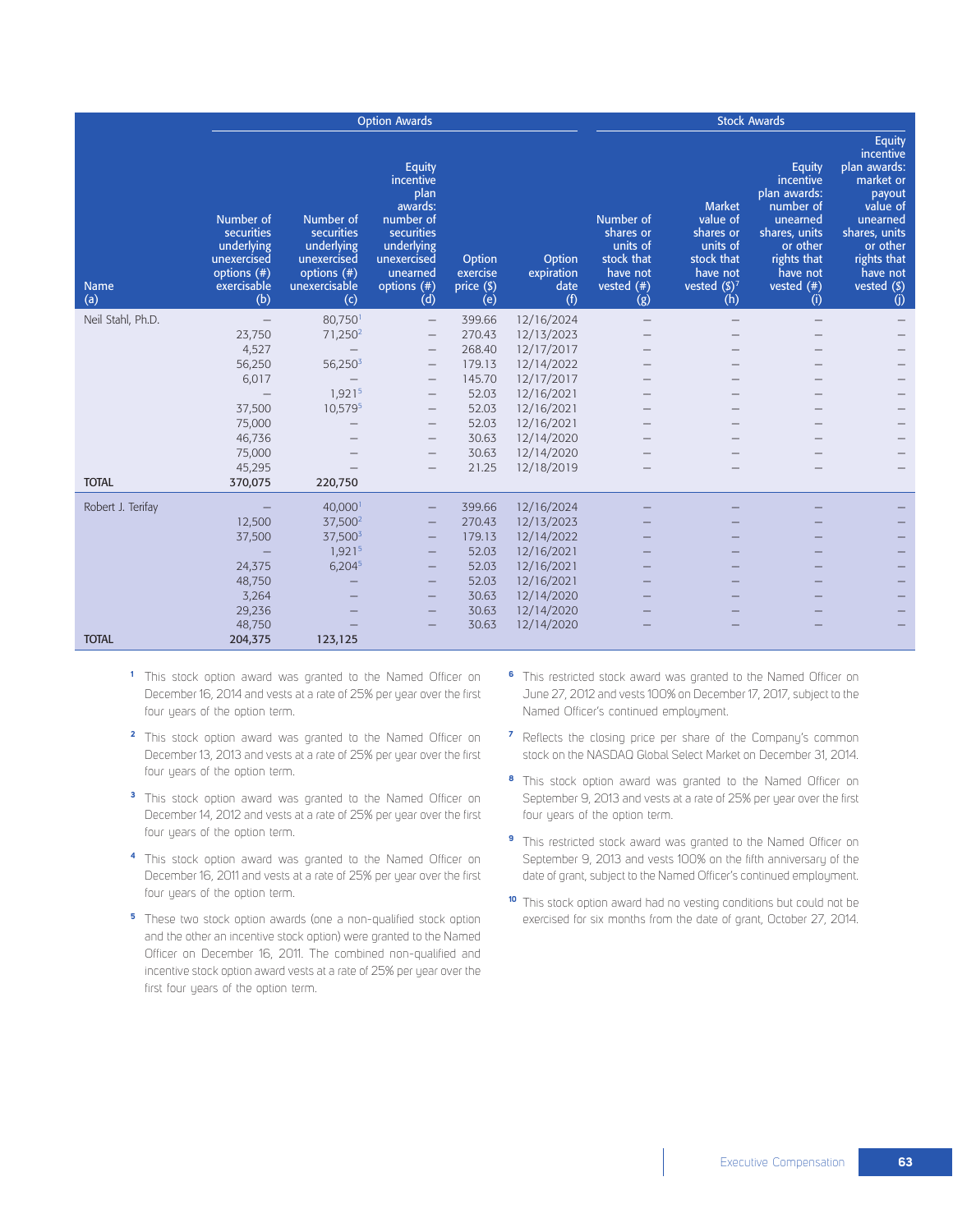# Option Exercises and Stock Vested

The following table and explanatory footnotes provide information with regard to amounts realized by our Named Officers during 2014 as a result of the exercise of stock options or the vesting of restricted stock awards.

### **Option Exercises and Stock Vested**

|                                    |                                                                    | Option awards                                                      | <b>Stock awards</b>                                               |                                                      |
|------------------------------------|--------------------------------------------------------------------|--------------------------------------------------------------------|-------------------------------------------------------------------|------------------------------------------------------|
| <b>Name</b><br>(a)                 | Number of<br>shares<br>acquired<br>on<br>exercise<br>$(\#)$<br>(b) | Value<br>realized<br>on<br>exercise<br>$($ \$) <sup>1</sup><br>(c) | Number of<br>shares<br>acquired<br>on vesting<br>$^{(\#)}$<br>(d) | Value<br>realized<br>on<br>vesting<br>$($ \$)<br>(e) |
| Leonard S. Schleifer, M.D., Ph.D.  | 256,808                                                            | 98,431,794                                                         |                                                                   |                                                      |
| George D. Yancopoulos, M.D., Ph.D. | 198,447                                                            | 59,168,380                                                         |                                                                   |                                                      |
| Robert E. Landry                   |                                                                    |                                                                    |                                                                   |                                                      |
| Neil Stahl, Ph.D.                  | 109,569                                                            | 33,714,772                                                         | -                                                                 |                                                      |
| Robert J. Terifay                  | 76,545                                                             | 26,944,855                                                         | –                                                                 |                                                      |

Amounts reflect the difference between the exercise price of the option(s) and the average of the high and low sales price per share **1** of the Company's common stock on the NASDAQ Global Select Market on the exercise date(s).

Compensation – Potential Severance Benefits'' on page 57, terminated by Dr. Schleifer for good reason (as defined in the our Named Officers are entitled to certain severance benefits agreement to include specified acts of constructive termination, upon the voluntary or involuntary termination of their together called an "involuntary termination"), we will pay<br>In comploument. We provide additional information regarding the the Schleifer an amount equal to 125% of the employment. We provide additional information regarding the Dr. Schleifer an amount equal to 125% of the sum of his base severance benefits available to our Named Officers in the salary plus his average bonus paid over the prior three years.<br>tables on pages 65 and 67. For our Chief Executive Officer, the This amount will be naid in a lumn su tables on pages 65 and 67. For our Chief Executive Officer, the This amount will be paid in a lump sum severance payment. In<br>table shows the amounts payable under his employment addition, we will continue to provide Dr. Sc table shows the amounts payable under his employment addition, we will continue to provide Dr. Schleifer and his<br>agreement upon his involuntary or not-for-cause termination, dependents medical, dental, and life insurance b agreement upon his involuntary or not-for-cause termination, dependents medical, dental, and life insurance benefits for<br>termination in connection with a corporate change of control, eighteen months. Subject to the discuss and in the event of his disability or death. For the other Named paragraph, in the event that Dr. Schleifer's employment is ter-Officers, the table shows their post-termination compensation minated for any reason other than for cause, all of his unvested arrangements under our change in control severance plan stock options will continue to vest in accordance with the terms upon an involuntary or not-for-cause termination in connection of the applicable award grant and he will be entitled to exercise with a corporate change of control. The stock options throughout their original term, which is gener-

Executive Officer, Dr. Schleifer, effective as of December 20, to such a change of control, we will pay Dr. Schleifer an<br>2002, providing for his employment with the Company appoint payal to three times the sum of his appua 2002, providing for his employment with the Company amount equal to three times the sum of his annual base salary<br>Through December 31, 2003 and continuing thereafter on a soluly bis average bonus over the prior three uears through December 31, 2003 and continuing thereafter on a plus his average bonus over the prior three years. This amount year-by-year basis. On November 14, 2008, this employment will be paid in a lump sum severance payment. In addition, we agreement was amended and restated to bring the employ- will continue to provide Dr. Schleifer and his dependents medi-<br>Thent agreement into compliance with Section 409A of the calc dental and life insurance benefits for t

**Post-Employment Compensation Internal Revenue Code. Pursuant to this agreement, we agreed** that in the event that Dr. Schleifer's employment is terminated<br>As discussed under ''Section 4 – Elements of Executive by us other than for cause (as defined in the agreement) or is<br>Compensation – Potential Severance Benef eighteen months. Subject to the discussion in the following ally ten years from the date of grant.

*Leonard S. Schleifer, M.D., Ph.D.,* Upon an involuntary termination (*i.e.*, a termination by the *Employment Agreement* Company without cause or by Dr. Schleifer for good reason, each as defined in the agreement) within three years after a<br>We entered into an employment agreement with our Chief change of control of the Company or within three months prior<br>Executive Officer, Dr. Schleifer, effective cal, dental, and life insurance benefits for thirty-six months. Upon such an involuntary termination in connection with a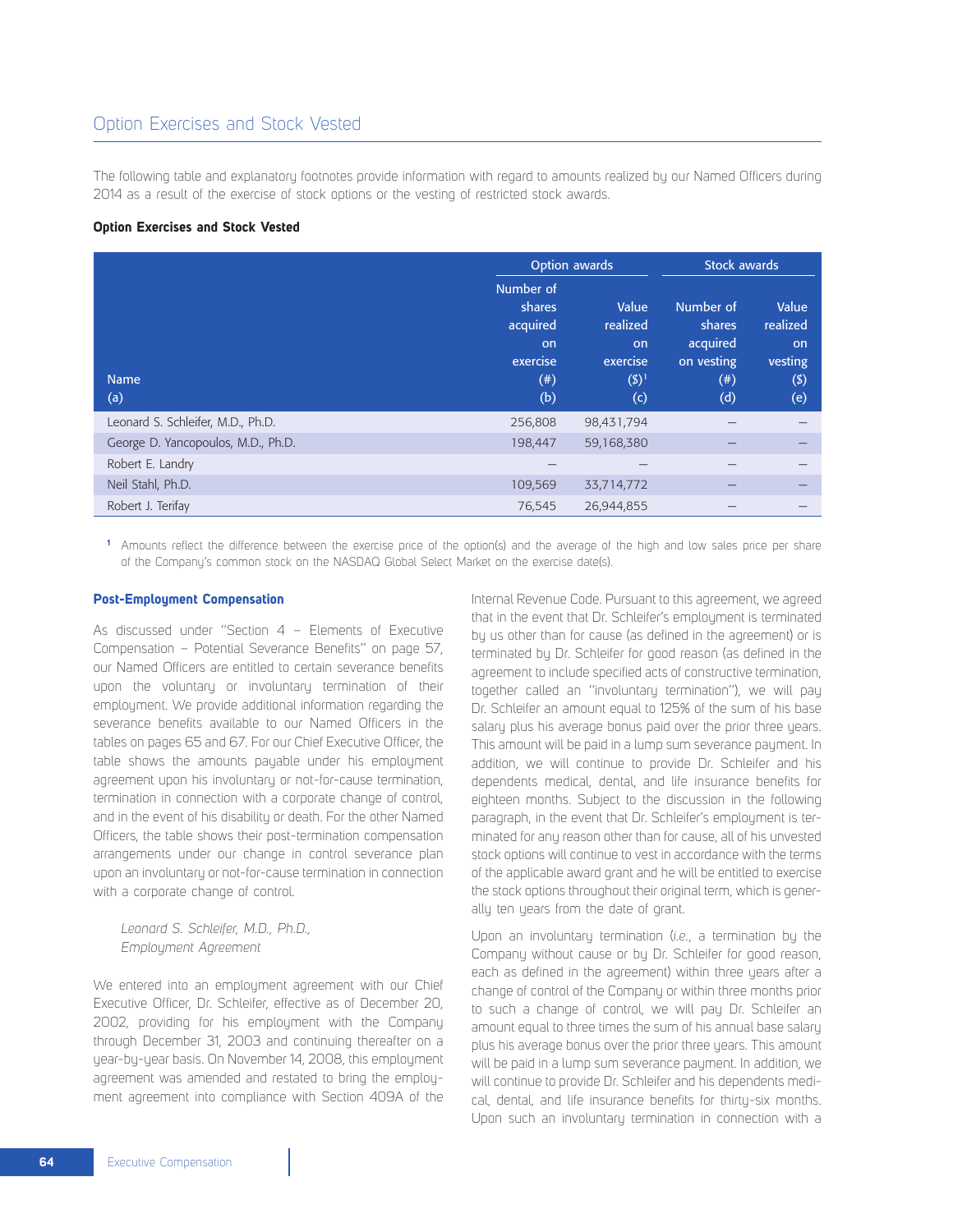vest immediately and remain exercisable throughout their orig- payments will be reduced accordingly.

change of control, Dr. Schleifer's outstanding stock options will by less than ten percent, in which case such benefits and

inal term, which is generally ten years from the date of grant. If<br>aggregate severance payments to Dr. Schleifer in connection<br>with a change of control exceed certain thresholds set forth in<br>the Internal Revenue Code, then

### Potential Severance Pauments under Dr. Schleifer's Emploument Agreement

|                                                                       | Cash<br>Severance        | <b>Benefits</b><br>Continuation | <b>Death</b><br>Benefits <sup>4</sup> | <b>Disability</b><br><b>Benefits</b> | Value of<br>Accelerated<br><b>Stock</b><br><b>Options</b> | Cutback/<br>Gross-<br>up <sup>6</sup> | <b>Total</b><br>Amount  |
|-----------------------------------------------------------------------|--------------------------|---------------------------------|---------------------------------------|--------------------------------------|-----------------------------------------------------------|---------------------------------------|-------------------------|
| Involuntary Termination Following a<br>Change of Control <sup>1</sup> | $$9,797,700^2$           | $$207,845^3$                    |                                       | $\overline{\phantom{m}}$             | $$74,105,684^5$                                           | $\overline{\phantom{m}}$              | \$84,111,229            |
| Involuntary Termination                                               | \$4,082,375              | $99,026^8$<br>$\mathbb{S}$      |                                       |                                      |                                                           | $\qquad \qquad -$                     | \$<br>4,181,401         |
| Death                                                                 | $\qquad \qquad -$        | $$\mathbb{S}$$<br>99,0268       |                                       |                                      | $-9$                                                      | $\overline{\phantom{m}}$              | \$<br>99,026            |
| <b>Disability</b>                                                     | $\overline{\phantom{0}}$ | $99,026^8$<br>$\mathbb{S}$      | $\overline{\phantom{0}}$              | $$562,380^{10}$                      | -                                                         | $\qquad \qquad -$                     | $\mathbb{S}$<br>661,406 |

For purposes of these calculations, (i) we used Dr. Schleifer's 2014 base salary and the bonuses paid to Dr. Schleifer for performance in 2011, **1** 2012, and 2013, respectively; (ii) we assumed that Dr. Schleifer received his bonus that was earned in 2014 and paid in 2015 (described in the Summary Compensation Table on page 59); (iii) we took into consideration, for purposes of determining whether Dr. Schleifer was entitled to receive a gross-up payment under the terms of his employment agreement, the fact that Dr. Schleifer's stock options continue to vest according to their original vesting schedule following a voluntary or involuntary termination (other than in connection with a change of control); (iv) we assumed an 7.7% annual increase in medical premiums, 5% annual increase in dental premiums, and no increase in life insurance premiums for 2015, 2016, and 2017; (v) we assumed that the medical and dental insurance benefits received in 2015, 2016, and 2017 would be taxable and that Dr. Schleifer would be eligible for a tax gross-up for these benefits under the terms of his employment agreement; (vi) although Dr. Schleifer's employment agreement provides for restrictive covenants, including a six-month non-compete obligation, no specific value has been ascribed to these covenants solely for purposes of this calculation; and (vii) although certain payments to Dr. Schleifer would be subject to potential delays upon separation of service under Section 409A of the Internal Revenue Code, we did not attempt to determine which, if any, payments would be delayed.

- Equal to three times the sum of (a) Dr. Schleifer's 2014 base salary and (b) the average bonus paid to Dr. Schleifer for performance in the three completed **2** years prior to the termination date. For purposes of this calculation, we used Dr. Schleifer's bonuses for performance in 2011, 2012, and 2013.
- Equal to the estimated cost of providing Dr. Schleifer and his dependents medical, dental, and life insurance benefits for thirty-six months. **3**
- We maintain \$1 million of term life insurance covering Dr. Schleifer payable to his designated beneficiary. **4**
- Equal to the aggregate amount of the differences between the exercise prices of Dr. Schleifer's accelerated stock options and the closing sales **5** price per share of the Company's common stock on the NASDAQ Global Select Market on December 31, 2014 of \$410.25.
- Under Dr. Schleifer's employment agreement, if payments due in connection with a change of control are subject to excise taxes under **6** Section 280G of the Internal Revenue Code, we will cut back the payments if the excise tax can be eliminated by reducing his cash severance payments and benefits by less than ten percent. Otherwise, we will pay him an additional ''gross up'' amount so that his after tax benefits are the same as though no excise tax had been applied. We have determined that Dr. Schleifer would not be subject to excise taxes if he had been terminated on December 31, 2014 as a result of a change of control.
- Equal to 1.25 times the sum of (a) Dr. Schleifer's 2014 base salary and (b) the average bonus paid to Dr. Schleifer for performance in the three completed **7** years prior to the termination date. For purposes of this calculation, we used Dr. Schleifer's bonuses for performance in 2011, 2012, and 2013.
- Equal to the estimated cost of providing Dr. Schleifer and his dependents medical, dental, and life insurance benefits for eighteen months. **8**
- As discussed under ''Section 4 Elements of Executive Compensation Potential Severance Benefits'' on page 57, unvested stock options held **9** by any employee (including Dr. Schleifer) become immediately exercisable upon his or her death.
- Represents 35% of Dr. Schleifer's 2014 salary over a period of eighteen months. We have assumed long-term disability coverage exists pursuant **10** to Dr. Schleifer's employment agreement for the remaining 65% of Dr. Schleifer's salary.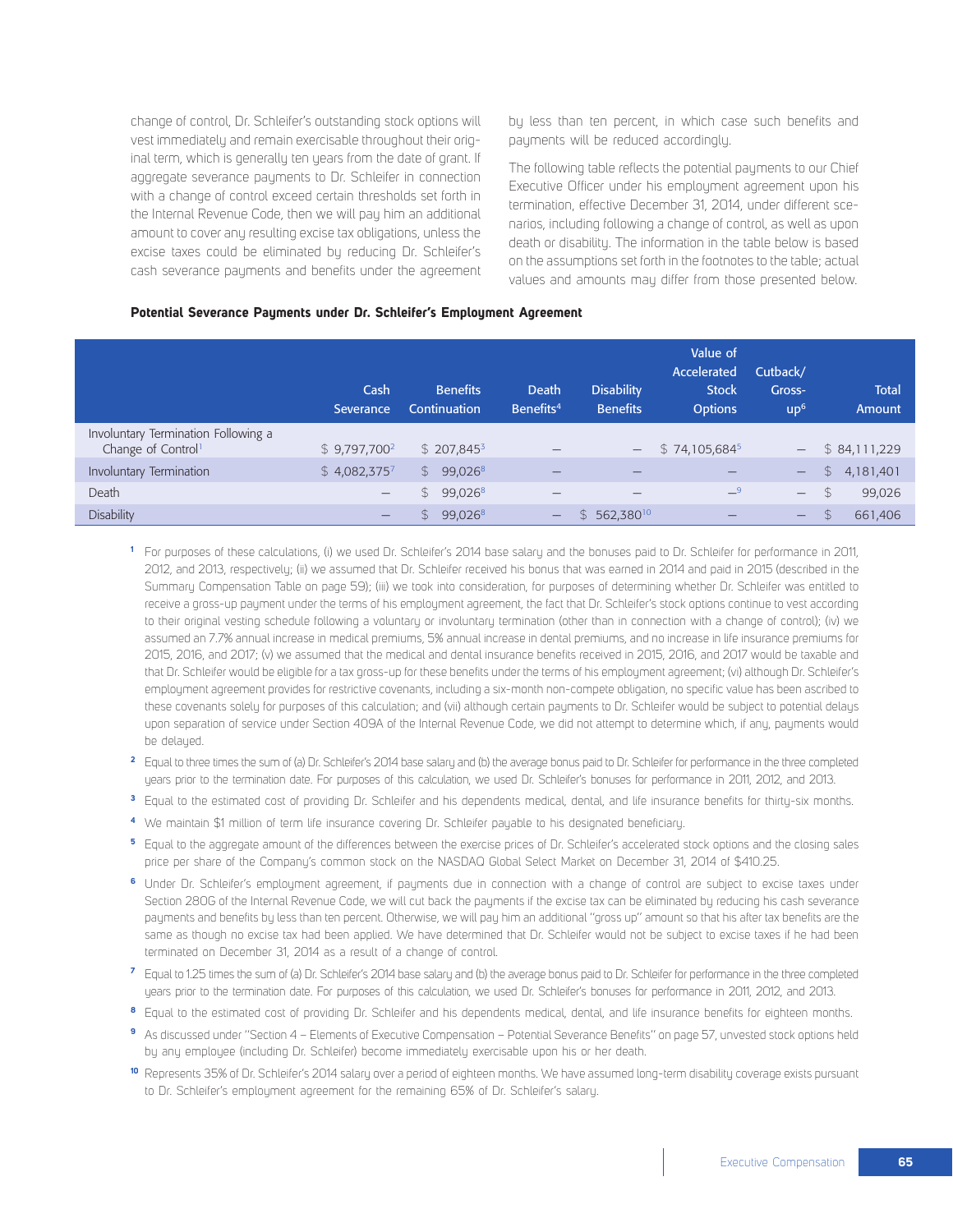Officer, participates in our change in control severance plan that have vested prior to or upon the change in control will become was adopted by the board of directors on January 20, 2006. vested on the change in control date, and the exercise period of The purposes of the plan are (i) to help us retain key employ- such equity awards, and other equity awards held by the ees, (ii) to help maintain the focus of such employees on our participant that otherwise would have expired, will be extended business and to mitigate the distractions caused by the possi- to the later of (i) thirty days following the first date after a bility that we may be the target of an acquisition, and (iii) to change in control in which the shares underlying the equity provide certain benefits to such employees in the event their award may be traded, and (ii) the permitted exercise date in the employment is terminated (or constructively terminated) after, plan or grant assuming the change in control happened immeor in contemplation of, a change in control. On November 14, diately prior to the participant's termination. However, in no 2008, the change in control severance plan was amended and event will any stock option or other equity award be extended restated to bring it into compliance with Section 409A of the (i) beyond the expiration date of the grant, or (ii) such that the Internal Revenue Code. grant will be subject to the additional tax under Section 409A

of the Internal Revenue Code. Under the plan, each participant is entitled to receive a cash severance payment in an amount equal to one, or, in desig-<br>In the event that a participant would become subject to a nated cases, including with respect to the Named Officers other ''golden parachute'' excise tax under Section 4999 of the than Dr. Schleifer, two times the sum of the participant's annual Internal Revenue Code as a result of severance benefits and base salary and his or her average bonus over the prior three payments, the severance benefits and payments owed to the years if, within two years after or 180 days before a change in participant shall be reduced to an amount one dollar less than control, either the participant resigns his or her employment for the amount that would subject the participant to the excise tax, Good Reason (as defined in the plan) or the participant's unless the total severance benefits/payments net of the excise employment is terminated by the Company for any reason taxes are greater than the amount that the participant would other than Cause (as defined in the plan). This amount will be receive following any such reduction. paid in a lump sum severance payment. A participant so termi-<br>mated is also entitled to receive a pro rata bonus for the year in<br>which he or she is terminated based on the portion of the year<br>the participant was employed b

In the event that a plan participant resigns his or her employment for Good Reason (which generally conforms to the definition in Section 409A), or the participant's employment is terminated by the Company for any reason other than Cause, in

*Change in Control Severance Plan* either case within two years after or 180 days before a change in control, then the participant's stock options and other equity Each of the Named Officers, other than our Chief Executive awards granted under our long-term incentive plans that would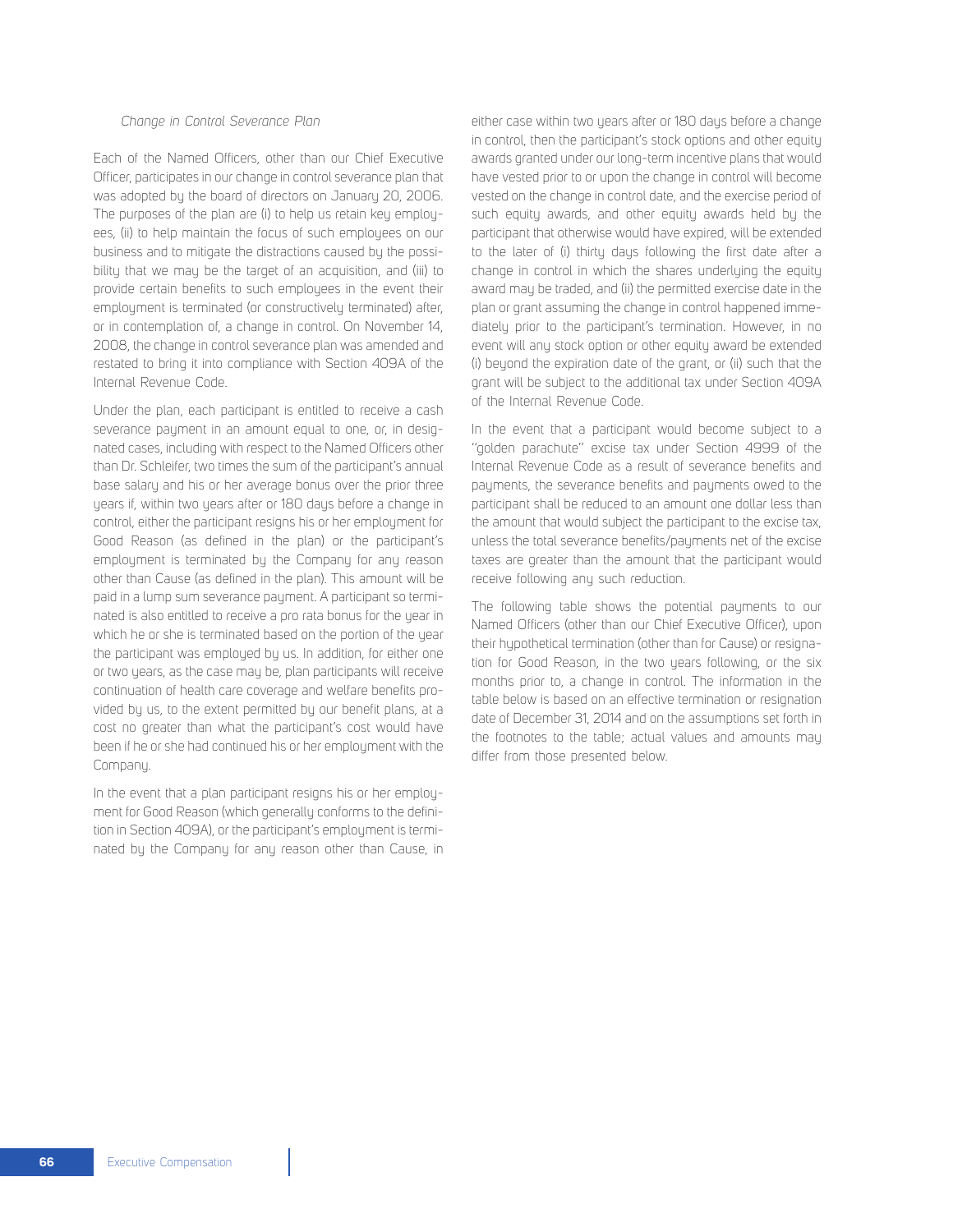### **Potential Payments under Change in Control Severance Plan**

|                                    | Cash<br>Severance <sup>1</sup> | <b>Benefits</b><br>Continuation <sup>2</sup> | Value of<br><b>Accelerated Stock</b><br><b>Options/Restricted</b><br>Stock <sup>3</sup> | Cutback $4$ | <b>Total</b><br>Amount <sup>5</sup> |
|------------------------------------|--------------------------------|----------------------------------------------|-----------------------------------------------------------------------------------------|-------------|-------------------------------------|
| George D. Yancopoulos, M.D., Ph.D. | \$5,562,200                    | \$124,465                                    | \$270,217,929                                                                           |             | \$275,904,594                       |
| Robert E. Landry                   | \$1,000,000                    | \$124,582                                    | 10,664,310<br>$\mathbb{S}$                                                              | —           | 1,788,892<br>\$                     |
| Neil Stahl, Ph.D.                  | \$1,733,604                    | 56,662<br>S.                                 | \$28,295,568                                                                            | —           | 30,085,834                          |
| Robert J. Terifay                  | \$1,649,831                    | 56,652<br>$\mathbb{S}$                       | 17,244,388<br>$\mathbb{S}$                                                              | –           | 18,950,871                          |

- Equal to two times the sum of (a) the Named Officer's 2014 base salary and (b) the average bonus paid to the Named Officer (other than **1** Mr. Landry) over the prior three years. In the case of Mr. Landry (who joined the Company in September 2013), no bonus component has been applied to his severance calculation since he received no annual bonus for performance in 2013.
- Equal to the estimated cost of providing each Named Officer and his dependents medical, dental, vision, disability, and life insurance coverage for **2** twenty-four months, plus the estimated cost of providing each Named Officer tax and financial planning advisory services for twenty-four months.
- For stock options, equal to the aggregate amount of the differences between the exercise prices of each Named Officer's accelerated **3** ''in-the-money'' stock options and the closing sales price per share of the Company's common stock on the NASDAQ Global Select Market on December 31, 2014 of \$410.25. The amounts also include the value as of December 31, 2014 of unvested restricted stock.
- In accordance with the terms of the change in control severance plan, the total amount for Mr. Landry has not been ''cut back'' as he would be in a **4** more favorable net after-tax position without any such reduction.
- For purposes of these calculations, (i) we used base salaries as of December 31, 2014 and bonuses paid to the Named Officers (other than **5** Mr. Landry) for performance in 2011, 2012, and 2013, respectively; in the case of Mr. Landry (who joined the Company in September 2013), no bonus component has been applied to his severance calculation since he received no annual bonus for performance in 2013; (ii) we assumed that each Named Officer received his bonus that was earned in 2014 and paid in 2015 (described in the Summary Compensation Table on page 59); (iii) we took into consideration, for purposes of determining whether each Named Officer was subject to a reduction under the terms of the change in control severance plan, the fact that each Named Officer's stock options vest following an involuntary termination without Cause or termination for Good Reason following a change in control (parachute payments for time vesting stock options and restricted stock were valued using Internal Revenue Code Treas. Reg. Section 1.28G-1 Q&A 24(c)); (iv) we assumed an 7.7% annual increase in medical premiums, 5% annual increase in dental premiums, 4% increase in vision premiums, and no increase in disability or life insurance premiums or employer cost of tax and financial planning advisory services for 2015 and 2016; (v) we assumed that the medical insurance benefits received in 2015 and 2016 would be taxable and that the Named Officers would be eligible for a tax gross-up for these benefits under the terms of the change in control severance plan; (vi) although the change in control severance plan provides for restrictive covenants, including a one-year covenant prohibiting the solicitation of company employees, no specific value has been ascribed to these covenants; and (vii) although certain payments to the Named Officers would be subject to potential delays upon separation of service under Section 409A of the Internal Revenue Code, we did not attempt to determine which, if any, payments would be delayed.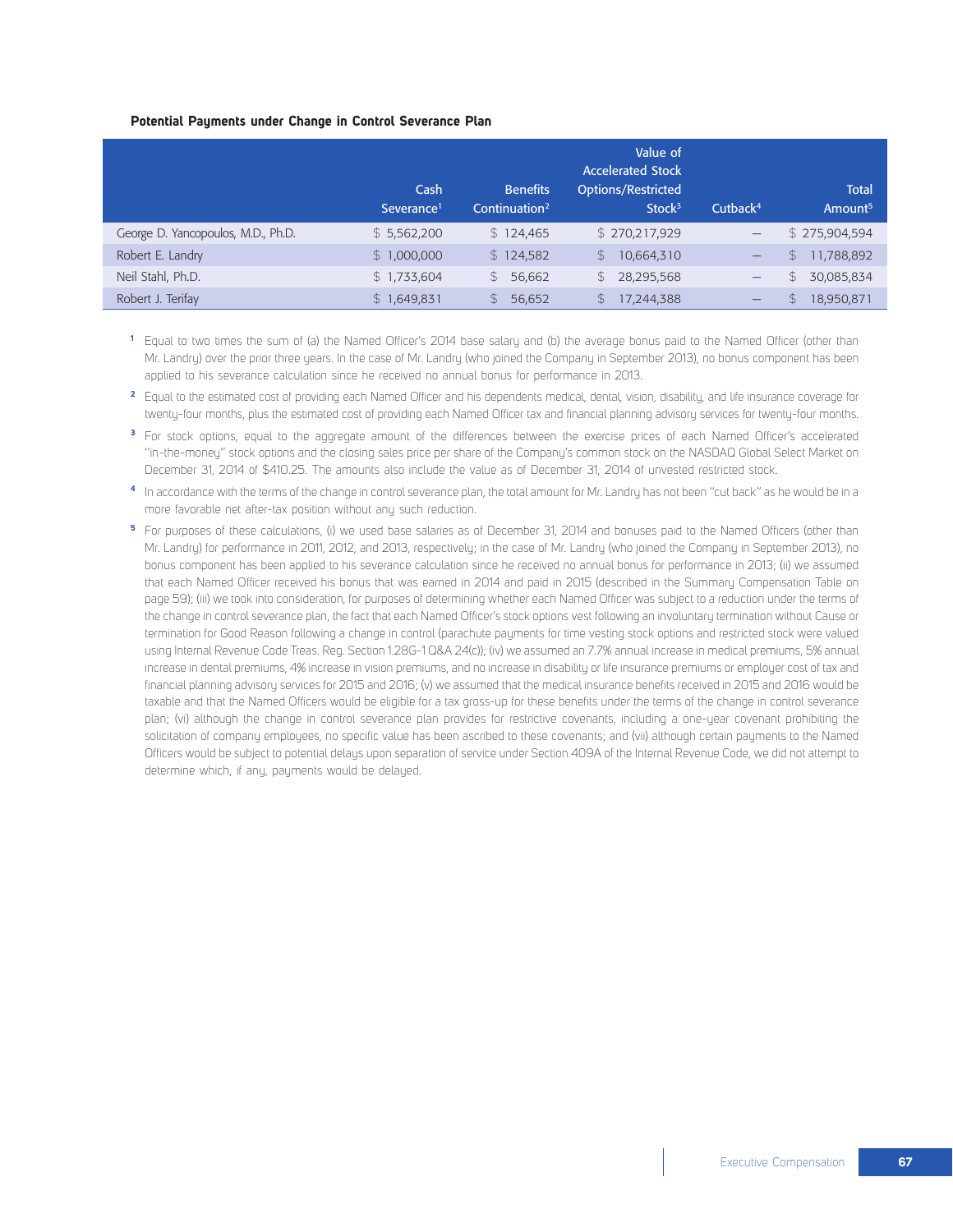## **Key Equity Metrics**

The following table summarizes some key metrics relating to the equity component of our compensation program:

| <b>Key Equity Metrics</b> | 2014   | 2013     | 2012   | <b>Three-Year Average</b> |
|---------------------------|--------|----------|--------|---------------------------|
| Burn Rate <sup>1</sup>    | 3.88%  | $4.01\%$ | 5.40%  | $4.43\%$                  |
| Overhang $2$              | 28.27% | 21.74%   | 24.38% | 24.80%                    |
| Dilution <sup>3</sup>     | 1751%  | 18.12%   | 18.15% | 17.93%                    |

Calculated by dividing the number of shares subject to equity awards (time-based vesting and performance-based vesting stock options and **1** restricted stock) granted during the year by the weighted-average number of shares of common stock (including unvested restricted stock) and Class A stock outstanding during the year. A multiplier of 2 is applied to restricted stock awards.

Calculated by dividing (a) the sum of (i) the number of shares subject to equity awards (time-based vesting and performance-based vesting stock **2** options and unvested restricted stock) outstanding at the end of the year and (ii) the number of shares available for future grants at the end of the year, by (b) the sum of (i) the number of shares of common stock and Class A stock outstanding at the end of the year and (ii) the shares subject to equity awards outstanding at the end of the year.

Calculated by dividing the number of shares subject to equity awards (time-based vesting and performance-based vesting stock options and **3** unvested restricted stock) outstanding at the end of the year by the sum of (i) the number of shares of common stock and Class A stock outstanding at the end of the year and (ii) the shares subject to equity awards outstanding at the end of the year.

## **Equity Compensation Plan Information**

The following table shows information with respect to securities authorized for issuance under the equity compensation plans maintained by the Company as of December 31, 2014.

| <b>Plan Category</b>                                                          | (a)<br>Number of securities<br>to be issued upon<br>exercise of<br>outstanding options,<br>warrants, and rights | Weighted-average<br>outstanding options,<br>warrants, and rights | (b)<br>exercise price of | (c)<br>Number of securities<br>remaining available for<br>future issuance under<br>equity compensation<br>plans (excluding securities<br>reflected in column (a)) |
|-------------------------------------------------------------------------------|-----------------------------------------------------------------------------------------------------------------|------------------------------------------------------------------|--------------------------|-------------------------------------------------------------------------------------------------------------------------------------------------------------------|
| Equity compensation plans approved by security<br>holders <sup>1</sup>        | 21,506,260 shares of<br>common stock                                                                            | $\mathfrak{L}$                                                   | 158.54                   | 13,558,022 shares of<br>common stock $3$                                                                                                                          |
| Equity compensation plans not approved by security<br>$h$ olders <sup>2</sup> |                                                                                                                 | \$                                                               |                          | 44,246 shares of<br>Class A stock                                                                                                                                 |
| Total                                                                         | 21,506,260 shares of<br>common stock                                                                            | \$                                                               | 158.54                   | 13,602,268 shares of<br>common stock<br>and Class A stock                                                                                                         |

- The equity compensation plans approved by the security holders the Company's audited financial statements for the fiscal year **1** are the Regeneron Pharmaceuticals, Inc. Second Amended and ended December 31, 2014 included in the 2014 Annual Report. Restated 2000 Long-Term Incentive Plan and the Regeneron a Gives effect to 546,060 outstanding shares of restricted stock. As<br>
Pharmaceuticals, Inc. 2014 Long-Term Incentive Plan. The Regeneron Pharmaceuticals, Inc. 2014 L awards.
- The equity compensation plan not approved by security holders is **2** the Executive Stock Purchase Plan, which is described in Note 16 to

<sup>3</sup> Gives effect to 546,060 outstanding shares of restricted stock. As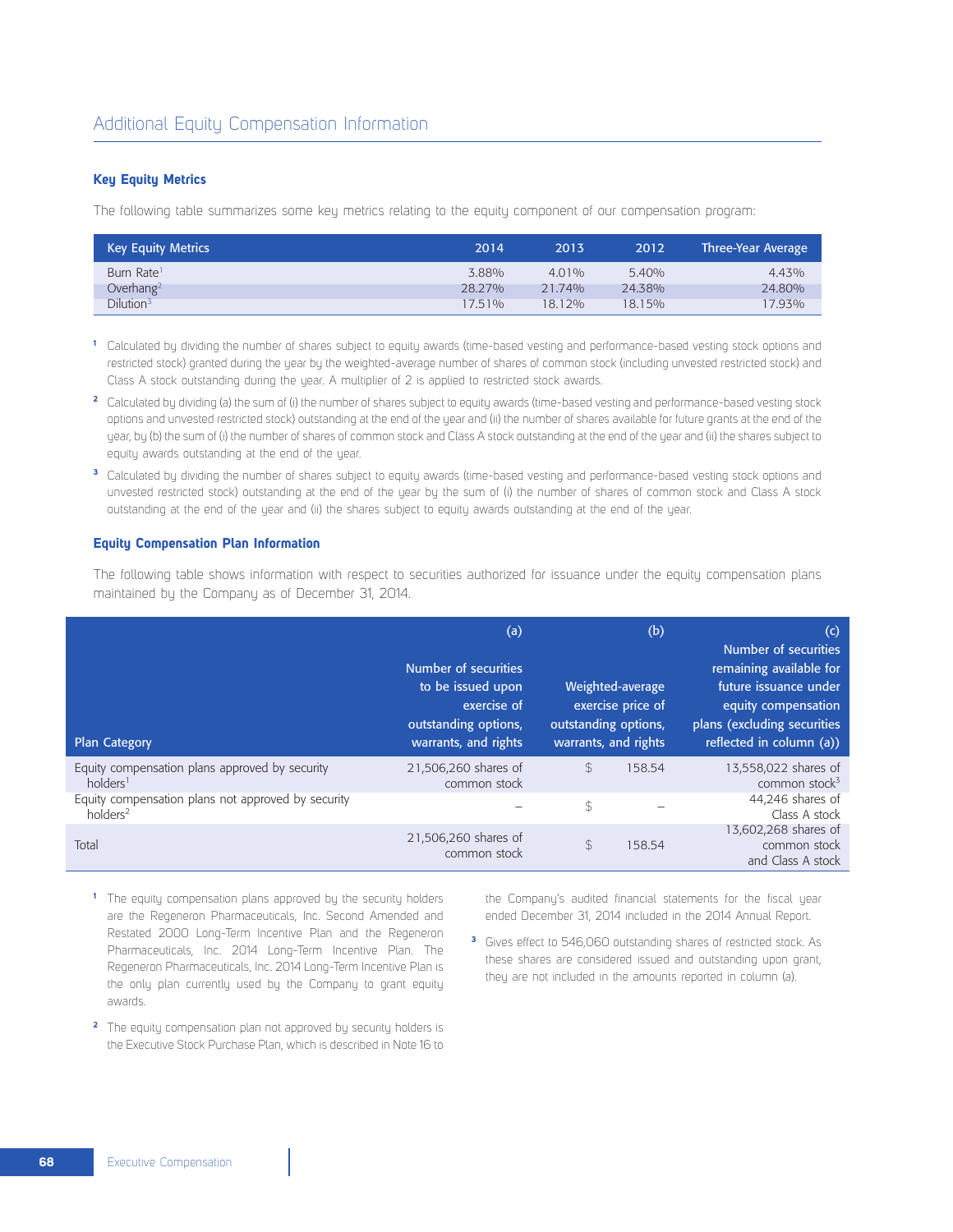## **Corporate Governance Aspects of the Regeneron Pharmaceuticals, Inc. 2014 Long-Term Incentive Plan**

the only plan currently used by the Company to grant equity awards. It has been designed to include a number of provisions include: that promote best practices by reinforcing the alignment

The Regeneron Pharmaceuticals, Inc. 2014 Long-Term between equity compensation arrangements for eligible Incentive Plan (referred to in this subsection as the "Plan") is employees and non-employee directors, on the one hand, and<br>the only plan currently used by the Company to grant equity shareholders' interests, on the other

| Provision                              | <b>Description</b>                                                                                                                                                                                                                                                                                                                                                                                                                                                                                                                                                                                                                                                                                                                                                                                                                                                                                                |
|----------------------------------------|-------------------------------------------------------------------------------------------------------------------------------------------------------------------------------------------------------------------------------------------------------------------------------------------------------------------------------------------------------------------------------------------------------------------------------------------------------------------------------------------------------------------------------------------------------------------------------------------------------------------------------------------------------------------------------------------------------------------------------------------------------------------------------------------------------------------------------------------------------------------------------------------------------------------|
| No Discounted Stock Options            | Stock options are not granted with an exercise price less<br>than the fair market value of common stock (as defined in<br>the Plan) on the date of grant.                                                                                                                                                                                                                                                                                                                                                                                                                                                                                                                                                                                                                                                                                                                                                         |
| No Stock Option Re-pricing or Exchange | Except for equitable adjustments in connection with<br>specific corporate transactions (such as stock splits,<br>recapitalizations, reorganizations, mergers, consolidations,<br>and similar transactions), the Plan does not permit a<br>decrease in the exercise price of a stock option granted<br>under the Plan through settlement, cancellation, forfeiture,<br>exchange, surrender, or otherwise below the fair market<br>value of common stock (as defined in the Plan) on the<br>date of grant.                                                                                                                                                                                                                                                                                                                                                                                                          |
| Minimum Vesting Requirements           | If the vesting condition for any equity award (other than<br>an option or a stock appreciation right) made to an<br>employee is based solely upon continued employment,<br>the regular vesting may not be more favorable to the<br>employee than in equal annual increments over<br>36 months.<br>If the vesting condition for any equity award (other than<br>an option or a stock appreciation right) made to an<br>employee is based upon the attainment of specified<br>performance measures, the regular performance vesting<br>period may not be less than one year.<br>The Compensation Committee's discretion to deviate from<br>the minimum vesting requirements described above is<br>limited to accelerated vesting upon a change of control or<br>upon a termination of the employee's employment and<br>with respect to grants not in excess of 1,000,000 shares<br>in the aggregate under the Plan. |
| Recoupment Policy                      | Awards granted to our officers and other specified employees<br>under the Plan are subject to recoupment or reduction in<br>accordance with the terms of our policy regarding<br>recoupment or reduction of incentive compensation.                                                                                                                                                                                                                                                                                                                                                                                                                                                                                                                                                                                                                                                                               |
| Independent Administration             | The Plan is administered by the Compensation<br>Committee, which is intended to be comprised solely of<br>non-employee directors each of whom meets the<br>additional independence criteria applicable to<br>compensation committee members under the listing<br>standards of The NASDAQ Stock Market LLC, qualifies as<br>a "Non-Employee Director" pursuant to Rule 16b-3 under<br>the Exchange Act, and meets the requirements for an<br>"outside director" within the meaning of Section 162(m) of<br>the Internal Revenue Code                                                                                                                                                                                                                                                                                                                                                                               |
| No "Evergreen" Provision               | The Plan does not contain an "evergreen" feature<br>pursuant to which the shares authorized for issuance<br>thereunder can be automatically replenished.                                                                                                                                                                                                                                                                                                                                                                                                                                                                                                                                                                                                                                                                                                                                                          |
| No Tax Gross-ups                       | The Plan does not provide for any tax gross-ups.                                                                                                                                                                                                                                                                                                                                                                                                                                                                                                                                                                                                                                                                                                                                                                                                                                                                  |

Executive Compensation **69**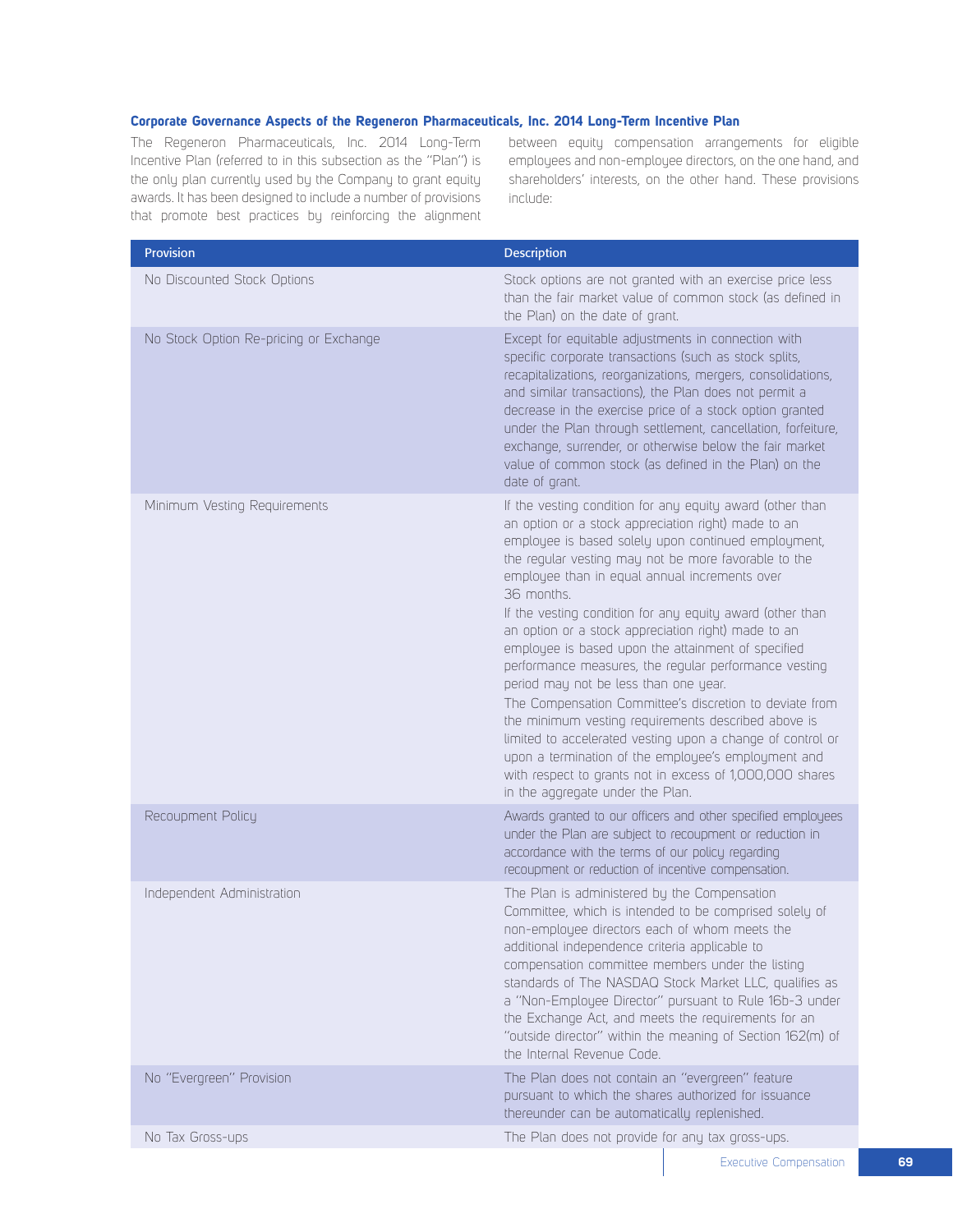On April 2, 2015, the board of directors, upon recommendation The following description of the material terms of the Plan is by the Compensation Committee, approved and adopted, sub- qualified in its entirety by the terms of the Plan, which is ject to approval by shareholders at the Annual Meeting, the attached as Appendix B to this proxy statement. Regeneron Pharmaceuticals, Inc. Cash Incentive Bonus Plan (referred to in this section as the ''Plan'') which, if approved, **Purposes of the Plan.** The purposes of the Plan are to reinmay be utilized to govern the award and payment of certain force corporate, organizational, and business-development cash bonuses to our executive officers and other employees. goals; to promote the achievement of year-to-year and The board directed that the Plan be submitted to shareholders long-range financial and other business objectives; to directly for approval for the purpose of allowing payments under the tie a portion of participant compensation to the performance of Plan to qualify for full deductibility by Regeneron for federal the Company; and to reward the performance of individual income tax purposes.  $\blacksquare$  officers and other employees in fulfilling their personal respon-

The Plan would permit the payment of bonuses that may<br>qualify as "performance-based" compensation within the<br>meaning of Section 162(m) of the Internal Revenue Code<br>("Section 162(m)"). The board believes that it is in the b Income tax purposes. Accordingly, the Plan is structured in a small is the painting that is structured in the Compensation Committee of the boat of the compensation (the meaning of Section 162(m), In general Section 162(m

If the Plan is approved by shareholders, the Compensation Committee will consider it for implementation for annual cash **Eligibility.** The Committee, in its sole discretion, will deterbonuses (and potentially other bonuses) of the Named Officers mine which employees will be eligible to receive awards under for performance in 2016 and thereafter. If the required share- the Plan and what the terms of those awards will be, consistent holder approval is not obtained, the Plan will be not be used with the terms of the Plan. All of the employees of the Comby Regeneron. pany and its subsidiaries (approximately 2,930 individuals as

## **Introduction** Material Terms of the Plan

12MAR201510380258

of December 31, 2014) are eligible for participation in the Plan.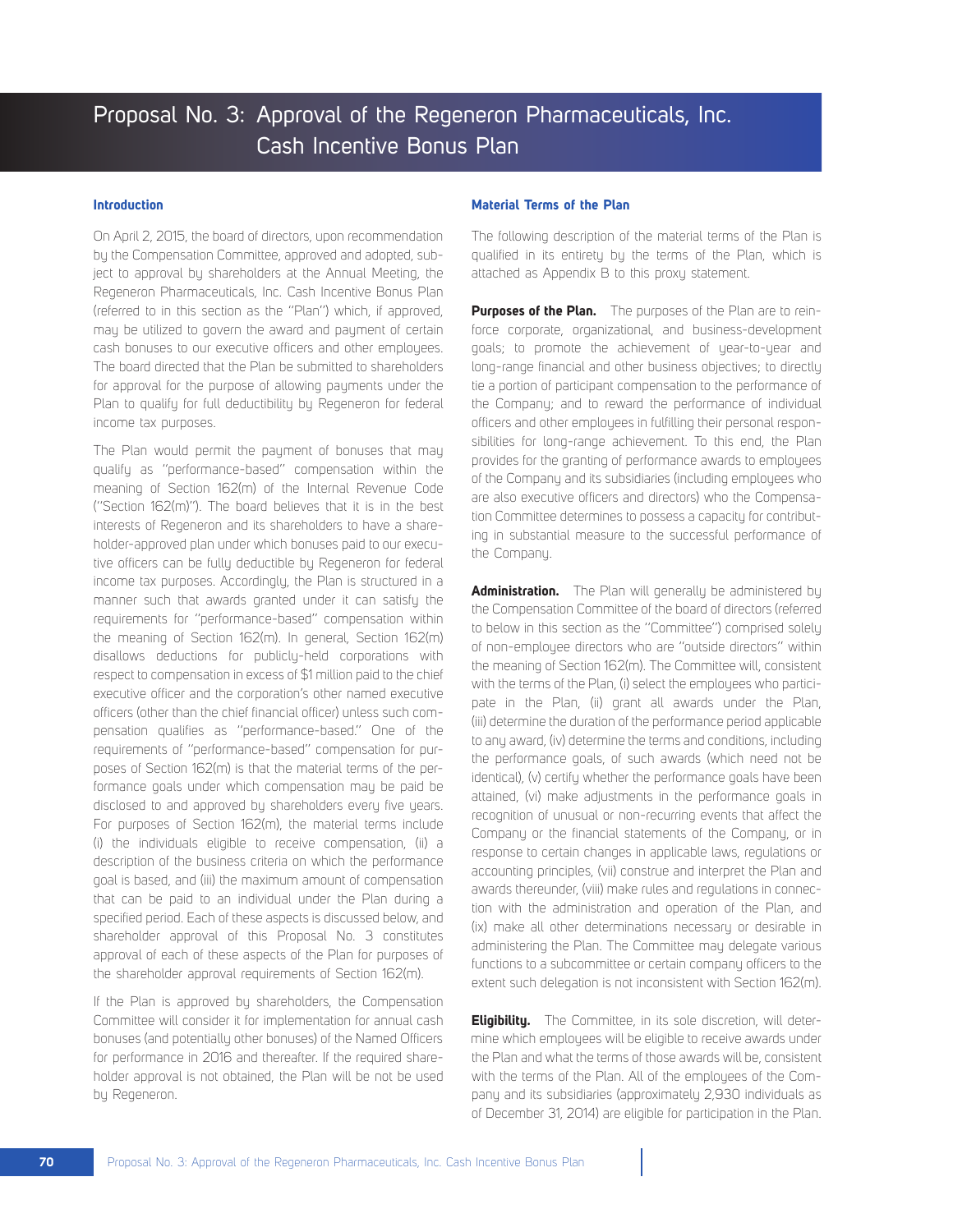However, because no determination has yet been made concerning which employees will receive awards (if any) under the development of products, including, without limitation, the Plan or what their terms will be, the benefits to be provided regulatory progress and approval of new products under the Plan cannot be determined at this time.<br>Non-employee directors will not be eligible to participate in ticensing in or out of new products or product candidates<br>the Plan.

**Effectiveness.** The Plan may be used for awards granted objectives after the Plan is approved by our shareholders. It will not apply<br>to annual bonuses granted for our performance in 2015, and is<br>expected (but not required) to be used for bonuses granted for<br>expected (but not required) to performance periods beginning on or after January 1, 2016. • any combination of, or a specified increase in, any of

**Performance Period.** The Committee may establish the per-<br>formance period for any award as the fiscal year of the Company<br>or such other period as the Committee may determine, subject to<br>may approve compliance with the requirements of Section 162(m) to the extent These performance goals may be set based on financial mea-

- total shareholder return
- return on equity
- return on invested capital
- cash flows
- earnings per share of common stock
- net income (before or after taxes)
- earnings before interest, taxes, depreciation, and amortiza-
- revenues (or specified revenues, such as collaboration or
- return on assets
- market share
- cost reduction goals
- the initiation or completion of clinical trials
- the achievement of certain target levels of discovery and/or
- the achievement of certain target levels of sales of products
- the achievement of certain research and development
- the formation of joint ventures, research or development col-
- the foregoing
- such other criteria as the shareholders of the Company

an award is intended to constitute qualified performance-based sures calculated in accordance with U.S. Generally Accepted compensation for purposes of that section. No employee will be Accounting Principles (''GAAP'') and/or non-GAAP financial granted more than one award applicable to any single fiscal year measures, and may be applied either individually, alternatively, of the Company; however, to the extent the performance period or in any combination, either to the Company as a whole or to a under an award exceeds one year, any participant may be subject defined business unit or function. In addition, such performance to multiple awards at any time (where, for example, awards with goals may be based upon the attainment of specified levels of three-year performance periods are granted in consecutive years). Company performance under one or more measures described The maximum payout that an individual participant may receive above on an absolute basis or relative to a pre-established with respect to awards granted in any fiscal year shall not target, to prior years' results or to the performance of a exceed \$10,000,000. designated comparison group, measured either annually, cumulatively over a period of years or for such other period as Performance Goals. The Committee will establish the per-<br>
the Committee may determine. To the extent permitted under formance goals that must be met during a performance period Section 162(m) (including, without limitation, compliance with as a condition of receipt of awards under the Plan. Under the any requirements for shareholder approval), the Committee Plan, the performance goals which can be applied to may adjust, modify or amend the aforementioned business awards are: criteria. Without limiting the foregoing, the Committee may provide that any evaluation of performance shall include or exclude any of the following: (1) asset write-downs; (2) litigation or claim judgments or settlements; (3) the effect of changes in tax laws, accounting principles, regulations, or other laws or requlations affecting reported results; (4) any reorganization and restructuring programs; (5) acquisitions or divestitures; (6) unusual nonrecurring or unfrequently occurring items<br>identified in the Company's audited financial statements, including footnotes; (7) annual incentive payments or other earnings before interest, taxes, depreciation, and amortiza-<br>tion (or earnings before interest, taxes and depreciation) designate a performance goal, the attainment of which will<br>govern the maximum amount a participant may Plan for a performance period, and then utilize the performance licensing revenues) goals set forth above (or such additional or different criteria as it many determine) to determine whether and to what extent it will use negative discretion to reduce such maximum amount, consistent, where applicable, with the requirements of Section 162(m). To the extent an award is intended to constitute qualified performance-based compensation for purposes of Section 162(m), no amount shall be paid under any award subject to such criteria, attainment of such except only after the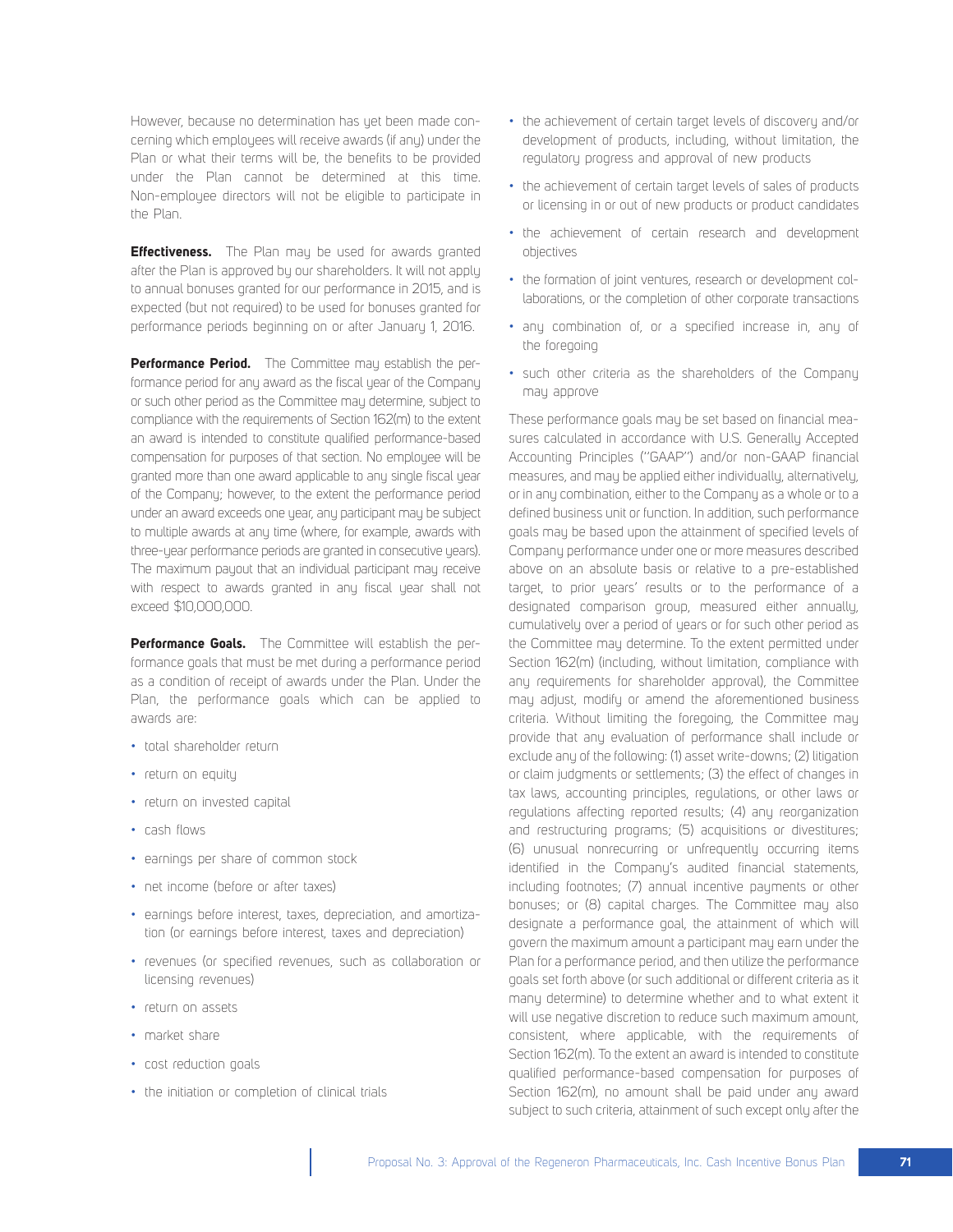performance measures has been certified by the Committee. Control Severance Plan, as amended from time to time), the To the extent an award is not intended to constitute qualified Committee will have the full discretion and authority to waive performance-based compensation for purposes of and/or modify some or all conditions for the payment of Section 162(m), additional or different performance criteria may awards under the Plan and to provide for such additional or be utilized, and there shall be no requirement to comply with different treatment of awards under the Plan (which will not be the other requirements imposed on qualified performance- required to be consistent as between different awards) as it based compensation under Section 162(m). determines to be necessary or appropriate.

The shareholders of the Company are being asked to approve<br>these goals as part of the Plan, so that the Company will have<br>the ability to make awards under the Plan subject to the attain-<br>ment of performance goals and so be purposes of Section 162(m). In addition, there is no guarantee<br>that awards intended to qualify for tax deductibility under<br>Section 162(m) will ultimately be viewed as so qualifying by<br>the Internal Revenue Service.<br>policy r

**Awards.** Awards may be expressed as a dollar amount or as a percentage of the participant's "annual base salary." For any<br>year, "annual base salary" means: (i) with respect to any<br>executive officer, the annual rate of base salary of such<br>ficeal year, but payment with respect to a executive officer in effect as of the first day of the applicable<br>performance period (or, if an executive officer was not with their terms. employed as of the first day of the applicable performance period, the annual rate of base salary in effect as of such **Federal Income Tax Consequences** executive officer's first day of employment); and (ii) with respect to any other participant, unless otherwise determined by the The following discussion summarizes certain federal income<br>Company the annualized base salary paid to such participant tax consequences of the awards under the P Company, the annualized base salary paid to such participant tax consequences of the awards under the Plan under the law<br>In respect of the annlicable, performance, period. Unless as in effect on the date of this proxy stat in respect of the applicable performance period. Unless as in effect on the date of this proxy statement. The summary<br>otherwise provided by the Committee in connection with does not purport to cover all federal employment otherwise provided by the Committee in connection with does not purport to cover all federal employment tax or other specified terminations of employment (or in a separate the federal tax consequences that may be associated wit<br>Anceement with a nacticinant) or unon the occurrence of a . Plan, nor does it cover state, local, or non-U.S. t agreement with a participant), or upon the occurrence of a "Change in Control" (as defined in the Regeneron<br>
Pharmaceuticals, Inc. Change in Control Severance Plan, as<br>
amended from time to time), awards eligible to qualify as<br>
performance-based compensation will be paid only if any event within  $2\frac{1}{2}$  months) following the end of the period to which the awards relate. With respect to participants who are **Miscellaneous** covered employees under Section 162(m), unless otherwise determined by the Committee (or as provided in a separate The Plan is not exclusive and does not limit the authority of the agreement with a participant), payment will be made only after board of directors or its committees to grant awards or author-<br>achievement of the applicable performance goals has been ize any other compensation, whether or achievement of the applicable performance goals has been certified by the Committee.  $\blacksquare$  Section 162(m), under any other plan or authority.

defined in the Regeneron Pharmaceuticals, Inc. Change in **Incentive Bonus Plan.**

compensation.

**Authority in Connection with a Change in Control.** In con- **The board of directors unanimously recommends a vote** nection with the occurrence of a ''Change in Control'' (as **FOR approval of the Regeneron Pharmaceuticals, Inc. Cash**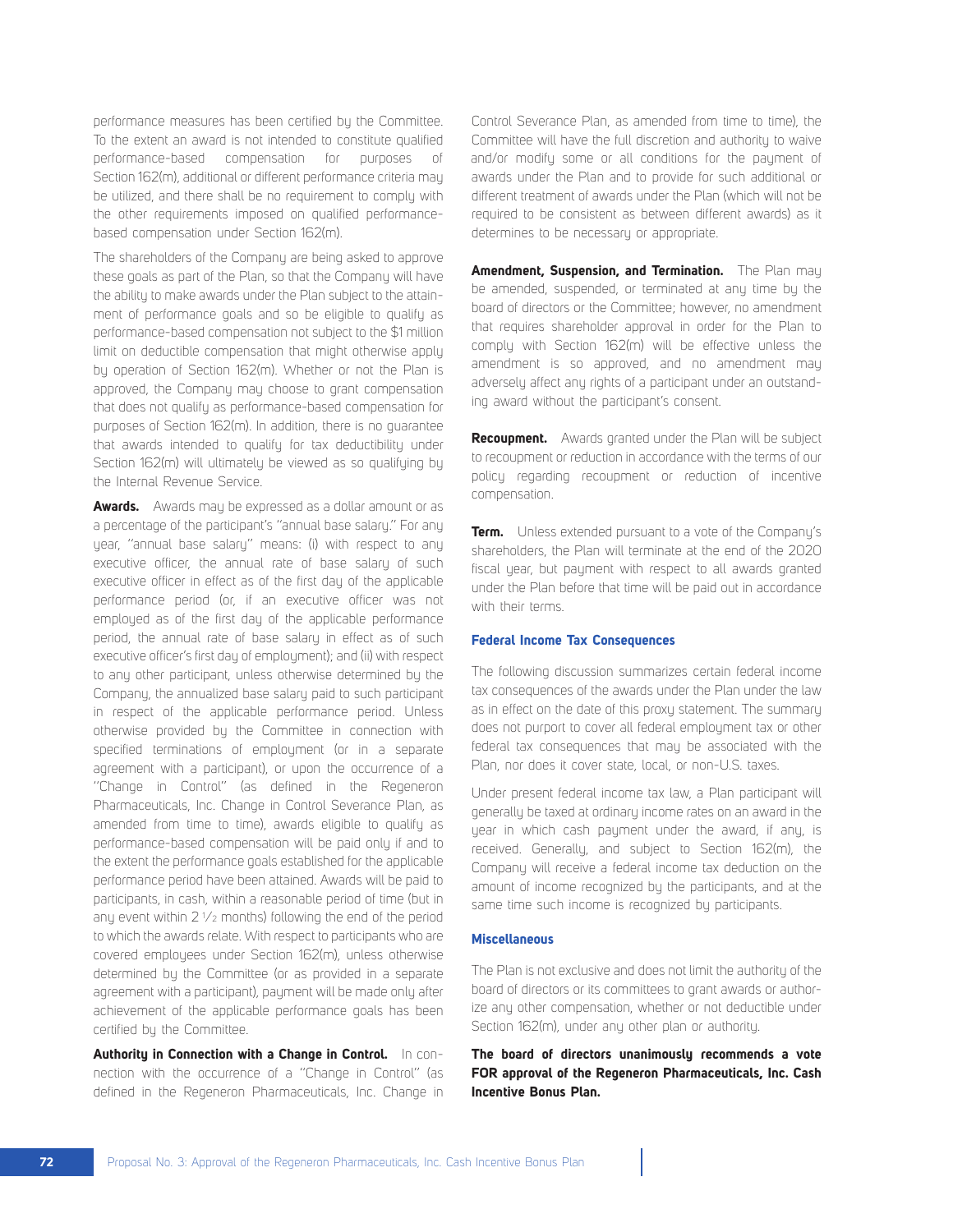## Proposal No. 4: Approval of an Amendment to the Company's Certificate of Incorporation to Increase the Number of Authorized Shares of Capital Stock and Common Stock

amendment of the Company's certificate of incorporation, sub- Company appropriate flexibility to issue shares for future corject to shareholder authorization. The proposed amendment porate needs. The newly authorized shares of common stock would increase the number of authorized shares of capital would be issuable for any proper corporate purpose, including stock of the Company from 230,000,000 to 390,000,000 future acquisitions, investment opportunities, capital raising shares and the number of authorized shares of common stock transactions of equity or convertible debt securities, stock splits, of the Company, par value \$0.001 per share (referred to in this stock dividends, issuance under current or future equity comsection as ''common stock''), from 160,000,000 to pensation plans, employee stock plans and savings plans, or 320,000,000 shares. The proposed amendment would not for other corporate purposes; however, the Company currently affect the 40,000,000 authorized shares of Class A Stock, par has no specific plans, arrangements, or understandings to issue value \$0.001 per share (referred to in this section as ''Class A any of the newly authorized shares. This proposal is not being Stock"), or the 30,000,000 authorized shares of Preferred presented with the intent that it be used to prevent or discour-Stock, par value \$0.01 per share (referred to in this section as age any acquisition attempt, but nothing would prevent the ''Preferred Stock''). The additional 160,000,000 shares of board of directors from taking any appropriate actions not common stock would be a part of the existing class of common inconsistent with its fiduciary duties. stock, and, if and when issued, would have the same rights and<br>privileges as the shares of common stock currently issued and<br>outstanding.<br>any time and from time to time. by action of the board of

- 2,015,502 shares of common stock were required to be
- 3,337,535 shares of common stock were required to be
- 1,973,368 shares of common stock were required to be
- options to purchase 21,506,260 shares of common

Given prior utilization of authorized shares and the time elapsed *Article IV. STOCK. The aggregate number of shares of all clas*since the most recent increase, the board of directors believes it *ses of capital stock which the Corporation shall have the*

On January 23, 2015, the board of directors approved an prudent to implement this increase primarily to give the

18FEB2015221

Of the 160,000,000 currently authorized shares of common directors without further authorization from shareholders, stock, as of December 31, 2014, 100,457,422 shares of com- except as otherwise required by applicable law or rules and mon stock were outstanding and of the remaining authorized regulations to which we may be subject, to such persons and shares: for such consideration (but not less than the par value thereof) 2,015,502 shares of common stock were required to be<br>reserved for issuance relating to the conversion of<br>Regeneron's outstanding 1.875% convertible senior notes<br>due October 1, 2016;<br>due October 1, 2016;<br>due October 1, 2016 on the voting power of the outstanding common stock. reserved for issuance relating to the exercise of Regeneron's Depending upon the number of shares of common stock outstanding warrants (after giving effect to a reduction in the issued and the relationship thereof to the book value of the number of warrants outstanding for which a legally binding common stock, it is possible that the issuance of shares of obligation existed as of December 31, 2014); common stock, either directly or upon conversion of any of the 1,973,368 shares of common stock were required to be<br>reserved for the conversion of outstanding shares of Class A<br>Stock; and<br>Stock; and<br>is not intended to inhibit a change of control of Regeneron. However, the availability for issuance of additional shares of stock were outstanding under the Regeneron common stock could discourage, or make more difficult, efforts Pharmaceuticals, Inc. Second Amended and Restated to obtain control of Regeneron. For example, the issuance of 2000 Long-Term Incentive Plan and the Regeneron shares of common stock in a public or private sale, merger, or Pharmaceuticals, Inc. 2014 Long-Term Incentive Plan. similar transaction would increase the number of outstanding Accordingly, as of December 31, 2014, 30,709,913 shares of shares, thereby possibly diluting the interest of a party<br>common stock were available for issuance.

The most recent increase in the number of authorized shares of<br>
common stock (from 60,000,000 to 160,000,000) was<br>
approved by Regeneron shareholders in December 2001.<br>
entirety as follows: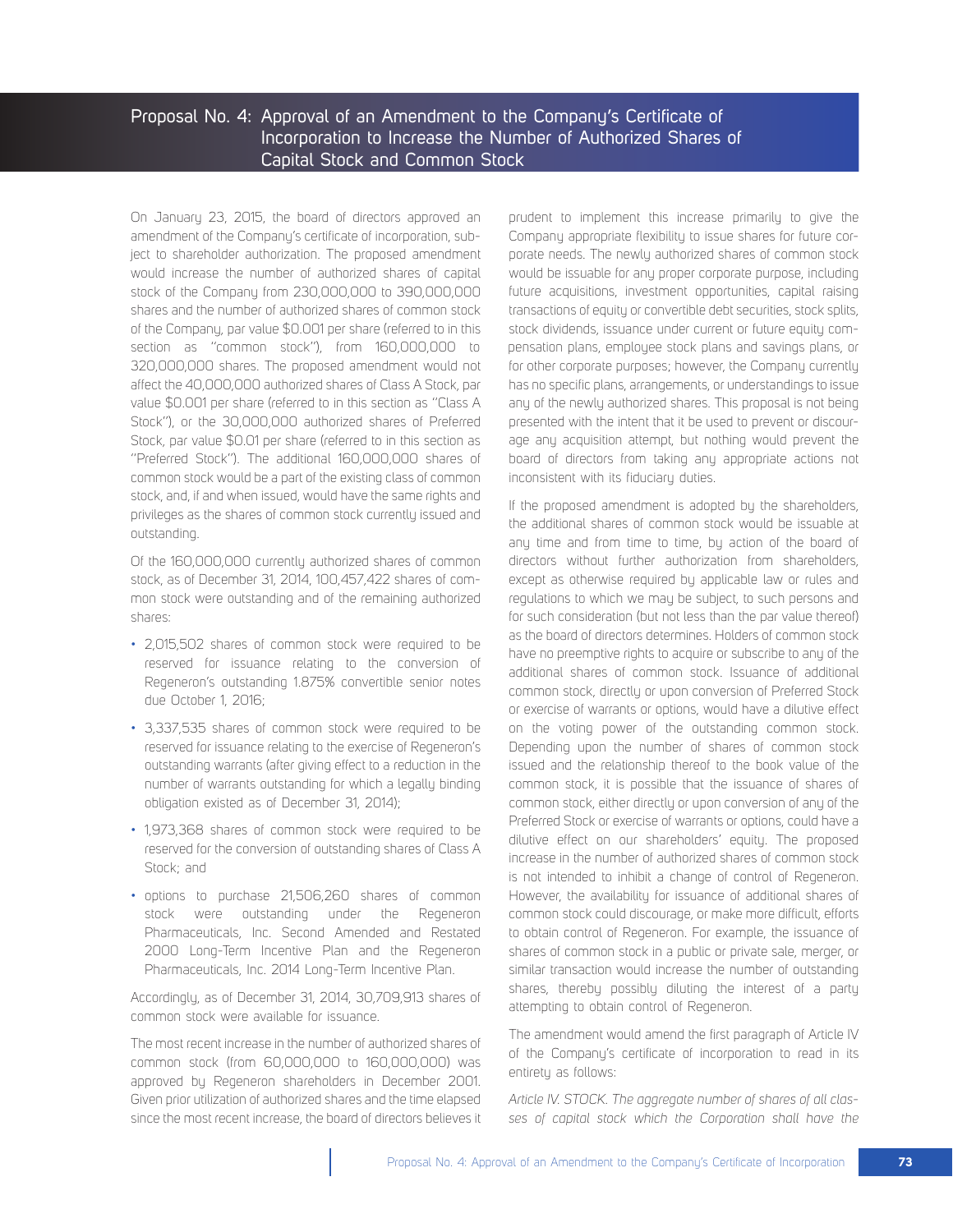*authority to issue is three hundred and ninety million* If the proposed amendment is adopted, it will become effective *(390,000,000) shares, consisting of (a) 320,000,000 shares* upon the filing of a certificate of amendment to the Company's *of common stock, par value \$0.001 per share (''Common* certificate of incorporation, in the form attached as Appendix C *Stock''); (b) 40,000,000 shares of Class A Stock, par value* to this proxy statement, with the Secretary of State of the State *\$0.001 per share (''Class A Stock''; Common Stock and* of New York. The adoption of this amendment requires the *Class A Stock are referred to herein, collectively, as the* affirmative vote of a majority of all outstanding shares of the *''Common Shares''); and (c) 30,000,000 shares of preferred* Company's capital stock entitled to vote thereon. *stock, par value \$0.01 per share.* **The board of directors unanimously recommends a vote**

incorporation would remain unchanged. **of incorporation.**

The remaining text of Article IV of the Company's certificate of **FOR approval of the amendment to the Company's certificate**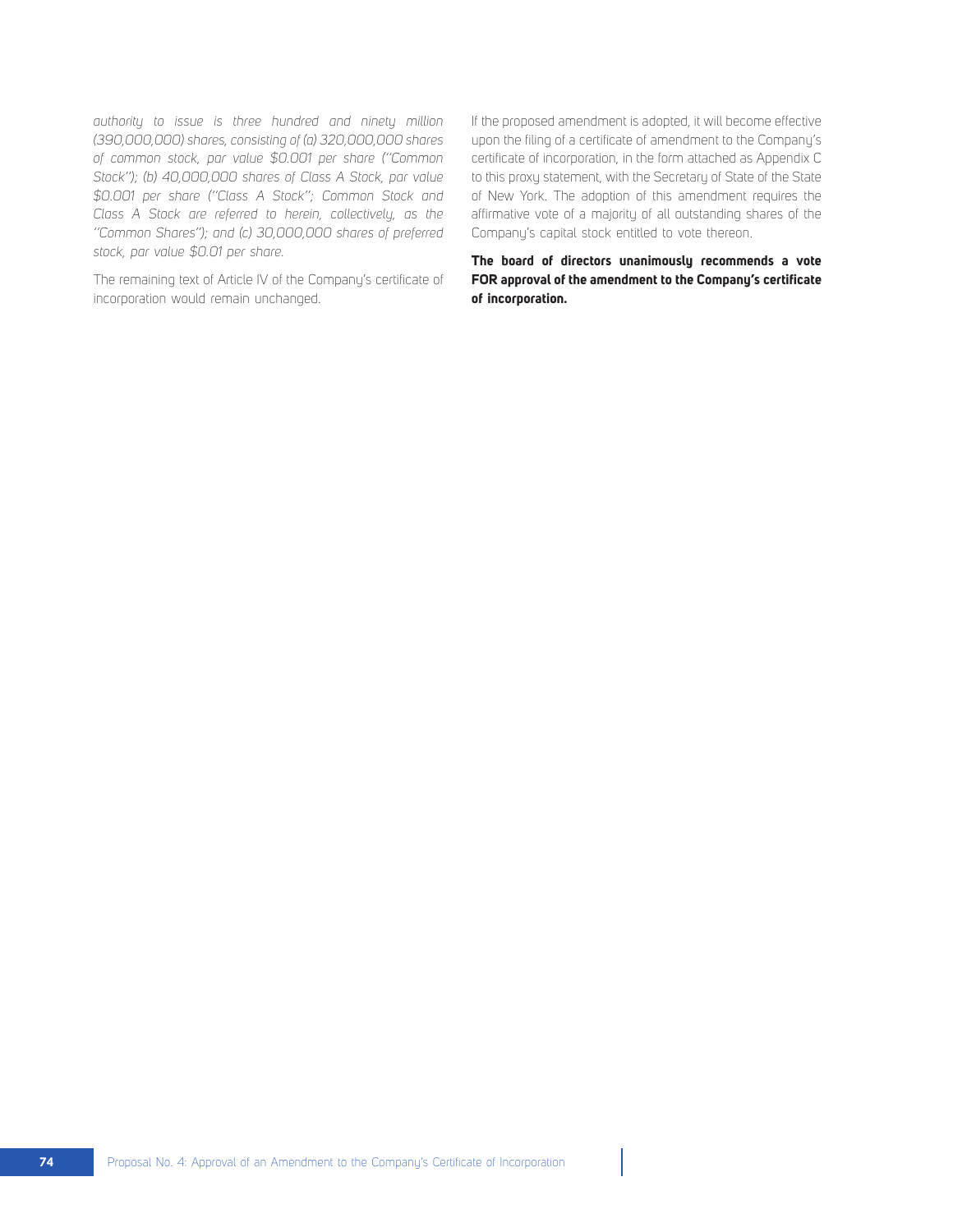# Proposal No. 5: Nonbinding Shareholder Proposal Relating to Proxy Access

Fund and as custodian of the New York City Board of Education (the "Disclosure"); and

The proposal and the proponents' supporting statement appear<br>below. The text and information provided by the proponents<br>have not been endorsed or verified by Regeneron. If this<br>shareholder proposal is not properly presente Annual Meeting, it will not be considered or voted on at the

asks shareholders to review the board's response, which follows the proposal and the proponents' supporting statement. SUPPORTING STATEMENT

RESOLVED: Shareholders of Regeneron Pharmaceuticals, Inc. <br>
(the "Company") ask the board of directors (the "Board") to<br>
adopt, and present for shareholder approval, a "proxy access" bylaw. Such a bylaw shall require the Company to include in  $\quad \bullet \quad$  Has the potential to raise overall US market capitalization proxy materials prepared for a shareholder meeting at which by up to \$140.3 billion if adopted market-wide. directors are to be elected the name, Disclosure and Statement (*http://www.cfapubs.org/doi/pdf/10.2469/ccb.v2014.n9.1*) (as defined herein) of any person nominated for election to the<br>board by a shareholder or group (the "Nominator") that meets<br>the criteria established below. The Company shall allow share-<br>holders to vote on such nominee on

in proxy materials shall not exceed one quarter of the directors Union and Verizon. then serving. This bylaw, which shall supplement existing We urge shareholders to vote FOR this proposal. rights under Company bylaws, should provide that a Nominator must:

a) have beneficially owned 3% or more of the Company's outstanding common stock continuously for at least three years before submitting the nomination;

The Company has been notified that the Comptroller of the City b) give the Company, within the time period identified in its of New York, One Centre Street, Room 629, New York, New bylaws, written notice of the information required by the York 10007, as custodian and a trustee of the New York City bulaws and any Securities and Exchange Commission rules Employees' Retirement System, the New York City Fire about (i) the nominee, including consent to being named in Department Pension Fund, the New York City Teachers' the proxy materials and to serving as director if elected; and Retirement System, and the New York City Police Pension (ii) the Nominator, including proof it owns the required shares

18FEB2015221

Retirement System, intends to present the following proposal<br>for consideration at the Annual Meeting. The Comptroller has<br>submitted documentation on behalf of each shareholder pro-<br>munications with the Company shareholders

timely, whether the Disclosure and Statement satisfy the Annual Meeting. bylaw and applicable federal regulations, and the priority to be The board of directors opposes adoption of the proposal and given to multiple nominations exceeding the one-quarter limit.

**The board of directors unanimously recommends** We believe proxy access is a fundamental shareholder right a vote AGAINST this shareholder proposal. **A computer that will make directors more accountable and contribute to** increased shareholder value. The CFA Institute's 2014 assess-**Shareholder Proposal Relating to Proxy Access** ment of pertinent academic studies and the use of proxy access in other markets similarly concluded that proxy access:

- Would "benefit both the markets and corporate boardrooms,
- 

The number of shareholder-nominated candidates appearing including Chesapeake Energy, Hewlett-Packard, Western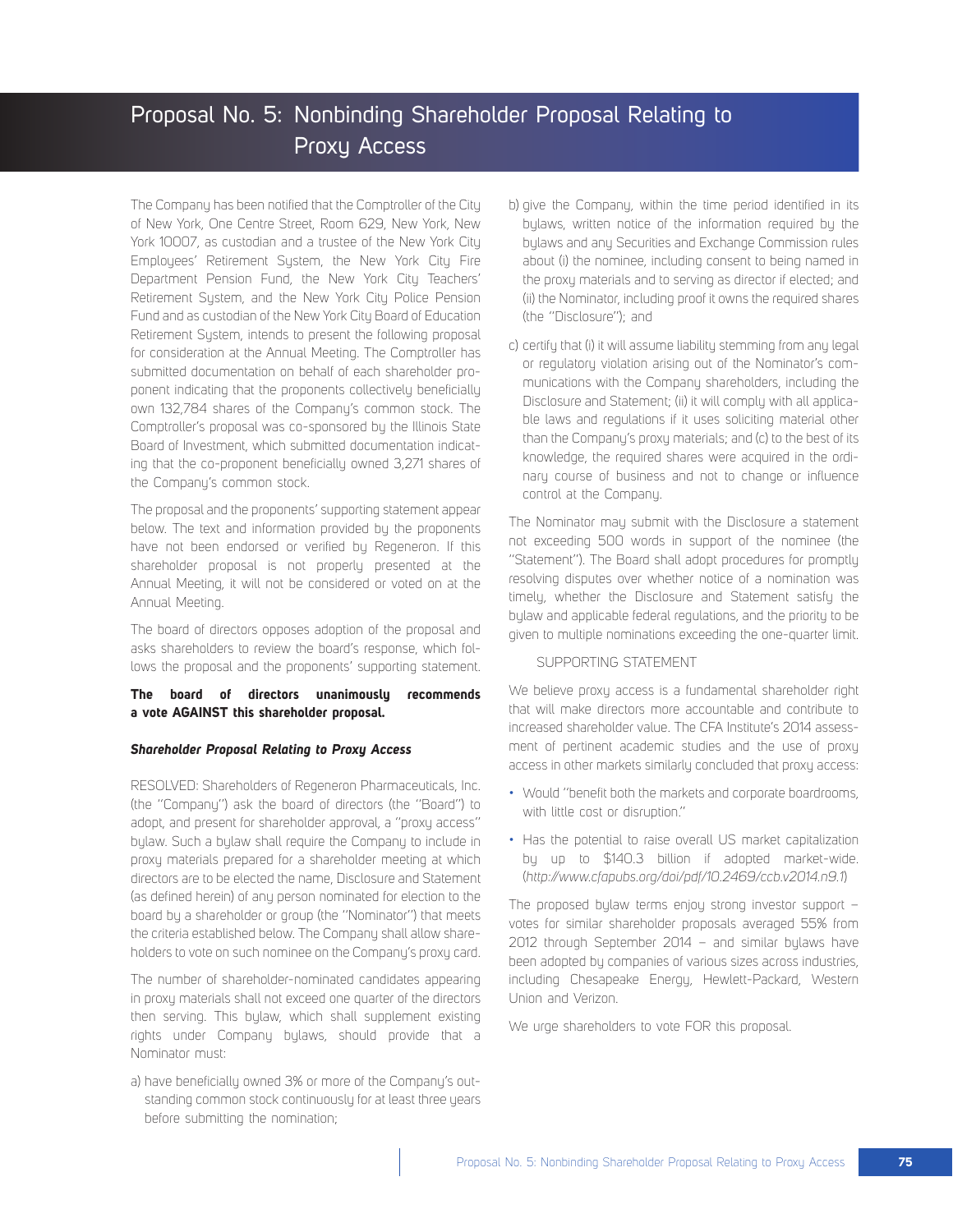ated in the context of Regeneron's overall corporate govern- shareholders, could threaten to use the nomination process ance. Given Regeneron's existing governance structure, we to pressure a company to take action that is not in the best believe that the proposed proxy access regime is unnecessary interest of all shareholders or to nominate candidates with and would reduce the effectiveness of the board. After careful interests that are short-term or not aligned with those of all consideration, the board of directors unanimously recom- shareholders. Our board of directors is committed to maximends that shareholders vote AGAINST this shareholder pro- mizing long-term shareholder value. The election of a posal. The reasons for the board's recommendation include shareholder nominee, particularly one representing a narrow the following: interest, risks disrupting the board and preventing the board

- 
- didates to the Corporate Governance and Compliance<br>
Committee. Candidates recommended by shareholders<br>
are evaluated on the same basis as candidates recom-<br>
mended by Regeneron's directors, officers, third-party<br>
search fi Regeneron's Guidelines Regarding Director Nominations. · Shareholders have the ability to recommend director can-
- from conflicts of interest, and will represent the interests of effectively. • The Corporate Governance and Compliance Committee
- $\circ$  Directors who fail to receive majority support must tender  $\qquad \qquad$  tested situation may deter highly qualified individuals from
- · Shareholders have the right to call a special shareholder
- *Management's Statement in Opposition Absence of adequate safeguards and potential for abuse.* A proxy access right without sufficient safeguards We believe that the need for "proxy access" should be evalu- poses significant risk that a shareholder, or a small group of • Regeneron's robust governance structure. Regeneron's from effectively promoting the long-term interests of share-<br>holders. Regeneron's extraordinary accomplishments have<br>holders a meaningful opportunity regarding the nom successful strategy and put shareholder value at risk.
	-
	- The Corporate Governance and Compliance Committee (which oversees the director nomination process) is compared to divert their time from managing and overseeing prised solely of independent directors who owe fiduciary duti · Contested director elections could become routine.
	- Committee is in the best position to review and recom- $\hskip1cm$   $\circ$  The election of shareholder-nominated directors could mend director nominees who have the skills and qualifi- create factions on the board, leading to dissension and cations to enhance the effectiveness of the board, are free thereby precluding the board's ability to function
	- all shareholders and not just those with special interests. The prospect of routinely standing for election in a con their resignation in accordance with Regeneron's director service on the board, and may also cause incumbent resignation policy.  $\Box$  directors to become excessively risk averse, thereby Shareholders have the right to call a special shareholder impairing their ability to provide sound and prudent gui-<br>meeting upon the written request of at least 25% of the total number of votes entitled to be cast bu share

## **The board of directors unanimously recommends a vote AGAINST this shareholder proposal.**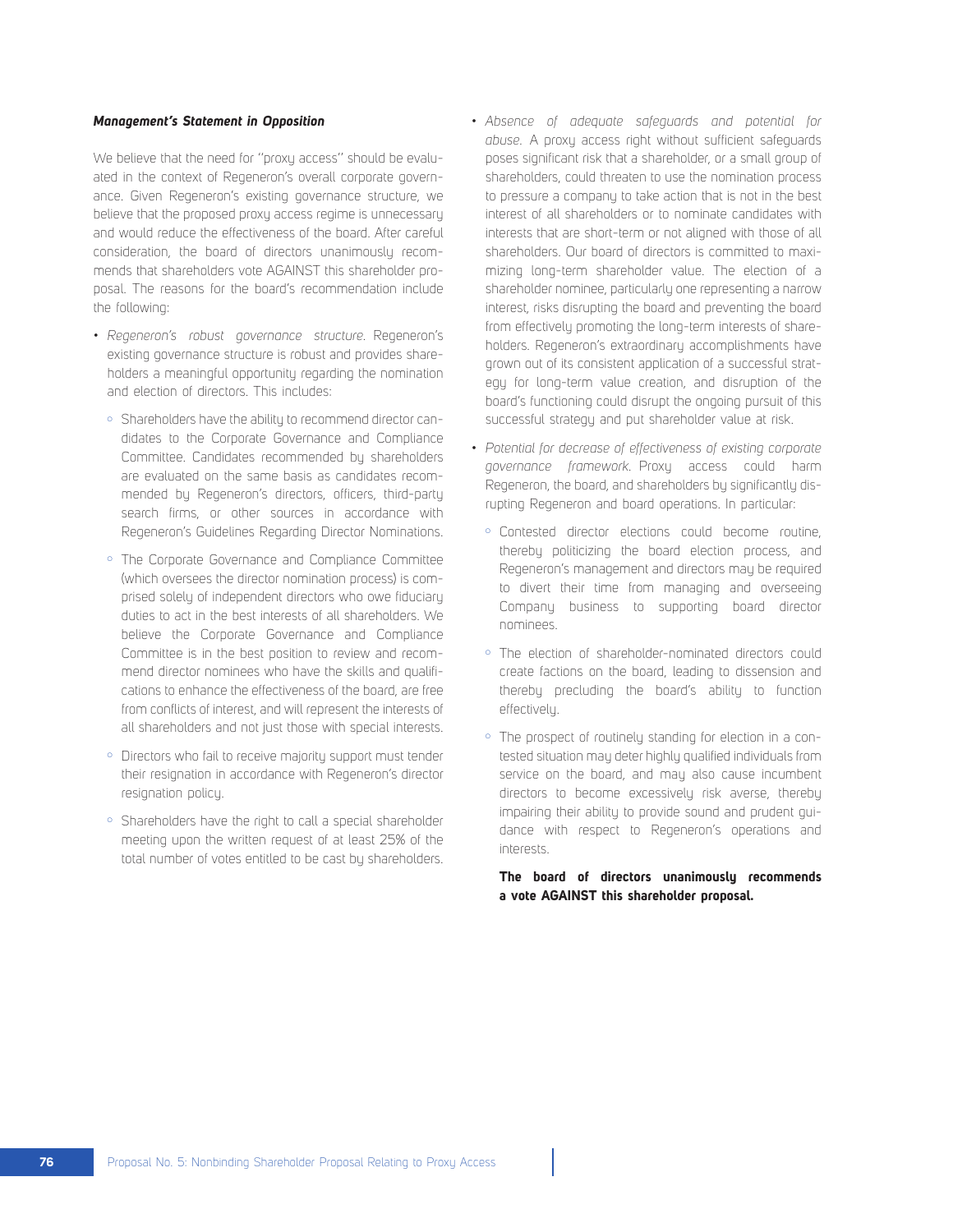## Other Matters

# **Meeting of Shareholders? receive separate copies of the proxy statement for the 2015**

Annual Meeting is given or made to shareholders, notice by the address will receive<br>shareholder in order to be timely must be received on later than disclosure documents. shareholder in order to be timely must be received no later than the close of business on the tenth day following the day on<br>which such notice of the annual meeting was first mailed or<br>such public disclosure of the annual meeting was made,<br>the Annual Meeting? whichever first occurs. The notice must contain certain infor-<br>
Metring, except as set forth in this proxy statement. If any other<br>
Annual Meeting is held on June 10, 2016 in accordance with<br>
the Company's past practice, a tionary authority to vote on such proposal. **Who will pay the costs related to this proxy statement and**

# **the Annual Meeting? What happens if multiple shareholders share an address?**

Applicable rules permit brokerage firms and the Company to<br>
Send one Notice of Internet Availability of Proxy Materials (or<br>
one annual report, proxy statement, and Notice of Internet<br>
Availability of Proxy Haterials (or<br> deliver only one copy of the applicable proxy materials to

When are shareholder proposals due for the 2016 Annual multiple shareholders sharing the same address. If you wish to Annual Meeting, the 2014 Annual Report, or the Notice of<br>Annual Meeting of Shareholders must submit the proposal in<br>Annual Meeting of Shareholders must submit the proposal in<br>writing and it must be received by the Company Under our By-Laws, proposals of shareholders intended to be registered in your name (sometimes called a shareholder of submitted for a formal vote (other than proposals to be included record), you can elect householding for your account by con-<br>In our proxy statement) at the 2016 Appual Meeting may be lacting us in the same manner describe in our proxy statement) at the 2016 Annual Meeting may be lacting us in the same manner described above. Any share-<br>made nolu bu a shareholder of record who bas given potice of lobolder may stop householding for your accou made only by a shareholder of record who has given notice of holder may stop householding for your account by contacting the proposal to the Secretary of the Company at our principal our Investor Relations Department at the address and/or phone executive offices no earlier than 90 days and no later than number included above. If you revoke your consent, you will be<br>60 days orior to the meeting: provided that if less than removed from the householding program with 60 days prior to the meeting; provided that if less than removed from the householding program within 30 days of 70 days' notice or public disclosure of the date of the 2016 receipt of your revocation and each shareholder at your

18FEB201522184560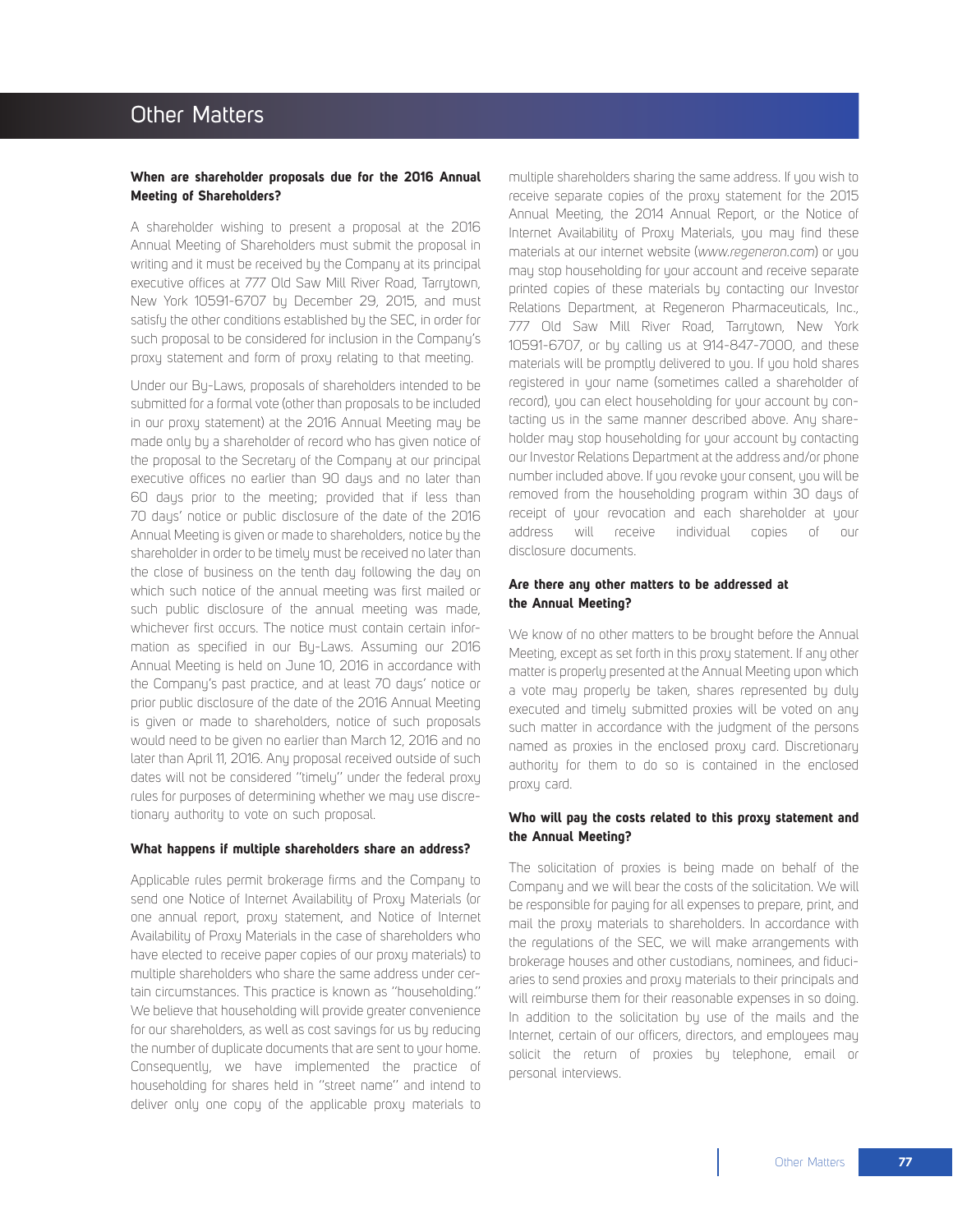Interested shareholders may obtain without charge a copy of<br>
our 2014 Annual Report (without exhibits), which includes<br>
our audited financial statements for the fiscal year ended<br>
December 31, 2014, required to be filed wi **cals, Inc., 777 Old Saw Mill River Road, Tarrytown, New York** If your shares are registered in your name or you hold shares in 10591-6707, Attention: Investor Relations, or by calling our Investor Relations Department at (914) 847-7000. **Inversional Plan**, to enroll in the electronic delivery service, vote your

If you previously requested to receive proxy materials through<br>the mail, or by means of an e-mail with links to the proxy<br>materials and the proxy voting website, your election will<br>remain in effect until you revoke it. Sha

**How can you receive a printed copy of the Company's** who received a paper copy of the Notice of Internet Availability **2014 Annual Report? of Proxy Materials, may instead elect to receive all future proxy** 

shares through the Internet at *www.proxyvote.com* and, when **How do you elect to receive future proxy prompted**, indicate that you agree to receive or access share**materials electronically? holder communications electronically in future years. If your**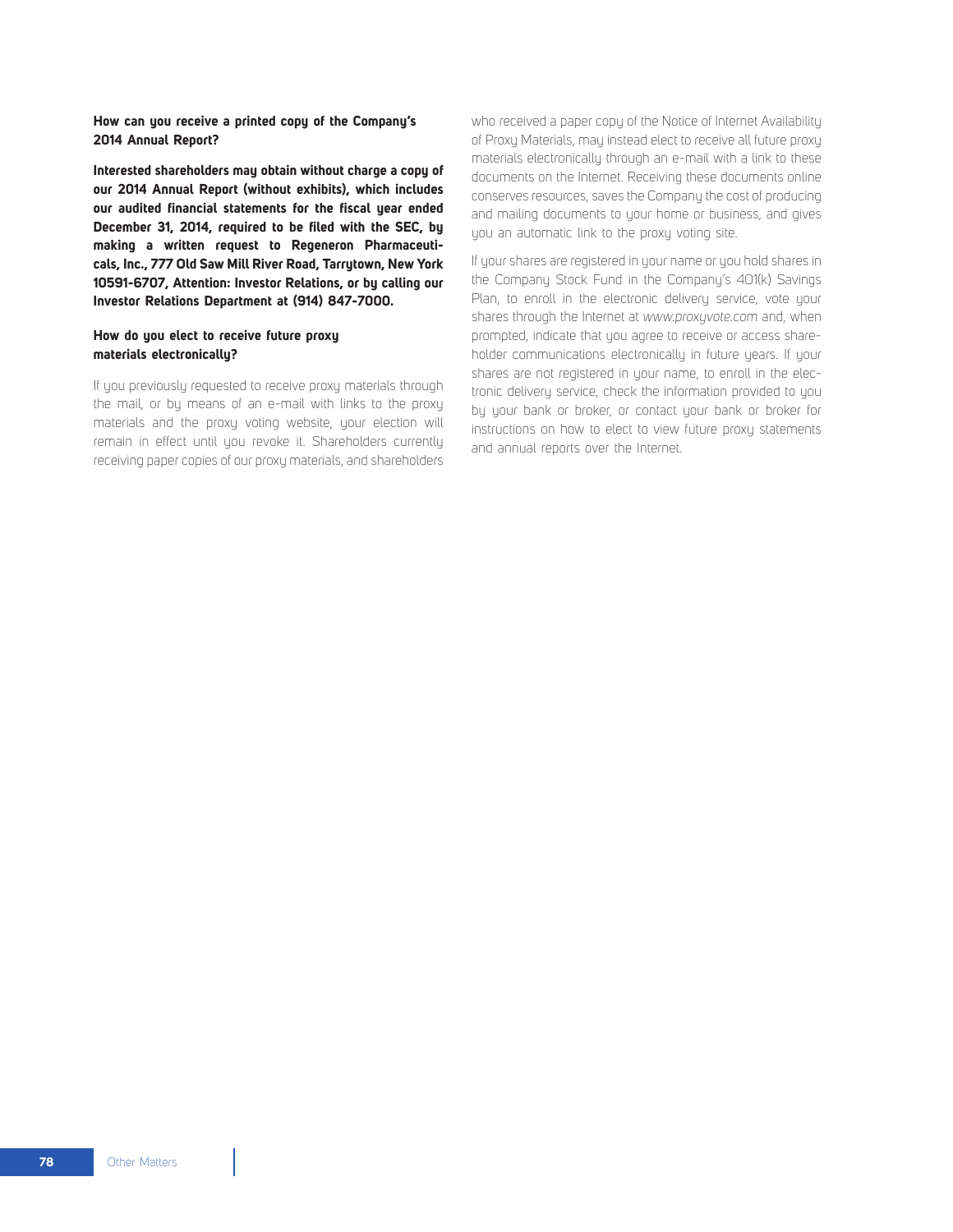## Appendix A: Note Regarding Forward-Looking Statements and Non-GAAP Financial Measures

words. These statements concern, and these risks and uncer- information, future events, or otherwise. lairies installe, among others the nearly fring, and passing<br>in This parameterize and the particles and computers and manifest and the computer state conneight in the computers of the computers of the computers of the comp cautioned not to rely on any such statements.

This proxy statement contains forward-looking statements that In evaluating such statements, shareholders and potential involve risks and uncertainties relating to future events and the investors should specifically consider the various factors identifuture performance of Regeneron Pharmaceuticals, Inc. (''we,'' fied under Part I, Item 1A. ''Risk Factors'' of our Annual Report ''us,'' and ''our''), and actual events or results may differ materi- on Form 10-K for the fiscal year ended December 31, 2014 filed ally from these forward-looking statements. Words such as with the Securities and Exchange Commission on February 12, ''anticipate,'' ''expect,'' ''intend,'' ''plan,'' ''believe,'' ''seek,'' ''esti- 2015, which could cause actual events and results to differ mate,'' variations of such words and similar expressions are materially from those indicated by such forward-looking stateintended to identify such forward-looking statements, although ments. We do not undertake any obligation to update publicly not all forward-looking statements contain these identifying any forward-looking statement, whether as a result of new

18FEB2015221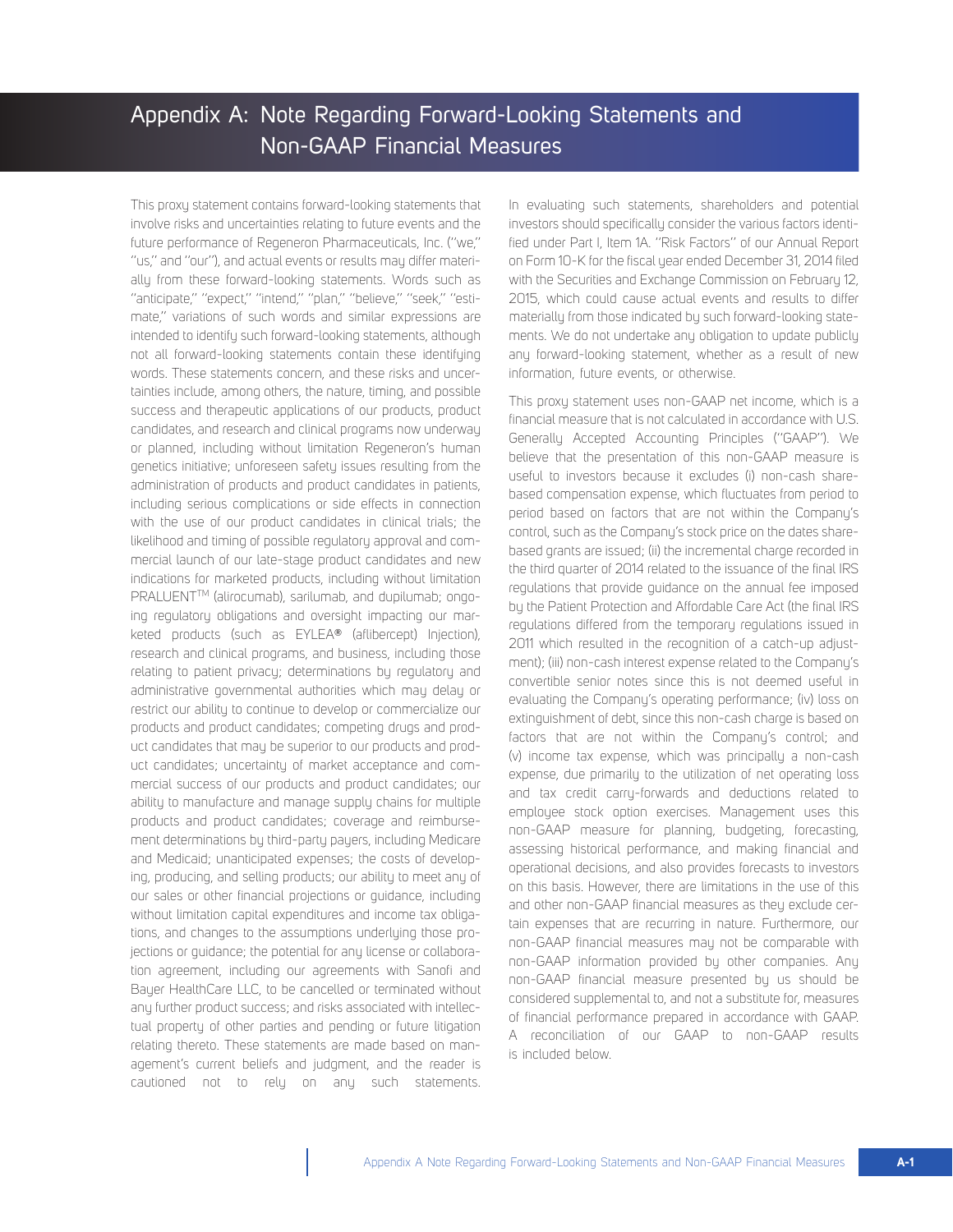## **Reconciliation of GAAP Net Income to Non-GAAP Net Income (Unaudited) (In thousands)**

|                                                                         |             | Year ended<br>December 31, |  |
|-------------------------------------------------------------------------|-------------|----------------------------|--|
|                                                                         | 2014        | 2013                       |  |
| GAAP net income                                                         | \$348,074   | \$424,362                  |  |
| Adjustments:                                                            |             |                            |  |
| R&D: Non-cash share-based compensation expense                          | 184,347     | 116,520                    |  |
| SG&A: Non-cash share-based compensation expense                         | 120,203     | 79,966                     |  |
| SG&A: Branded Prescription Drug Fee incremental charge                  | 40,600      |                            |  |
| COGS: Non-cash share-based compensation expense                         | 2,688       | 1,913                      |  |
| Interest expense: Non-cash interest related to convertible senior notes | 17,821      | 22,980                     |  |
| Other expense: Loss on extinguishment of debt                           | 33,469      |                            |  |
| Income tax expense                                                      | 427,673     | 288,998                    |  |
| Non-GAAP net income                                                     | \$1,174,875 | \$934,739                  |  |

 $\overline{\phantom{a}}$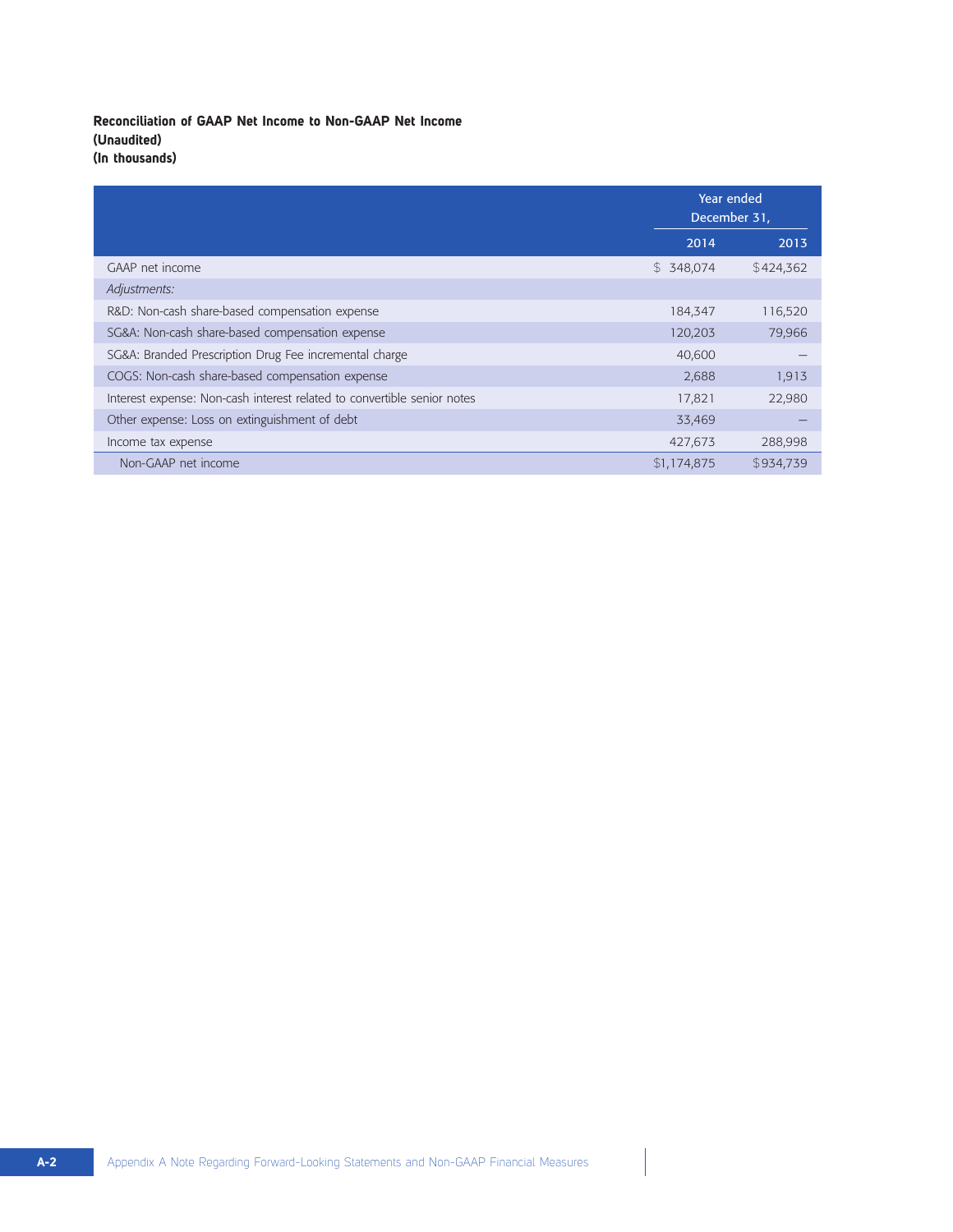## Appendix B: Regeneron Pharmaceuticals, Inc. Cash Incentive Bonus Plan

Incentive Bonus Plan (this "*Plan*") are to reinforce corporate, Section 162(m)(3) of the Code. organizational and business development goals; to promote<br>the achievement of year-to-year and long-term financial and<br>other business objectives; to directly tie a portion of partici-<br>of 1934, as amended. pants' compensation to the performance of the Company (as 1.11 ''*Executive Officer*'' shall mean an ''executive officer'' of defined below); and to reward the performance of individual the Company within the meaning of the Exchange Act. officers and other employees in fulfilling their personal respon- 1.12 ''*GAAP Measures*'' shall mean financial measures calcu- sibilities for long-range achievements. lated in accordance with U.S. Generally Accepted

Section 1. **Definitions.** The following terms, as used herein, Accounting Principles. shall have the following meanings: 1.13 ''Non-*GAAP Measures*'' shall mean financial measures

Executive Officer, the annual rate of base salary of such Accounting Principles. Executive Officer in effect as of the first day of any Performance<br>
Period (or, if an Executive Officer was not employed as of the<br>
first day of a Performance Period, the annual rate of base<br>
salary in effect as of such Ex employment); and (ii) with respect to any other Participant, 1.15 ''*Performance Goal*'' shall mean the criteria and objectives, unless otherwise determined by the Company, the annualized determined by the Committee, which must be met during the

with respect to any actions taken with respect to an Award and/or Non-GAAP Measures, and may be applied either individution 162(m) of the Code, the Committee shall consist solely of such performance goals may be based upon the attainment of director'' within the meaning of Section 162(m) of the Code. measures described above on an absolute basis or relative

The purposes of the Regeneron Pharmaceuticals, Inc. Cash 1.9 ''*Covered Employee*'' shall have the meaning set forth in

18FEB201522184560

1.1 ''*Annual Base Salary*'' shall mean: (i) with respect to any not calculated in accordance with U.S. Generally Accepted

base salary paid to such Participant in respect of any applicable Performance Period as a condition of the Participant's Performance Period. The receipt of payment with respect to an Award. Performance Goals "" "Award" shall mean non-equity incentive compensation award, granted pursuant to this Plan, which is contingent upon<br>the attainment of Performance Goals with respect to a the following: (1) total shareholder<br>Performance 1.3 ''*Award Agreement*'' shall mean any written agreement, depreciation); (8) revenues (or specified revenues, such as licenscontract, notice or other instrument or document evidencing ing revenues); (9) return on assets; (10) market share; (11) cost an Award. reduction goals; (12) the initiation or completion of clinical trials; 1.4 "Board" shall mean the Board of Directors of (13) the achievement of certain target levels of discovery and/or<br>-the Company.<br>tory progress and approval of new products; (14) the achievement 1.5 ''*CIC Plan*'' shall mean the Regeneron Pharmaceuti- of certain target levels of sales of new products or licensing in or cals, Inc. Change in Control Severance Plan, as amended from out of new products or product candidates; (15) the achievement time to time. of certain research and development objectives; (16) the formation 1.6 "Code" shall mean the Internal Revenue Code of 1986, or ipint ventures, research or development collaborations, or the<br>as amended. The state of the corporate transactions; (17) any combination<br>of, or a specified increa 1.7 ''*Committee*'' shall mean the Compensation Committee of other criteria as the shareholders of the Company may approve. the Board. Notwithstanding anything herein to the contrary, These performance goals may be set based on GAAP Measures granted to a Covered Employee that is intended to qualify as ally, alternatively, or in any combination, either to the Company ''performance-based compensation'' as defined under Sec- as a whole or to a defined business unit or function. In addition, two or more persons, each of whom shall be an ''outside specified levels of Company performance under one or more to a pre-established target, to prior years' results or to 1.8 ''*Company*'' shall mean Regeneron Pharmaceuticals, Inc.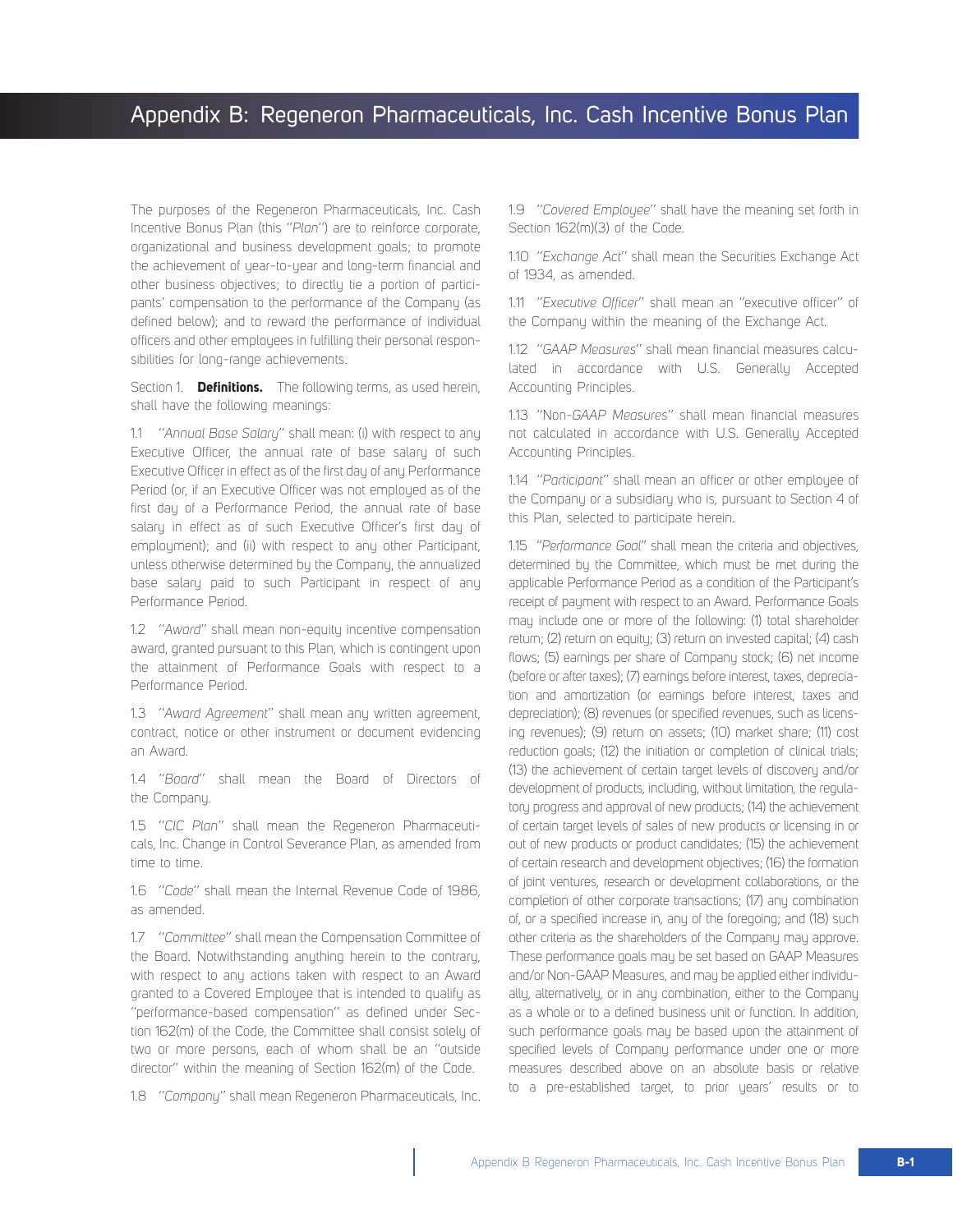either annually, cumulatively over a period of years or for such tions, restrictions and performance criteria, including Performother period as the Committee may determine. To the extent ance Goals, relating to any Award; to certify whether the Perpermitted under Section 162(m) of the Code (including, without formance Goals have been attained; to determine whether, to limitation, compliance with any requirements for shareholder what extent, and under what circumstances an Award may be approval), the Committee may adjust, modify or amend the settled, cancelled, forfeited, or surrendered; to make adjustaforementioned business criteria. Without limiting the forego- ments in the Performance Goals in recognition of unusual or ing, the Committee may provide that any evaluation of per- nonrecurring events affecting the Company or the financial formance shall include or exclude any of the following: (1) asset statements of the Company, or in response to changes in write-downs; (2) litigation or claim judgments or settlements; applicable laws, regulations, or accounting principles; to con- (3) the effect of changes in tax laws, accounting principles, strue and interpret this Plan and any Award; to prescribe, regulations, or other laws or regulations affecting reported amend and rescind rules and regulations relating to this Plan; results; (4) any reorganization and restructuring programs; to determine the terms and provisions of Award Agreements; (5) acquisitions or divestitures; (6) unusual nonrecurring or and to make all other determinations deemed necessary or unfrequently occurring items identified in the Company's advisable for the administration of this Plan. and the normal statements, including footnotes; (7) annual statements are secretary and the committee may appoint a chairperson and a secretary and<br>the Committee may also designate a Performance Goal, the<br>summers of the co

Award, the Company's fiscal year or such other period as the to a subcommittee or an officer of the Company, subject to Committee may determine, subject to compliance with the such limitations as the Committee deems appropriate. All referrequirements of Section 162(m) of the Code to the extent an ences in this Plan to the ''Committee'' shall be, as applicable, to Award is intended to constitute qualified performance-based the Committee or any other committee or officer to whom the compensation for purposes of such section. Committee has delegated authority to administer this Plan.

and not inconsistent with, the express provisions of this Plan, to Section 4. **Terms of Awards.** administer this Plan and to exercise all the powers and authori-<br>ties either specifically granted to it under this Plan or necessary<br>or advisable in the administration of this Plan, including, with-<br>out limitation, the aut persons to whom and the time or times at which Awards shall 4.2 The Committee shall specify with respect to a Performbe granted; to determine the duration of the Performance ance Period the Performance Goals applicable to each Award

the performance of a designated comparison group, measured Period applicable to any Award; to determine the terms, condi-

1.16 ''*Performance Period*'' shall mean, in respect of any tee may delegate the responsibility for administering this Plan

Section 2. **Administration.** Notation 3. **Eligibility.** Awards may be granted to officers This Plan shall be administered by the Committee. The Com-<br>This Plan shall be administered by the Committee. The Com-<br>the sole discretion of the Committee.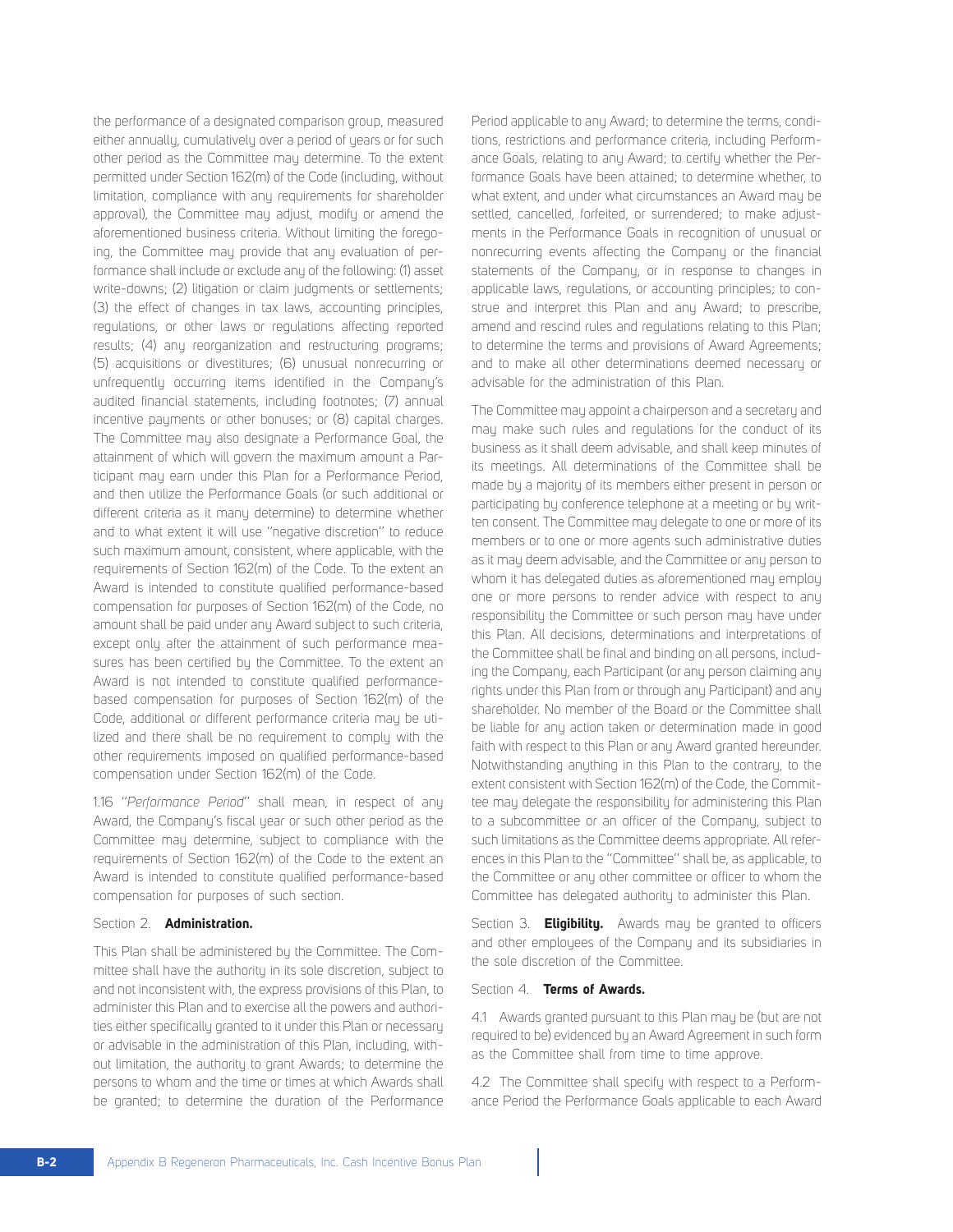be expressed as a dollar amount or as a percentage of the and distribution. Participant's Annual Base Salary. Unless otherwise provided<br>by the Committee in connection with specified terminations of<br>employment of Participants (which provisions shall be made in<br>accordance with the provisions of Sect applicable to a Performance Period (and any exclusions) shall 5.5 *Withholding Taxes.* The Company shall have the right Performance Period shall in any case be substantially uncer-<br>the Company deems satisfactory. tain at the time of establishment. 5.6 *Amendment, Termination and Duration of this Plan.*

within 21/<sub>2</sub> months) after the end of the Performance Period. In<br>the case of Participants who are Covered Employees, such<br>payments shall be made only after achievement of the<br>payments shall be made only after achievement Performance Goals has been certified by the Committee. 5.7 *Participant Rights.* No Participant shall have any claim

the granting and payment of Awards, and the other obligations Company, including without limitation any policies relating to of the Company under this Plan and any Award Agreement or the recoupment of compensation upon a restatement of other agreement, shall be subject to all applicable federal and financial results. state laws, rules and regulations, and to such approvals by any<br>regulatory or governmental agency as may be required.<br>constitute an "unfunded" plan for incentive compensation.

Without limiting any provision hereof, in connection with the pursuant to an Award, nothing contained in this Plan or any occurrence of a Change in Control (as defined in the CIC Plan), Award shall give any such Participant any rights that are the Committee shall have the full discretion and authority to greater than those of a general creditor of the Company. waive and/or modify some or all conditions for the payment of<br>Awards hereunder and to provide for such additional or differ-<br>ent treatment of Awards hereunder (which shall not be required<br>to be consistent as between differ this Plan shall not be deemed to amend or modify any provi- 5.10 *Effective Date.* This Plan shall take effect upon its sion of the CIC Plan. **adoption by the Board; provided that this Plan shall be subject** 

and minimum, target and maximum levels applicable to each 5.3 *Non-Transferability.* Awards shall not be transferable Performance Goal. Awards for any Performance Period may by a Participant except by will or the laws of descent

be established by the Committee no later than the earlier of to withhold the amount of any taxes that the Company may be 90 days after commencement of the Performance Period or required to withhold before delivery of payment of an Award to the expiration of 25% of the Performance Period, provided that the Participant or other person entitled to such payment, or to the achievement of the selected Performance Goals for the make such other arrangements for the withholding of taxes that

4.3 To the extent the Performance Period under an Award The Board or the Committee may at any time and from time to exceeds one year, any Participant may be subject to multiple time alter, amend, suspend, or terminate this Plan in whole or in Awards at any time (where, for example, Awards with part; provided that no amendment that requires shareholder three-year Performance Periods are granted in consecutive approval in order for this Plan to continue to comply with Code years). In any event, the maximum payout that an individual Section 162(m) shall be effective unless the same shall be Participant may receive with respect to Awards granted in any approved by the requisite vote of the shareholders of the fiscal year shall not exceed \$10,000,000. Company. Notwithstanding the foregoing, no amendment shall 4.4 Unless otherwise determined by the Committee, all pay-<br>ments with respect of Awards granted under this Plan shall be<br>made, in cash, within a reasonable period (but in any event<br>within 21/2 months) after the end of the

to be granted any Award under this Plan, and there is no Section 5. **General Provisions.** obligation for uniformity of treatment for Participants. Awards 5.1 *Compliance with Legal Requirements.* This Plan and under this Plan shall be subject to any applicable policies of the

5.2 *Authority in Connection with a Change in Control.* With respect to any payments not yet made to a Participant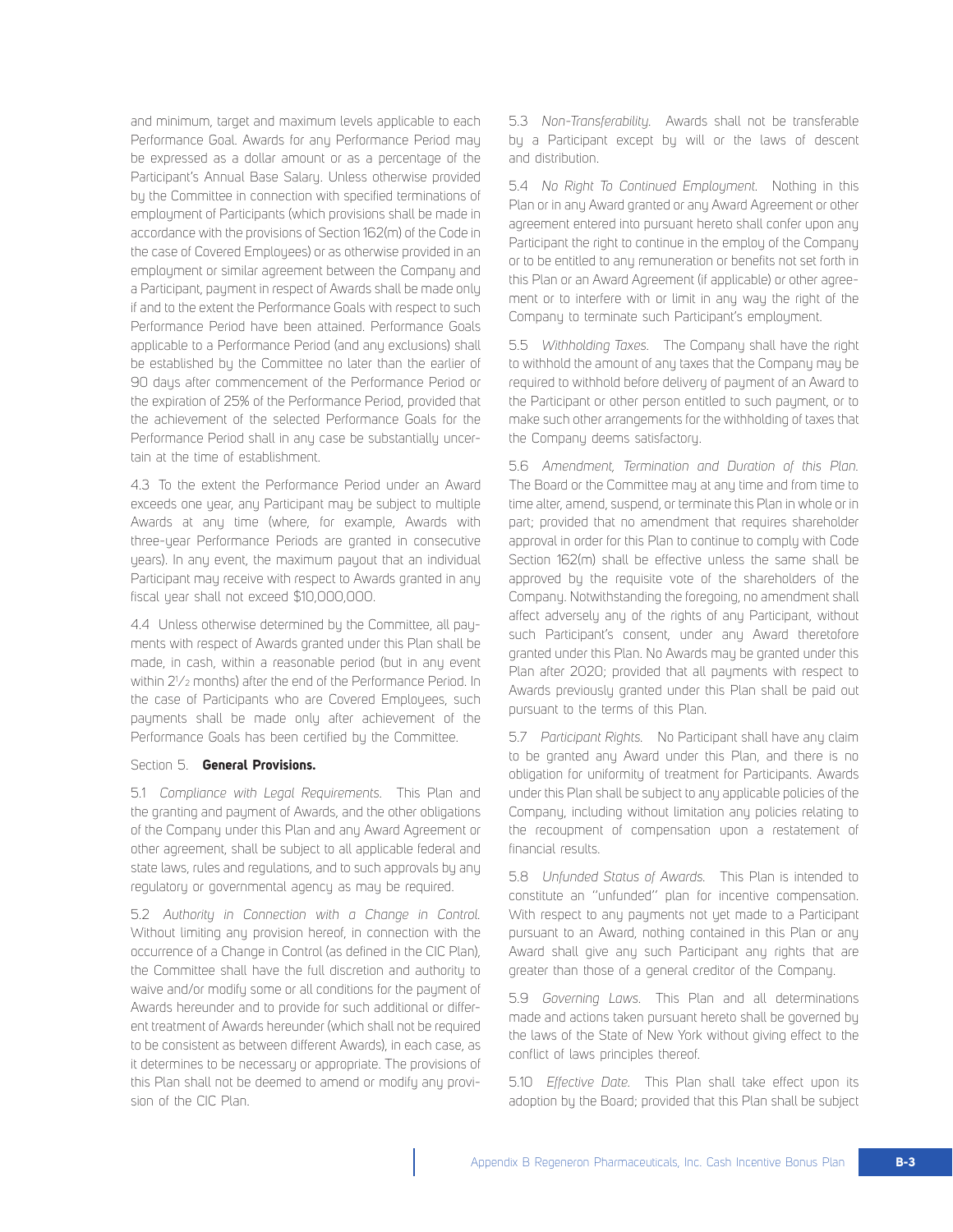to the requisite approval of the shareholders of the Company in based compensation'' as defined under Section 162(m) of the order to comply with Section 162(m) of the Code. In the Code, this Plan shall be administered and construed in accorabsence of such approval, this Plan (and any Awards made dance with such intention. In addition, Awards made to a Parpursuant to this Plan with respect to the 2015 fiscal year or ticipant under this Plan shall be written, administered and conthereafter) shall be null and void. The strued in a manner intended to avoid the imposition of the

or its designee a written designation of a beneficiary on such 5.13 *Applicability of Company Policy.* By accepting an form as may be prescribed by the Committee and may, from Award under this Plan, each Participant agrees that the terms time to time, amend or revoke such designation. If no desig- and conditions of the Company's Policy Regarding nated beneficiary survives the Participant, the executor or Recoupment or Reduction of Incentive Compensation for administrator of the Participant's estate shall be deemed to be Compliance Violations, as in effect from time to time, shall the grantee's beneficiary.  $aply to such Participant's Award(s) under this Plan.$ 

5.12 *Interpretation.* With respect to an Award granted to a Covered Employee that is intended to qualify as ''performance-

additional tax under Section 409A of the Code. 5.11 *Beneficiary.* A Participant may file with the Committee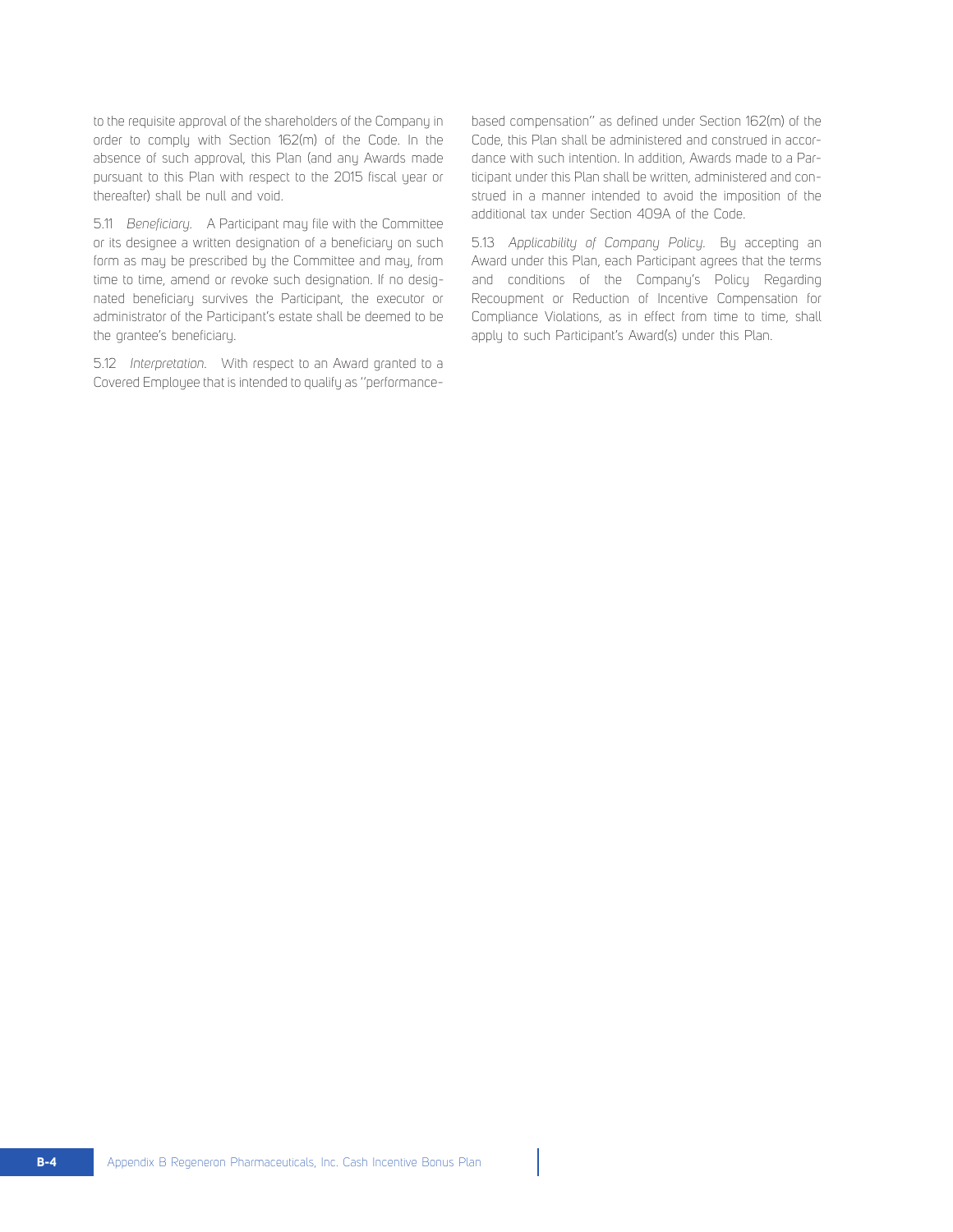## Appendix C: Certificate of Amendment of the Certificate of Incorporation of Regeneron Pharmaceuticals, Inc.

(the ''Corporation''), hereby certifies that: ''*Article IV. STOCK*.

3. The first paragraph of Article IV of the Corporation's *Common Stock and Class A Stock are referred to herein,* Certificate of Incorporation, relating to the aggregate number of *collectively, as the ''Common Shares''); and (c) 30,000,000* shares of capital stock which the Corporation shall have the *shares of preferred stock, par value \$0.01 per share.''* authority to issue, is amended so as to increase the number of<br>authorized shares of all classes of capital stock of the<br>Corporation from two hundred and thirty million<br>(230,000,000) shares to three hundred and ninety milli authorized shares of common stock, par value \$0.001 per share, IN WITNESS WHEREOF, the undersigned has signed this from one hundred and sixty million (160,000,000) shares to Certificate this day of , 2015. three hundred and twenty million (320,000,000) shares. No changes are being made to the number of the Corporation's shares of authorized Class A Stock, par value \$0.001 per share, or authorized preferred stock, par value \$0.01 per share.

Under Section 805 of the Business Corporation Law 4. To effect the foregoing amendment, the first paragraph of Article IV of the Corporation's Certificate of Incorporation is The undersigned, being the Senior Vice President, General amended to read in its entirety as follows: Counsel and Secretary of Regeneron Pharmaceuticals, Inc.

18FEB2015221

1. The name of the Corporation is *The aggregate number of shares of all classes of capital stock* Regeneron Pharmaceuticals, Inc. *which the Corporation shall have the authority to issue is three* 2. The Certificate of Incorporation of the Corporation was<br>filed with the Department of State of the State of New York on<br>January 11, 1988.<br>January 11, 1988.<br>*of Class A Stock, par value* \$0.001 per share ("Common Stock");

Name: Joseph J. LaRosa Title: *Senior Vice President, General Counsel and Secretary*